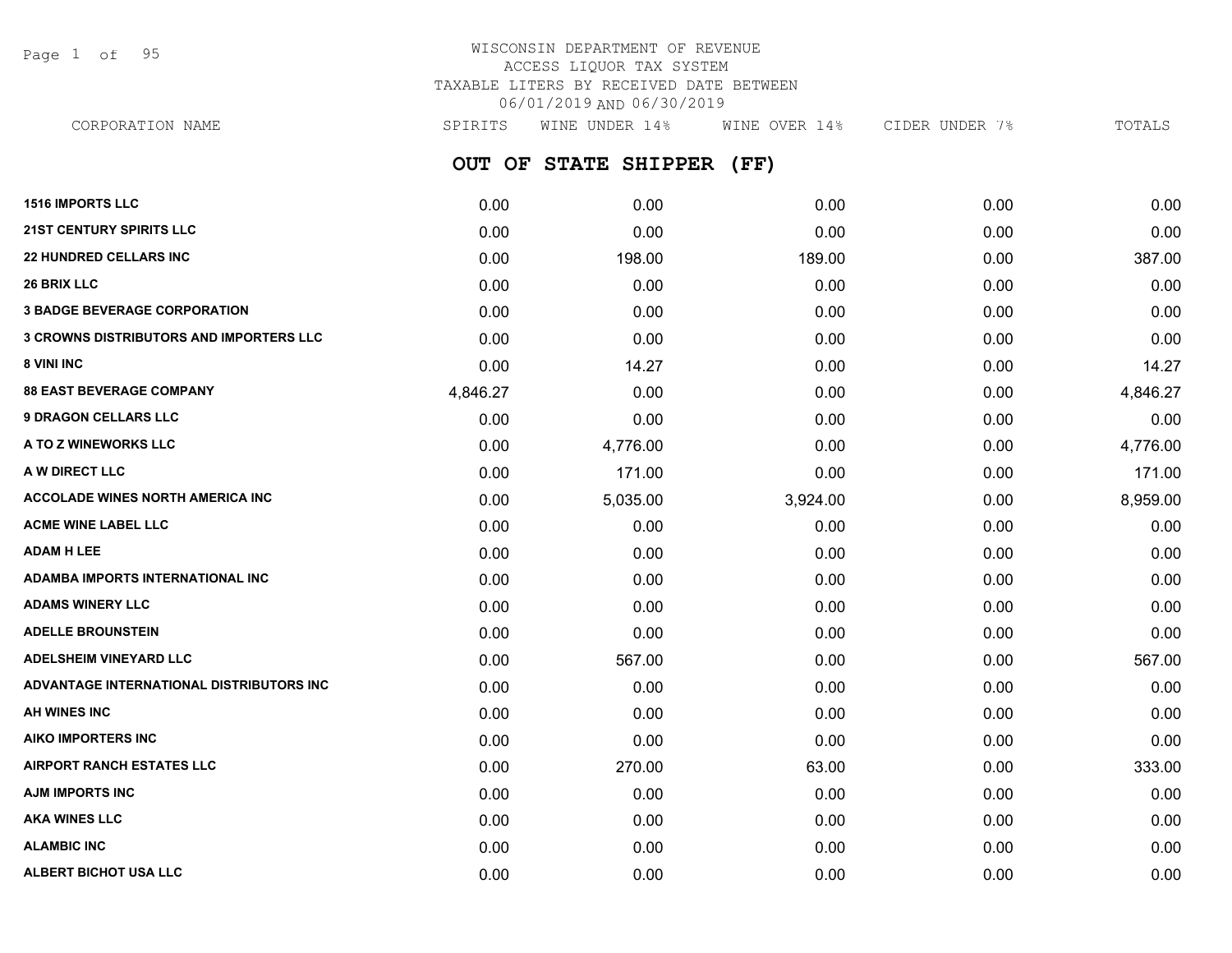Page 2 of 95

| CORPORATION NAME                       | SPIRITS  | WINE UNDER 14% | WINE OVER 14% | CIDER UNDER 7% | TOTALS    |
|----------------------------------------|----------|----------------|---------------|----------------|-----------|
| <b>ALEJANDRO BULGHERONI ESTATE LLC</b> | 0.00     | 0.00           | 0.00          | 0.00           | 0.00      |
| ALEXANDRIA NICOLE CELLARS LLC          | 0.00     | 0.00           | 0.00          | 0.00           | 0.00      |
| <b>ALFRED G PALMATEER JR</b>           | 0.00     | 0.00           | 0.00          | 0.00           | 0.00      |
| ALL BRAZILIAN IMPORT & EXPORT INC      | 0.00     | 0.00           | 0.00          | 0.00           | 0.00      |
| <b>ALLIED IMPORTERS USA LTD</b>        | 0.00     | 0.00           | 0.00          | 0.00           | 0.00      |
| <b>ALLORO VINEYARD INC</b>             | 0.00     | 0.00           | 0.00          | 0.00           | 0.00      |
| <b>ALLTECH'S BEVERAGE DIVISION LLC</b> | 117.00   | 0.00           | 0.00          | 0.00           | 117.00    |
| <b>ALPHA &amp; OMEGA WINERY LLC</b>    | 0.00     | 0.00           | 0.00          | 0.00           | 0.00      |
| ALPHA MARKETING NETWORK INC            | 0.00     | 0.00           | 0.00          | 0.00           | 0.00      |
| <b>ALTAMAR BRANDS LLC</b>              | 27.00    | 0.00           | 0.00          | 0.00           | 27.00     |
| <b>ALTAMURA WINERY INC</b>             | 0.00     | 0.00           | 0.00          | 0.00           | 0.00      |
| <b>AMAVI CELLARS LLC</b>               | 0.00     | 0.00           | 0.00          | 0.00           | 0.00      |
| <b>AMBRABEV LLC</b>                    | 252.00   | 0.00           | 0.00          | 0.00           | 252.00    |
| <b>AMERICAN BEVERAGE CORP</b>          | 0.00     | 61,855.98      | 0.00          | 0.00           | 61,855.98 |
| <b>AMERICAN ESTATES WINES INC</b>      | 0.00     | 6.74           | 0.00          | 0.00           | 6.74      |
| AMERICAN NORTHWEST DISTRIBUTORS INC    | 0.00     | 0.00           | 0.00          | 0.00           | 0.00      |
| AMERICAN VINTAGE BEVERAGE INC.         | 3,780.00 | 0.00           | 0.00          | 0.00           | 3,780.00  |
| <b>AMERICAN VINTNERS LLC</b>           | 0.00     | 693.00         | 2,592.00      | 0.00           | 3,285.00  |
| <b>AMERICAN WINE TRADE INC</b>         | 0.00     | 189.00         | 0.00          | 0.00           | 189.00    |
| <b>AMICUS CELLARS LLC</b>              | 0.00     | 0.00           | 0.00          | 0.00           | 0.00      |
| <b>AMIR PEAY</b>                       | 0.00     | 0.00           | 0.00          | 0.00           | 0.00      |
| AMRUSS, INC.                           | 0.00     | 0.00           | 0.00          | 0.00           | 0.00      |
| <b>AMUSE BOUCHE LLC</b>                | 0.00     | 0.00           | 0.00          | 0.00           | 0.00      |
| ANCHOR DISTILLING COMPANY LLC          | 0.00     | 0.00           | 0.00          | 0.00           | 0.00      |
| <b>ANCIEN WINES INC</b>                | 0.00     | 630.00         | 144.00        | 0.00           | 774.00    |
| <b>ANCIENT PEAK INC</b>                | 0.00     | 0.00           | 0.00          | 0.00           | 0.00      |
| ANDERSONS CONN VALLEY WINERY INC       | 0.00     | 0.00           | 0.00          | 0.00           | 0.00      |
| <b>ANDIS WINES LLC</b>                 | 0.00     | 0.00           | 0.00          | 0.00           | 0.00      |
|                                        |          |                |               |                |           |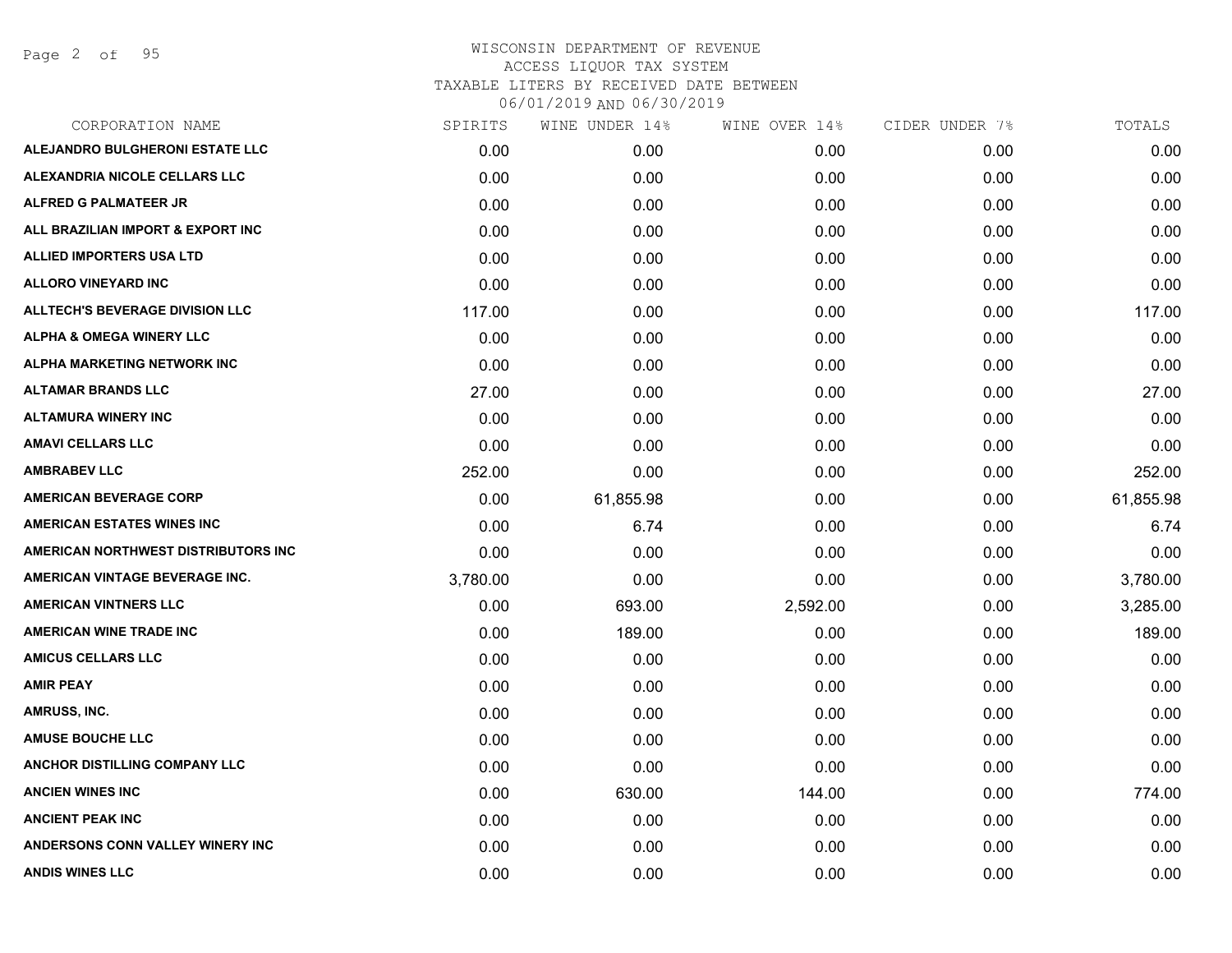Page 3 of 95

| CORPORATION NAME                                | SPIRITS  | WINE UNDER 14% | WINE OVER 14% | CIDER UNDER 7% | TOTALS    |
|-------------------------------------------------|----------|----------------|---------------|----------------|-----------|
| <b>ANDREW FOX</b>                               | 0.00     | 0.00           | 0.00          | 0.00           | 0.00      |
| <b>ANDREW T BECKSTOFFER</b>                     | 0.00     | 231.00         | 399.44        | 0.00           | 630.44    |
| <b>ANGELA OSBORNE</b>                           | 0.00     | 0.00           | 0.00          | 0.00           | 0.00      |
| <b>ANHEUSER-BUSCH COMPANIES LLC</b>             | 0.00     | 0.00           | 0.00          | 20,546.96      | 20,546.96 |
| <b>ANNE HUBATCH</b>                             | 0.00     | 45.00          | 0.00          | 0.00           | 45.00     |
| <b>ANTHONY BOZZANO</b>                          | 0.00     | 0.00           | 126.00        | 0.00           | 126.00    |
| <b>ANTHONY M TRUCHARD</b>                       | 0.00     | 0.00           | 0.00          | 0.00           | 0.00      |
| <b>ANTIPODEAN WINES LLC</b>                     | 0.00     | 0.00           | 0.00          | 0.00           | 0.00      |
| <b>APOLOGUE LLC</b>                             | 0.00     | 0.00           | 0.00          | 0.00           | 0.00      |
| <b>APOSTROPHE BRANDS LLC</b>                    | 252.00   | 0.00           | 0.00          | 0.00           | 252.00    |
| APPELLATION TRADING COMPANY LLC                 | 0.00     | 0.00           | 0.00          | 0.00           | 0.00      |
| <b>APPELLATIONS LP</b>                          | 0.00     | 0.00           | 0.00          | 0.00           | 0.00      |
| <b>ARANO LLC</b>                                | 0.00     | 0.00           | 0.00          | 0.00           | 0.00      |
| <b>ARCHANA A DAVE</b>                           | 0.00     | 0.00           | 0.00          | 0.00           | 0.00      |
| <b>ARCHER ROOSE INC</b>                         | 0.00     | 0.00           | 0.00          | 0.00           | 0.00      |
| <b>AREL GROUP WINE &amp; SPIRITS INC</b>        | 0.00     | 4,655.50       | 0.00          | 0.00           | 4,655.50  |
| <b>ARETE WINES LLC</b>                          | 0.00     | 0.00           | 0.00          | 0.00           | 0.00      |
| <b>ARIETTA INC</b>                              | 0.00     | 0.00           | 0.00          | 0.00           | 0.00      |
| <b>ARNOLD ANTON CARLSON</b>                     | 0.00     | 0.00           | 0.00          | 0.00           | 0.00      |
| <b>ARNOT-ROBERTS LLC</b>                        | 0.00     | 0.00           | 0.00          | 0.00           | 0.00      |
| <b>ARPENT LLC</b>                               | 0.00     | 83.21          | 0.00          | 0.00           | 83.21     |
| <b>ARTISANAL DISTILLATES INC.</b>               | 97.00    | 0.00           | 0.00          | 0.00           | 97.00     |
| <b>ARTISANAL IMPORTS INC</b>                    | 4.50     | 0.00           | 0.00          | 12.00          | 16.50     |
| <b>ASAP IMPORTS CO.</b>                         | 26.47    | 14.27          | 7.13          | 0.00           | 47.87     |
| <b>ASCENT WINES INC</b>                         | 0.00     | 126.00         | 0.00          | 0.00           | 126.00    |
| <b>ASSOCIATED BREWING COMPANY</b>               | 7,972.08 | 0.00           | 0.00          | 0.00           | 7,972.08  |
| <b>ASV WINES INC</b>                            | 0.00     | 441.00         | 0.00          | 0.00           | 441.00    |
| <b>ATHENEE IMPORTERS &amp; DISTRIBUTORS LTD</b> | 0.00     | 0.00           | 0.00          | 0.00           | 0.00      |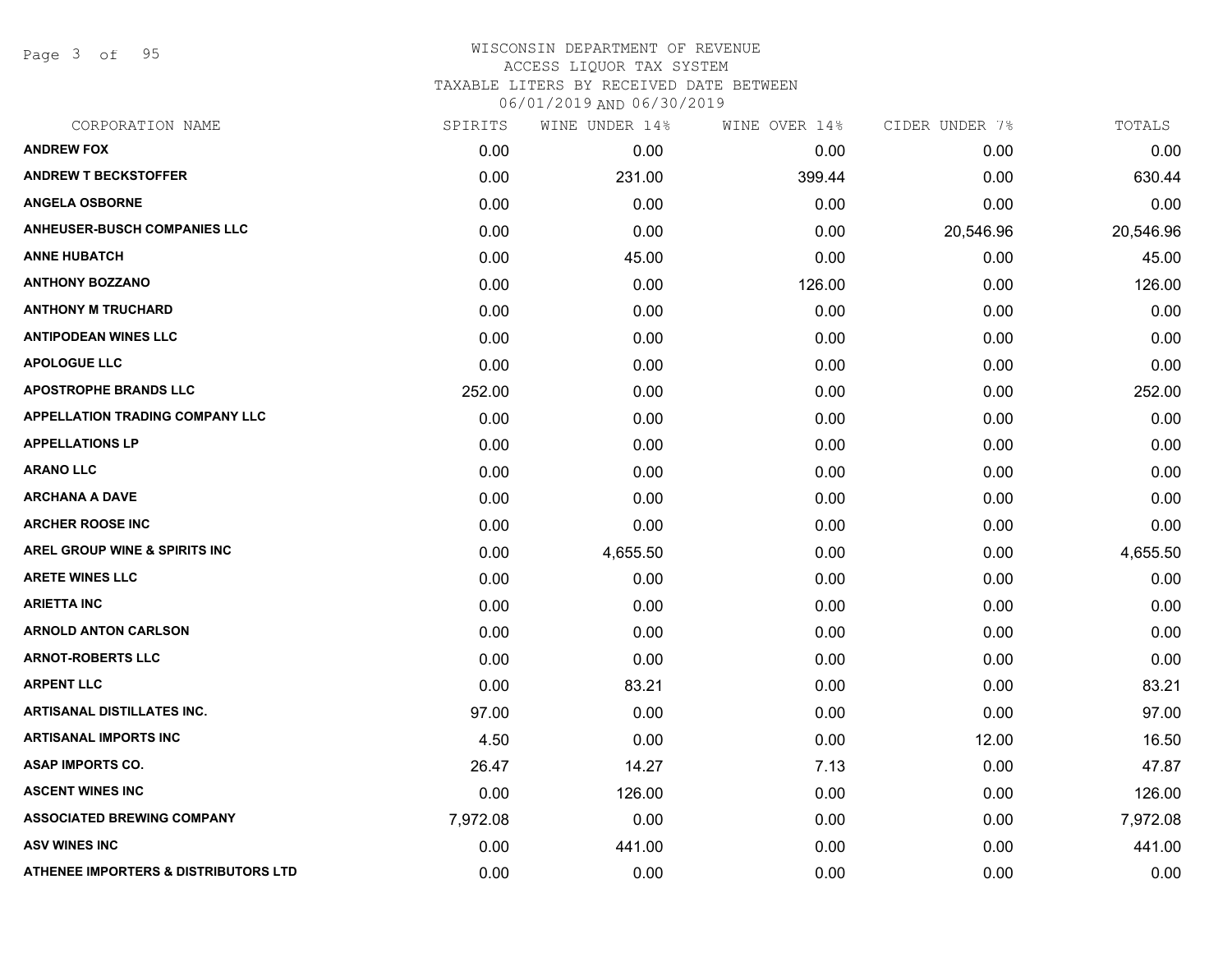Page 4 of 95

# WISCONSIN DEPARTMENT OF REVENUE ACCESS LIQUOR TAX SYSTEM

TAXABLE LITERS BY RECEIVED DATE BETWEEN

| CORPORATION NAME                           | SPIRITS    | WINE UNDER 14% | WINE OVER 14% | CIDER UNDER 7% | TOTALS     |
|--------------------------------------------|------------|----------------|---------------|----------------|------------|
| <b>ATLAS WINE COMPANY LLC</b>              | 0.00       | 126.00         | 0.00          | 0.00           | 126.00     |
| <b>ATOMIC BRANDS INC</b>                   | 22,612.66  | 0.00           | 0.00          | 0.00           | 22,612.66  |
| <b>AUGUST WINE GROUP LLC</b>               | 0.00       | 0.00           | 0.00          | 0.00           | 0.00       |
| <b>AUSTIN WHISKEY COMPANY, LLC</b>         | 0.00       | 0.00           | 0.00          | 0.00           | 0.00       |
| <b>AUSTRAL WINES LLC</b>                   | 0.00       | 0.00           | 0.00          | 0.00           | 0.00       |
| AV BRANDS INC                              | 0.00       | 1,322.88       | 0.00          | 0.00           | 1,322.88   |
| <b>AVV WINERY CO LLC</b>                   | 0.00       | 0.00           | 0.00          | 0.00           | 0.00       |
| <b>AXIOS INC</b>                           | 0.00       | 0.00           | 0.00          | 0.00           | 0.00       |
| <b>B &amp; I OVERSEAS TRADING INC</b>      | 0.00       | 0.00           | 0.00          | 0.00           | 0.00       |
| <b>B UNITED INTERNATIONAL INC</b>          | 0.00       | 4.51           | 540.95        | 0.00           | 545.46     |
| <b>B. NEKTAR LLC</b>                       | 0.00       | 1,130.50       | 0.00          | 1,000.00       | 2,130.50   |
| <b>BACARDI U.S.A., INC.</b>                | 233,645.70 | 197.72         | 492.00        | 0.00           | 234,335.42 |
| <b>BACCHUS TECHNOLOGIES LLC</b>            | 0.00       | 1,575.00       | 63.00         | 0.00           | 1,638.00   |
| <b>BACIO DIVINO CELLARS LLC</b>            | 0.00       | 0.00           | 0.00          | 0.00           | 0.00       |
| <b>BADGER MOUNTAIN INC</b>                 | 0.00       | 882.00         | 0.00          | 0.00           | 882.00     |
| <b>BALCONES DISTILLING LLC</b>             | 0.00       | 0.00           | 0.00          | 0.00           | 0.00       |
| <b>BANFI PRODUCTS CORPORATION</b>          | 0.00       | 11,472.41      | 126.00        | 0.00           | 11,598.41  |
| <b>BANSHEE WINES LLC</b>                   | 0.00       | 1,644.00       | 159.00        | 0.00           | 1,803.00   |
| <b>BANVILLE &amp; JONES WINE MERCHANTS</b> | 31.50      | 2,142.50       | 148.50        | 0.00           | 2,322.50   |
| <b>BANZAI BEVERAGE CORPORATION</b>         | 0.00       | 0.00           | 0.00          | 0.00           | 0.00       |
| <b>BARGETTOS SANTA CRUZ WINERY INC</b>     | 0.00       | 0.00           | 0.00          | 0.00           | 0.00       |
| <b>BARLOW VINEYARDS LLC</b>                | 0.00       | 234.00         | 144.00        | 0.00           | 378.00     |
| <b>BARNARD GRIFFIN INC</b>                 | 0.00       | 0.00           | 0.00          | 0.00           | 0.00       |
| <b>BARNETT VINEYARDS LP</b>                | 0.00       | 0.00           | 0.00          | 0.00           | 0.00       |
| <b>BATTAGLIA DISTRIBUTING CORP INC</b>     | 0.00       | 671.64         | 0.00          | 0.00           | 671.64     |
| <b>BAUM WINE IMPORTS INC</b>               | 0.00       | 3,339.75       | 540.00        | 0.00           | 3,879.75   |
| <b>BEATBOX BEVERAGES LLC</b>               | 0.00       | 0.00           | 0.00          | 0.00           | 0.00       |
| <b>BEATBOX BEVERAGES LLC</b>               | 0.00       | 0.00           | 0.00          | 0.00           | 0.00       |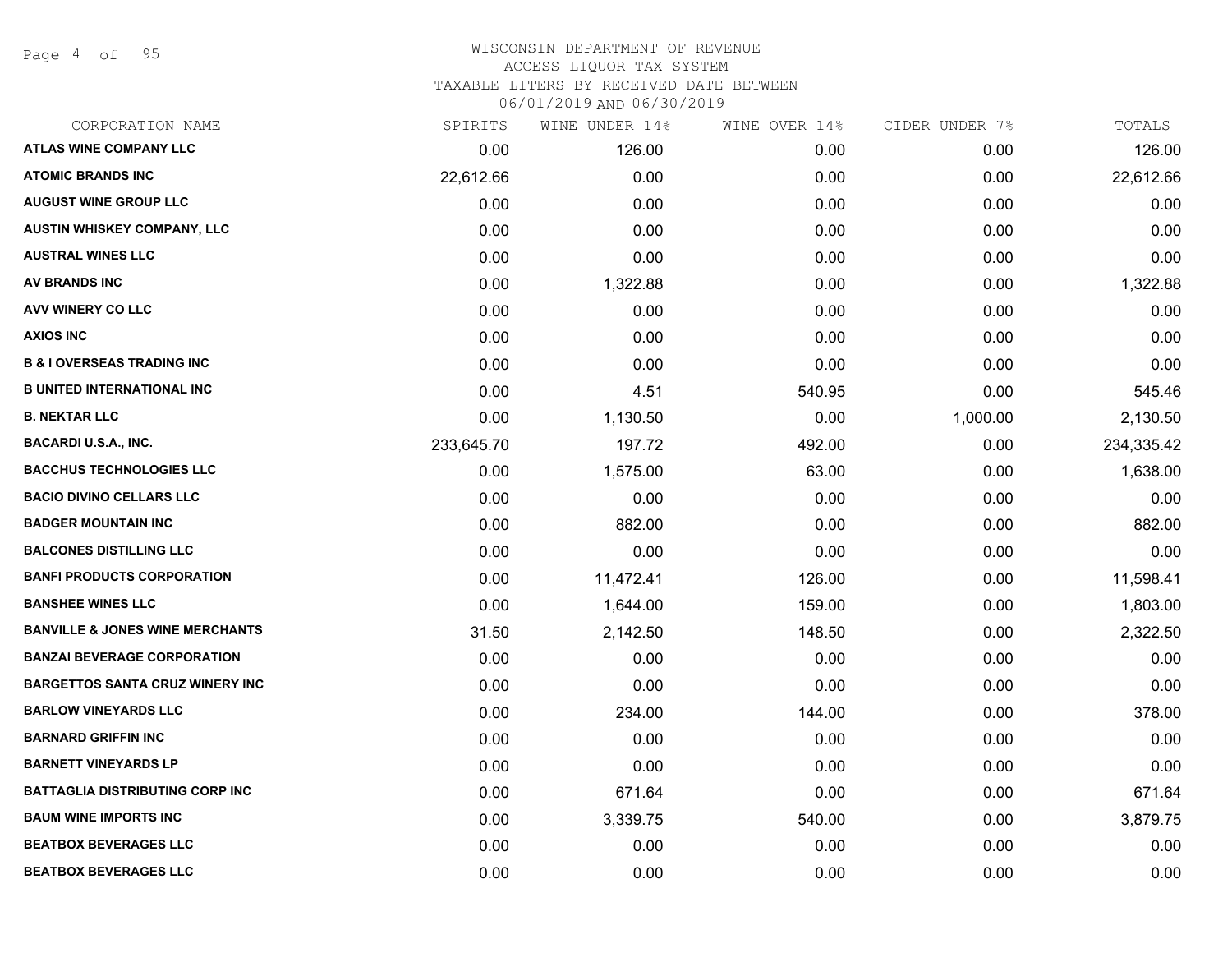Page 5 of 95

| CORPORATION NAME                                | SPIRITS | WINE UNDER 14% | WINE OVER 14% | CIDER UNDER 7% | TOTALS   |
|-------------------------------------------------|---------|----------------|---------------|----------------|----------|
| <b>BEAUX FRERES LLC</b>                         | 0.00    | 0.00           | 0.00          | 0.00           | 0.00     |
| <b>BEDFORD &amp; GROVE LLC</b>                  | 0.00    | 0.00           | 0.00          | 0.00           | 0.00     |
| <b>BEDROCK WINE COMPANY LP</b>                  | 0.00    | 33.28          | 0.00          | 0.00           | 33.28    |
| <b>BENDISTILLERY INC</b>                        | 0.00    | 0.00           | 0.00          | 0.00           | 0.00     |
| <b>BENNETT LANE WINERY LLC</b>                  | 0.00    | 0.00           | 0.00          | 0.00           | 0.00     |
| <b>BENOVIA WINERY LLC</b>                       | 0.00    | 0.00           | 0.00          | 0.00           | 0.00     |
| <b>BEPPE &amp; THE ARCHITECT LLC</b>            | 0.00    | 0.00           | 0.00          | 0.00           | 0.00     |
| <b>BERGSTROM WINES LLC</b>                      | 0.00    | 54.00          | 0.00          | 0.00           | 54.00    |
| <b>BERNARDUS LLC</b>                            | 0.00    | 0.00           | 0.00          | 0.00           | 0.00     |
| BETHEL HEIGHTS VINEYARD INC                     | 0.00    | 0.00           | 0.00          | 0.00           | 0.00     |
| BETTER BRANDS INTERNATIONAL                     | 0.00    | 567.00         | 315.00        | 0.00           | 882.00   |
| <b>BETZ CELLARS LLC</b>                         | 0.00    | 0.00           | 0.00          | 0.00           | 0.00     |
| <b>BEVERAGE BROTHERS INC</b>                    | 0.00    | 0.00           | 0.00          | 0.00           | 0.00     |
| <b>BEVERAGE GROUP INTERNATIONAL LLC</b>         | 0.00    | 612.00         | 0.00          | 0.00           | 612.00   |
| <b>BEVERAGE SOLUTIONS &amp; LOGISTICS INC</b>   | 0.00    | 0.00           | 0.00          | 0.00           | 0.00     |
| <b>BF ACQUISITION LTD</b>                       | 0.00    | 0.00           | 0.00          | 0.00           | 0.00     |
| <b>BIAGIO CRU &amp; ESTATE WINES LLC</b>        | 0.00    | 0.00           | 0.00          | 0.00           | 0.00     |
| BIEN NACIDO VINEYARDS OF RANCHO TEPUSQUET<br>LP | 0.00    | 0.00           | 0.00          | 0.00           | 0.00     |
| <b>BIGHORN CELLARS LLC</b>                      | 0.00    | 0.00           | 0.00          | 0.00           | 0.00     |
| <b>BILTMORE ESTATE WINE COMPANY</b>             | 0.00    | 0.00           | 0.00          | 0.00           | 0.00     |
| <b>BLACK ROCK SPIRITS LLC</b>                   | 171.00  | 0.00           | 0.00          | 0.00           | 171.00   |
| <b>BLACKBIRD VINEYARDS LLC</b>                  | 0.00    | 630.00         | 954.00        | 0.00           | 1,584.00 |
| <b>BLAKE FARMS HARD APPLE CIDER LLC</b>         | 0.00    | 0.00           | 293.37        | 6,492.03       | 6,785.40 |
| <b>BLAUM BROS DISTILLING CO LLC</b>             | 0.00    | 0.00           | 0.00          | 0.00           | 0.00     |
| <b>BLUE FARM, LLC</b>                           | 0.00    | 0.00           | 0.00          | 0.00           | 0.00     |
| <b>BLUE RIDGE DISTILLING CO INC</b>             | 0.00    | 0.00           | 0.00          | 0.00           | 0.00     |
| <b>BNA WINE GROUP LLC</b>                       | 0.00    | 873.00         | 0.00          | 0.00           | 873.00   |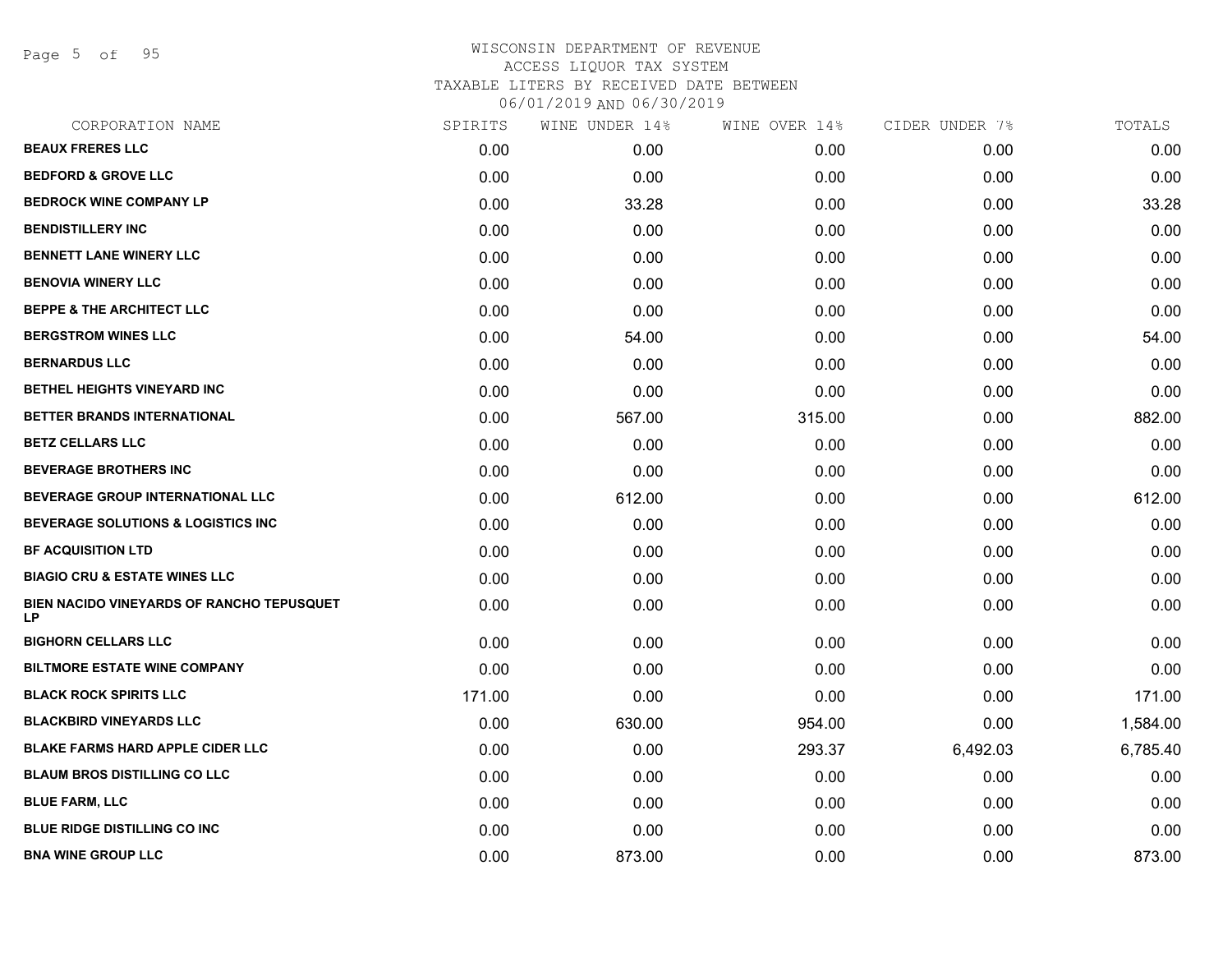Page 6 of 95

| CORPORATION NAME                               | SPIRITS    | WINE UNDER 14% | WINE OVER 14% | CIDER UNDER 7% | TOTALS     |
|------------------------------------------------|------------|----------------|---------------|----------------|------------|
| <b>BOEGER WINERY INC</b>                       | 0.00       | 0.00           | 0.00          | 0.00           | 0.00       |
| <b>BOGLE VINEYARDS INC</b>                     | 0.00       | 15,120.00      | 2,016.00      | 0.00           | 17,136.00  |
| <b>BONANNO VINTNERS LLC</b>                    | 0.00       | 126.00         | 126.00        | 0.00           | 252.00     |
| <b>BONNY DOON WINERY INC</b>                   | 0.00       | 90.00          | 0.00          | 0.00           | 90.00      |
| <b>BOOKER VINEYARD &amp; WINERY</b>            | 0.00       | 0.00           | 0.00          | 0.00           | 0.00       |
| <b>BOSTON BEER CORPORATION</b>                 | 0.00       | 0.00           | 0.00          | 166,380.52     | 166,380.52 |
| <b>BOUCHAINE VINEYARDS INC</b>                 | 0.00       | 0.00           | 0.00          | 0.00           | 0.00       |
| <b>BOUNDARY BREAKS LLC</b>                     | 0.00       | 126.00         | 0.00          | 0.00           | 126.00     |
| <b>BOUTINOT USA INC</b>                        | 0.00       | 0.00           | 0.00          | 0.00           | 0.00       |
| <b>BRASSFIELD ESTATE WINERY LLC</b>            | 0.00       | 945.00         | 477.00        | 0.00           | 1,422.00   |
| <b>BRAZOS WINE IMPORTS LLC</b>                 | 0.00       | 441.00         | 0.00          | 0.00           | 441.00     |
| <b>BRIAN CARTER CELLARS LLC</b>                | 0.00       | 0.00           | 0.00          | 0.00           | 0.00       |
| <b>BRICKELL WINES LLC</b>                      | 0.00       | 0.00           | 0.00          | 0.00           | 0.00       |
| <b>BRIDGEVIEW VINEYARDS INC</b>                | 0.00       | 0.00           | 0.00          | 0.00           | 0.00       |
| <b>BRIGHT CELLARS INC</b>                      | 0.00       | 504.00         | 0.00          | 0.00           | 504.00     |
| <b>BROADBENT SELECTIONS INC</b>                | 0.00       | 676.50         | 13.50         | 0.00           | 690.00     |
| <b>BRONCO WINE COMPANY</b>                     | 0.00       | 80,310.03      | 441.00        | 0.00           | 80,751.03  |
| <b>BROTHERS INTERNATIONAL FOOD CORPORATION</b> | 0.00       | 0.00           | 0.00          | 0.00           | 0.00       |
| <b>BROVO SPIRITS LLC</b>                       | 0.00       | 0.00           | 0.00          | 0.00           | 0.00       |
| <b>BROWNE FAMILY WINES LLC</b>                 | 0.00       | 0.00           | 0.00          | 0.00           | 0.00       |
| <b>BROWN-FORMAN CORPORATION</b>                | 254,986.20 | 10,710.21      | 0.00          | 0.00           | 265,696.41 |
| <b>BRUTOCAO CELLARS LP</b>                     | 0.00       | 0.00           | 0.00          | 0.00           | 0.00       |
| <b>BRYN MAWR VINEYARDS INC</b>                 | 0.00       | 13.50          | 0.00          | 0.00           | 13.50      |
| <b>BUEHLER VINEYARDS INC</b>                   | 0.00       | 0.00           | 0.00          | 0.00           | 0.00       |
| <b>BULGARIAN MASTER VINTNERS LLC</b>           | 0.00       | 0.00           | 0.00          | 0.00           | 0.00       |
| <b>BULLY HILL VINEYARDS INC</b>                | 0.00       | 0.00           | 0.00          | 0.00           | 0.00       |
| <b>BUONCRISTIANI WINE CO LLC</b>               | 0.00       | 0.00           | 0.00          | 0.00           | 0.00       |
| <b>BURGESS CELLARS INC</b>                     | 0.00       | 0.00           | 0.00          | 0.00           | 0.00       |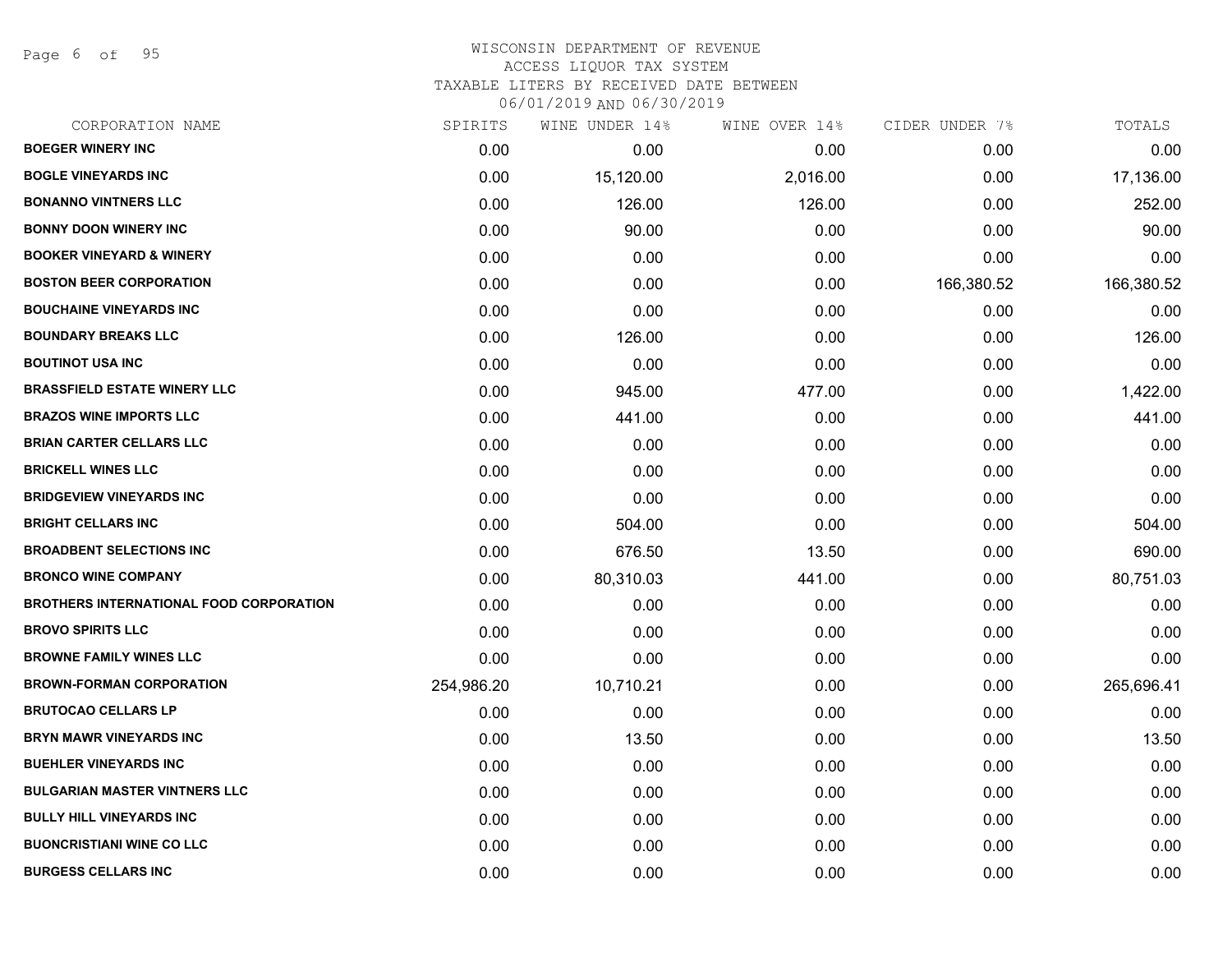Page 7 of 95

#### WISCONSIN DEPARTMENT OF REVENUE ACCESS LIQUOR TAX SYSTEM

TAXABLE LITERS BY RECEIVED DATE BETWEEN

| CORPORATION NAME                            | SPIRITS   | WINE UNDER 14% | WINE OVER 14% | CIDER UNDER 7% | TOTALS    |
|---------------------------------------------|-----------|----------------|---------------|----------------|-----------|
| <b>BUZZBALLZ LLC</b>                        | 3,110.40  | 3,240.00       | 0.00          | 0.00           | 6,350.40  |
| <b>BUZZBOX BEVERAGES INC</b>                | 0.00      | 0.00           | 0.00          | 0.00           | 0.00      |
| <b>BWSC LLC</b>                             | 0.00      | 0.00           | 0.00          | 0.00           | 0.00      |
| <b>BYMOFO LLC</b>                           | 0.00      | 0.00           | 0.00          | 0.00           | 0.00      |
| <b>C &amp; C WINE SERVICES INC</b>          | 0.00      | 0.00           | 0.00          | 0.00           | 0.00      |
| <b>C MONDAVI &amp; SONS</b>                 | 0.00      | 21,051.00      | 612.00        | 0.00           | 21,663.00 |
| <b>CABERNET CORP</b>                        | 0.00      | 459.00         | 0.00          | 0.00           | 459.00    |
| <b>CAFFO BEVERAGES INC</b>                  | 0.00      | 0.00           | 0.00          | 0.00           | 0.00      |
| <b>CAIN CELLARS INC</b>                     | 0.00      | 0.00           | 0.00          | 0.00           | 0.00      |
| <b>CAL VIN ENTERPRISES CORPORATION</b>      | 0.00      | 0.00           | 0.00          | 0.00           | 0.00      |
| <b>CALCAREOUS VINEYARD LLC</b>              | 0.00      | 0.00           | 0.00          | 0.00           | 0.00      |
| <b>CALIFORNIA CIDER COMPANY</b>             | 0.00      | 0.00           | 0.00          | 12,368.72      | 12,368.72 |
| <b>CALIFORNIA VINEYARDS INC</b>             | 13.50     | 0.00           | 0.00          | 0.00           | 13.50     |
| <b>CALIFORNIA WINE WORKS LLC</b>            | 0.00      | 0.00           | 0.00          | 0.00           | 0.00      |
| <b>CALLUNA VINEYARDS LLC</b>                | 0.00      | 0.00           | 0.00          | 0.00           | 0.00      |
| <b>CAMARDA CORP</b>                         | 0.00      | 0.00           | 0.00          | 0.00           | 0.00      |
| <b>CAMPARI AMERICA LLC</b>                  | 88,727.70 | 0.00           | 0.00          | 0.00           | 88,727.70 |
| <b>CAMPBELL &amp; MCGILL SELECTIONS LLC</b> | 0.00      | 0.00           | 0.00          | 0.00           | 0.00      |
| <b>CANNON RIVER WINERY LLC</b>              | 0.00      | 0.00           | 0.00          | 0.00           | 0.00      |
| <b>CAPARONE WINERY LLC</b>                  | 0.00      | 252.00         | 0.00          | 0.00           | 252.00    |
| <b>CAPE CLASSICS INC</b>                    | 0.00      | 3,024.00       | 99.00         | 0.00           | 3,123.00  |
| <b>CARDINAL SPIRITS LLC</b>                 | 0.00      | 0.00           | 0.00          | 0.00           | 0.00      |
| <b>CARDINAL WINE GROUP LLC</b>              | 0.00      | 0.00           | 0.00          | 0.00           | 0.00      |
| <b>CARDWELL HILL CELLARS LLC</b>            | 0.00      | 198.00         | 0.00          | 0.00           | 198.00    |
| <b>CARIBBEAN DISTILLERS LLC</b>             | 0.00      | 24,047.84      | 0.00          | 0.00           | 24,047.84 |
| <b>CARL THOMA</b>                           | 0.00      | 0.00           | 0.00          | 0.00           | 0.00      |
| <b>CARLOS HUBNER-ARTETA</b>                 | 0.00      | 0.00           | 0.00          | 0.00           | 0.00      |
| <b>CARLSON VINEYARDS INC</b>                | 0.00      | 0.00           | 0.00          | 0.00           | 0.00      |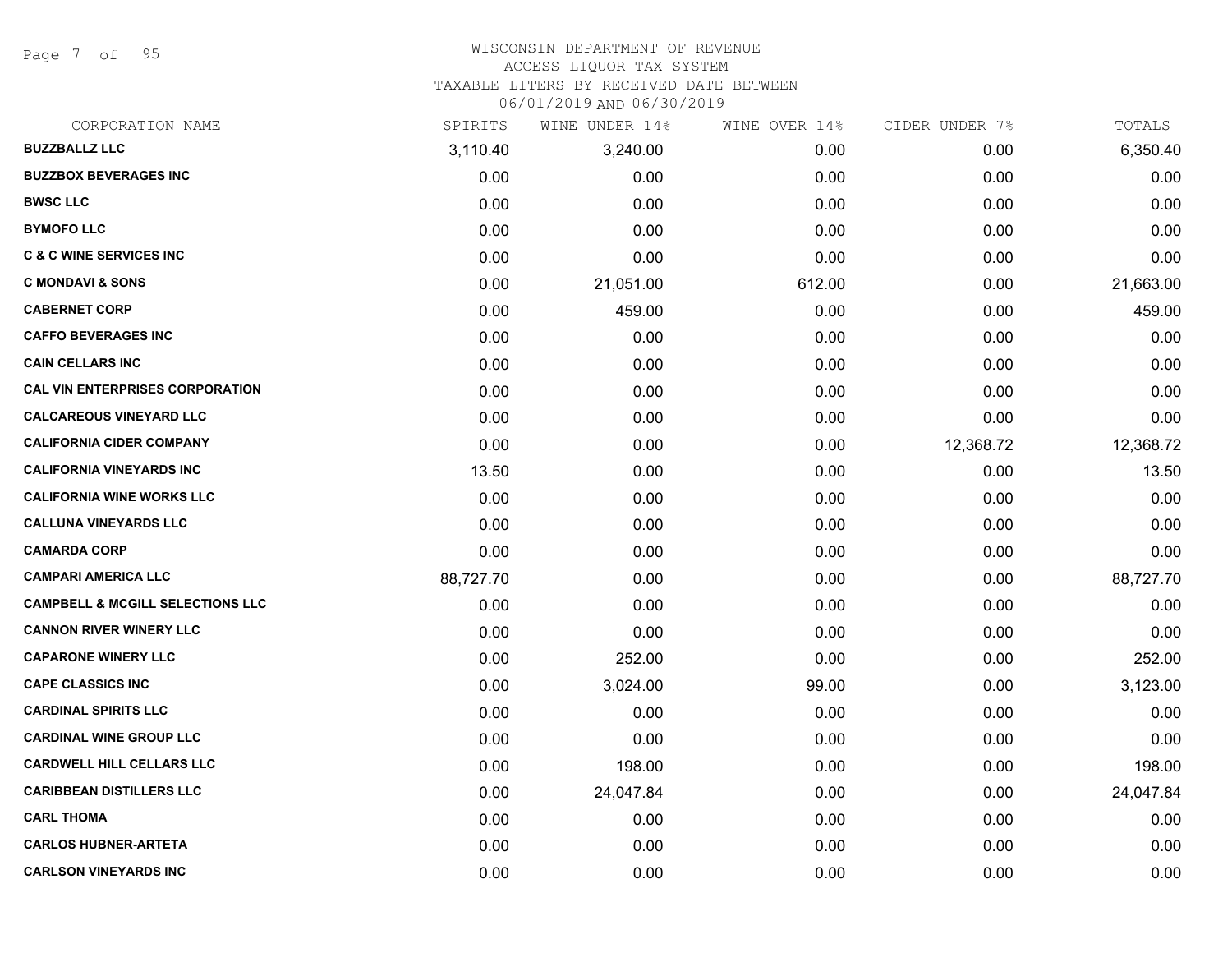## WISCONSIN DEPARTMENT OF REVENUE ACCESS LIQUOR TAX SYSTEM TAXABLE LITERS BY RECEIVED DATE BETWEEN

| CORPORATION NAME                            | SPIRITS   | WINE UNDER 14% | WINE OVER 14% | CIDER UNDER 7% | TOTALS    |
|---------------------------------------------|-----------|----------------|---------------|----------------|-----------|
| <b>CAROLINA DISTRIBUTION LLC</b>            | 0.00      | 0.00           | 0.00          | 0.00           | 0.00      |
| <b>CARRIAGE HOUSE IMPORTS, LTD.</b>         | 272.40    | 0.00           | 0.00          | 0.00           | 272.40    |
| <b>CASTLE BRANDS USA CORP</b>               | 3,780.00  | 0.00           | 0.00          | 0.00           | 3,780.00  |
| <b>CASTORO CELLARS</b>                      | 0.00      | 1,008.00       | 0.00          | 0.00           | 1,008.00  |
| <b>CAYMUS VINEYARDS INC</b>                 | 0.00      | 0.00           | 0.00          | 0.00           | 0.00      |
| <b>CEDAR KNOLL VINEYARDS INC</b>            | 0.00      | 0.00           | 0.00          | 0.00           | 0.00      |
| <b>CELEBRATION DISTILLATION CORPORATION</b> | 0.00      | 0.00           | 0.00          | 0.00           | 0.00      |
| <b>CELLARS INTERNATIONAL INC</b>            | 0.00      | 503.99         | 0.00          | 0.00           | 503.99    |
| <b>CELLIER WINES DISTRIBUTING INC</b>       | 0.00      | 0.00           | 0.00          | 0.00           | 0.00      |
| <b>CENTER VALLEY ORCHARDS LLC</b>           | 0.00      | 0.00           | 0.00          | 0.00           | 0.00      |
| <b>CHAISE VENTURES INC</b>                  | 0.00      | 0.00           | 0.00          | 0.00           | 0.00      |
| <b>CHANNING DAUGHTERS WINERY LLC</b>        | 0.00      | 424.00         | 18.00         | 0.00           | 442.00    |
| <b>CHAPPELLET WINERY INC</b>                | 0.00      | 0.00           | 648.00        | 0.00           | 648.00    |
| <b>CHARBAUT AMERICA INC</b>                 | 0.00      | 0.00           | 0.00          | 0.00           | 0.00      |
| <b>CHARLES &amp; MARTHA BARRA</b>           | 0.00      | 36.00          | 81.00         | 0.00           | 117.00    |
| <b>CHARLES JACQUIN ET CIE INC</b>           | 42,213.88 | 0.00           | 202.45        | 0.00           | 42,416.33 |
| <b>CHARLES NEAL SELECTIONS INC</b>          | 0.00      | 0.00           | 0.00          | 0.00           | 0.00      |
| <b>CHARLES REININGER LLC</b>                | 0.00      | 0.00           | 0.00          | 0.00           | 0.00      |
| <b>CHATEAU BARNABY LLC</b>                  | 0.00      | 27.00          | 0.00          | 0.00           | 27.00     |
| <b>CHATEAU DIANA LLC</b>                    | 0.00      | 368.69         | 0.00          | 0.00           | 368.69    |
| <b>CHATHAM IMPORTS INC</b>                  | 382.50    | 0.00           | 0.00          | 0.00           | 382.50    |
| <b>CHEHALEM INC</b>                         | 0.00      | 63.00          | 0.00          | 0.00           | 63.00     |
| <b>CHICAGO DISTILLING COMPANY LLC</b>       | 0.00      | 0.00           | 0.00          | 0.00           | 0.00      |
| <b>CHITOWN SPIRITS COMPANY</b>              | 0.00      | 0.00           | 0.00          | 0.00           | 0.00      |
| <b>CHOYA UMESHU USA INC</b>                 | 0.00      | 0.00           | 63.00         | 0.00           | 63.00     |
| <b>CHRISTIAN P SCHAEFER</b>                 | 0.00      | 0.00           | 0.00          | 10,425.02      | 10,425.02 |
| <b>CHRISTOPHER F PITTENGER</b>              | 0.00      | 1.50           | 0.00          | 0.00           | 1.50      |
| <b>CHRISTOPHER FIGGINS</b>                  | 0.00      | 0.00           | 0.00          | 0.00           | 0.00      |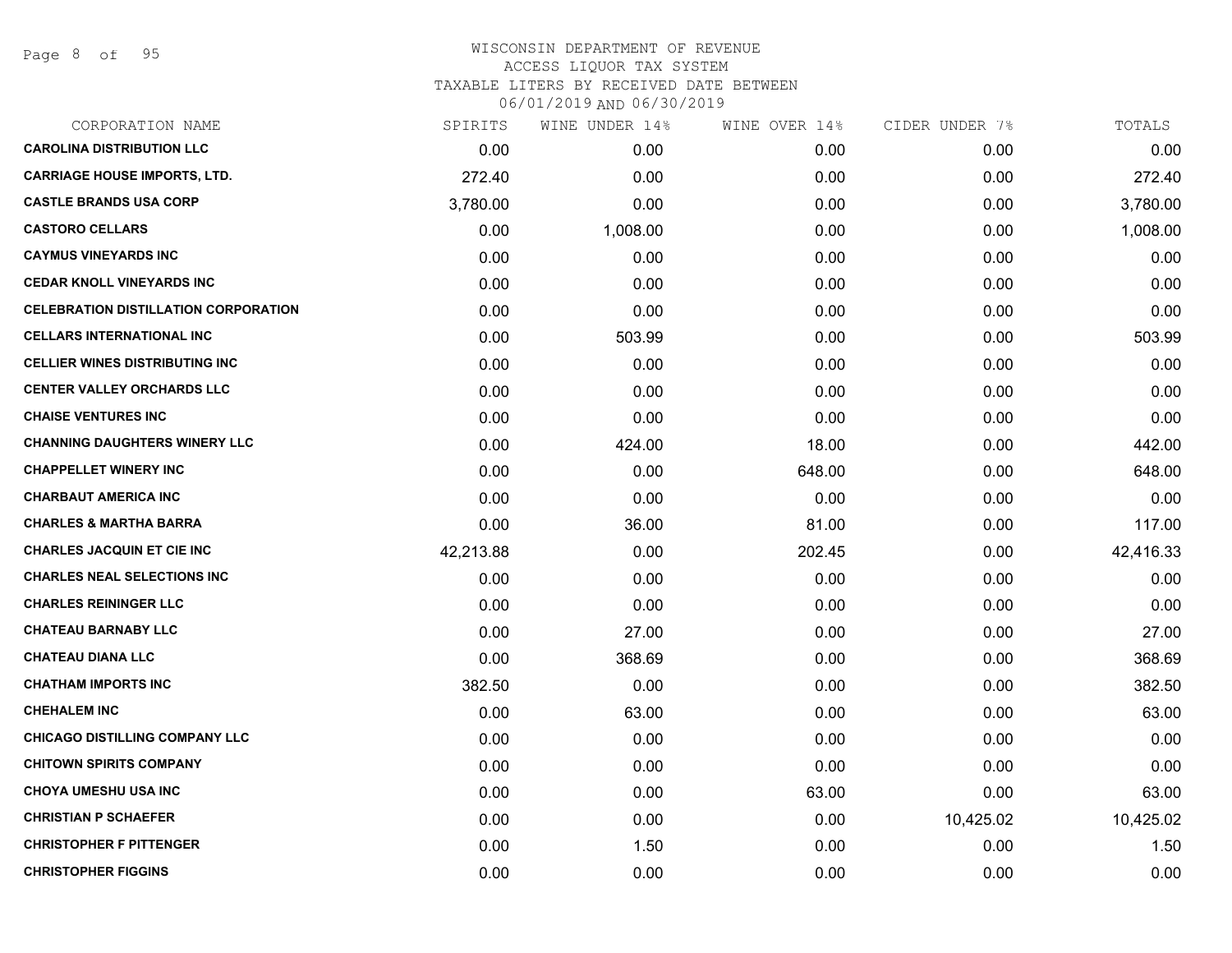#### WISCONSIN DEPARTMENT OF REVENUE ACCESS LIQUOR TAX SYSTEM TAXABLE LITERS BY RECEIVED DATE BETWEEN

| CORPORATION NAME                             | SPIRITS    | WINE UNDER 14% | WINE OVER 14% | CIDER UNDER 7% | TOTALS     |
|----------------------------------------------|------------|----------------|---------------|----------------|------------|
| <b>CHRISTOPHER MICHAEL WINES LLC</b>         | 0.00       | 126.00         | 0.00          | 0.00           | 126.00     |
| CIV (USA) INC                                | 0.00       | 4,517.80       | 0.00          | 0.00           | 4,517.80   |
| <b>CLAAR CELLARS LLC</b>                     | 0.00       | 0.00           | 0.00          | 0.00           | 0.00       |
| <b>CLASSIC WINES INC</b>                     | 0.00       | 381.00         | 0.00          | 0.00           | 381.00     |
| <b>CLASSICAL WINES FROM SPAIN LTD</b>        | 0.00       | 0.00           | 0.00          | 0.00           | 0.00       |
| <b>CLENDENENLINDQUIST VINTNERS</b>           | 0.00       | 0.00           | 0.00          | 0.00           | 0.00       |
| <b>CLINE CELLARS INC</b>                     | 0.00       | 3,717.00       | 756.00        | 0.00           | 4,473.00   |
| <b>CLINE SISTERS IMPORTS LLC</b>             | 0.00       | 0.00           | 0.00          | 0.00           | 0.00       |
| <b>CLOS LACHANCE WINES LLC</b>               | 0.00       | 54.00          | 63.00         | 0.00           | 117.00     |
| <b>COCKERELL WINE CONSULTING LLC</b>         | 0.00       | 0.00           | 0.00          | 0.00           | 0.00       |
| <b>CODIPRAL, LLC</b>                         | 0.00       | 0.00           | 0.00          | 0.00           | 0.00       |
| <b>CODY T WRIGHT</b>                         | 0.00       | 0.00           | 0.00          | 0.00           | 0.00       |
| <b>COHO WINES LLC</b>                        | 0.00       | 0.00           | 0.00          | 0.00           | 0.00       |
| <b>COLORADO GOLD DISTILLERY LLC</b>          | 0.00       | 0.00           | 0.00          | 0.00           | 0.00       |
| <b>CONSTELLATION BRANDS INC</b>              | 115,054.20 | 311,772.35     | 29,420.50     | 0.00           | 456,247.05 |
| <b>COOL HAND VINEYARDS LLC</b>               | 0.00       | 189.00         | 63.00         | 0.00           | 252.00     |
| <b>COPA FINA WINE IMPORTS LLC</b>            | 0.00       | 0.00           | 0.00          | 0.00           | 0.00       |
| <b>COPPER &amp; KINGS AMERICAN BRANDY CO</b> | 954.00     | 0.00           | 0.00          | 0.00           | 954.00     |
| <b>COPPER CANE LLC</b>                       | 0.00       | 1,260.00       | 715.50        | 0.00           | 1,975.50   |
| <b>CORA IMPORTS LTD</b>                      | 0.00       | 0.00           | 0.00          | 0.00           | 0.00       |
| <b>CORDELINA WINE COMPANY LLC</b>            | 0.00       | 66.57          | 0.00          | 0.00           | 66.57      |
| <b>CORK ALLIANCE INC</b>                     | 0.00       | 556.64         | 0.00          | 0.00           | 556.64     |
| <b>CORNERSTONE CELLARS LLC</b>               | 0.00       | 0.00           | 0.00          | 0.00           | 0.00       |
| <b>CORNERSTONE U.S. WINE IMPORTS INC.</b>    | 0.00       | 0.00           | 0.00          | 0.00           | 0.00       |
| <b>COUP DE FOUDRE LLC</b>                    | 0.00       | 0.00           | 0.00          | 0.00           | 0.00       |
| <b>COURAGEOUS INC</b>                        | 0.00       | 0.00           | 0.00          | 0.00           | 0.00       |
| <b>CRACOVIA BRANDS INC</b>                   | 169.50     | 36.00          | 130.50        | 0.00           | 336.00     |
| <b>CRAFTED ARTISAN MEADERY LLC</b>           | 0.00       | 0.00           | 0.00          | 0.00           | 0.00       |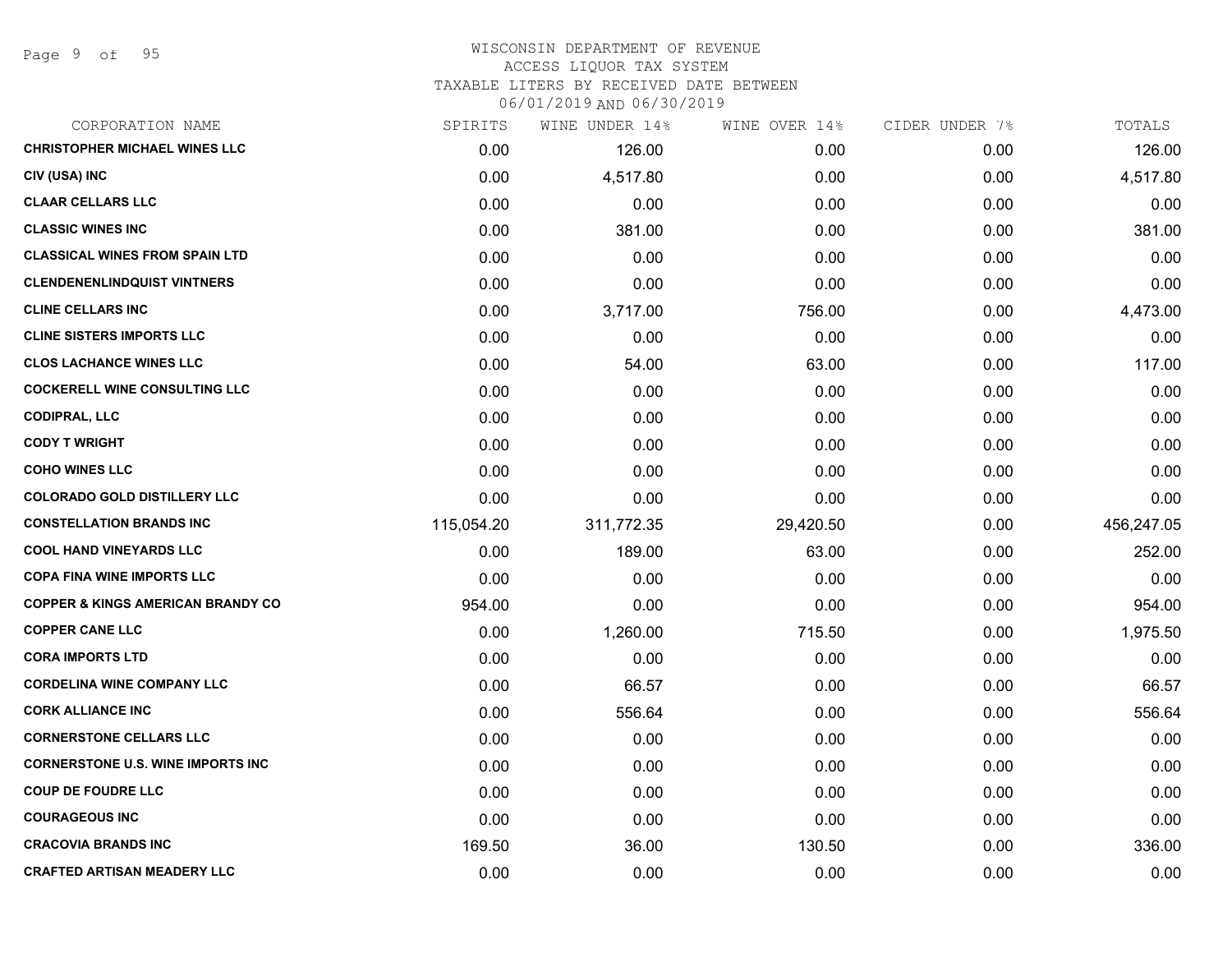Page 10 of 95

|        | WINE UNDER 14% |        | CIDER UNDER 7% | TOTALS   |
|--------|----------------|--------|----------------|----------|
| 0.00   | 0.00           | 0.00   | 0.00           | 0.00     |
| 0.00   | 0.00           | 0.00   | 0.00           | 0.00     |
| 0.00   | 2,229.00       | 0.00   | 0.00           | 2,229.00 |
| 0.00   | 0.00           | 0.00   | 0.00           | 0.00     |
| 0.00   | 250.50         | 0.00   | 0.00           | 250.50   |
| 0.00   | 0.00           | 0.00   | 0.00           | 0.00     |
| 0.00   | 0.00           | 0.00   | 0.00           | 0.00     |
| 0.00   | 0.00           | 0.00   | 0.00           | 0.00     |
| 0.00   | 0.00           | 0.00   | 0.00           | 0.00     |
| 0.00   | 0.00           | 0.00   | 0.00           | 0.00     |
| 0.00   | 0.00           | 0.00   | 0.00           | 0.00     |
| 0.00   | 3,465.00       | 279.00 | 0.00           | 3,744.00 |
| 0.00   | 0.00           | 0.00   | 0.00           | 0.00     |
| 0.00   | 0.00           | 0.00   | 0.00           | 0.00     |
| 0.00   | 0.00           | 0.00   | 0.00           | 0.00     |
| 0.00   | 0.00           | 0.00   | 0.00           | 0.00     |
| 0.00   | 0.00           | 0.00   | 0.00           | 0.00     |
| 0.00   | 0.00           | 0.00   | 0.00           | 0.00     |
| 0.00   | 2.25           | 0.00   | 0.00           | 2.25     |
| 0.00   | 0.00           | 0.00   | 0.00           | 0.00     |
| 0.00   | 0.00           | 0.00   | 0.00           | 0.00     |
| 0.00   | 0.00           | 0.00   | 0.00           | 0.00     |
| 0.00   | 0.00           | 0.00   | 0.00           | 0.00     |
| 0.00   | 0.00           | 0.00   | 0.00           | 0.00     |
| 420.90 | 0.00           | 0.00   | 0.00           | 420.90   |
| 0.00   | 0.00           | 0.00   | 0.00           | 0.00     |
| 0.00   | 0.00           | 0.00   | 0.00           | 0.00     |
| 0.00   | 0.00           | 0.00   | 0.00           | 0.00     |
|        | SPIRITS        |        | WINE OVER 14%  |          |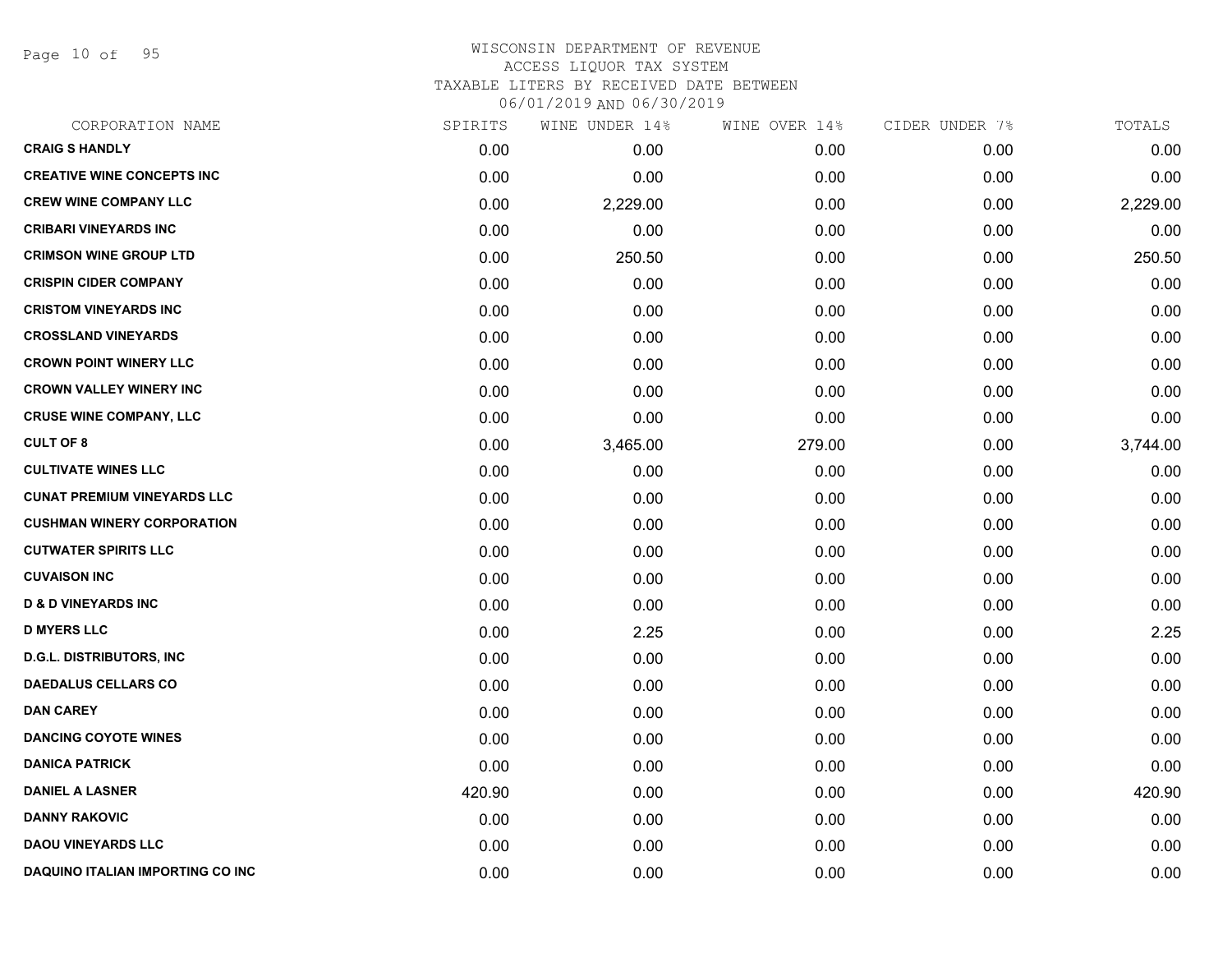Page 11 of 95

| CORPORATION NAME                   | SPIRITS    | WINE UNDER 14% | WINE OVER 14% | CIDER UNDER 7% | TOTALS     |
|------------------------------------|------------|----------------|---------------|----------------|------------|
| <b>DARIOUSH KHALEDI WINERY LLC</b> | 0.00       | 0.00           | 31.50         | 0.00           | 31.50      |
| <b>DAVID ARTHUR VINEYARDS LLC</b>  | 0.00       | 0.00           | 0.00          | 0.00           | 0.00       |
| <b>DAVID B POTTER</b>              | 0.00       | 0.00           | 0.00          | 0.00           | 0.00       |
| <b>DAVID BOWLER LLC</b>            | 0.00       | 0.00           | 0.00          | 0.00           | 0.00       |
| <b>DAVID L DENNIGMANN</b>          | 0.00       | 0.00           | 0.00          | 0.00           | 0.00       |
| <b>DAVID MEIER</b>                 | 0.00       | 0.00           | 0.00          | 0.00           | 0.00       |
| <b>DAVID N RAYNE</b>               | 3,244.35   | 46,697.34      | 10,675.57     | 0.00           | 60,617.26  |
| <b>DAVID R BARNES</b>              | 0.00       | 0.00           | 0.00          | 0.00           | 0.00       |
| <b>DAVIDS PINOT VINEYARDS INC</b>  | 0.00       | 0.00           | 0.00          | 0.00           | 0.00       |
| <b>DAVOS BRANDS LLC</b>            | 691.50     | 94.68          | 92.16         | 0.00           | 878.34     |
| DAYLIGHT WINE COMPANY LLC          | 0.00       | 0.00           | 0.00          | 0.00           | 0.00       |
| DE MAISON SELECTIONS INC           | 0.00       | 735.00         | 9.00          | 20.00          | 764.00     |
| <b>DEANNA BASTIANICH</b>           | 0.00       | 0.00           | 0.00          | 0.00           | 0.00       |
| <b>DEL RIO VINEYARDS LLC</b>       | 0.00       | 0.00           | 0.00          | 0.00           | 0.00       |
| <b>DELEGAT USA INC</b>             | 0.00       | 1,071.00       | 0.00          | 0.00           | 1,071.00   |
| <b>DELICATO VINEYARDS INC</b>      | 0.00       | 215,989.44     | 32,809.50     | 0.00           | 248,798.94 |
| <b>DELILLE CELLARS LLC</b>         | 0.00       | 0.00           | 0.00          | 0.00           | 0.00       |
| DEMERARA DISTILLERS (USA) INC      | 0.00       | 0.00           | 0.00          | 0.00           | 0.00       |
| <b>DEMON SPIRITS LLC</b>           | 0.00       | 0.00           | 0.00          | 0.00           | 0.00       |
| <b>DEROSE WINERY INC</b>           | 0.00       | 0.00           | 0.00          | 0.00           | 0.00       |
| <b>DERRICK C MANCINI</b>           | 0.00       | 0.00           | 0.00          | 0.00           | 0.00       |
| <b>DESTILADOS DE MEXICO LLC</b>    | 0.00       | 0.00           | 0.00          | 0.00           | 0.00       |
| <b>DIAGEO AMERICAS, INC.</b>       | 783,855.55 | 0.00           | 0.00          | 0.00           | 783,855.55 |
| <b>DIAMOND IMPORTERS INC</b>       | 0.00       | 729.00         | 0.00          | 0.00           | 729.00     |
| <b>DISARONNO INTERNATIONAL LLC</b> | 5,914.50   | 3,600.00       | 0.00          | 0.00           | 9,514.50   |
| <b>DISTILLERS WAY, LLC</b>         | 0.00       | 0.00           | 0.00          | 0.00           | 0.00       |
| <b>DIVOT ENTERPRISES LLC</b>       | 0.00       | 0.00           | 0.00          | 0.00           | 0.00       |
| DOMAINE DE LA TERRE ROUGE LTD      | 0.00       | 0.00           | 0.00          | 0.00           | 0.00       |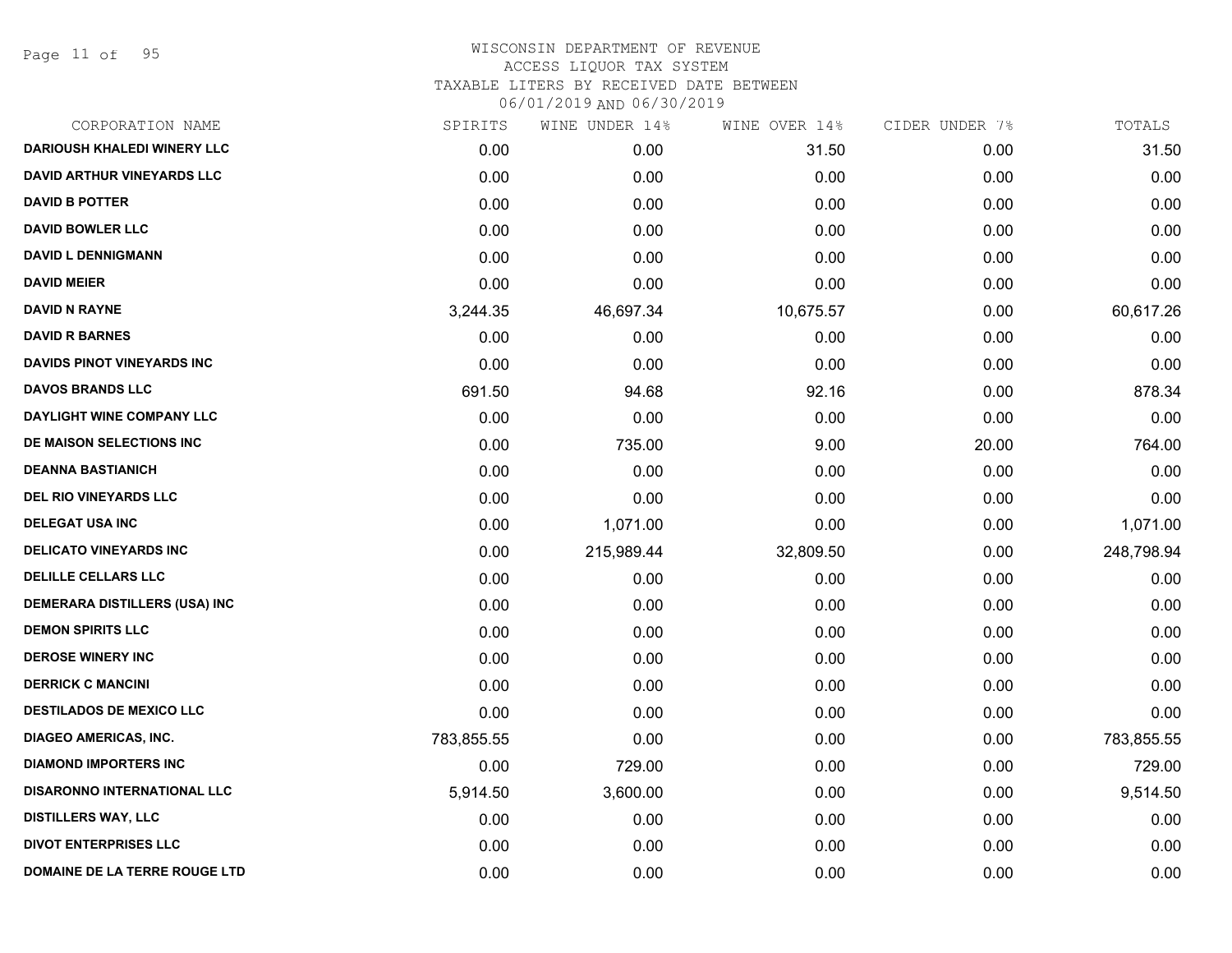Page 12 of 95

#### WISCONSIN DEPARTMENT OF REVENUE ACCESS LIQUOR TAX SYSTEM

TAXABLE LITERS BY RECEIVED DATE BETWEEN

| CORPORATION NAME                                                         | SPIRITS    | WINE UNDER 14% | WINE OVER 14% | CIDER UNDER 7% | TOTALS       |
|--------------------------------------------------------------------------|------------|----------------|---------------|----------------|--------------|
| <b>DOMAINE DE MARIA SOTER LLC</b>                                        | 0.00       | 0.00           | 0.00          | 0.00           | 0.00         |
| <b>DOMAINE SELECT WINE &amp; SPIRITS LLC</b>                             | 0.00       | 0.00           | 0.00          | 0.00           | 0.00         |
| <b>DOMAINE SERENE VINEYARDS &amp; WINERY INC</b>                         | 0.00       | 0.00           | 108.00        | 0.00           | 108.00       |
| <b>DOMAINE ST GEORGE</b>                                                 | 0.00       | 0.00           | 0.00          | 0.00           | 0.00         |
| <b>DON SEBASTIANI &amp; SONS INTERNATIONAL WINE</b><br><b>NEGOCIANTS</b> | 0.00       | 12,148.50      | 2,016.00      | 0.00           | 14,164.50    |
| <b>DONALD ALDRIDGE</b>                                                   | 851.72     | 0.00           | 0.00          | 0.00           | 851.72       |
| <b>DONALD E HAGGE</b>                                                    | 0.00       | 0.00           | 0.00          | 0.00           | 0.00         |
| <b>DOUBLE DIAMOND DISTILLERY LLC</b>                                     | 0.00       | 0.00           | 0.00          | 0.00           | 0.00         |
| <b>DOUBLE DOWN SPIRITS LLC</b>                                           | 135.00     | 0.00           | 0.00          | 0.00           | 135.00       |
| <b>DOYNA LTD</b>                                                         | 0.00       | 0.00           | 0.00          | 0.00           | 0.00         |
| DRAKE MAKES WINE, INC.                                                   | 0.00       | 108.00         | 0.00          | 0.00           | 108.00       |
| <b>DREYER WINE LLC</b>                                                   | 0.00       | 0.00           | 0.00          | 0.00           | 0.00         |
| <b>DREYFUS ASHBY INC</b>                                                 | 49.50      | 2,862.00       | 378.00        | 0.00           | 3,289.50     |
| <b>DRG IMPORTS LLC</b>                                                   | 0.00       | 0.00           | 0.00          | 0.00           | 0.00         |
| DRY CREEK VINEYARD INC                                                   | 0.00       | 1,026.00       | 765.00        | 0.00           | 1,791.00     |
| <b>DUCKHORN WINE COMPANY</b>                                             | 0.00       | 1,791.00       | 1,737.00      | 0.00           | 3,528.00     |
| DUGGANS DISTILLERS PRODUCTS CORPORATION                                  | 0.00       | 0.00           | 0.00          | 0.00           | 0.00         |
| <b>DUMOL WINERY LLC</b>                                                  | 0.00       | 0.00           | 0.00          | 0.00           | 0.00         |
| <b>DUNHAM CELLARS LLC</b>                                                | 0.00       | 0.00           | 0.00          | 0.00           | 0.00         |
| <b>DUNN VINEYARDS LLC</b>                                                | 0.00       | 0.00           | 0.00          | 0.00           | 0.00         |
| <b>DUVEL MOORTGAT USA LTD</b>                                            | 5,110.31   | 0.00           | 0.00          | 0.00           | 5,110.31     |
| <b>DV SPIRITS LLC</b>                                                    | 954.00     | 0.00           | 0.00          | 0.00           | 954.00       |
| <b>E &amp; J GALLO WINERY</b>                                            | 235,178.63 | 883,762.92     | 36,269.50     | 0.00           | 1,155,211.05 |
| <b>EAGLE EYE IMPORTS LLC</b>                                             | 0.00       | 198.00         | 0.00          | 0.00           | 198.00       |
| <b>EAGLE ROCK INVESTMENTS INC.</b>                                       | 0.00       | 0.00           | 0.00          | 0.00           | 0.00         |
| <b>EAGLES LANDING WINERY LLC</b>                                         | 0.00       | 840.75         | 0.00          | 0.00           | 840.75       |
| <b>EASTERN LIQUORS USA INC</b>                                           | 0.00       | 0.00           | 0.00          | 0.00           | 0.00         |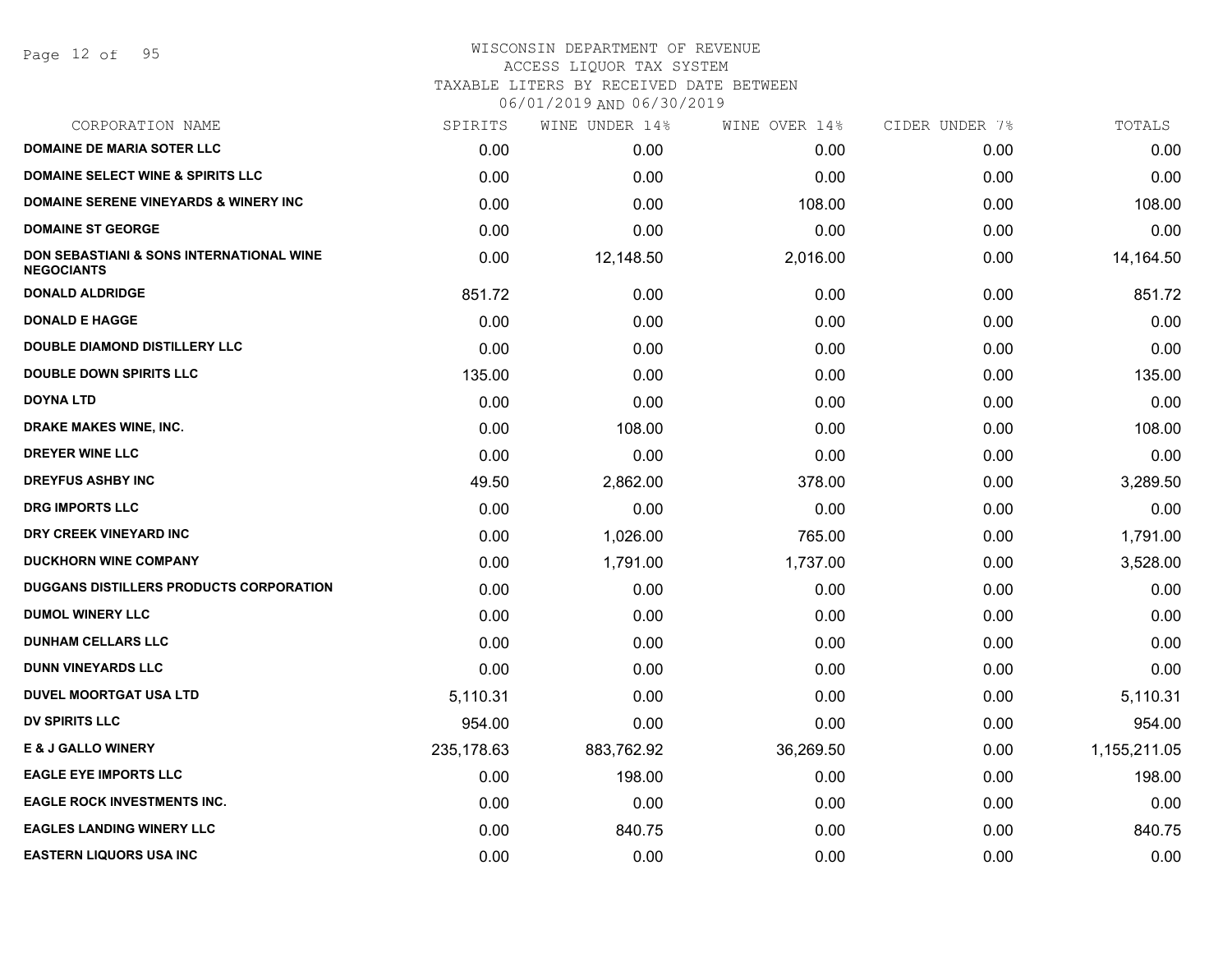Page 13 of 95

| CORPORATION NAME                          | SPIRITS | WINE UNDER 14% | WINE OVER 14% | CIDER UNDER 7% | TOTALS   |
|-------------------------------------------|---------|----------------|---------------|----------------|----------|
| <b>EBERLE WINERY LP</b>                   | 0.00    | 0.00           | 0.00          | 0.00           | 0.00     |
| <b>ECLIPSE ASSETS LLC</b>                 | 0.00    | 0.00           | 0.00          | 0.00           | 0.00     |
| <b>ECOSUR GROUP LLC</b>                   | 0.00    | 0.00           | 0.00          | 0.00           | 0.00     |
| EHREN JORDAN WINE CELLARS LLC             | 0.00    | 0.00           | 0.00          | 0.00           | 0.00     |
| <b>EIGHT BOTTLES LLC</b>                  | 0.00    | 0.00           | 0.00          | 0.00           | 0.00     |
| ELK COVE VINEYARDS INC                    | 0.00    | 0.00           | 0.00          | 0.00           | 0.00     |
| <b>ELLEN FORREST</b>                      | 0.00    | 0.00           | 0.00          | 0.00           | 0.00     |
| <b>ELV-OREGON LLC</b>                     | 0.00    | 0.00           | 0.00          | 0.00           | 0.00     |
| <b>ELYSE WINERY LLC</b>                   | 0.00    | 0.00           | 0.00          | 0.00           | 0.00     |
| <b>EMCO CHEMICAL DISTRIBUTORS, INC.</b>   | 0.00    | 0.00           | 0.00          | 0.00           | 0.00     |
| <b>EMERINE ESTATES INC</b>                | 0.00    | 0.00           | 0.00          | 0.00           | 0.00     |
| <b>EMILIO GUGLIELMO WINERY INC</b>        | 0.00    | 0.00           | 0.00          | 0.00           | 0.00     |
| <b>EMPSON USA INC</b>                     | 0.00    | 525.00         | 0.00          | 0.00           | 525.00   |
| <b>ENOS VINEYARDS INC</b>                 | 0.00    | 0.00           | 1,071.00      | 0.00           | 1,071.00 |
| <b>ENOTEC IMPORTS INC</b>                 | 0.00    | 126.00         | 0.00          | 0.00           | 126.00   |
| <b>ENOVATION BRANDS INC</b>               | 0.00    | 1,732.31       | 0.00          | 0.00           | 1,732.31 |
| <b>ENTENTE SPIRITS LLC</b>                | 0.00    | 0.00           | 0.00          | 0.00           | 0.00     |
| EOLA HILLS WINE CELLARS INC               | 0.00    | 0.00           | 0.00          | 0.00           | 0.00     |
| <b>EPICUREAN WINES LLC</b>                | 0.00    | 603.00         | 126.00        | 0.00           | 729.00   |
| <b>ERIC FLANAGAN</b>                      | 0.00    | 54.00          | 157.50        | 0.00           | 211.50   |
| <b>ERIC TRUMP WINE MANUFACTURING LLC</b>  | 0.00    | 0.00           | 0.00          | 0.00           | 0.00     |
| <b>EUROPEAN IMPORTS &amp; EXPORTS LLC</b> | 0.00    | 0.00           | 0.00          | 0.00           | 0.00     |
| <b>EVAKI INC</b>                          | 0.00    | 0.00           | 0.00          | 0.00           | 0.00     |
| <b>EVAN FRAZIER</b>                       | 0.00    | 0.00           | 0.00          | 0.00           | 0.00     |
| <b>EVATON INC</b>                         | 0.00    | 26.16          | 35.31         | 0.00           | 61.47    |
| EVESHAM WOOD VINEYARD AND WINERY LLC      | 0.00    | 0.00           | 0.00          | 0.00           | 0.00     |
| <b>EXPERIENCE WINES LLC</b>               | 0.00    | 126.00         | 0.00          | 0.00           | 126.00   |
| <b>F KORBEL &amp; BROS INC</b>            | 0.00    | 0.00           | 0.00          | 0.00           | 0.00     |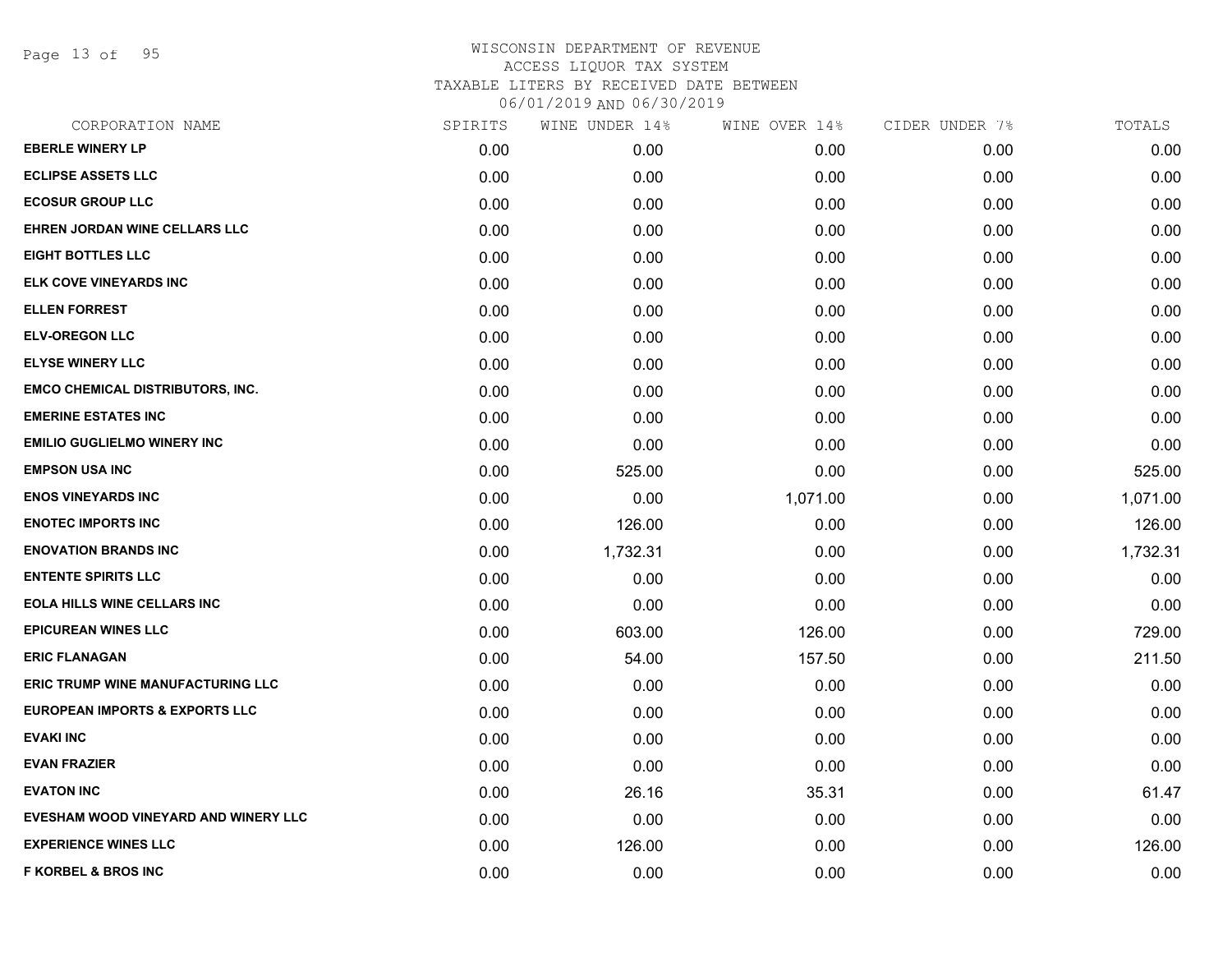Page 14 of 95

## WISCONSIN DEPARTMENT OF REVENUE ACCESS LIQUOR TAX SYSTEM TAXABLE LITERS BY RECEIVED DATE BETWEEN

| CORPORATION NAME                                 | SPIRITS    | WINE UNDER 14% | WINE OVER 14% | CIDER UNDER 7% | TOTALS     |
|--------------------------------------------------|------------|----------------|---------------|----------------|------------|
| F L NAVARRO LIMITED                              | 0.00       | 63.00          | 60.00         | 0.00           | 123.00     |
| <b>F&amp;F FINE WINES INTERNATIONAL INC.</b>     | 0.00       | 0.00           | 0.00          | 0.00           | 0.00       |
| <b>FAMILY &amp; FARMERS LLC</b>                  | 0.00       | 49.93          | 0.00          | 0.00           | 49.93      |
| <b>FAMOUS BRANDS LLC</b>                         | 0.00       | 0.00           | 0.00          | 0.00           | 0.00       |
| <b>FANTIS IMPORTS INC</b>                        | 0.00       | 28.53          | 16.63         | 0.00           | 45.16      |
| <b>FAR NORTH SPIRITS INC</b>                     | 0.00       | 0.00           | 0.00          | 0.00           | 0.00       |
| <b>FASEL SHENSTONE LLC</b>                       | 0.00       | 1,248.00       | 277.50        | 0.00           | 1,525.50   |
| <b>FERMENTED SCIENCES II INC</b>                 | 0.00       | 0.00           | 0.00          | 0.00           | 0.00       |
| <b>FERRARI CARANO VINEYARDS &amp; WINERY LLC</b> | 0.00       | 1,134.00       | 1,098.00      | 0.00           | 2,232.00   |
| <b>FETZER VINEYARDS</b>                          | 0.00       | 57,293.34      | 3,483.00      | 0.00           | 60,776.34  |
| <b>FIDELITAS WINES LLC</b>                       | 0.00       | 0.00           | 0.00          | 0.00           | 0.00       |
| <b>FIFTH GENERATION INC</b>                      | 386,614.80 | 0.00           | 0.00          | 0.00           | 386,614.80 |
| FIFTY FOURTH STREET ENTERPRISES LLC              | 90.00      | 0.00           | 0.00          | 0.00           | 90.00      |
| FIOR DI SOLE, LLC                                | 0.00       | 630.00         | 0.00          | 0.00           | 630.00     |
| <b>FIRESTEED CORPORATION</b>                     | 0.00       | 0.00           | 0.00          | 0.00           | 0.00       |
| <b>FISHER VINEYARDS</b>                          | 0.00       | 0.00           | 0.00          | 0.00           | 0.00       |
| <b>FITVINE LLC</b>                               | 0.00       | 0.00           | 0.00          | 0.00           | 0.00       |
| <b>FIVE GRAPES LLC</b>                           | 0.00       | 0.00           | 0.00          | 0.00           | 0.00       |
| <b>FJN FINE WINES LLC</b>                        | 0.00       | 495.00         | 0.00          | 0.00           | 495.00     |
| <b>FLORA SPRINGS WINE COMPANY</b>                | 0.00       | 0.00           | 126.00        | 0.00           | 126.00     |
| <b>FN CELLARS LLC</b>                            | 0.00       | 0.00           | 1,723.50      | 0.00           | 1,723.50   |
| <b>FOLEY FAMILY WINES INC</b>                    | 4.50       | 10,492.50      | 2,907.00      | 0.00           | 13,404.00  |
| <b>FOLIO WINE COMPANY LLC</b>                    | 0.00       | 5,457.88       | 0.00          | 0.00           | 5,457.88   |
| FORT ROSS VINEYARD & WINERY LLC                  | 0.00       | 0.00           | 27.00         | 0.00           | 27.00      |
| <b>FORWARD CIDER LLC</b>                         | 0.00       | 0.00           | 0.00          | 0.00           | 0.00       |
| <b>FOUR BEARS WINERY LLC</b>                     | 0.00       | 0.00           | 0.00          | 0.00           | 0.00       |
| FOUR DAUGHTERS VINEYARD AND WINERY LLC           | 0.00       | 0.00           | 0.00          | 4,627.11       | 4,627.11   |
| <b>FOUR ROSES DISTILLERY LLC</b>                 | 5,184.00   | 0.00           | 0.00          | 0.00           | 5,184.00   |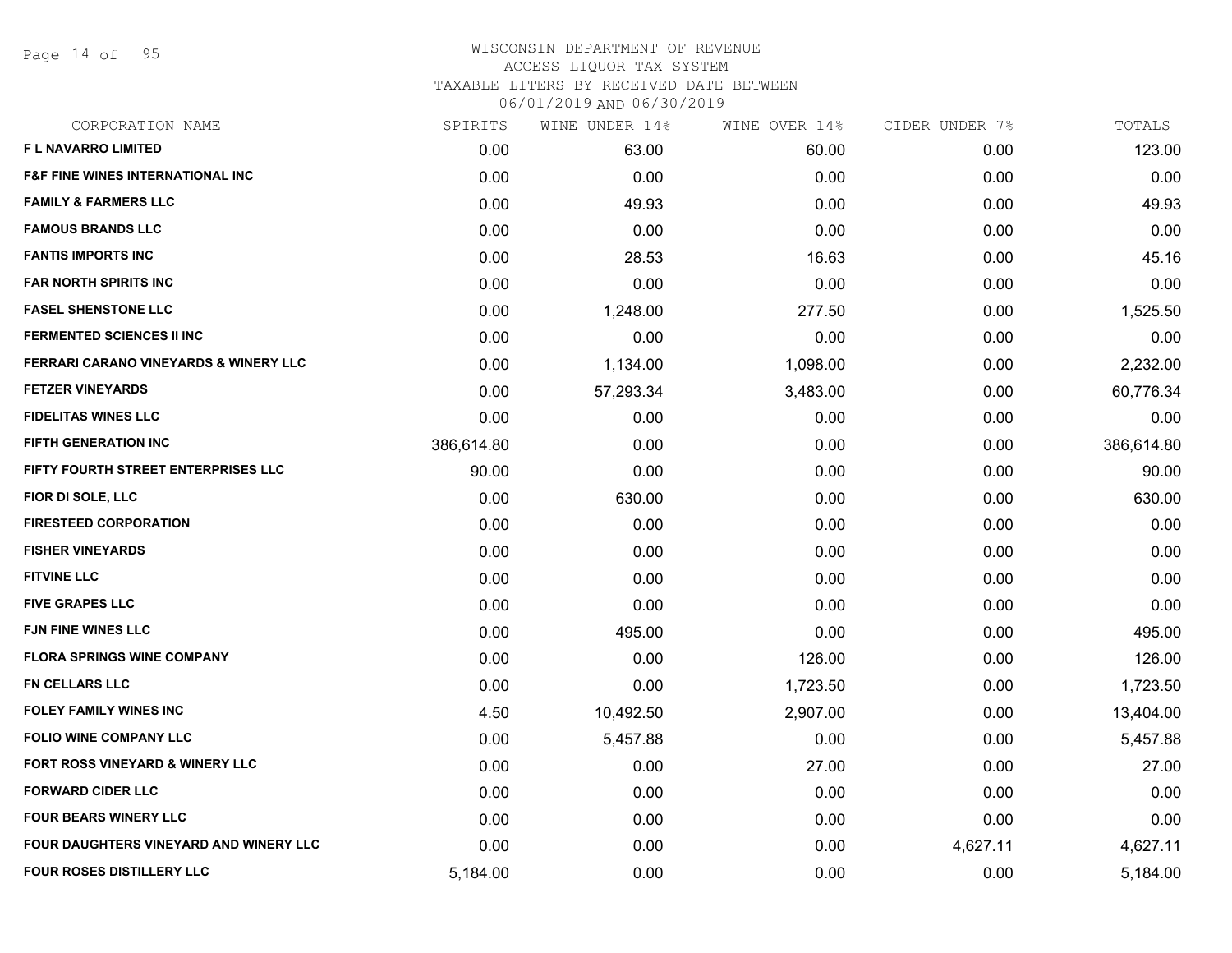Page 15 of 95

### WISCONSIN DEPARTMENT OF REVENUE ACCESS LIQUOR TAX SYSTEM TAXABLE LITERS BY RECEIVED DATE BETWEEN

06/01/2019 AND 06/30/2019

| CORPORATION NAME                                    | SPIRITS  | WINE UNDER 14% | WINE OVER 14% | CIDER UNDER 7% | TOTALS    |
|-----------------------------------------------------|----------|----------------|---------------|----------------|-----------|
| <b>FOWLES WINE USA INC</b>                          | 0.00     | 36.00          | 13.50         | 0.00           | 49.50     |
| <b>FOXEN VINEYARD INC</b>                           | 0.00     | 0.00           | 0.00          | 0.00           | 0.00      |
| <b>FRANCIS COPPOLA WINERY LLC</b>                   | 0.00     | 10,487.69      | 2,052.00      | 0.00           | 12,539.69 |
| FRANK FAMILY VINEYARDS LLC                          | 0.00     | 0.00           | 252.00        | 0.00           | 252.00    |
| FRANK LIN DISTILLERS PRODUCTS LTD                   | 8,877.05 | 0.00           | 0.00          | 0.00           | 8,877.05  |
| <b>FRED C SCHERRER</b>                              | 0.00     | 0.00           | 0.00          | 0.00           | 0.00      |
| FREDERICK WILDMAN & SONS LTD                        | 210.00   | 6,934.50       | 153.00        | 0.00           | 7,297.50  |
| <b>FREELANCE WINES LLC</b>                          | 0.00     | 0.00           | 0.00          | 0.00           | 0.00      |
| FREIXENET USA INC                                   | 0.00     | 2,551.21       | 0.00          | 0.00           | 2,551.21  |
| <b>FREY VINEYARDS LTD</b>                           | 0.00     | 0.00           | 0.00          | 0.00           | 0.00      |
| FRITZ CELLARS INC                                   | 0.00     | 0.00           | 0.00          | 0.00           | 0.00      |
| FROGS LEAP WINERY                                   | 0.00     | 441.00         | 0.00          | 0.00           | 441.00    |
| FRONTIER CORPORATION                                | 0.00     | 441.00         | 9.00          | 0.00           | 450.00    |
| <b>FRUIT OF THE VINES INC</b>                       | 0.00     | 1,020.11       | 90.01         | 0.00           | 1,110.12  |
| <b>FULL THROTTLE SLOON SHINE LLC</b>                | 0.00     | 0.00           | 0.00          | 0.00           | 0.00      |
| <b>FULTON STREET BREWERY LLC</b>                    | 0.00     | 0.00           | 0.00          | 0.00           | 0.00      |
| <b>FUSED WINES LP</b>                               | 0.00     | 0.00           | 0.00          | 0.00           | 0.00      |
| G K SKAGGS INC                                      | 0.00     | 4,140.00       | 0.00          | 0.00           | 4,140.00  |
| G.S.W.C. INC.                                       | 0.00     | 0.00           | 0.00          | 0.00           | 0.00      |
| GALENA AVIATION, LLC                                | 0.00     | 504.00         | 0.00          | 0.00           | 504.00    |
| GAMBA VINEYARDS AND WINERY LLC                      | 0.00     | 0.00           | 540.00        | 0.00           | 540.00    |
| GAMBLE FAMILY VINEYARDS LLC                         | 0.00     | 0.00           | 0.00          | 0.00           | 0.00      |
| <b>GARBER &amp; COMPANY INC</b>                     | 0.00     | 0.00           | 0.00          | 0.00           | 0.00      |
| <b>GENERATIONS OF SONOMA LLC</b>                    | 0.00     | 0.00           | 0.00          | 0.00           | 0.00      |
| GEORGE BOZIC JR                                     | 2,014.50 | 102.00         | 0.00          | 0.00           | 2,116.50  |
| <b>GERBER, GERBER &amp; GERBER DISCLAIMER TRUST</b> | 0.00     | 891.00         | 0.00          | 0.00           | 891.00    |
| <b>GF WINES LLC</b>                                 | 0.00     | 0.00           | 0.00          | 0.00           | 0.00      |

**GH HOLDINGS LP** 0.00 0.00 0.00 0.00 0.00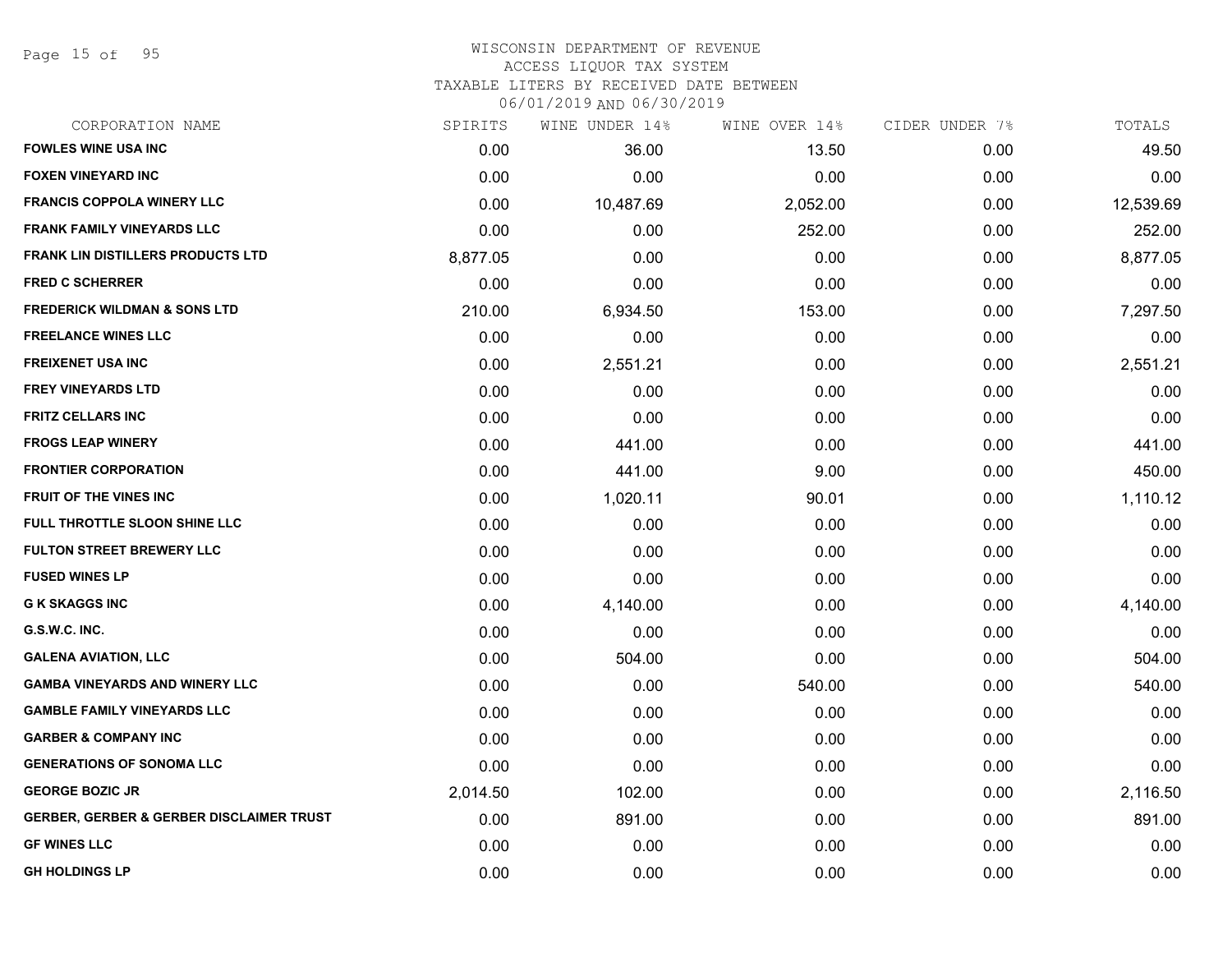Page 16 of 95

| SPIRITS  | WINE UNDER 14% | WINE OVER 14% | CIDER UNDER 7% | TOTALS   |
|----------|----------------|---------------|----------------|----------|
| 0.00     | 0.00           | 540.00        | 0.00           | 540.00   |
| 0.00     | 0.00           | 0.00          | 0.00           | 0.00     |
| 2,337.00 | 0.00           | 0.00          | 0.00           | 2,337.00 |
| 0.00     | 0.00           | 0.00          | 0.00           | 0.00     |
| 0.00     | 0.00           | 0.00          | 0.00           | 0.00     |
| 0.00     | 0.00           | 0.00          | 0.00           | 0.00     |
| 220.50   | 0.00           | 0.00          | 0.00           | 220.50   |
| 0.00     | 315.00         | 0.00          | 0.00           | 315.00   |
| 0.00     | 0.00           | 0.00          | 0.00           | 0.00     |
| 0.00     | 171.00         | 234.00        | 0.00           | 405.00   |
| 0.00     | 0.00           | 0.00          | 0.00           | 0.00     |
| 0.00     | 0.00           | 0.00          | 0.00           | 0.00     |
| 0.00     | 0.00           | 0.00          | 0.00           | 0.00     |
| 0.00     | 7,560.00       | 0.00          | 0.00           | 7,560.00 |
| 0.00     | 504.00         | 0.00          | 0.00           | 504.00   |
| 0.00     | 0.00           | 0.00          | 0.00           | 0.00     |
| 0.00     | 0.00           | 0.00          | 0.00           | 0.00     |
| 0.00     | 0.00           | 0.00          | 0.00           | 0.00     |
| 0.00     | 252.00         | 0.00          | 0.00           | 252.00   |
| 0.00     | 90.00          | 0.00          | 0.00           | 90.00    |
| 0.00     | 0.00           | 0.00          | 0.00           | 0.00     |
| 0.00     | 63.00          | 0.00          | 0.00           | 63.00    |
| 0.00     | 0.00           | 0.00          | 0.00           | 0.00     |
| 0.00     | 126.00         | 0.00          | 0.00           | 126.00   |
| 0.00     | 0.00           | 0.00          | 0.00           | 0.00     |
| 0.00     | 0.00           | 0.00          | 0.00           | 0.00     |
| 0.00     | 1,638.00       | 378.00        | 0.00           | 2,016.00 |
| 0.00     | 0.00           | 0.00          | 0.00           | 0.00     |
|          |                |               |                |          |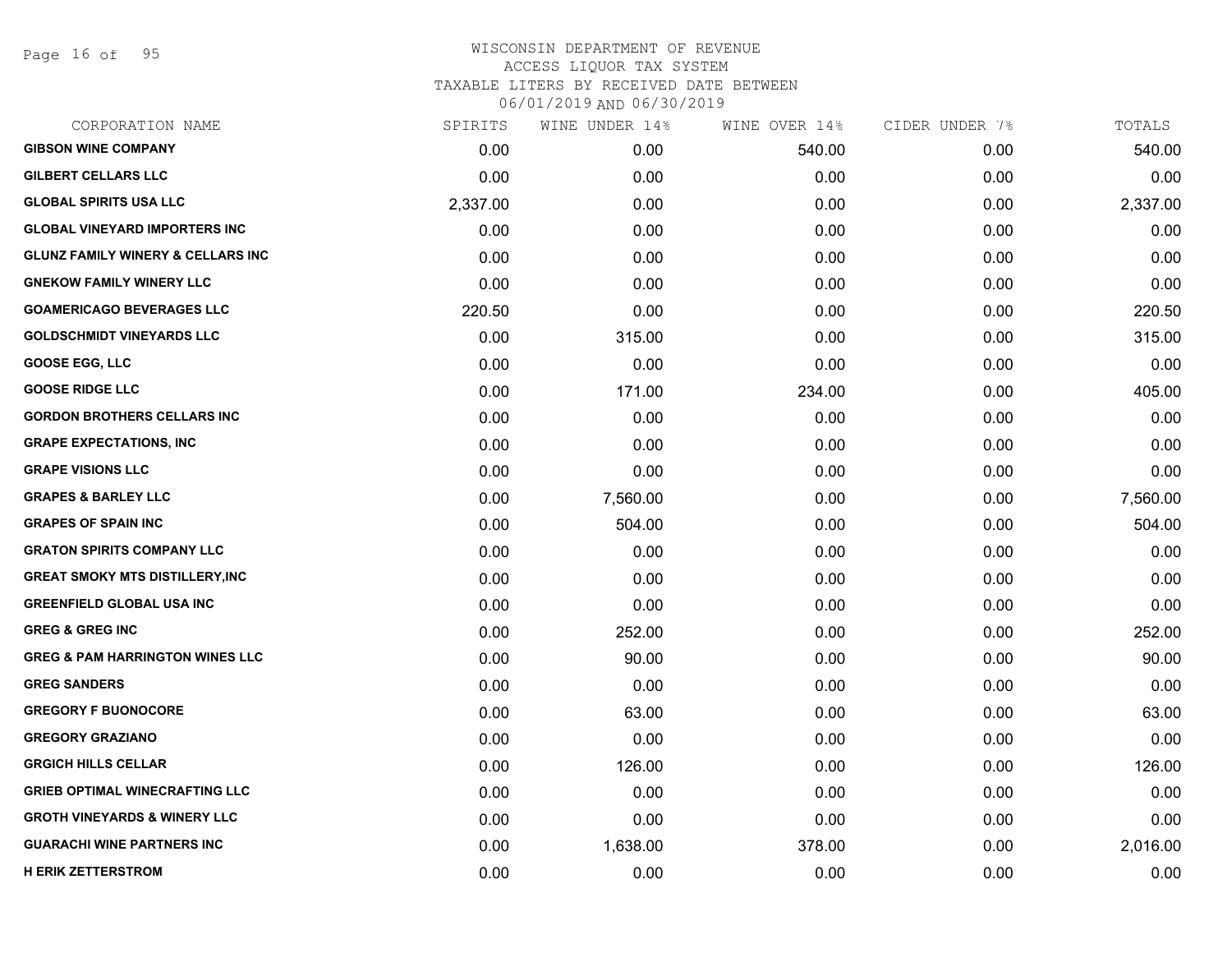Page 17 of 95

| CORPORATION NAME                   | SPIRITS    | WINE UNDER 14% | WINE OVER 14% | CIDER UNDER 7% | TOTALS     |
|------------------------------------|------------|----------------|---------------|----------------|------------|
| <b>H2 VINO LLC</b>                 | 0.00       | 0.00           | 0.00          | 0.00           | 0.00       |
| <b>HAAS BROTHERS INC</b>           | 0.00       | 0.00           | 0.00          | 0.00           | 0.00       |
| <b>HAHN ESTATE</b>                 | 0.00       | 0.00           | 0.00          | 0.00           | 0.00       |
| <b>HALBY MARKETING INC</b>         | 0.00       | 462.00         | 0.00          | 0.00           | 462.00     |
| <b>HALCYON SYNDICATE LTD LLC</b>   | 0.00       | 0.00           | 0.00          | 0.00           | 0.00       |
| <b>HALCYON WINES LLC</b>           | 0.00       | 0.00           | 0.00          | 0.00           | 0.00       |
| <b>HALL WINES LLC</b>              | 0.00       | 0.00           | 94.50         | 0.00           | 94.50      |
| <b>HAMEL FAMILY WINES LLC</b>      | 0.00       | 0.00           | 0.00          | 0.00           | 0.00       |
| <b>HAND PICKED SELECTIONS INC</b>  | 0.00       | 585.00         | 0.00          | 0.00           | 585.00     |
| <b>HARDY USA LTD</b>               | 0.00       | 0.00           | 0.00          | 0.00           | 0.00       |
| <b>HARLAN ESTATE WINERY INC</b>    | 0.00       | 0.00           | 4.50          | 0.00           | 4.50       |
| <b>HARRIS &amp; HARRIS</b>         | 0.00       | 0.00           | 0.00          | 0.00           | 0.00       |
| <b>HAWAII SEA SPIRITS LLC</b>      | 0.00       | 0.00           | 0.00          | 0.00           | 0.00       |
| <b>HDD LLC</b>                     | 0.00       | 0.00           | 0.00          | 0.00           | 0.00       |
| <b>HEADFRAME SPIRITS INC</b>       | 0.00       | 0.00           | 0.00          | 0.00           | 0.00       |
| <b>HEARTLAND DISTILLERS LLC</b>    | 0.00       | 0.00           | 0.00          | 0.00           | 0.00       |
| <b>HEAVEN HILL SALES CO.</b>       | 175,444.50 | 0.00           | 1,449.00      | 0.00           | 176,893.50 |
| <b>HEINEKEN USA INCORPORATED</b>   | 0.00       | 0.00           | 0.00          | 21,654.00      | 21,654.00  |
| <b>HEITZ WINE CELLARS</b>          | 0.00       | 0.00           | 0.00          | 0.00           | 0.00       |
| <b>HEMINGWAY RUM COMPANY LLC</b>   | 378.00     | 0.00           | 0.00          | 0.00           | 378.00     |
| <b>HEMISPHERE WINE COMPANY INC</b> | 0.00       | 0.00           | 0.00          | 0.00           | 0.00       |
| <b>HEMISPHERES LLC</b>             | 0.00       | 0.00           | 0.00          | 0.00           | 0.00       |
| <b>HENDRY PREMIUM IMPORTS INC</b>  | 0.00       | 0.00           | 0.00          | 0.00           | 0.00       |
| <b>HENRIOT INC</b>                 | 0.00       | 742.52         | 0.00          | 0.00           | 742.52     |
| HENRY STEELE IMPORTS LLC           | 0.00       | 0.00           | 0.00          | 0.00           | 0.00       |
| HERITAGE DISTILLING COMPANY INC    | 0.00       | 0.00           | 0.00          | 0.00           | 0.00       |
| <b>HERITAGE WINE CELLARS LTD</b>   | 0.00       | 0.00           | 0.00          | 0.00           | 0.00       |
| <b>HERMAN STORY WINES INC</b>      | 0.00       | 99.00          | 144.00        | 0.00           | 243.00     |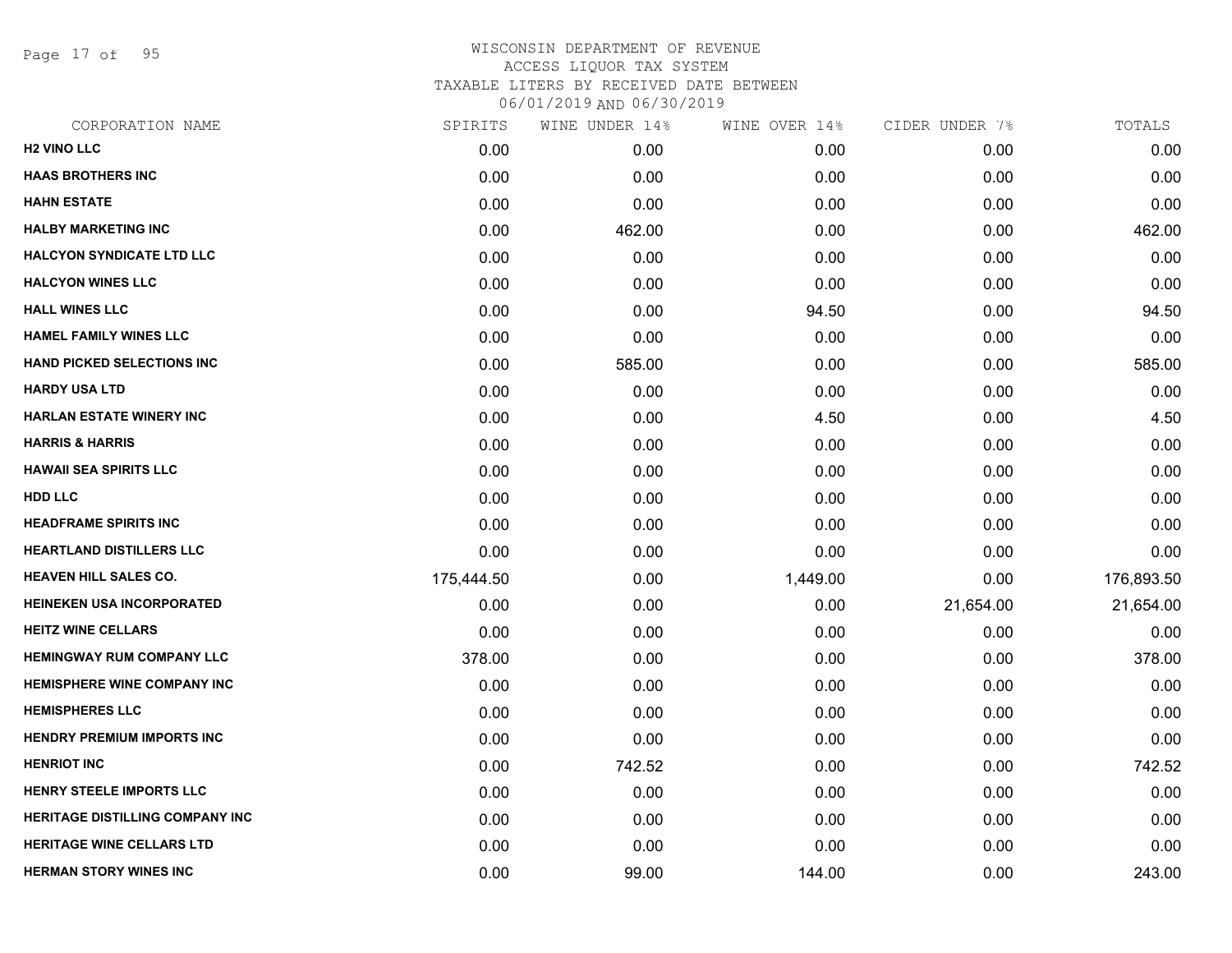Page 18 of 95

| CORPORATION NAME                       | SPIRITS  | WINE UNDER 14% | WINE OVER 14% | CIDER UNDER 7% | TOTALS   |
|----------------------------------------|----------|----------------|---------------|----------------|----------|
| <b>HERON WINES INC</b>                 | 0.00     | 0.00           | 0.00          | 0.00           | 0.00     |
| <b>HEYDAY CORPORATION</b>              | 0.00     | 0.00           | 0.00          | 0.00           | 0.00     |
| <b>HIDALGO IMPORTS LLC</b>             | 0.00     | 0.00           | 0.00          | 0.00           | 0.00     |
| <b>HILL ESTATES INC</b>                | 0.00     | 0.00           | 0.00          | 0.00           | 0.00     |
| <b>HIRSCH WINERY LLC</b>               | 0.00     | 0.00           | 0.00          | 0.00           | 0.00     |
| <b>HIWWS INC</b>                       | 0.00     | 0.00           | 0.00          | 0.00           | 0.00     |
| HONEOYE FALLS DISTILLERY LLC           | 0.00     | 0.00           | 0.00          | 0.00           | 0.00     |
| <b>HONEYWOOD INC</b>                   | 0.00     | 0.00           | 0.00          | 0.00           | 0.00     |
| <b>HONIG VINEYARD AND WINERY LLC</b>   | 0.00     | 301.50         | 189.00        | 0.00           | 490.50   |
| <b>HOOD RIVER DISTILLERS INC</b>       | 3,249.00 | 0.00           | 0.00          | 0.00           | 3,249.00 |
| <b>HOPE WINE LLC</b>                   | 0.00     | 2,016.00       | 0.00          | 0.00           | 2,016.00 |
| <b>HORN ENTERPRISES INC</b>            | 0.00     | 0.00           | 0.00          | 0.00           | 0.00     |
| <b>HOTALING &amp; CO., LLC</b>         | 0.00     | 0.00           | 0.00          | 0.00           | 0.00     |
| <b>HOTCOOP LLC</b>                     | 0.00     | 0.00           | 0.00          | 0.00           | 0.00     |
| <b>HOURGLASS WINE COMPANY INC</b>      | 0.00     | 0.00           | 0.00          | 0.00           | 0.00     |
| <b>HPS EPICUREAN</b>                   | 108.00   | 0.00           | 0.00          | 0.00           | 108.00   |
| <b>HUA YUAN</b>                        | 0.00     | 0.00           | 0.00          | 0.00           | 0.00     |
| <b>HUBER ORCHARDS INC</b>              | 0.00     | 0.00           | 0.00          | 0.00           | 0.00     |
| <b>HUDSON WINE BROKERS LLC</b>         | 0.00     | 0.00           | 0.00          | 0.00           | 0.00     |
| <b>HUNEEUS VINTNERS LLC</b>            | 0.00     | 0.00           | 387.00        | 0.00           | 387.00   |
| <b>HUSCH VINEYARDS INC</b>             | 0.00     | 189.00         | 0.00          | 0.00           | 189.00   |
| <b>HYATT FARM PARTNERSHIP</b>          | 0.00     | 0.00           | 0.00          | 0.00           | 0.00     |
| <b>IAN BRAND</b>                       | 0.00     | 3,438.00       | 0.00          | 0.00           | 3,438.00 |
| <b>IDEAL WINE &amp; SPIRITS CO INC</b> | 0.00     | 0.00           | 0.00          | 0.00           | 0.00     |
| <b>ILLAHE VINEYARDS AND WINERY INC</b> | 0.00     | 377.00         | 0.00          | 0.00           | 377.00   |
| <b>ILLYRIAN IMPORT INC</b>             | 0.00     | 0.00           | 0.00          | 0.00           | 0.00     |
| <b>IMPERIAL BRANDS INC</b>             | 5,623.50 | 0.00           | 0.00          | 0.00           | 5,623.50 |
| <b>IMPEX BEVERAGES INC</b>             | 121.50   | 0.00           | 0.00          | 0.00           | 121.50   |
|                                        |          |                |               |                |          |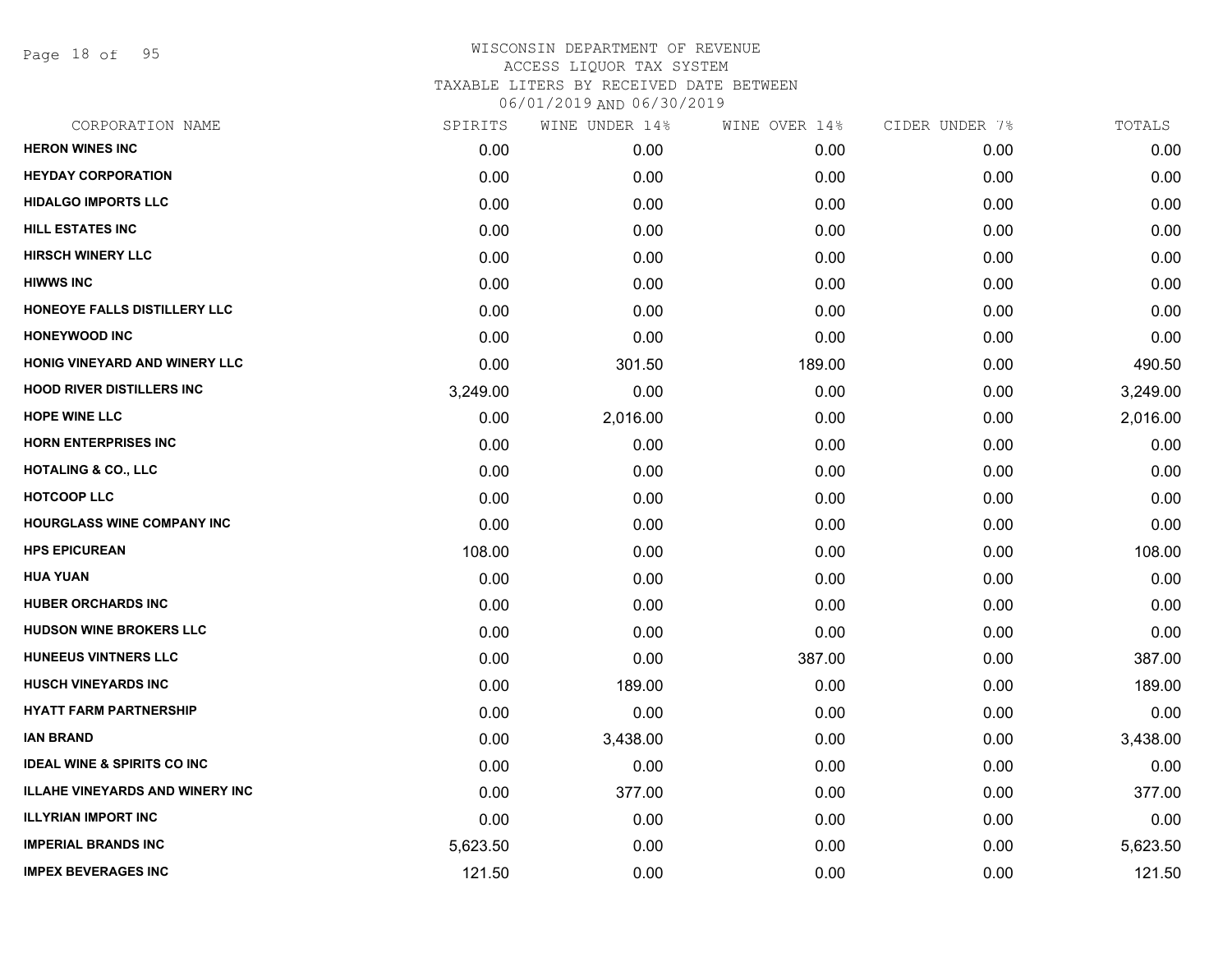Page 19 of 95

#### WISCONSIN DEPARTMENT OF REVENUE ACCESS LIQUOR TAX SYSTEM

TAXABLE LITERS BY RECEIVED DATE BETWEEN

| CORPORATION NAME                                  | SPIRITS   | WINE UNDER 14% | WINE OVER 14% | CIDER UNDER 7% | TOTALS    |
|---------------------------------------------------|-----------|----------------|---------------|----------------|-----------|
| IN AGAVE WE TRUST LLC                             | 880.50    | 180.00         | 0.00          | 0.00           | 1,060.50  |
| <b>INDIGENOUS SELECTIONS LLC</b>                  | 0.00      | 378.00         | 51.00         | 0.00           | 429.00    |
| <b>INDIGO WINE GROUP LLC</b>                      | 0.00      | 490.50         | 67.50         | 0.00           | 558.00    |
| <b>INFINIUM SPIRITS INC.</b>                      | 26,203.50 | 0.00           | 0.00          | 0.00           | 26,203.50 |
| <b>INNO VINO INTERNATIONAL INC</b>                | 0.00      | 0.00           | 0.00          | 0.00           | 0.00      |
| <b>INTERNATIONAL DISTILLERS &amp; VINTERS LTD</b> | 0.00      | 0.00           | 0.00          | 0.00           | 0.00      |
| <b>INTERNATIONAL VINES INC</b>                    | 0.00      | 1,323.00       | 0.00          | 0.00           | 1,323.00  |
| <b>INTERSECT BEVERAGE LLC</b>                     | 0.00      | 0.00           | 0.00          | 0.00           | 0.00      |
| <b>INTERTRADE USA COMPANY</b>                     | 0.00      | 0.00           | 0.00          | 0.00           | 0.00      |
| <b>INVESTOR'S OF AMERICA LP</b>                   | 0.00      | 0.00           | 0.00          | 0.00           | 0.00      |
| <b>IRON HORSE VINEYARDS LP</b>                    | 0.00      | 0.00           | 0.00          | 0.00           | 0.00      |
| <b>ISANTI SPIRITS LLC</b>                         | 0.00      | 0.00           | 0.00          | 0.00           | 0.00      |
| <b>J &amp; D WINES INC</b>                        | 166.50    | 0.00           | 0.00          | 0.00           | 166.50    |
| <b>J LOHR WINERY CORP</b>                         | 0.00      | 7,384.50       | 9.00          | 0.00           | 7,393.50  |
| J PEDRONCELLI WINERY                              | 0.00      | 189.00         | 63.00         | 0.00           | 252.00    |
| <b>J WILLETT COMPANIES</b>                        | 0.00      | 0.00           | 0.00          | 0.00           | 0.00      |
| <b>JACK POUST &amp; COMPANY INC</b>               | 0.00      | 0.00           | 45.00         | 0.00           | 45.00     |
| <b>JACKSON FAMILY ENTERPRISES INC</b>             | 0.00      | 26,005.50      | 5,656.50      | 0.00           | 31,662.00 |
| <b>JACUZZI FAMILY VINEYARDS LLC</b>               | 0.00      | 0.00           | 0.00          | 0.00           | 0.00      |
| <b>JAM CELLARS INC</b>                            | 0.00      | 600.00         | 9,372.00      | 0.00           | 9,972.00  |
| <b>JAMES E COSMA</b>                              | 0.00      | 4,023.00       | 0.00          | 0.00           | 4,023.00  |
| <b>JAMES L LAMBERT</b>                            | 0.00      | 135.00         | 27.00         | 0.00           | 162.00    |
| <b>JAMES MORONEY INC</b>                          | 0.00      | 0.00           | 0.00          | 0.00           | 0.00      |
| <b>JAMES RICKER</b>                               | 0.00      | 14,527.50      | 31.50         | 0.00           | 14,559.00 |
| JAPAN PRESTIGE SAKE INTERNATIONAL INC             | 0.00      | 0.00           | 0.00          | 0.00           | 0.00      |
| <b>JARVIS</b>                                     | 0.00      | 0.00           | 0.00          | 0.00           | 0.00      |
| <b>JASON DRISCOLL</b>                             | 0.00      | 0.00           | 0.00          | 0.00           | 0.00      |
| <b>JAX VINEYARDS LLC</b>                          | 0.00      | 16.64          | 23.78         | 0.00           | 40.42     |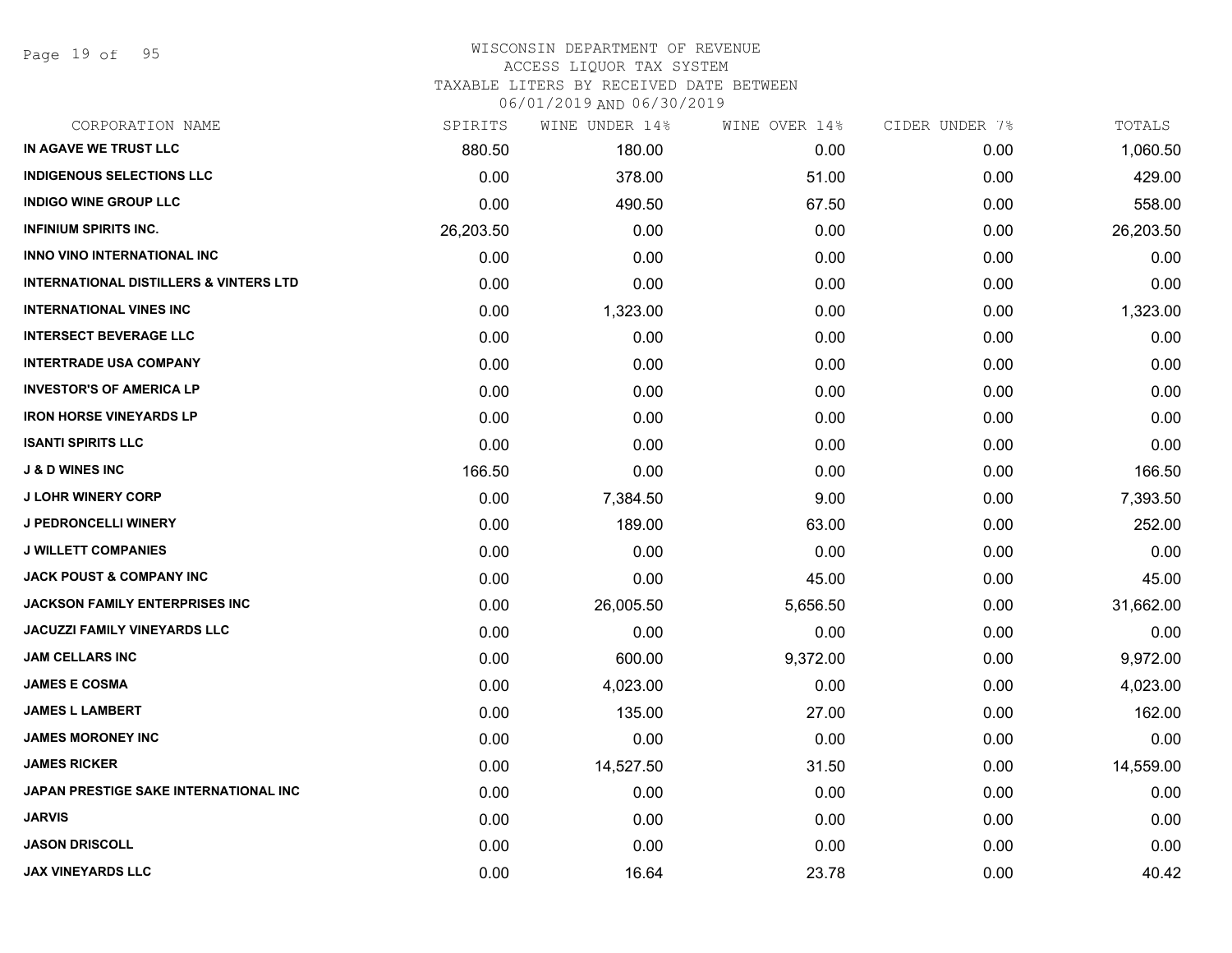Page 20 of 95

#### WISCONSIN DEPARTMENT OF REVENUE ACCESS LIQUOR TAX SYSTEM

TAXABLE LITERS BY RECEIVED DATE BETWEEN

| CORPORATION NAME                         | SPIRITS    | WINE UNDER 14% | WINE OVER 14% | CIDER UNDER 7% | TOTALS     |
|------------------------------------------|------------|----------------|---------------|----------------|------------|
| <b>JAY J HEMINWAY</b>                    | 0.00       | 0.00           | 0.00          | 0.00           | 0.00       |
| <b>JAY MIDWEST INC</b>                   | 189.00     | 90.00          | 594.00        | 0.00           | 873.00     |
| <b>JB GEORGE LLC</b>                     | 0.00       | 0.00           | 0.00          | 0.00           | 0.00       |
| <b>JC CELLARS INC</b>                    | 0.00       | 0.00           | 0.00          | 0.00           | 0.00       |
| JEAN CLAUDE BOISSET WINES USA INC        | 0.00       | 7,461.00       | 2,695.50      | 0.00           | 10,156.50  |
| <b>JEFF QUINT</b>                        | 0.00       | 0.00           | 0.00          | 0.00           | 0.00       |
| <b>JEM BEVERAGE COMPANY</b>              | 976.50     | 0.00           | 0.00          | 0.00           | 976.50     |
| <b>JFC INTERNATIONAL INC</b>             | 31.42      | 1,988.10       | 3,338.35      | 0.00           | 5,357.87   |
| <b>JIM BEAM BRANDS CO</b>                | 725,538.12 | 594.00         | 0.00          | 0.00           | 726,132.12 |
| <b>J-NH WINE GROUP LLC</b>               | 0.00       | 0.00           | 0.00          | 0.00           | 0.00       |
| JNJ INTERNATIONAL INC                    | 0.00       | 0.00           | 0.00          | 0.00           | 0.00       |
| <b>JOHAN VINEYARDS LLC</b>               | 0.00       | 558.00         | 0.00          | 0.00           | 558.00     |
| JOHN ANTHONY VINEYARDS LLC               | 0.00       | 0.00           | 504.00        | 0.00           | 504.00     |
| <b>JOHN MONROE LINTVET</b>               | 0.00       | 0.00           | 0.00          | 0.00           | 0.00       |
| <b>JOHN R LUCAS</b>                      | 0.00       | 0.00           | 0.00          | 0.00           | 0.00       |
| <b>JOSE PASTOR</b>                       | 0.00       | 0.00           | 0.00          | 0.00           | 0.00       |
| <b>JOSEPH DEHNER</b>                     | 0.00       | 0.00           | 0.00          | 0.00           | 0.00       |
| JOSEPH PHELPS VINEYARDS LLC              | 0.00       | 0.00           | 0.00          | 0.00           | 0.00       |
| JOSEPH VICTORI WINES, INC.               | 0.00       | 1,017.00       | 0.00          | 0.00           | 1,017.00   |
| <b>JOSU GALDOS</b>                       | 0.00       | 0.00           | 0.00          | 0.00           | 0.00       |
| <b>JOURNEYMAN DISTILLERY LLC</b>         | 220.50     | 0.00           | 0.00          | 0.00           | 220.50     |
| <b>JUSTIN VINEYARDS &amp; WINERY LLC</b> | 0.00       | 2,682.00       | 0.00          | 0.00           | 2,682.00   |
| <b>JVS WINES IMPORTS IL CORP</b>         | 0.00       | 0.00           | 0.00          | 0.00           | 0.00       |
| <b>JVW CORPORATION</b>                   | 0.00       | 0.00           | 0.00          | 0.00           | 0.00       |
| <b>JZ WINE COMPANY</b>                   | 0.00       | 45.00          | 252.00        | 0.00           | 297.00     |
| <b>K VINTNERS LLC</b>                    | 0.00       | 252.00         | 270.00        | 0.00           | 522.00     |
| <b>KAITRIN N COOPER</b>                  | 349.50     | 0.00           | 0.00          | 0.00           | 349.50     |
| <b>KALIN CELLARS INC</b>                 | 0.00       | 0.00           | 0.00          | 0.00           | 0.00       |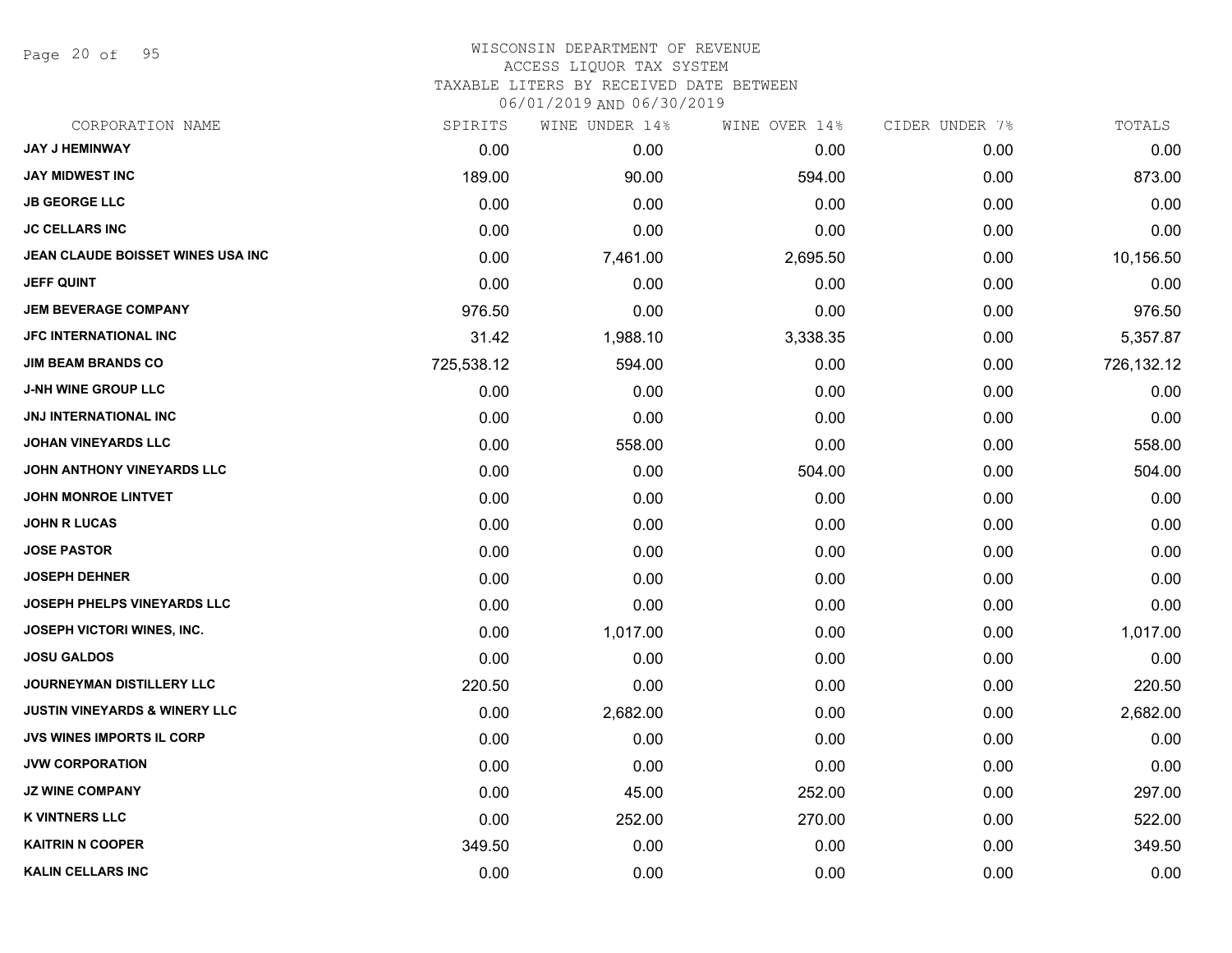Page 21 of 95

| CORPORATION NAME                       | SPIRITS  | WINE UNDER 14% | WINE OVER 14% | CIDER UNDER 7% | TOTALS    |
|----------------------------------------|----------|----------------|---------------|----------------|-----------|
| <b>KATELL PLEVEN</b>                   | 0.00     | 0.00           | 0.00          | 0.00           | 0.00      |
| <b>KAY OLSEN</b>                       | 0.00     | 0.00           | 0.00          | 0.00           | 0.00      |
| <b>KEEPER'S QUEST INC</b>              | 60.00    | 0.00           | 0.00          | 0.00           | 60.00     |
| <b>KEN WRIGHT CELLARS CO</b>           | 0.00     | 516.00         | 0.00          | 0.00           | 516.00    |
| <b>KENNETH S LIKITPRAKONG</b>          | 0.00     | 971.00         | 0.00          | 0.00           | 971.00    |
| <b>KENT HUMPHREY</b>                   | 0.00     | 0.00           | 0.00          | 0.00           | 0.00      |
| <b>KENT RASMUSSEN WINERY</b>           | 0.00     | 252.00         | 0.00          | 0.00           | 252.00    |
| <b>KENTUCKY BOURBON DISTILLERS LTD</b> | 2,081.30 | 0.00           | 0.00          | 0.00           | 2,081.30  |
| <b>KERMIT LYNCH WINE MERCHANTS</b>     | 0.00     | 3,402.00       | 225.00        | 0.00           | 3,627.00  |
| <b>KERWIN ESTATE LLC</b>               | 0.00     | 0.00           | 0.00          | 0.00           | 0.00      |
| <b>KIMBERTON WINES LLC</b>             | 0.00     | 0.00           | 0.00          | 0.00           | 0.00      |
| KINDRED SPIRITS NORTH AMERICA INC      | 0.00     | 0.00           | 0.00          | 0.00           | 0.00      |
| KINDRED VINES IMPORT CO LLC            | 0.00     | 2,016.00       | 0.00          | 0.00           | 2,016.00  |
| <b>KING ESTATE WINERY LP</b>           | 0.00     | 0.00           | 0.00          | 0.00           | 0.00      |
| <b>KINGS COUNTY DISTILLERY LLC</b>     | 0.00     | 0.00           | 0.00          | 0.00           | 0.00      |
| <b>KIONA VINEYARDS LLC</b>             | 0.00     | 126.00         | 0.00          | 0.00           | 126.00    |
| KISMET WINE, INC.                      | 0.00     | 0.00           | 0.00          | 0.00           | 0.00      |
| <b>KISTLER VINEYARDS, LLC</b>          | 0.00     | 0.00           | 0.00          | 0.00           | 0.00      |
| <b>KITFOX VINEYARDS LLC</b>            | 0.00     | 0.00           | 0.00          | 0.00           | 0.00      |
| <b>KLEIN FOODS INC</b>                 | 0.00     | 2,016.00       | 2,277.00      | 0.00           | 4,293.00  |
| <b>KLIN SPIRITS LLC</b>                | 0.00     | 0.00           | 0.00          | 0.00           | 0.00      |
| <b>KLINKER BRICK WINERY INC</b>        | 0.00     | 126.00         | 333.00        | 0.00           | 459.00    |
| <b>KNIGHTS BRIDGE WINERY LLC</b>       | 0.00     | 0.00           | 0.00          | 0.00           | 0.00      |
| <b>KOBRAND CORPORATION</b>             | 802.50   | 12,129.30      | 3,862.98      | 0.00           | 16,794.78 |
| KOJIMA & INTERNATIONAL ASSOCIATES INC  | 0.00     | 0.00           | 0.00          | 0.00           | 0.00      |
| <b>KOLOA RUM CORP</b>                  | 0.00     | 0.00           | 0.00          | 0.00           | 0.00      |
| <b>KONGSGAARD WINE LLC</b>             | 0.00     | 0.00           | 0.00          | 0.00           | 0.00      |
| <b>KONSTANTIN D FRANK &amp; SONS</b>   | 0.00     | 1,170.00       | 0.00          | 0.00           | 1,170.00  |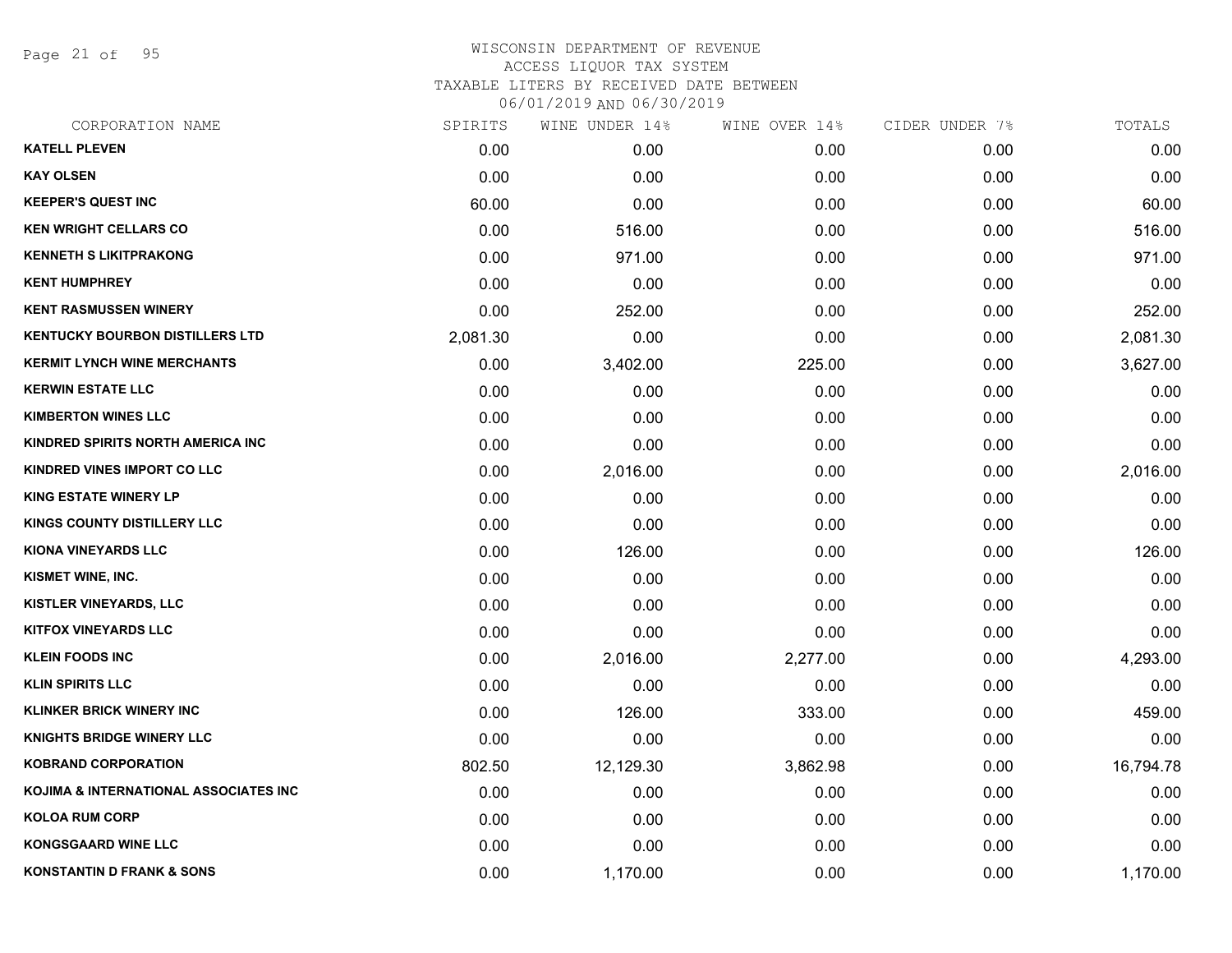Page 22 of 95

## WISCONSIN DEPARTMENT OF REVENUE ACCESS LIQUOR TAX SYSTEM TAXABLE LITERS BY RECEIVED DATE BETWEEN

| CORPORATION NAME                                     | SPIRITS | WINE UNDER 14% | WINE OVER 14% | CIDER UNDER 7% | TOTALS   |
|------------------------------------------------------|---------|----------------|---------------|----------------|----------|
| <b>KOPRI INC</b>                                     | 0.00    | 0.00           | 0.00          | 0.00           | 0.00     |
| KORE WINE COMPANY, LLC                               | 0.00    | 0.00           | 0.00          | 0.00           | 0.00     |
| <b>KOVAL INC</b>                                     | 191.25  | 0.00           | 0.00          | 0.00           | 191.25   |
| <b>KRA-ZE LLC</b>                                    | 0.00    | 0.00           | 0.00          | 0.00           | 0.00     |
| <b>KRUPP BROTHERS LLC</b>                            | 0.00    | 0.00           | 0.00          | 0.00           | 0.00     |
| <b>KYSELA PERE ET FILS LTD</b>                       | 0.00    | 1,348.50       | 81.00         | 0.00           | 1,429.50 |
| <b>L &amp; F BRANDS INC</b>                          | 0.00    | 0.00           | 0.00          | 0.00           | 0.00     |
| <b>L C WINE</b>                                      | 0.00    | 0.00           | 0.00          | 0.00           | 0.00     |
| L FOPPIANO WINE CO INC                               | 0.00    | 0.00           | 0.00          | 0.00           | 0.00     |
| <b>L&amp;C WINE COUNTRY OPERATIONS LLC</b>           | 0.00    | 0.00           | 0.00          | 0.00           | 0.00     |
| <b>L18 HOLDINGS, INC.</b>                            | 0.00    | 1,746.00       | 0.00          | 0.00           | 1,746.00 |
| <b>LADERA WINERY LLC</b>                             | 0.00    | 0.00           | 0.00          | 0.00           | 0.00     |
| <b>LADY HILL LLC</b>                                 | 0.00    | 225.00         | 279.00        | 0.00           | 504.00   |
| <b>LAETITIA VINEYARD &amp; WINERY INC</b>            | 0.00    | 0.00           | 0.00          | 0.00           | 0.00     |
| <b>LAIRD &amp; COMPANY</b>                           | 213.00  | 0.00           | 0.00          | 0.00           | 213.00   |
| <b>LAIRD FAMILY ESTATE LLC</b>                       | 0.00    | 0.00           | 0.00          | 0.00           | 0.00     |
| <b>LAKE COUNTRY LIBARE DISTILLING LLC</b>            | 153.00  | 0.00           | 0.00          | 0.00           | 153.00   |
| <b>LANCE C RANDOLPH</b>                              | 0.00    | 0.00           | 0.00          | 0.00           | 0.00     |
| <b>LANGDON SHIVERICK INC</b>                         | 0.00    | 176.94         | 0.00          | 0.00           | 176.94   |
| <b>LANGE WINERY LLC</b>                              | 0.00    | 0.00           | 0.00          | 0.00           | 0.00     |
| <b>LATITUDE BEVERAGE COMPANY</b>                     | 0.00    | 828.00         | 0.00          | 0.00           | 828.00   |
| <b>LAUREATE IMPORTS &amp; MARKETING COMPANY, INC</b> | 0.00    | 778.50         | 0.00          | 0.00           | 778.50   |
| <b>LAVA SPRINGS INC</b>                              | 0.00    | 0.00           | 0.00          | 0.00           | 0.00     |
| <b>LAWER FAMILY WINERY INC</b>                       | 0.00    | 0.00           | 0.00          | 0.00           | 0.00     |
| <b>LAWLESS DISTILLING COMPANY LLC</b>                | 495.00  | 0.00           | 0.00          | 0.00           | 495.00   |
| <b>LCF WINE COMPANY LLC</b>                          | 0.00    | 882.00         | 630.00        | 0.00           | 1,512.00 |
| LE CEP II INC                                        | 0.00    | 144.00         | 0.00          | 0.00           | 144.00   |
| LE GRAND COURTAGE LLC                                | 0.00    | 0.00           | 0.00          | 0.00           | 0.00     |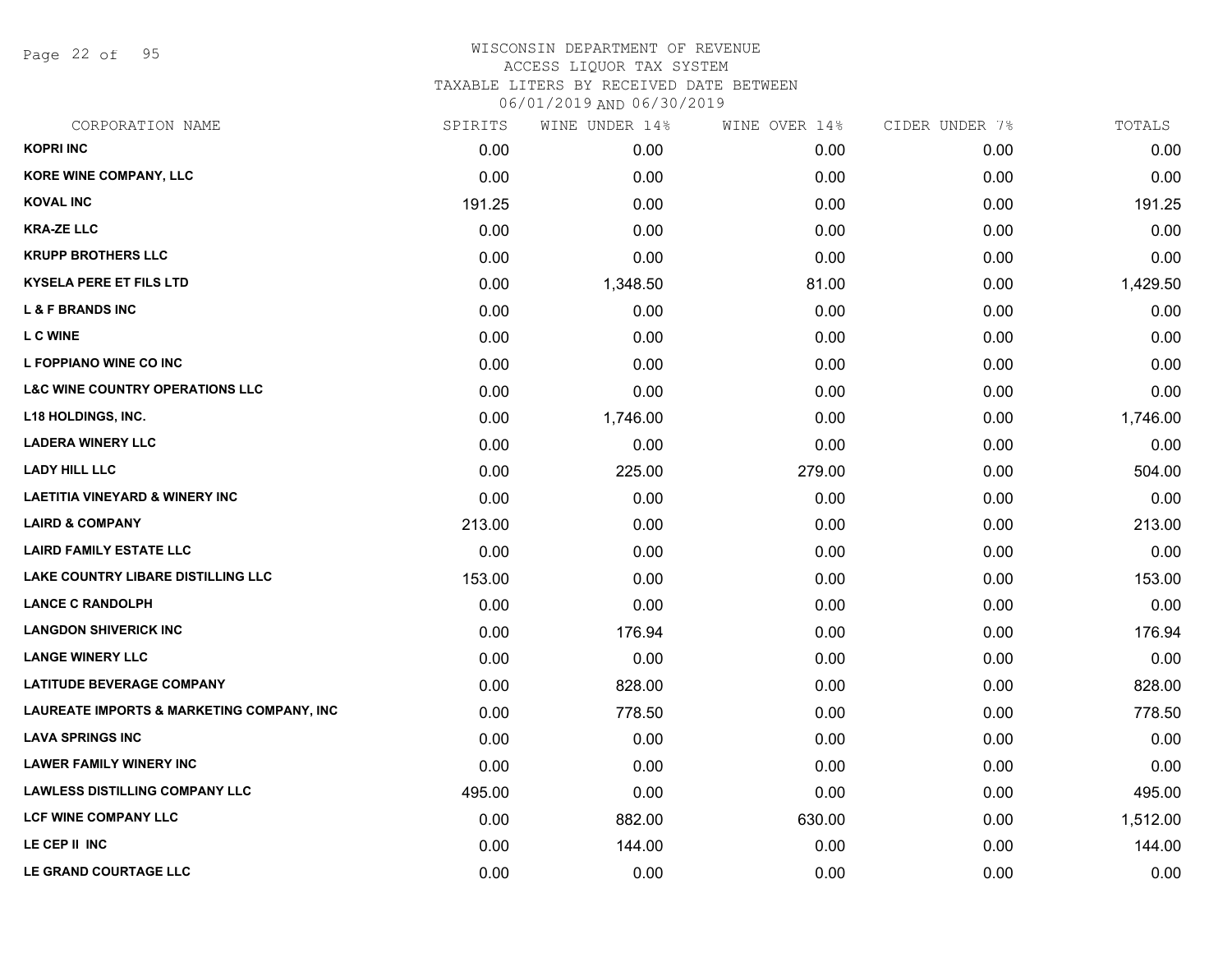Page 23 of 95

| CORPORATION NAME                         | SPIRITS   | WINE UNDER 14% | WINE OVER 14% | CIDER UNDER 7% | TOTALS    |
|------------------------------------------|-----------|----------------|---------------|----------------|-----------|
| LE RAISIN IMPORTS LLC                    | 0.00      | 0.00           | 0.00          | 0.00           | 0.00      |
| LEFT COAST CELLARS LLC                   | 0.00      | 0.00           | 0.00          | 0.00           | 0.00      |
| <b>LEMELSON WINERY LLC</b>               | 0.00      | 0.00           | 0.00          | 0.00           | 0.00      |
| <b>LEONARD KREUSCH INC</b>               | 0.00      | 0.00           | 0.00          | 0.00           | 0.00      |
| <b>LEONARDINI FAMILY WINERY LLC</b>      | 0.00      | 0.00           | 0.00          | 0.00           | 0.00      |
| <b>LEONETTI CELLAR LLC</b>               | 0.00      | 0.00           | 0.00          | 0.00           | 0.00      |
| <b>LES LUNES WINE LLC</b>                | 0.00      | 459.00         | 0.00          | 0.00           | 459.00    |
| <b>LEVECKE CORPORATION</b>               | 68,919.00 | 0.00           | 0.00          | 0.00           | 68,919.00 |
| <b>LIDESTRI BEVERAGES LLC</b>            | 0.00      | 0.00           | 0.00          | 0.00           | 0.00      |
| <b>LIMERICK LANE CELLARS INC</b>         | 0.00      | 0.00           | 0.00          | 0.00           | 0.00      |
| LINCOLN SQUARE WINE COMPANY LLC          | 0.00      | 149.96         | 0.00          | 0.00           | 149.96    |
| LINGUA FRANCA-LS VINEYARDS HOLDINGS, LLC | 0.00      | 0.00           | 0.00          | 0.00           | 0.00      |
| <b>LIOCO WINE COMPANY LLC</b>            | 0.00      | 0.00           | 36.00         | 0.00           | 36.00     |
| <b>LION NATHAN USA INC</b>               | 0.00      | 3,210.00       | 2,191.50      | 0.00           | 5,401.50  |
| <b>LISA CHASE</b>                        | 0.00      | 0.00           | 0.00          | 0.00           | 0.00      |
| <b>LISA LISA INCORPORATED</b>            | 0.00      | 0.00           | 0.00          | 0.00           | 0.00      |
| <b>LISA MARLOW</b>                       | 0.00      | 0.00           | 0.00          | 0.00           | 0.00      |
| LITTLE CREEK VINEYARD, LLC               | 0.00      | 0.00           | 0.00          | 0.00           | 0.00      |
| <b>LIVING FOODS. LLC</b>                 | 0.00      | 0.00           | 0.00          | 0.00           | 0.00      |
| <b>LLOYD CARUSO LLC</b>                  | 0.00      | 0.00           | 0.00          | 0.00           | 0.00      |
| <b>LLOYD CELLARS INC</b>                 | 0.00      | 0.00           | 0.00          | 0.00           | 0.00      |
| <b>LOCAL DISTILLING INC</b>              | 2,806.00  | 0.00           | 0.00          | 0.00           | 2,806.00  |
| <b>LOEST &amp; MCNAMEE INC</b>           | 0.00      | 4,311.00       | 27.00         | 0.00           | 4,338.00  |
| <b>LONG MEADOW RANCH WINERY INC</b>      | 0.00      | 216.00         | 0.00          | 0.00           | 216.00    |
| <b>LONG SHADOWS VINTNERS LLC</b>         | 0.00      | 0.00           | 1,512.00      | 0.00           | 1,512.00  |
| <b>LONZ WINERY INC</b>                   | 0.00      | 0.00           | 0.00          | 0.00           | 0.00      |
| <b>LOOSEN BROS USA LTD</b>               | 0.00      | 2,747.25       | 0.00          | 0.00           | 2,747.25  |
| <b>LORING WINE COMPANY LLC</b>           | 0.00      | 0.00           | 0.00          | 0.00           | 0.00      |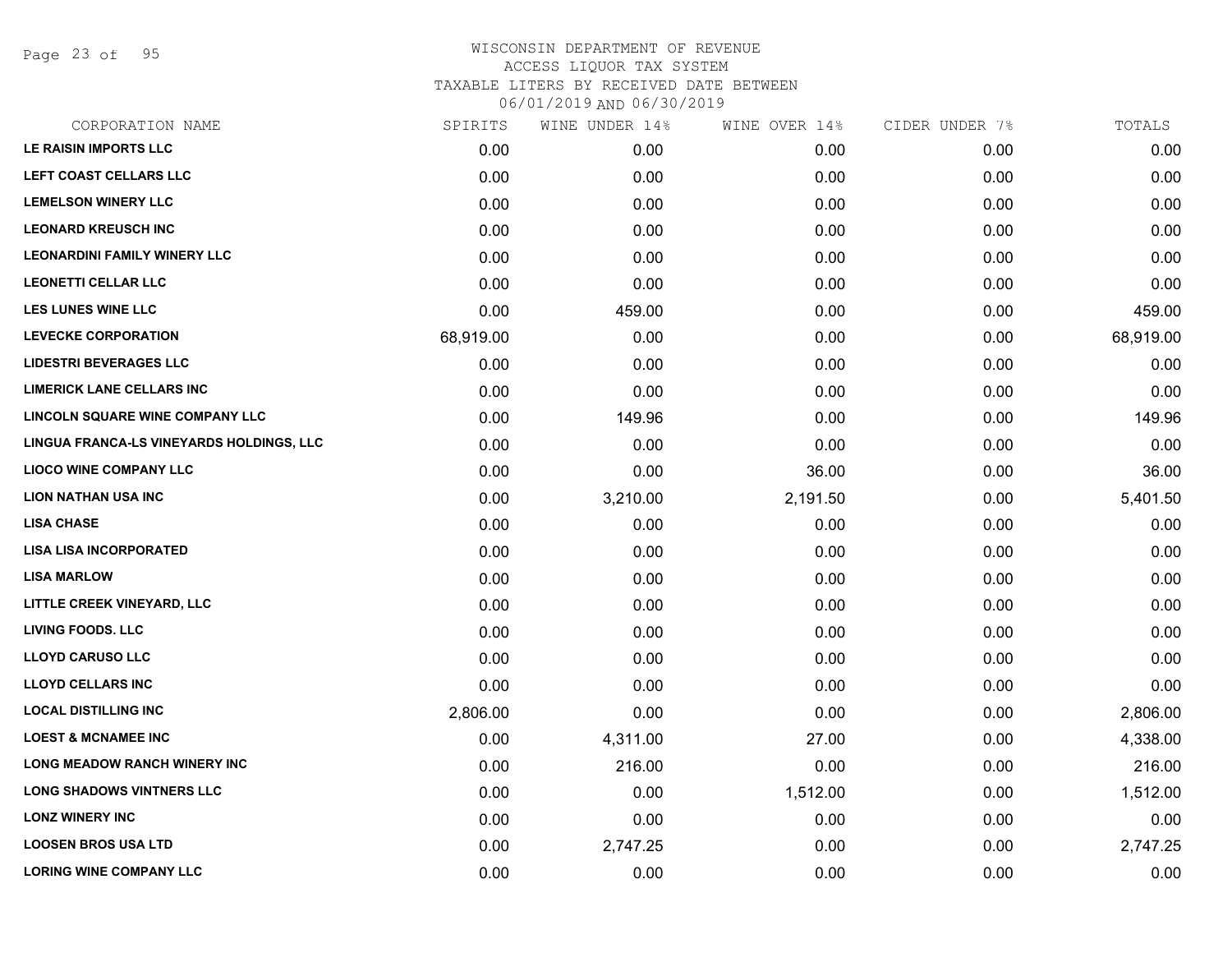Page 24 of 95

## WISCONSIN DEPARTMENT OF REVENUE ACCESS LIQUOR TAX SYSTEM

TAXABLE LITERS BY RECEIVED DATE BETWEEN

| CORPORATION NAME                               | SPIRITS   | WINE UNDER 14% | WINE OVER 14% | CIDER UNDER 7% | TOTALS    |
|------------------------------------------------|-----------|----------------|---------------|----------------|-----------|
| <b>LOUIS GLUNZ BEER INC</b>                    | 0.00      | 0.00           | 0.00          | 0.00           | 0.00      |
| <b>LOUIS LATOUR INC</b>                        | 0.00      | 1,287.00       | 0.00          | 0.00           | 1,287.00  |
| <b>LOWDEN SCHOOLHOUSE CORPORATION</b>          | 0.00      | 0.00           | 0.00          | 0.00           | 0.00      |
| <b>LUNA VINEYARDS INC</b>                      | 0.00      | 0.00           | 0.00          | 0.00           | 0.00      |
| <b>LUNEAU USA INC</b>                          | 0.00      | 9,763.00       | 0.00          | 0.00           | 9,763.00  |
| <b>LUXCO INC</b>                               | 63,442.80 | 405.00         | 1,302.00      | 0.00           | 65,149.80 |
| <b>LYNMAR WINERY LLC</b>                       | 0.00      | 0.00           | 0.00          | 0.00           | 0.00      |
| <b>M.A.C. WINES, LLC</b>                       | 0.00      | 0.00           | 0.00          | 0.00           | 0.00      |
| <b>MACH FLYNT INC</b>                          | 4,536.00  | 28,881.00      | 0.00          | 0.00           | 33,417.00 |
| <b>MAD CAR WINE CO LLC</b>                     | 0.00      | 0.00           | 0.00          | 0.00           | 0.00      |
| <b>MADRIGAL FAMILY WINERY LLC</b>              | 0.00      | 0.00           | 0.00          | 0.00           | 0.00      |
| <b>MAGAVE TEQUILA INC</b>                      | 0.00      | 6,696.00       | 0.00          | 0.00           | 6,696.00  |
| <b>MAISONS MARQUES &amp; DOMAINES USA INC.</b> | 0.00      | 558.00         | 99.00         | 0.00           | 657.00    |
| <b>MAMMOTH DISTILLING LLC</b>                  | 0.00      | 0.00           | 0.00          | 0.00           | 0.00      |
| <b>MANCAN WINE LLC</b>                         | 0.00      | 0.00           | 0.00          | 0.00           | 0.00      |
| <b>MANO'S INC</b>                              | 0.00      | 18,006.32      | 0.00          | 0.00           | 18,006.32 |
| <b>MANUEL PULIDO</b>                           | 0.00      | 0.00           | 0.00          | 0.00           | 0.00      |
| <b>MARIETTA CELLARS INC</b>                    | 0.00      | 252.00         | 0.00          | 0.00           | 252.00    |
| <b>MARIPOSA WINE COMPANY LLC</b>               | 0.00      | 0.00           | 0.00          | 0.00           | 0.00      |
| <b>MARK ANTHONY BRANDS INC</b>                 | 0.00      | 0.00           | 0.00          | 0.00           | 0.00      |
| <b>MARK SZUMOWSKI</b>                          | 0.00      | 0.00           | 0.00          | 0.00           | 0.00      |
| <b>MARKETING GLOBAL BRANDS CORP</b>            | 0.00      | 0.00           | 0.00          | 0.00           | 0.00      |
| <b>MARKO J KARAKASEVIC</b>                     | 0.00      | 0.00           | 0.00          | 0.00           | 0.00      |
| <b>MARTELLOTTO INC.</b>                        | 0.00      | 18.75          | 0.00          | 0.00           | 18.75     |
| <b>MARTIN &amp; COMPANY WINES, INC</b>         | 0.00      | 0.00           | 0.00          | 0.00           | 0.00      |
| <b>MARTIN RAY WINERY INC</b>                   | 0.00      | 0.00           | 0.00          | 0.00           | 0.00      |
| <b>MARTINELLI WINERY INC</b>                   | 0.00      | 0.00           | 0.00          | 0.00           | 0.00      |
| <b>MARTINEZ DISTRIBUTING CO INC</b>            | 0.00      | 0.00           | 0.00          | 0.00           | 0.00      |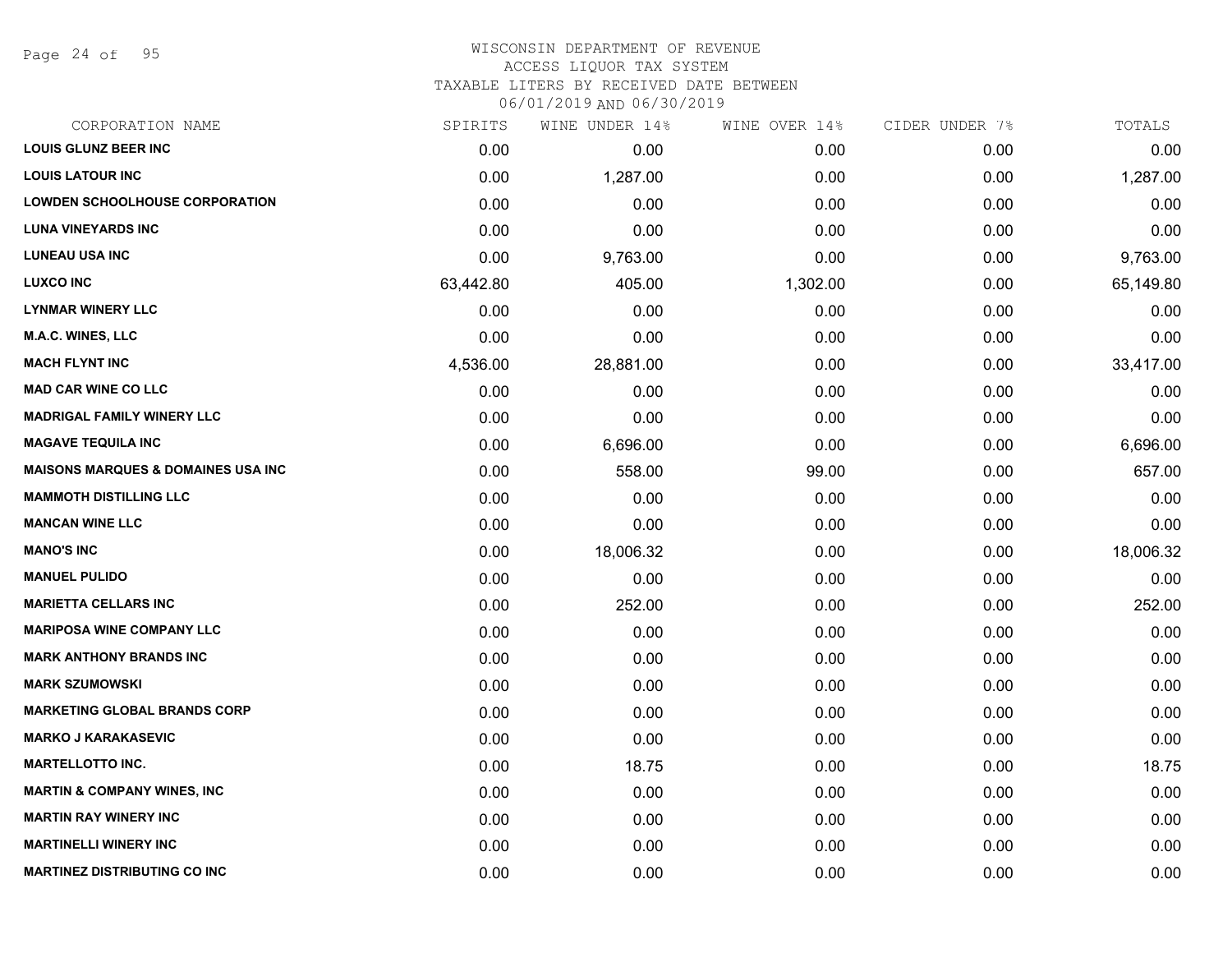Page 25 of 95

#### WISCONSIN DEPARTMENT OF REVENUE ACCESS LIQUOR TAX SYSTEM

# TAXABLE LITERS BY RECEIVED DATE BETWEEN

| CORPORATION NAME                        | SPIRITS   | WINE UNDER 14% | WINE OVER 14% | CIDER UNDER 7% | TOTALS    |
|-----------------------------------------|-----------|----------------|---------------|----------------|-----------|
| <b>MASSANOIS LLC</b>                    | 0.00      | 2,442.00       | 135.00        | 0.00           | 2,577.00  |
| <b>MAST-JAEGERMEISTER US INC</b>        | 0.00      | 0.00           | 0.00          | 0.00           | 0.00      |
| <b>MATCHVINO LLC</b>                    | 0.00      | 513.00         | 0.00          | 0.00           | 513.00    |
| <b>MATHY WINERY LLC</b>                 | 0.00      | 0.00           | 0.00          | 0.00           | 0.00      |
| <b>MATRICK HOLDINGS CORPORATION</b>     | 0.00      | 133.14         | 0.00          | 0.00           | 133.14    |
| <b>MATT PREIS</b>                       | 0.00      | 0.00           | 0.00          | 0.00           | 0.00      |
| <b>MATTHEW C VILLARD</b>                | 0.00      | 0.00           | 0.00          | 0.00           | 0.00      |
| <b>MATTHEW RORICK WINES INC</b>         | 0.00      | 504.00         | 0.00          | 0.00           | 504.00    |
| <b>MATTHIASSON FAMILY VINEYARDS LLC</b> | 0.00      | 0.00           | 47.25         | 0.00           | 47.25     |
| <b>MAURITSON FAMILY WINERY</b>          | 0.00      | 0.00           | 0.00          | 0.00           | 0.00      |
| <b>MAYACAMAS VINEYARDS INC</b>          | 0.00      | 0.00           | 0.00          | 0.00           | 0.00      |
| <b>MAYNARD J KEENAN</b>                 | 0.00      | 0.00           | 0.00          | 0.00           | 0.00      |
| <b>MC CORMICK DISTILLING CO INC</b>     | 58,912.80 | 0.00           | 0.00          | 0.00           | 58,912.80 |
| <b>MCBRIDE SISTERS COLLECTIONS INC</b>  | 0.00      | 0.00           | 0.00          | 0.00           | 0.00      |
| <b>MCKENZIE'S BEVERAGES INC</b>         | 0.00      | 0.00           | 0.00          | 0.00           | 0.00      |
| <b>MCNAB RIDGE WINERY LLC</b>           | 0.00      | 0.00           | 0.00          | 0.00           | 0.00      |
| <b>MEDCO ATLANTIC INC</b>               | 0.00      | 0.00           | 0.00          | 0.00           | 0.00      |
| <b>MEIERS WINE CELLARS INC</b>          | 0.00      | 90.00          | 162.00        | 0.00           | 252.00    |
| <b>MENDOCINO WINE GROUP LLC</b>         | 0.00      | 1,035.00       | 459.00        | 0.00           | 1,494.00  |
| <b>MERCER WINE ESTATES LLC</b>          | 0.00      | 180.00         | 0.00          | 0.00           | 180.00    |
| <b>MERCHANT DU VIN CORPORATION</b>      | 0.00      | 0.00           | 0.00          | 781.69         | 781.69    |
| <b>MEREDITH VINEYARD ESTATE INC</b>     | 0.00      | 0.00           | 0.00          | 0.00           | 0.00      |
| <b>METEOR VINEYARD LLC</b>              | 0.00      | 0.00           | 0.00          | 0.00           | 0.00      |
| <b>METROWINE DISTRIBUTION CO INC</b>    | 0.00      | 0.00           | 0.00          | 0.00           | 0.00      |
| <b>METTLER WINES LLC</b>                | 0.00      | 0.00           | 126.00        | 0.00           | 126.00    |
| <b>MEV CORPORATION</b>                  | 0.00      | 0.00           | 0.00          | 0.00           | 0.00      |
| <b>MEXCOR INC</b>                       | 1,203.00  | 0.00           | 0.00          | 0.00           | 1,203.00  |
| <b>MEYER CELLARS LLC</b>                | 0.00      | 0.00           | 0.00          | 0.00           | 0.00      |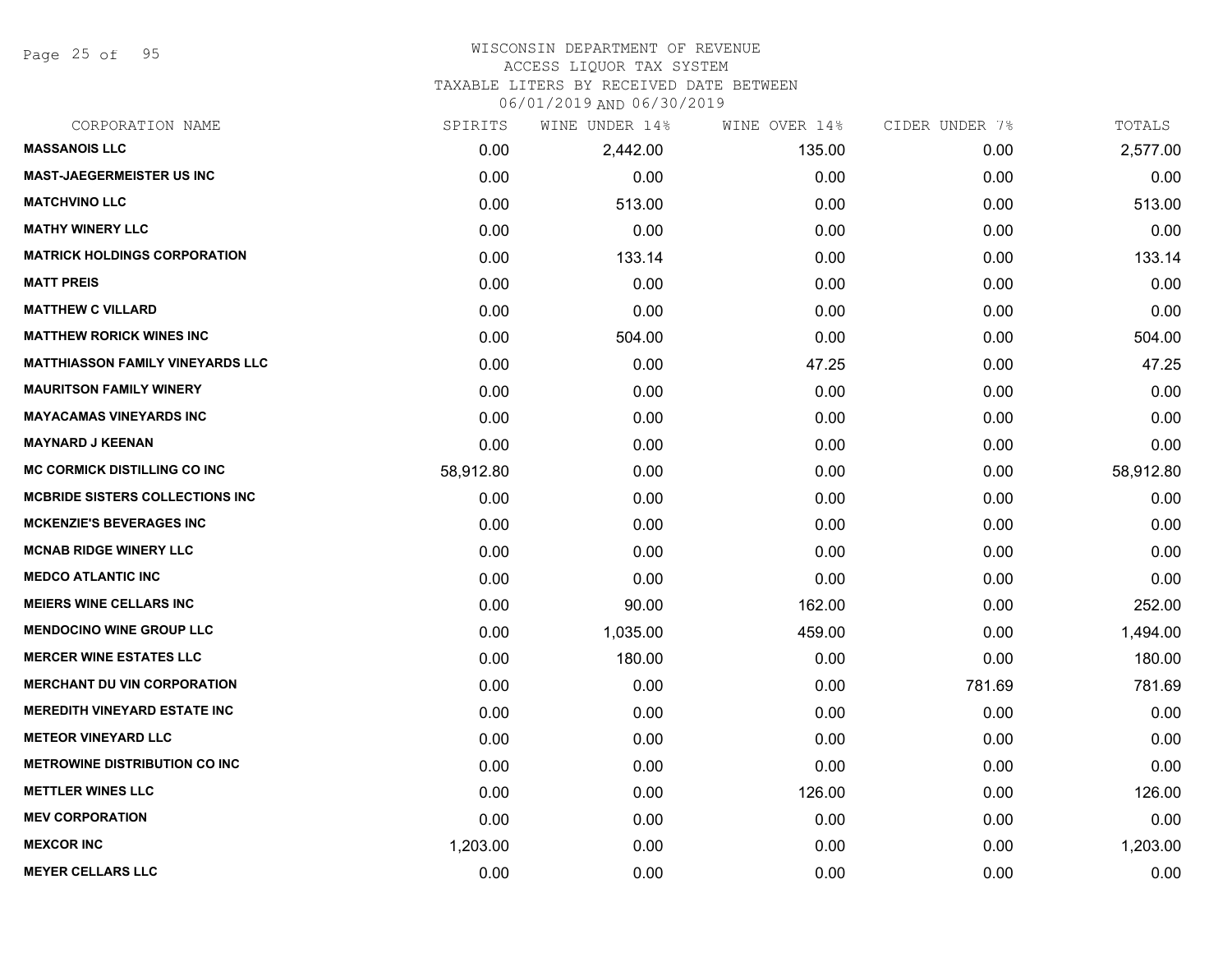Page 26 of 95

#### WISCONSIN DEPARTMENT OF REVENUE ACCESS LIQUOR TAX SYSTEM

TAXABLE LITERS BY RECEIVED DATE BETWEEN

| CORPORATION NAME                                  | SPIRITS     | WINE UNDER 14% | WINE OVER 14% | CIDER UNDER 7% | TOTALS      |
|---------------------------------------------------|-------------|----------------|---------------|----------------|-------------|
| <b>MHW LTD</b>                                    | 20,701.00   | 7,240.33       | 2,788.50      | 0.00           | 30,729.83   |
| <b>MICHAEL BELLO</b>                              | 0.00        | 0.00           | 0.00          | 0.00           | 0.00        |
| <b>MICHAEL HOUGH</b>                              | 0.00        | 2,871.00       | 315.00        | 0.00           | 3,186.00    |
| <b>MICHAEL SKURNIK WINES INC</b>                  | 0.00        | 692.00         | 0.00          | 0.00           | 692.00      |
| <b>MICHEAL DASHE</b>                              | 0.00        | 0.00           | 0.00          | 0.00           | 0.00        |
| <b>MIDDLETON FAMILY WINES LLC</b>                 | 0.00        | 0.00           | 0.00          | 0.00           | 0.00        |
| <b>MIDNIGHT CELLARS INC</b>                       | 0.00        | 0.00           | 504.00        | 0.00           | 504.00      |
| <b>MID-OAK DISTILLERY INC</b>                     | $-2,181.00$ | 0.00           | 0.00          | 0.00           | $-2,181.00$ |
| MIGHTY SWELL COCKTAIL COMPANY LLC                 | 0.00        | 0.00           | 0.00          | 0.00           | 0.00        |
| <b>MILBRANDT FAMILY WINES LLC</b>                 | 0.00        | 189.00         | 0.00          | 0.00           | 189.00      |
| <b>MILLER SQUARED INC</b>                         | 0.00        | 1,291.30       | 0.00          | 0.00           | 1,291.30    |
| <b>MILLERCOORS LLC</b>                            | 0.00        | 0.00           | 0.00          | 55,389.65      | 55,389.65   |
| <b>MILTONS DISTRIBUTING CO INC</b>                | 0.00        | 1,496.98       | 63.00         | 0.00           | 1,559.98    |
| <b>MINER FAMILY WINERY LLC</b>                    | 0.00        | 0.00           | 783.00        | 0.00           | 783.00      |
| MINNESOTAS FINEST FERMENTED PRODUCTS              | 0.00        | 0.00           | 0.00          | 337.86         | 337.86      |
| <b>MIONETTO USA INC</b>                           | 0.00        | 13,476.94      | 0.00          | 0.00           | 13,476.94   |
| <b>MIRA WINERY LLC</b>                            | 0.00        | 0.00           | 0.00          | 0.00           | 0.00        |
| <b>MIRAMONT ESTATE VINEYARDS &amp; WINERY INC</b> | 0.00        | 0.00           | 0.00          | 0.00           | 0.00        |
| <b>MIRASOL WINE LLC</b>                           | 0.00        | 0.00           | 0.00          | 0.00           | 0.00        |
| <b>MIRER MANAGEMENT COMPANY LLC</b>               | 0.00        | 0.00           | 0.00          | 0.00           | 0.00        |
| <b>MIROSLAV IVANOV TCHOLAKOV</b>                  | 0.00        | 0.00           | 126.00        | 0.00           | 126.00      |
| <b>MISA IMPORTS INC</b>                           | 13,344.00   | 35,094.00      | 675.00        | 0.00           | 49,113.00   |
| <b>MISSISSIPPI RIVER DISTILLING COMPANY</b>       | 0.00        | 0.00           | 0.00          | 0.00           | 0.00        |
| <b>MISTARR WINE IMPORTERS</b>                     | 0.00        | 126.00         | 0.00          | 0.00           | 126.00      |
| <b>MODERN DEVELOPMENT COMPANY</b>                 | 0.00        | 0.00           | 0.00          | 0.00           | 0.00        |
| <b>MODERN SPIRITS LLC</b>                         | 13.50       | 0.00           | 126.00        | 0.00           | 139.50      |
| <b>MOET HENNESSY USA, INC.</b>                    | 57,261.15   | 6,176.50       | 0.00          | 0.00           | 63,437.65   |
| <b>MOLLYDOOKER INTERNATIONAL LLC</b>              | 0.00        | 0.00           | 315.00        | 0.00           | 315.00      |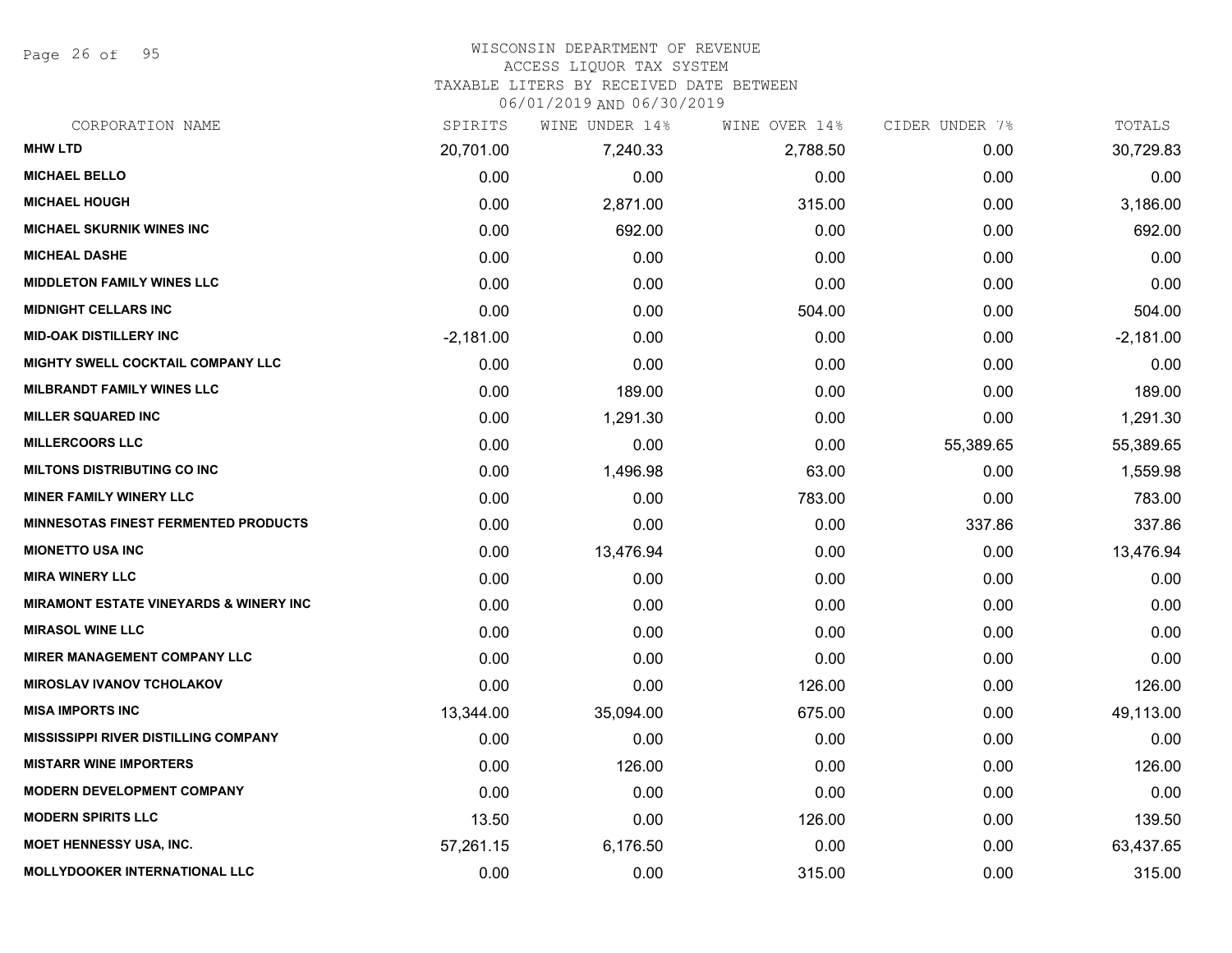Page 27 of 95

#### WISCONSIN DEPARTMENT OF REVENUE ACCESS LIQUOR TAX SYSTEM

TAXABLE LITERS BY RECEIVED DATE BETWEEN

| CORPORATION NAME                                                                   | SPIRITS  | WINE UNDER 14% | WINE OVER 14% | CIDER UNDER 7% | TOTALS    |
|------------------------------------------------------------------------------------|----------|----------------|---------------|----------------|-----------|
| <b>MOLLY'S WINERY INC</b>                                                          | 0.00     | 0.00           | 0.00          | 0.00           | 0.00      |
| <b>MONICA NOGUES</b>                                                               | 0.00     | 421.50         | 153.00        | 0.00           | 574.50    |
| <b>MONSIEUR TOUTON SELECTION LTD / ORIGIN USA</b>                                  | 0.00     | 0.00           | 0.00          | 0.00           | 0.00      |
| <b>MONTE CRISTO BLOCK IV LLC</b>                                                   | 0.00     | 0.00           | 0.00          | 0.00           | 0.00      |
| <b>MONTEREY WINE COMPANY LLC</b>                                                   | 0.00     | 1,134.00       | 0.00          | 0.00           | 1,134.00  |
| <b>MONTICELLO CELLARS INC</b>                                                      | 0.00     | 0.00           | 0.00          | 0.00           | 0.00      |
| <b>MONTINORE VINEYARDS LIMITED</b>                                                 | 0.00     | 0.00           | 0.00          | 0.00           | 0.00      |
| <b>MOONRISE DISTILLERY INC</b>                                                     | 0.00     | 0.00           | 0.00          | 0.00           | 0.00      |
| <b>MORE THAN GRAPES, LLC</b>                                                       | 0.00     | 1,210.50       | 13.20         | 0.00           | 1,223.70  |
| <b>MORGADO CELLARS LLC</b>                                                         | 0.00     | 0.00           | 0.00          | 0.00           | 0.00      |
| <b>MORGAN WINERY INC</b>                                                           | 0.00     | 0.00           | 126.00        | 0.00           | 126.00    |
| <b>MOUNT VEEDER FARMS LLC</b>                                                      | 0.00     | 0.00           | 0.00          | 0.00           | 0.00      |
| <b>MOUNTAIN VIEW VINTNERS LLC</b>                                                  | 0.00     | 0.00           | 0.00          | 0.00           | 0.00      |
| <b>MS WALKER INC</b>                                                               | 1,788.00 | 0.00           | 0.00          | 0.00           | 1,788.00  |
| MUTUAL WHOLESALE LIQUOR INC                                                        | 0.00     | 0.00           | 0.00          | 0.00           | 0.00      |
| <b>NAKED WINES LLC</b>                                                             | 0.00     | 0.00           | 0.00          | 0.00           | 0.00      |
| NAPA VALLEY SPECIALTY WINES INC                                                    | 0.00     | 2,853.00       | 333.00        | 0.00           | 3,186.00  |
| <b>NATIONAL CONSUMER CREDIT GUARANTEE</b><br><b>ASSOCIATION OF CONNECTICUT INC</b> | 0.00     | 0.00           | 0.00          | 0.00           | 0.00      |
| <b>NATURAL MERCHANTS INC</b>                                                       | 0.00     | 1,017.00       | 0.00          | 0.00           | 1,017.00  |
| <b>NATUREL WEST CORP</b>                                                           | 0.00     | 0.00           | 0.00          | 0.00           | 0.00      |
| <b>NAVARRO VINEYARDS, LLC</b>                                                      | 0.00     | 0.00           | 0.00          | 0.00           | 0.00      |
| <b>NBI ACQUISITION LLC</b>                                                         | 0.00     | 0.00           | 0.00          | 0.00           | 0.00      |
| <b>NDC SYSTEMS LP</b>                                                              | 3,624.00 | 57,819.00      | 3,501.00      | 0.00           | 64,944.00 |
| <b>NEGOCIANTS USA INC</b>                                                          | 0.00     | 0.00           | 0.00          | 0.00           | 0.00      |
| <b>NESTOR IMPORTS INC</b>                                                          | 0.00     | 117.00         | 90.00         | 0.00           | 207.00    |
| <b>NEW HOLLAND BREWING CO LLC</b>                                                  | 1,703.44 | 0.00           | 0.00          | 0.00           | 1,703.44  |
| <b>NEW MEXICO WINERIES INC</b>                                                     | 0.00     | 0.00           | 0.00          | 0.00           | 0.00      |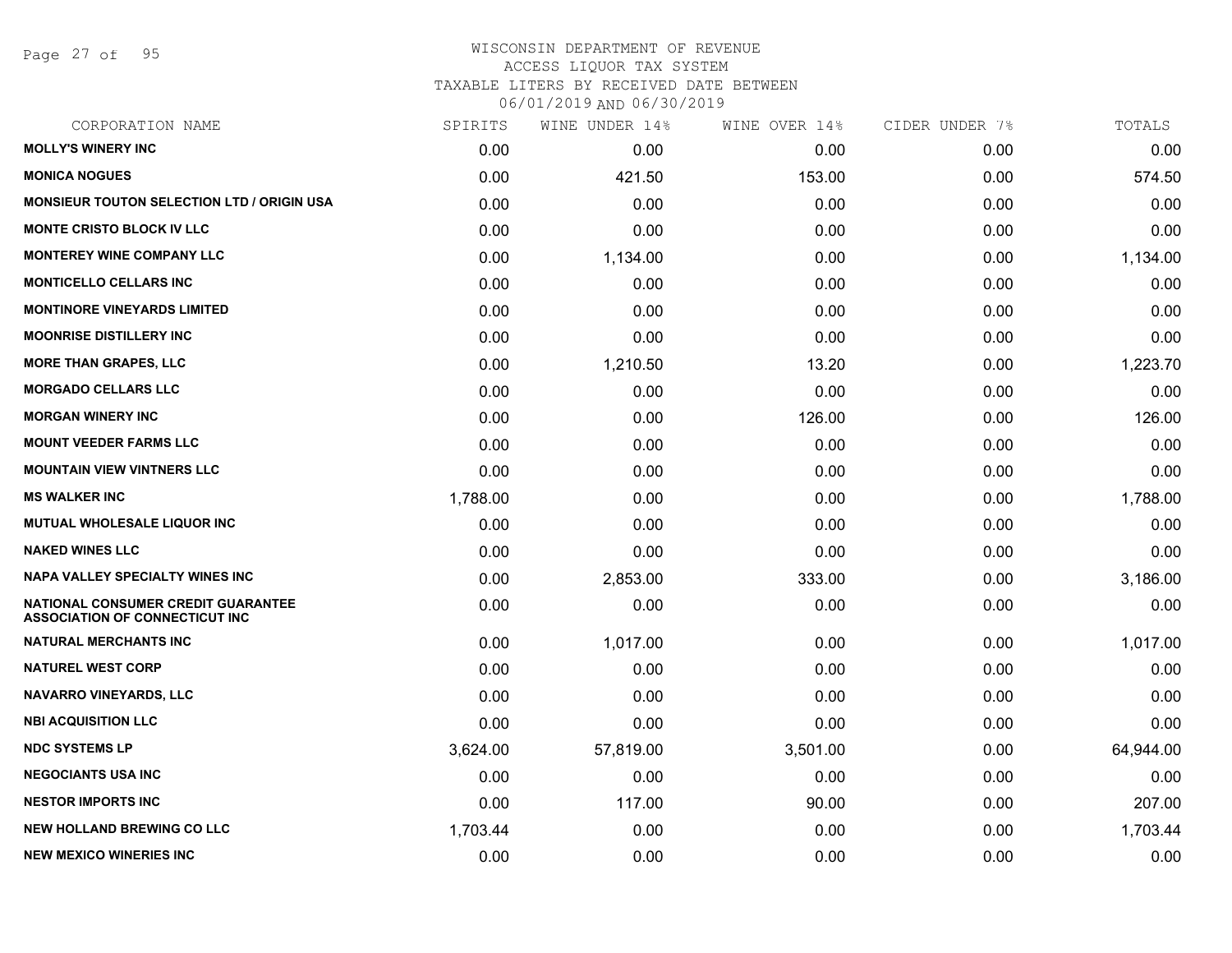Page 28 of 95

#### WISCONSIN DEPARTMENT OF REVENUE ACCESS LIQUOR TAX SYSTEM

TAXABLE LITERS BY RECEIVED DATE BETWEEN

| CORPORATION NAME                      | SPIRITS  | WINE UNDER 14% | WINE OVER 14% | CIDER UNDER 7% | TOTALS   |
|---------------------------------------|----------|----------------|---------------|----------------|----------|
| <b>NEW PARROTT &amp; CO</b>           | 0.00     | 4,878.00       | 666.00        | 0.00           | 5,544.00 |
| <b>NEW VAVIN INC</b>                  | 0.00     | 0.00           | 0.00          | 0.00           | 0.00     |
| <b>NEW YORK MUTUAL TRADING CO INC</b> | 0.00     | 0.00           | 0.00          | 0.00           | 0.00     |
| <b>NEXUS BRANDS LLC</b>               | 0.00     | 0.00           | 126.00        | 0.00           | 126.00   |
| <b>NICHE IMPORT CO</b>                | 0.00     | 0.00           | 0.00          | 0.00           | 0.00     |
| <b>NICHOLAS KARAVIDAS</b>             | 0.00     | 0.00           | 0.00          | 0.00           | 0.00     |
| NIEBAUM-COPPOLA ESTATE WINERY LP      | 0.00     | 31.50          | 130.50        | 0.00           | 162.00   |
| <b>NLV TEQUILA BOTTLING LLC</b>       | 495.00   | 0.00           | 0.00          | 0.00           | 495.00   |
| <b>NO. 12 CIDER HOUSE LLC</b>         | 0.00     | 0.00           | 0.00          | 0.00           | 0.00     |
| <b>NOLET SPIRITS USA INC</b>          | 0.00     | 0.00           | 0.00          | 0.00           | 0.00     |
| <b>NORTH SHORE DISTILLERY LLC</b>     | 243.00   | 0.00           | 0.00          | 0.00           | 243.00   |
| <b>NORTHERN EMPIRE LLC</b>            | 0.00     | 0.00           | 0.00          | 0.00           | 0.00     |
| <b>NOVA WINES, INC.</b>               | 0.00     | 0.00           | 0.00          | 0.00           | 0.00     |
| <b>NOW WINE IMPORTS INC</b>           | 0.00     | 0.00           | 0.00          | 0.00           | 0.00     |
| <b>NUCCIO &amp; WISE</b>              | 0.00     | 189.00         | 252.00        | 0.00           | 441.00   |
| <b>NV AWG LTD</b>                     | 0.00     | 0.00           | 0.00          | 0.00           | 0.00     |
| <b>NW WINE COMPANY LLC</b>            | 0.00     | 582.00         | 0.00          | 0.00           | 582.00   |
| OAK RIDGE WINERY LLC                  | 0.00     | 1,701.00       | 1,323.00      | 0.00           | 3,024.00 |
| <b>OLD BRIDGE CELLARS</b>             | 0.00     | 1,626.90       | 342.00        | 0.00           | 1,968.90 |
| <b>OLD ELK HOLDINGS LLC</b>           | 0.00     | 0.00           | 0.00          | 0.00           | 0.00     |
| OLE SMOKY DISTILLERY LLC              | 5,914.50 | 0.00           | 0.00          | 0.00           | 5,914.50 |
| <b>OLIVER WINE COMPANY INC</b>        | 0.00     | 7,065.00       | 0.00          | 0.00           | 7,065.00 |
| ONE TRUE VINE LLC                     | 0.00     | 0.00           | 0.00          | 0.00           | 0.00     |
| O'NEILL BEVERAGES CO LLC              | 0.00     | 4,248.00       | 2,205.00      | 0.00           | 6,453.00 |
| <b>OPICI IMPORT COMPANY</b>           | 198.75   | 2,989.50       | 90.00         | 0.00           | 3,278.25 |
| <b>OPOLO WINES LP</b>                 | 0.00     | 0.00           | 0.00          | 0.00           | 0.00     |
| <b>OPUS ONE WINERY LLC</b>            | 0.00     | 0.00           | 0.00          | 0.00           | 0.00     |
| <b>ORCA PROPERTIES LLC</b>            | 0.00     | 0.00           | 0.00          | 0.00           | 0.00     |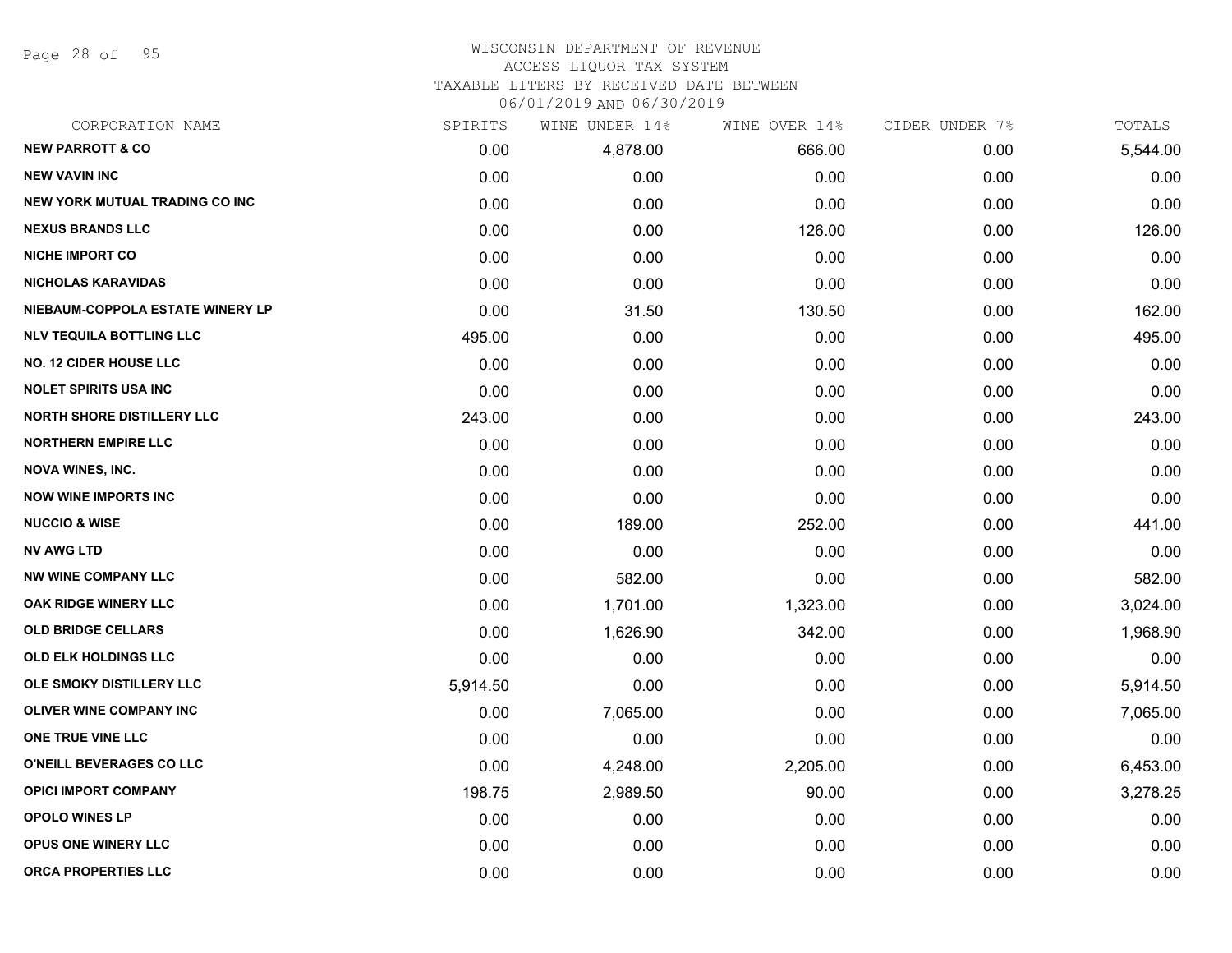Page 29 of 95

|           | WINE UNDER 14% |          |               | TOTALS         |
|-----------|----------------|----------|---------------|----------------|
| 0.00      | 0.00           | 0.00     | 0.00          | 0.00           |
| 0.00      | 0.00           | 0.00     | 0.00          | 0.00           |
| 0.00      | 0.00           | 0.00     | 0.00          | 0.00           |
| 0.00      | 0.00           | 0.00     | 0.00          | 0.00           |
| 0.00      | 576.00         | 0.00     | 0.00          | 576.00         |
| 0.00      | 0.00           | 0.00     | 0.00          | 0.00           |
| 612.00    | 0.00           | 0.00     | 0.00          | 612.00         |
| 0.00      | 72.00          | 217.44   | 0.00          | 289.44         |
| 0.00      | 0.00           | 0.00     | 0.00          | 0.00           |
| 0.00      | 0.00           | 90.00    | 0.00          | 90.00          |
| 297.00    | 13,299.03      | 3,193.50 | 0.00          | 16,789.53      |
| 0.00      | 1,134.00       | 0.00     | 0.00          | 1,134.00       |
| 0.00      | 679.00         | 0.00     | 0.00          | 679.00         |
| 0.00      | 0.00           | 0.00     | 0.00          | 0.00           |
| 0.00      | 0.00           | 0.00     | 0.00          | 0.00           |
| 0.00      | 0.00           | 0.00     | 0.00          | 0.00           |
| 2,659.80  | 81.00          | 240.00   | 0.00          | 2,980.80       |
| 0.00      | 189.00         | 504.00   | 0.00          | 693.00         |
| 0.00      | 189.00         | 315.00   | 0.00          | 504.00         |
| 0.00      | 0.00           | 0.00     | 0.00          | 0.00           |
| 0.00      | 0.00           | 0.00     | 0.00          | 0.00           |
| 0.00      | 12,516.75      | 1,110.60 | 0.00          | 13,627.35      |
| 0.00      | 28,083.00      | 292.50   | 0.00          | 28,375.50      |
| 26,604.00 | 0.00           | 0.00     | 0.00          | 26,604.00      |
| 0.00      | 0.00           | 0.00     | 0.00          | 0.00           |
| 0.00      | 0.00           | 0.00     | 0.00          | 0.00           |
| 0.00      | 0.00           | 0.00     | 0.00          | 0.00           |
| 0.00      | 0.00           | 0.00     | 0.00          | 0.00           |
|           |                | SPIRITS  | WINE OVER 14% | CIDER UNDER 7% |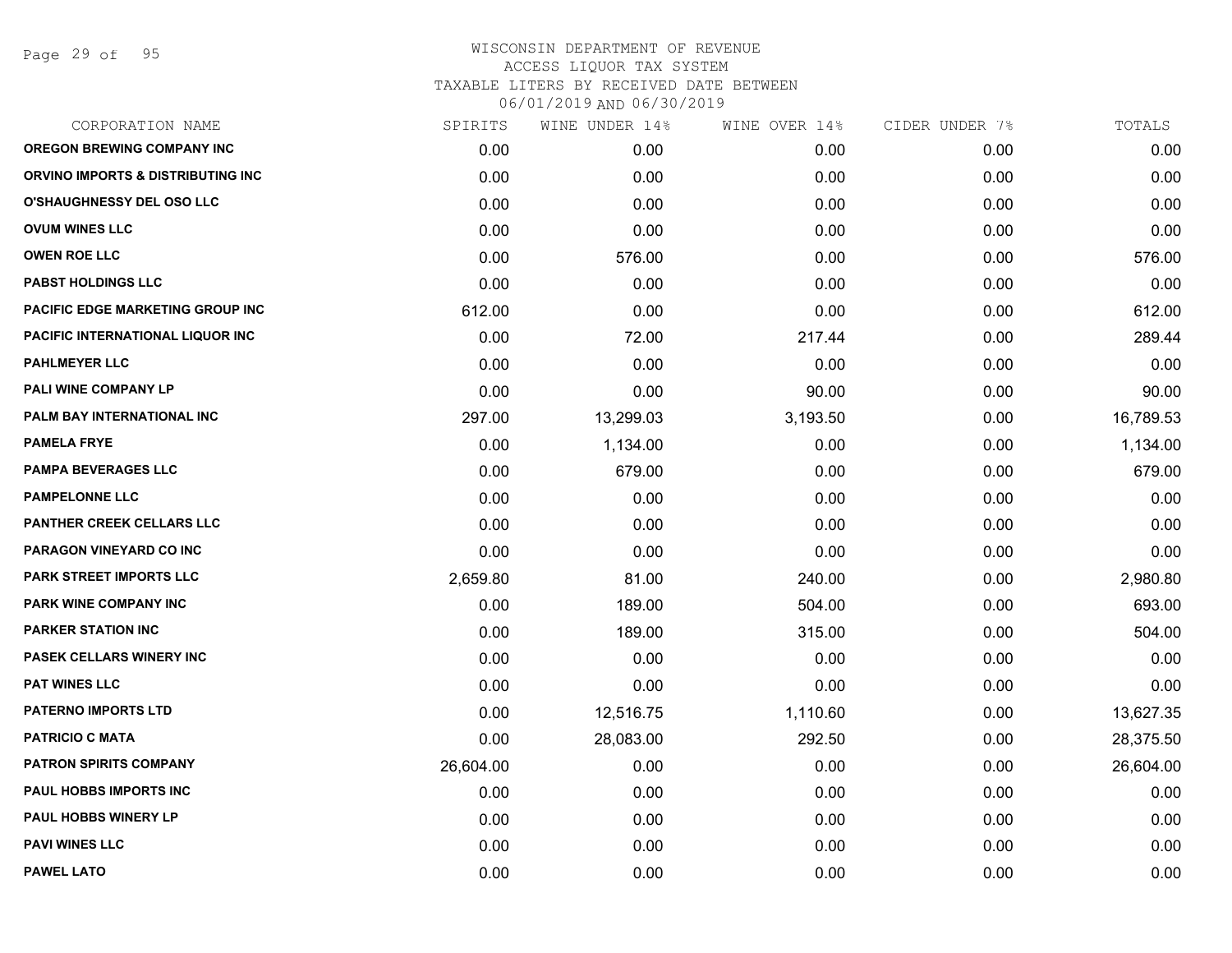Page 30 of 95

| CORPORATION NAME                            | SPIRITS    | WINE UNDER 14% | WINE OVER 14% | CIDER UNDER 7% | TOTALS     |
|---------------------------------------------|------------|----------------|---------------|----------------|------------|
| PEACHY CANYON WINERY                        | 0.00       | 0.00           | 0.00          | 0.00           | 0.00       |
| PEJU FAMILY OPERATING PARTNERSHIP LP        | 0.00       | 0.00           | 0.00          | 0.00           | 0.00       |
| PENROSE HILL, LIMITED                       | 0.00       | 0.00           | 0.00          | 0.00           | 0.00       |
| PEPPER BRIDGE WINERY LLC                    | 0.00       | 0.00           | 0.00          | 0.00           | 0.00       |
| PERNOD RICARD USA LLC                       | 129,599.90 | 12,284.79      | 306.00        | 0.00           | 142,190.69 |
| PETER ANDREW LLC                            | 0.00       | 0.00           | 0.00          | 0.00           | 0.00       |
| <b>PETER ROSBACK</b>                        | 0.00       | 0.00           | 0.00          | 0.00           | 0.00       |
| PETERSON WINERY LLC                         | 0.00       | 0.00           | 166.00        | 0.00           | 166.00     |
| PETIT HAMEAU LLC                            | 0.00       | 126.00         | 0.00          | 0.00           | 126.00     |
| <b>PHILIP LAROCCA</b>                       | 0.00       | 0.00           | 0.00          | 0.00           | 0.00       |
| PHILIP TOGNI VINEYARD LP                    | 0.00       | 0.00           | 0.00          | 0.00           | 0.00       |
| PHILLIP STEINSCHREIBER                      | 0.00       | 0.00           | 0.00          | 0.00           | 0.00       |
| PHILLIPS FARMS LLC                          | 0.00       | 63.00          | 2,413.50      | 0.00           | 2,476.50   |
| PHUSION PROJECTS LLC                        | 90.00      | 0.00           | 0.00          | 0.00           | 90.00      |
| PICNIC WINE COMPANY LLC                     | 0.00       | 0.00           | 0.00          | 0.00           | 0.00       |
| PIEDMONT DISTILLERS INC                     | 900.00     | 0.00           | 0.00          | 0.00           | 900.00     |
| <b>PINA CELLARS LP</b>                      | 0.00       | 0.00           | 0.00          | 0.00           | 0.00       |
| PINE RIDGE WINERY LLC                       | 0.00       | 3,060.00       | 1,647.00      | 0.00           | 4,707.00   |
| PLATA WINE PARTNERS LLC                     | 0.00       | 0.00           | 0.00          | 0.00           | 0.00       |
| PLUME RIDGE IRREVOCABLE TRUST               | 0.00       | 252.02         | 225.02        | 0.00           | 477.04     |
| POPCORN DESIGN LLC                          | 0.00       | 0.00           | 0.00          | 0.00           | 0.00       |
| PORT WASHINGTON IMPORTS LLC                 | 0.00       | 261.00         | 0.00          | 0.00           | 261.00     |
| PORTOVINO LLC                               | 0.00       | 0.00           | 0.00          | 0.00           | 0.00       |
| POST WINERY INC                             | 0.00       | 0.00           | 0.00          | 0.00           | 0.00       |
| POUR MANAGEMENT LLC                         | 0.00       | 126.00         | 0.00          | 0.00           | 126.00     |
| <b>PRAGER WINERY &amp; PORT WORKS, INC.</b> | 0.00       | 0.00           | 0.00          | 0.00           | 0.00       |
| <b>PRECEPT BRANDS LLC</b>                   | 0.00       | 7,308.00       | 1,359.00      | 0.00           | 8,667.00   |
| PREMIER WINE GROUP, LLC                     | 0.00       | 0.00           | 0.00          | 0.00           | 0.00       |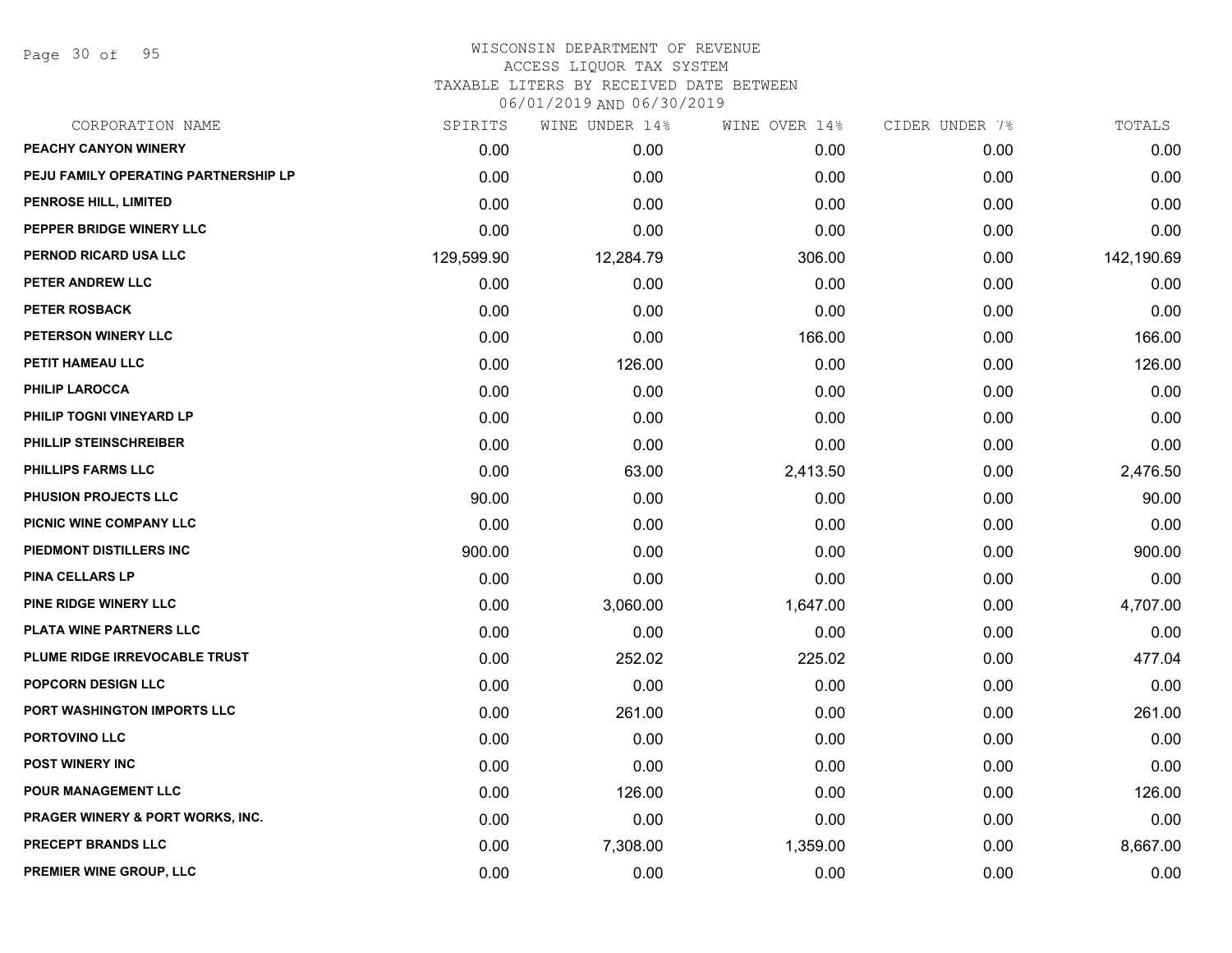Page 31 of 95

| SPIRITS    | WINE UNDER 14% | WINE OVER 14% | CIDER UNDER 7% | TOTALS     |
|------------|----------------|---------------|----------------|------------|
| 0.00       | 0.00           | 0.00          | 0.00           | 0.00       |
| 0.00       | 0.00           | 1,224.00      | 0.00           | 1,224.00   |
| 0.00       | 0.00           | 0.00          | 0.00           | 0.00       |
| 0.00       | 0.00           | 0.00          | 0.00           | 0.00       |
| 0.00       | 25,208.81      | 99.00         | 0.00           | 25,307.81  |
| 0.00       | 0.00           | 0.00          | 0.00           | 0.00       |
| 0.00       | 0.00           | 0.00          | 0.00           | 0.00       |
| 0.00       | 0.00           | 0.00          | 0.00           | 0.00       |
| 0.00       | 0.00           | 0.00          | 0.00           | 0.00       |
| 0.00       | 0.00           | 0.00          | 0.00           | 0.00       |
| 0.00       | 0.00           | 0.00          | 0.00           | 0.00       |
| 188,729.40 | 0.00           | 0.00          | 0.00           | 188,729.40 |
| 0.00       | 0.00           | 0.00          | 0.00           | 0.00       |
| 0.00       | 2,268.00       | 0.00          | 0.00           | 2,268.00   |
| 0.00       | 2,016.00       | 27.00         | 0.00           | 2,043.00   |
| 0.00       | 0.00           | 0.00          | 0.00           | 0.00       |
| 0.00       | 9,018.00       | 333.00        | 0.00           | 9,351.00   |
| 0.00       | 451.97         | 326.00        | 0.00           | 777.97     |
| 969.00     | 67.50          | 0.00          | 0.00           | 1,036.50   |
| 0.00       | 27.00          | 99.00         | 0.00           | 126.00     |
| 442.24     | 0.00           | 0.00          | 0.00           | 442.24     |
| 0.00       | 4.50           | 0.00          | 0.00           | 4.50       |
| 0.00       | 0.00           | 0.00          | 0.00           | 0.00       |
| 0.00       | 0.00           | 472.50        | 0.00           | 472.50     |
| 27.00      | 0.00           | 0.00          | 0.00           | 27.00      |
| 0.00       | 0.00           | 31.50         | 0.00           | 31.50      |
| 0.00       | 0.00           | 0.00          | 0.00           | 0.00       |
| 0.00       | 0.00           | 3.00          | 0.00           | 3.00       |
|            |                |               |                |            |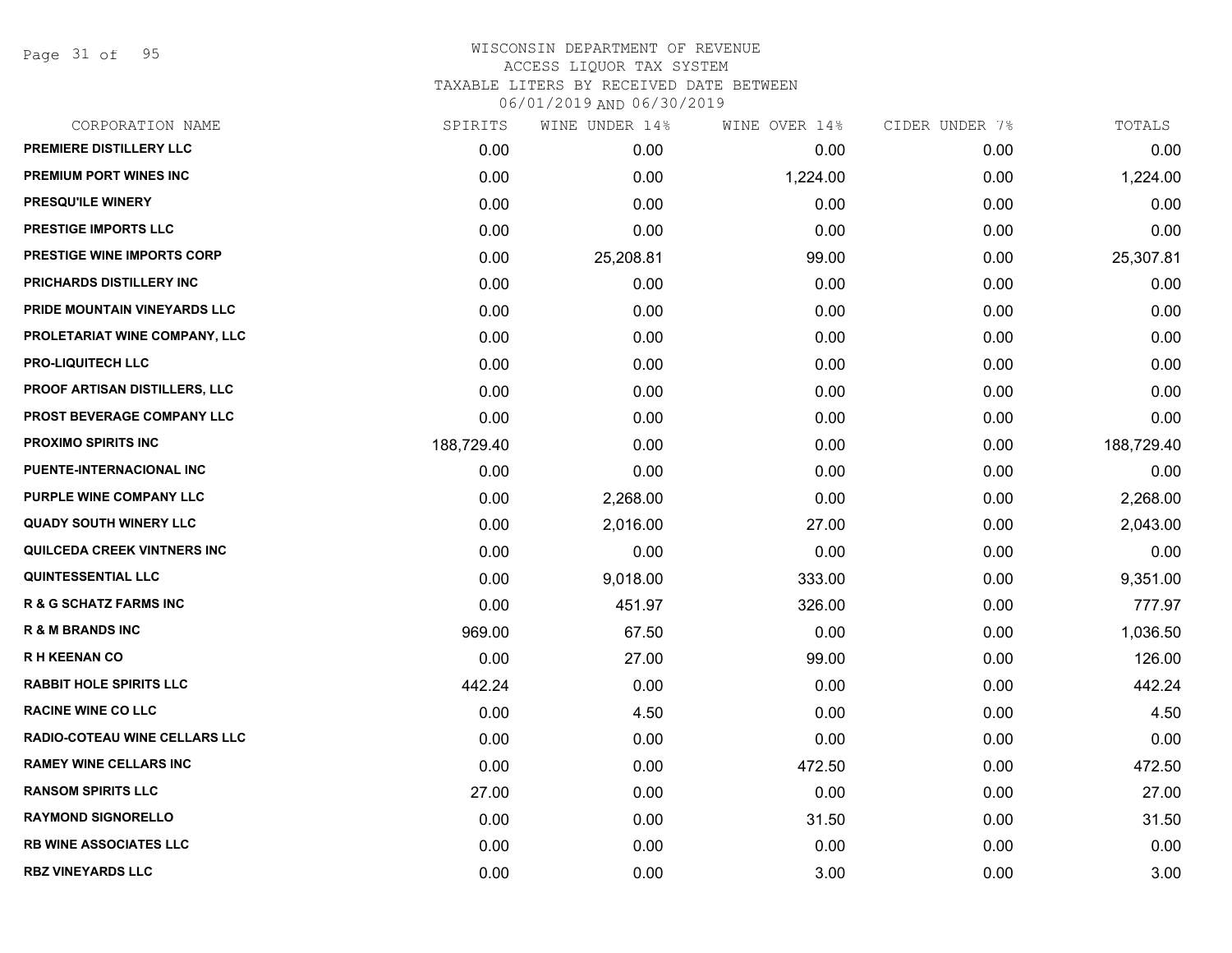| CORPORATION NAME                                | SPIRITS  | WINE UNDER 14% | WINE OVER 14% | CIDER UNDER 7% | TOTALS   |
|-------------------------------------------------|----------|----------------|---------------|----------------|----------|
| <b>RED CAR WINE COMPANY LLC</b>                 | 0.00     | 0.00           | 315.00        | 0.00           | 315.00   |
| <b>RED NEWT CELLARS INC</b>                     | 0.00     | 378.00         | 0.00          | 0.00           | 378.00   |
| <b>RED TAIL RIDGE INC</b>                       | 0.00     | 0.00           | 0.00          | 0.00           | 0.00     |
| <b>REDEMPTION SPIRITS LLC</b>                   | 207.00   | 0.00           | 0.00          | 0.00           | 207.00   |
| <b>REDWOOD SPIRITS INC</b>                      | 198.00   | 0.00           | 0.00          | 0.00           | 198.00   |
| <b>REGAL WINE IMPORTS INC</b>                   | 0.00     | 1,098.00       | 0.00          | 0.00           | 1,098.00 |
| <b>REMY COINTREAU AMERIQUE USA</b>              | 8,920.80 | 0.00           | 0.00          | 0.00           | 8,920.80 |
| <b>REN ACQUISITION INC</b>                      | 0.00     | 0.00           | 0.00          | 0.00           | 0.00     |
| <b>RENO G FARINELLI &amp; JOSEF H SHEBL</b>     | 0.00     | 0.00           | 63.01         | 0.00           | 63.01    |
| <b>RENT A BBQ</b>                               | 0.00     | 0.00           | 0.00          | 0.00           | 0.00     |
| <b>RESERVA WINES LLC</b>                        | 0.00     | 0.00           | 504.00        | 0.00           | 504.00   |
| <b>RESTLESS SPIRITS DISTILLING COMPANY LLC</b>  | 2,832.00 | 0.00           | 0.00          | 0.00           | 2,832.00 |
| <b>REVELRY VINTNERS LLC</b>                     | 0.00     | 252.00         | 126.00        | 0.00           | 378.00   |
| <b>REYNOLDS CREATIVE PRODUCTS INC</b>           | 0.00     | 0.00           | 0.00          | 0.00           | 0.00     |
| <b>RGI BRANDS LLC</b>                           | 0.00     | 0.00           | 0.00          | 0.00           | 0.00     |
| <b>RHYS VINEYARDS LLC</b>                       | 0.00     | 0.00           | 0.00          | 0.00           | 0.00     |
| <b>RICHARD STELTZNER</b>                        | 0.00     | 0.00           | 0.00          | 0.00           | 0.00     |
| <b>RIDGE VINEYARDS INC</b>                      | 0.00     | 0.00           | 369.00        | 0.00           | 369.00   |
| <b>RO SALES &amp; DISTRIBUTION SERVICES INC</b> | 0.00     | 0.00           | 0.00          | 0.00           | 0.00     |
| <b>RO SALES &amp; DISTRIBUTION SERVICES INC</b> | 0.00     | 2,538.00       | 189.00        | 0.00           | 2,727.00 |
| <b>ROBERT A CUTTER</b>                          | 0.00     | 243.00         | 0.00          | 0.00           | 243.00   |
| <b>ROBERT DENNIS HAYES</b>                      | 0.00     | 0.00           | 0.00          | 0.00           | 0.00     |
| <b>ROBERT J GROSS</b>                           | 0.00     | 0.00           | 0.00          | 0.00           | 0.00     |
| <b>ROBERT L HUDSON</b>                          | 0.00     | 0.00           | 0.00          | 0.00           | 0.00     |
| <b>ROBERT YOUNG ESTATE WINERY LLC</b>           | 0.00     | 0.00           | 9.00          | 0.00           | 9.00     |
| <b>ROBERTS &amp; ROGERS LLC</b>                 | 0.00     | 0.00           | 0.00          | 0.00           | 0.00     |
| <b>ROCK SAKE LLC</b>                            | 0.00     | 0.00           | 0.00          | 0.00           | 0.00     |
| ROCK WALL WINE COMPANY INC                      | 0.00     | 0.00           | 0.00          | 0.00           | 0.00     |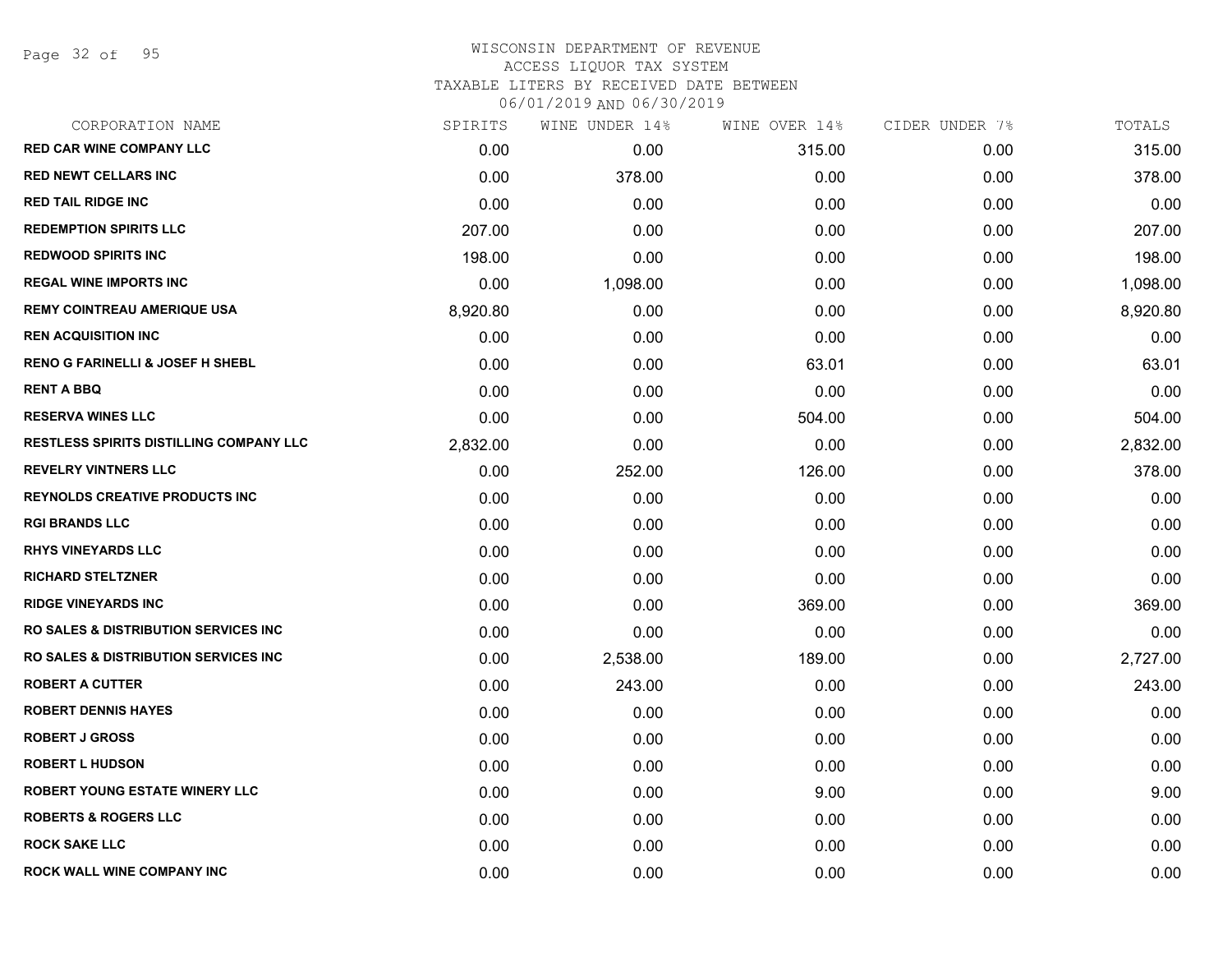Page 33 of 95

| SPIRITS  | WINE UNDER 14% |          | CIDER UNDER 7% | TOTALS    |
|----------|----------------|----------|----------------|-----------|
| 0.00     | 0.00           | 0.00     | 0.00           | 0.00      |
| 0.00     | 0.00           | 4,477.50 | 0.00           | 4,477.50  |
| 0.00     | 0.00           | 0.00     | 0.00           | 0.00      |
| 0.00     | 0.00           | 0.00     | 0.00           | 0.00      |
| 0.00     | 0.00           | 0.00     | 0.00           | 0.00      |
| 0.00     | 0.00           | 0.00     | 0.00           | 0.00      |
| 0.00     | 378.00         | 0.00     | 0.00           | 378.00    |
| 0.00     | 1,366.50       | 0.00     | 0.00           | 1,366.50  |
| 0.00     | 0.00           | 0.00     | 0.00           | 0.00      |
| 0.00     | 0.00           | 0.00     | 0.00           | 0.00      |
| 0.00     | 1,350.00       | 927.00   | 0.00           | 2,277.00  |
| 0.00     | 0.00           | 0.00     | 0.00           | 0.00      |
| 0.00     | 954.00         | 0.00     | 0.00           | 954.00    |
| 0.00     | 0.00           | 0.00     | 0.00           | 0.00      |
| 3,094.50 | 27.00          | 204.00   | 0.00           | 3,325.50  |
| 0.00     | 315.00         | 0.00     | 0.00           | 315.00    |
| 0.00     | 0.00           | 315.00   | 0.00           | 315.00    |
| 0.00     | 8,020.49       | 4,192.45 | 0.00           | 12,212.94 |
| 0.00     | 0.00           | 0.00     | 0.00           | 0.00      |
| 0.00     | 0.00           | 0.00     | 0.00           | 0.00      |
| 198.00   | 0.00           | 0.00     | 0.00           | 198.00    |
| 0.00     | 0.00           | 0.00     | 0.00           | 0.00      |
| 0.00     | 0.00           | 0.00     | 0.00           | 0.00      |
| 0.00     | 0.00           | 0.00     | 0.00           | 0.00      |
| 0.00     | 32,129.88      | 0.00     | 0.00           | 32,129.88 |
| 0.00     | 0.00           | 0.00     | 0.00           | 0.00      |
| 0.00     | 0.00           | 876.00   | 0.00           | 876.00    |
| 0.00     | 0.00           | 0.00     | 0.00           | 0.00      |
|          |                |          | WINE OVER 14%  |           |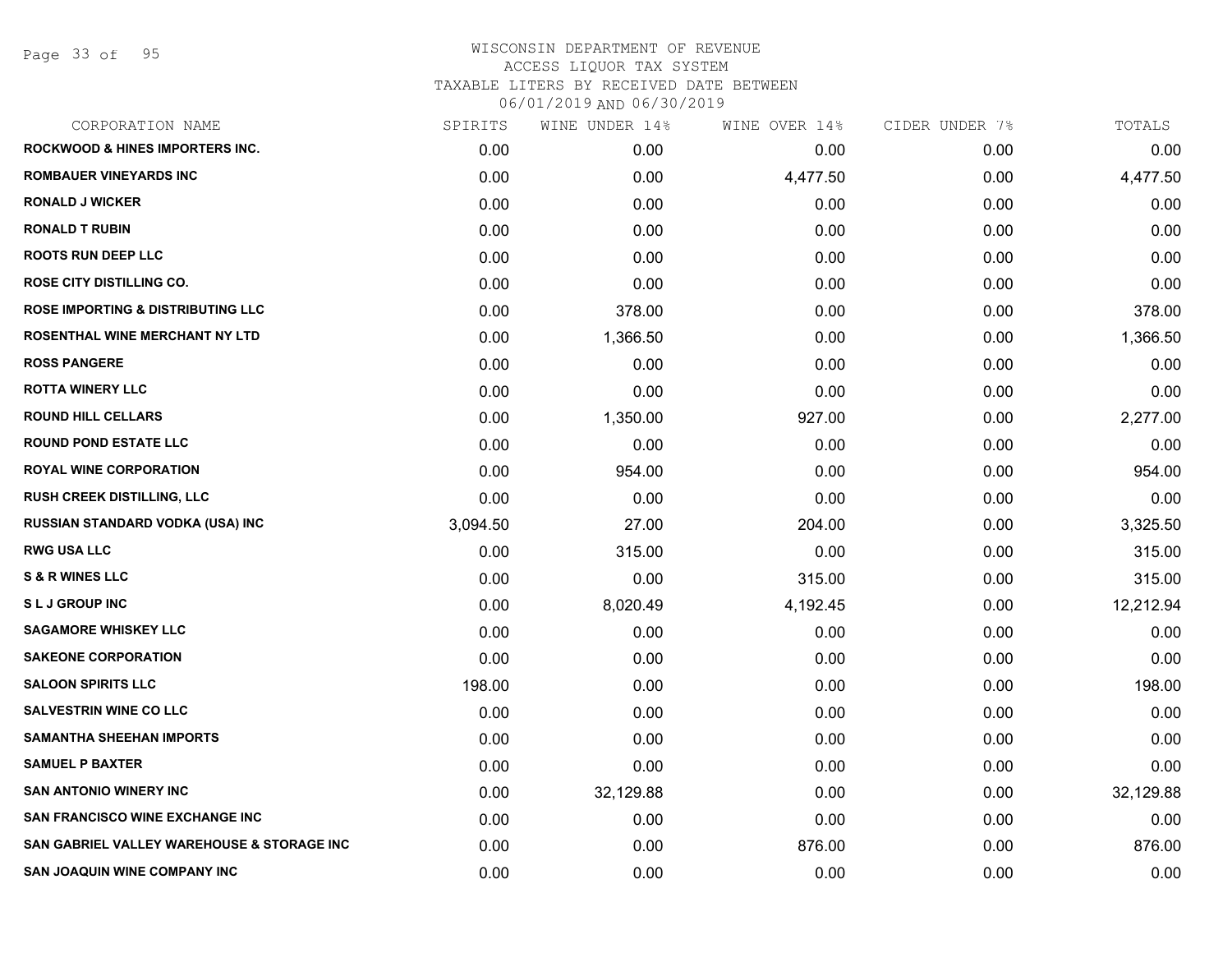Page 34 of 95

## WISCONSIN DEPARTMENT OF REVENUE ACCESS LIQUOR TAX SYSTEM TAXABLE LITERS BY RECEIVED DATE BETWEEN

| CORPORATION NAME                            | SPIRITS    | WINE UNDER 14% | WINE OVER 14% | CIDER UNDER 7% | TOTALS     |
|---------------------------------------------|------------|----------------|---------------|----------------|------------|
| <b>SAN LUIS SPIRITS DISTILLING CO LLC</b>   | 0.00       | 0.00           | 0.00          | 0.00           | 0.00       |
| <b>SAN MARTINO IMPORTS INC</b>              | 0.00       | 0.00           | 0.00          | 0.00           | 0.00       |
| <b>SANGLIER SELECTIONS LLC</b>              | 0.00       | 1,593.00       | 0.00          | 0.00           | 1,593.00   |
| <b>SANS LIEGE INC</b>                       | 0.00       | 350.00         | 0.00          | 0.00           | 350.00     |
| <b>SANS WINE &amp; SPIRITS CO</b>           | 1,446.00   | 0.00           | 0.00          | 0.00           | 1,446.00   |
| <b>SANTA CROCE LLC</b>                      | 0.00       | 0.00           | 0.00          | 0.00           | 0.00       |
| <b>SANTA MARGHERITA USA INC</b>             | 0.00       | 0.00           | 0.00          | 0.00           | 0.00       |
| <b>SANTA RITA USA CORPORATION</b>           | 0.00       | 63.00          | 0.00          | 0.00           | 63.00      |
| <b>SAPSUCKER FARMS LLC</b>                  | 0.00       | 0.00           | 0.00          | 0.00           | 0.00       |
| <b>SARMENTO'S IMPORTS &amp; EXPORTS INC</b> | 0.00       | 1,512.00       | 0.00          | 0.00           | 1,512.00   |
| <b>SAVIAH ROSE WINERY LLC</b>               | 0.00       | 0.00           | 0.00          | 0.00           | 0.00       |
| <b>SAZERAC COMPANY INC</b>                  | 493,537.95 | 1,754.94       | 263.98        | 0.00           | 495,556.87 |
| <b>SAZERAC NORTH AMERICA INC</b>            | 717,730.20 | 6,731.82       | 0.00          | 0.00           | 724,462.02 |
| <b>SB WINE CO LLC</b>                       | 0.00       | 0.00           | 0.00          | 0.00           | 0.00       |
| <b>SBRAGIA FAMILY VINEYARDS LLC</b>         | 0.00       | 0.00           | 294.75        | 0.00           | 294.75     |
| <b>SCENIC ROOT WINEGROWERS LLC</b>          | 0.00       | 0.00           | 0.00          | 0.00           | 0.00       |
| <b>SCHEID VINEYARDS CALIFORNIA INC</b>      | 0.00       | 2,560.00       | 0.00          | 0.00           | 2,560.00   |
| <b>SCHILLING CIDER LLC</b>                  | 0.00       | 180.00         | 0.00          | 934.00         | 1,114.00   |
| <b>SCHUG WINERY LLC</b>                     | 0.00       | 0.00           | 0.00          | 0.00           | 0.00       |
| <b>SCHWEIGER VINEYARDS INC</b>              | 0.00       | 0.00           | 0.00          | 0.00           | 0.00       |
| <b>SCOPERTA IMPORTING CO INC</b>            | 0.00       | 1,449.00       | 0.00          | 0.00           | 1,449.00   |
| <b>SEATTLE CIDER COMPANY LLC</b>            | 0.00       | 0.00           | 0.00          | 399.74         | 399.74     |
| <b>SEAVEY VINEYARD LP</b>                   | 0.00       | 0.00           | 0.00          | 0.00           | 0.00       |
| SELECTIVE WINE ESTATES INC                  | 0.00       | 756.00         | 0.00          | 0.00           | 756.00     |
| <b>SERGEY CHISTOV</b>                       | 0.00       | 0.00           | 0.00          | 0.00           | 0.00       |
| <b>SERRALLES USA LLC</b>                    | 2,400.00   | 0.00           | 0.00          | 0.00           | 2,400.00   |
| <b>SHAFER VINEYARDS INC</b>                 | 0.00       | 0.00           | 0.00          | 0.00           | 0.00       |
| <b>SHANNON RIDGE INC</b>                    | 0.00       | 1,206.00       | 126.00        | 0.00           | 1,332.00   |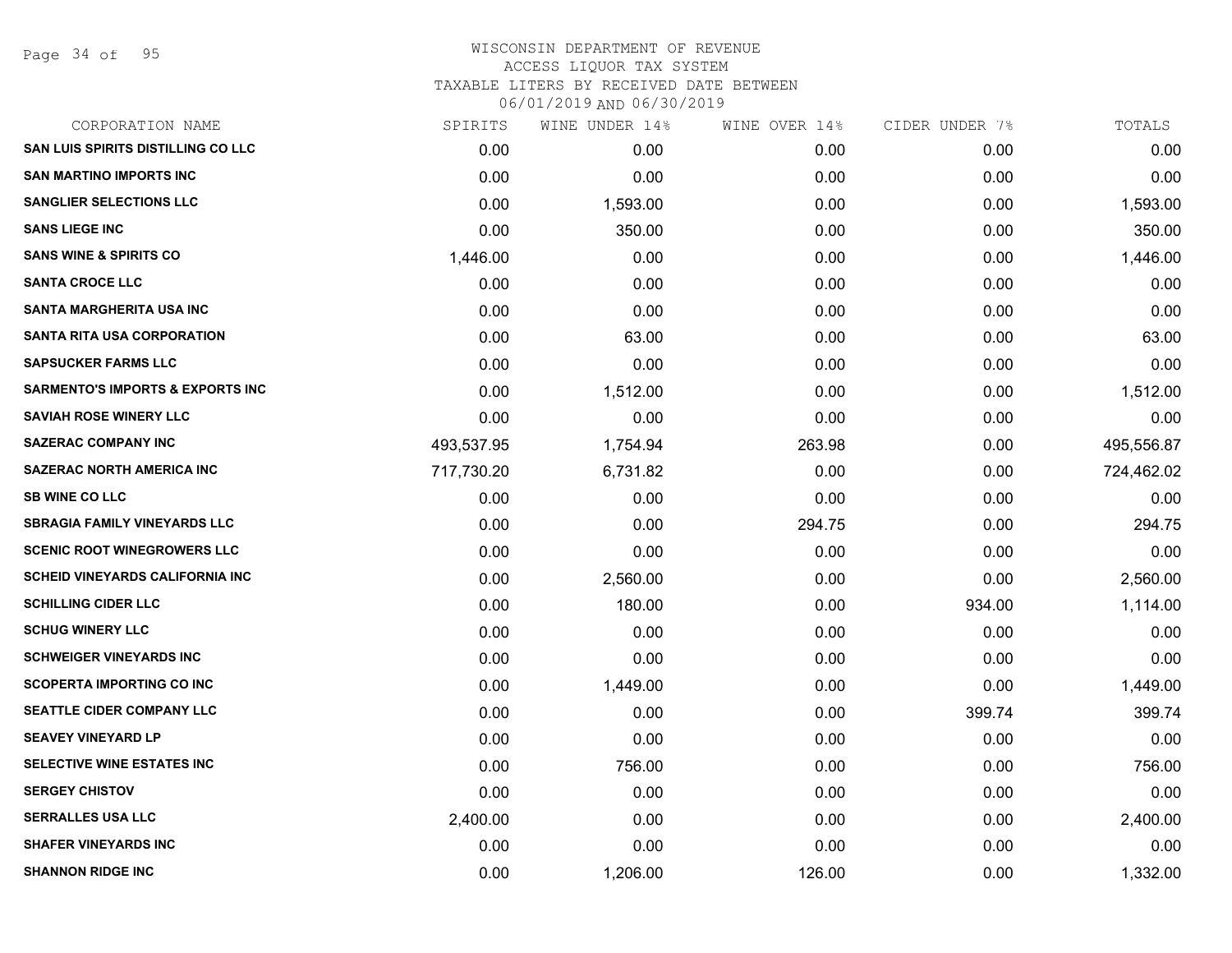#### WISCONSIN DEPARTMENT OF REVENUE ACCESS LIQUOR TAX SYSTEM TAXABLE LITERS BY RECEIVED DATE BETWEEN

| CORPORATION NAME                      | SPIRITS  | WINE UNDER 14% | WINE OVER 14% | CIDER UNDER 7% | TOTALS   |
|---------------------------------------|----------|----------------|---------------|----------------|----------|
| <b>SHAW-ROSS HOLDING CO LLC</b>       | 789.01   | 2,475.00       | 3,279.60      | 0.00           | 6,543.61 |
| SHEA WINE CELLARS LLC                 | 0.00     | 0.00           | 0.00          | 0.00           | 0.00     |
| <b>SHELTON-MACKENZIE WINE COMPANY</b> | 0.00     | 0.00           | 0.00          | 0.00           | 0.00     |
| <b>SHORTS BREWING COMPANY</b>         | 0.00     | 0.00           | 0.00          | 1,513.03       | 1,513.03 |
| SILVER OAK WINE CELLARS LLC           | 0.00     | 252.00         | 378.00        | 0.00           | 630.00   |
| SILVER TRIDENT WINERY LLC             | 0.00     | 0.00           | 0.00          | 0.00           | 0.00     |
| <b>SINSKEY VINEYARDS INC</b>          | 0.00     | 0.00           | 0.00          | 0.00           | 0.00     |
| <b>SKINNER-DAVENA LLC</b>             | 0.00     | 0.00           | 0.00          | 0.00           | 0.00     |
| <b>SLIM CHILLERS INC</b>              | 1,344.00 | 0.00           | 0.00          | 0.00           | 1,344.00 |
| <b>SLO DOWN WINES LLC</b>             | 0.00     | 0.00           | 0.00          | 0.00           | 0.00     |
| <b>SLURP LLC</b>                      | 0.00     | 0.00           | 0.00          | 0.00           | 0.00     |
| <b>SMALL LOT IMPORTS INC</b>          | 0.00     | 0.00           | 0.00          | 0.00           | 0.00     |
| <b>SMALL VINES WINES INC</b>          | 0.00     | 0.00           | 0.00          | 0.00           | 0.00     |
| <b>SMART VENDING LLC</b>              | 0.00     | 0.00           | 0.00          | 0.00           | 0.00     |
| <b>SMT ACQUISITIONS LLC</b>           | 0.00     | 2,060.50       | 319.50        | 0.00           | 2,380.00 |
| <b>SOCIAL ENJOYMENTS LLC</b>          | 0.00     | 0.00           | 0.00          | 0.00           | 0.00     |
| SOGEVINUS FINE WINES USA INC          | 0.00     | 0.00           | 9.41          | 0.00           | 9.41     |
| <b>SOKOL BLOSSER LTD</b>              | 0.00     | 0.00           | 0.00          | 0.00           | 0.00     |
| <b>SOLBERG DISTILLING LLC</b>         | 0.00     | 0.00           | 0.00          | 0.00           | 0.00     |
| <b>SOLENA CELLARS LLC</b>             | 0.00     | 0.00           | 0.00          | 0.00           | 0.00     |
| <b>SOMERSTON WINE COMPANY, LLC</b>    | 0.00     | 0.00           | 522.00        | 0.00           | 522.00   |
| SOURCE CODE BEVERAGE LLC              | 0.00     | 0.00           | 0.00          | 0.00           | 0.00     |
| SOUTH BAY WINE GROUP LLC              | 0.00     | 3,123.00       | 144.00        | 0.00           | 3,267.00 |
| <b>SOUTHERN STARZ INC</b>             | 0.00     | 280.55         | 166.42        | 0.00           | 446.97   |
| SOUTHERN WINE GROUP LLC               | 0.00     | 801.00         | 207.00        | 0.00           | 1,008.00 |
| SOUTHWEST SPIRITS & WINE LLC          | 1,539.00 | 0.00           | 0.00          | 0.00           | 1,539.00 |
| <b>SOVEREIGN BRANDS LLC</b>           | 288.00   | 837.00         | 0.00          | 0.00           | 1,125.00 |
| <b>SPA GIRL COCKTAILS LLC</b>         | 0.00     | 0.00           | 0.00          | 0.00           | 0.00     |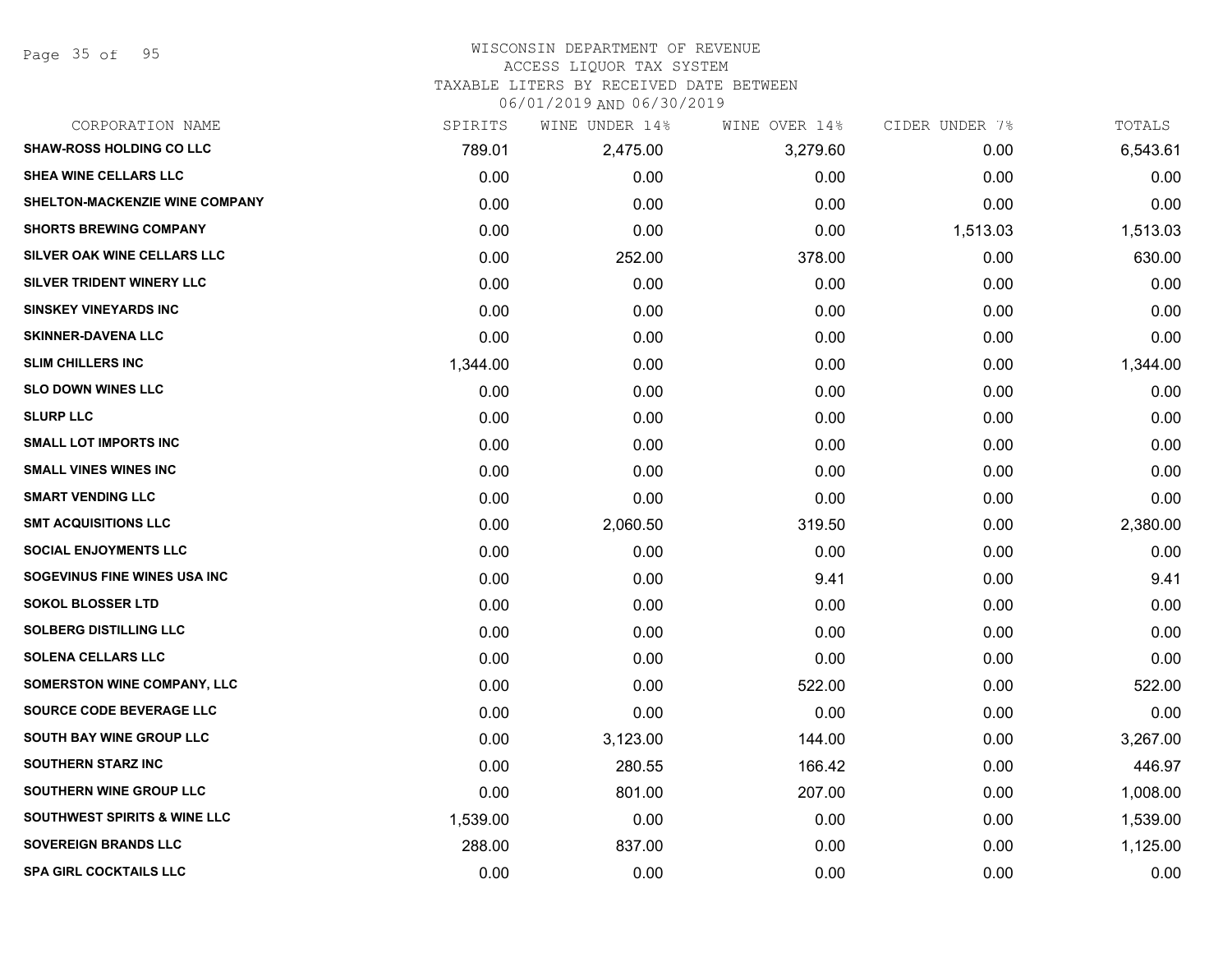Page 36 of 95

| CORPORATION NAME                             | SPIRITS  | WINE UNDER 14% | WINE OVER 14% | CIDER UNDER 7% | TOTALS     |
|----------------------------------------------|----------|----------------|---------------|----------------|------------|
| <b>SPANN VINEYARDS INC</b>                   | 0.00     | 0.00           | 4.50          | 0.00           | 4.50       |
| <b>SPARKLING OREGON LLC</b>                  | 0.00     | 0.00           | 0.00          | 0.00           | 0.00       |
| <b>SPEAKEASY SPIRITS LLC</b>                 | 0.00     | 0.00           | 0.00          | 0.00           | 0.00       |
| <b>SPENCER HOOPES</b>                        | 0.00     | 0.00           | 0.00          | 0.00           | 0.00       |
| <b>SPLINTER GROUP NAPA LLC</b>               | 27.00    | 0.00           | 0.00          | 0.00           | 27.00      |
| <b>SPOTTSWOODE WINERY INC</b>                | 0.00     | 0.00           | 0.00          | 0.00           | 0.00       |
| <b>SPRING MOUNTAIN VINEYARD INC</b>          | 0.00     | 0.00           | 54.00         | 0.00           | 54.00      |
| <b>SQZ BEVS LLC</b>                          | 0.00     | 912.00         | 0.00          | 0.00           | 912.00     |
| <b>ST GEORGE SPIRITS INC</b>                 | 517.50   | 0.00           | 0.00          | 0.00           | 517.50     |
| <b>ST HELENA ESTATE LLC</b>                  | 0.00     | 0.00           | 0.00          | 0.00           | 0.00       |
| <b>ST INNOCENT LTD</b>                       | 0.00     | 144.00         | 0.00          | 0.00           | 144.00     |
| ST JULIAN WINE COMPANY INC                   | 0.00     | 0.00           | 0.00          | 0.00           | 0.00       |
| ST KILLIAN IMPORTING CO INC                  | 144.00   | 0.00           | 0.00          | 477.00         | 621.00     |
| <b>ST SUPERY INC</b>                         | 0.00     | 354.00         | 252.00        | 0.00           | 606.00     |
| <b>STAGLIN FAMILY VINEYARD LLC</b>           | 0.00     | 0.00           | 0.00          | 0.00           | 0.00       |
| <b>STANLEY STAWSKI DIST CO INC</b>           | 0.00     | 0.00           | 0.00          | 0.00           | 0.00       |
| STE MICHELLE WINE ESTATES LTD                | 130.50   | 93,378.00      | 16,695.00     | 0.00           | 110,203.50 |
| <b>STEELE WINES INC</b>                      | 0.00     | 189.00         | 189.00        | 0.00           | 378.00     |
| <b>STEFFENS FAMILY WINES LLC</b>             | 0.00     | 0.00           | 0.00          | 0.00           | 0.00       |
| STELLAR IMPORTING COMPANY LLC                | 0.00     | 0.00           | 0.00          | 0.00           | 0.00       |
| <b>STEM CIDERS LLC</b>                       | 0.00     | 0.00           | 0.00          | 0.00           | 0.00       |
| <b>STEPHAN VINEYARD INC</b>                  | 0.00     | 0.00           | 0.00          | 0.00           | 0.00       |
| <b>STEVEN EDMUNDS &amp; CORNELIA ST JOHN</b> | 0.00     | 0.00           | 0.00          | 0.00           | 0.00       |
| <b>STEWART CELLARS, LLC</b>                  | 0.00     | 0.00           | 0.00          | 0.00           | 0.00       |
| <b>STEZ &amp; BOWER</b>                      | 0.00     | 45.00          | 90.00         | 0.00           | 135.00     |
| STOLI GROUP (USA) LLC                        | 7,053.00 | 252.00         | 63.00         | 0.00           | 7,368.00   |
| <b>STOLLER IMPORTS INC</b>                   | 670.50   | 0.00           | 225.00        | 0.00           | 895.50     |
| <b>STOLLER VINEYARDS INC</b>                 | 0.00     | 378.00         | 0.00          | 0.00           | 378.00     |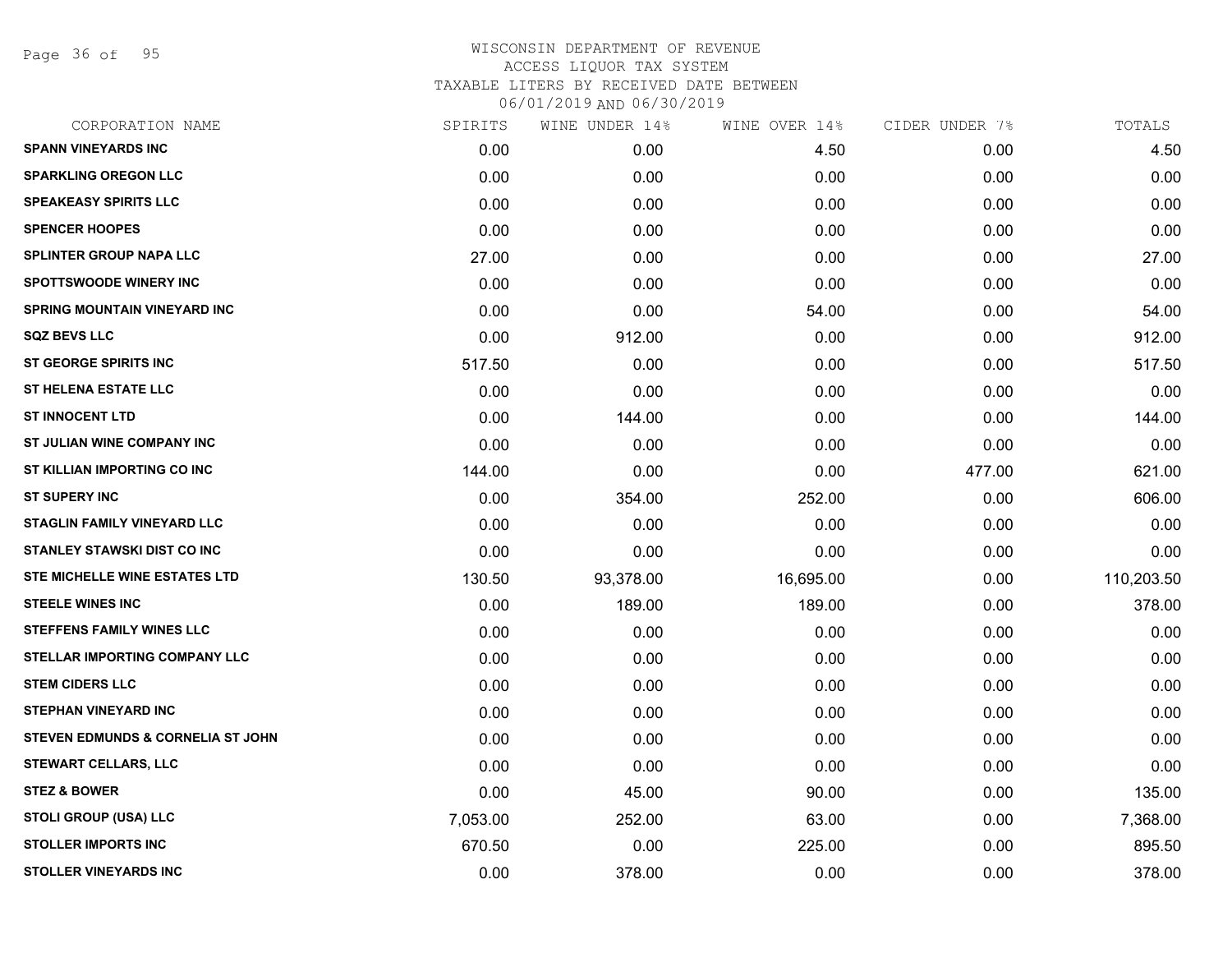Page 37 of 95

| CORPORATION NAME                        | SPIRITS  | WINE UNDER 14% | WINE OVER 14% | CIDER UNDER 7% | TOTALS      |
|-----------------------------------------|----------|----------------|---------------|----------------|-------------|
| <b>STOLPMAN VINEYARDS LLC</b>           | 0.00     | 0.00           | 0.00          | 0.00           | 0.00        |
| <b>STONEBRAKER-SOLES INC</b>            | 0.00     | 0.00           | 0.00          | 0.00           | 0.00        |
| <b>STONECUSHION INC</b>                 | 0.00     | 0.00           | 504.00        | 0.00           | 504.00      |
| <b>STUART BOSSOM</b>                    | 0.00     | 1,071.00       | 0.00          | 0.00           | 1,071.00    |
| SUGARLANDS DISTILLING COMPANY LLC       | 432.00   | 0.00           | 0.00          | 0.00           | 432.00      |
| SURVILLE ENTERPRISES CORP               | 180.00   | 17,532.00      | 684.00        | 0.00           | 18,396.00   |
| <b>SUTTER HOME WINERY INC</b>           | 1,188.00 | 275,933.22     | 6,907.50      | 0.00           | 284,028.72  |
| <b>SVP WINERY LLC</b>                   | 0.00     | 306.00         | 0.00          | 0.00           | 306.00      |
| <b>T ELENTENY HOLDINGS LLC</b>          | 45.00    | 1,175.63       | 0.75          | 0.00           | 1,221.38    |
| <b>T. EDWARD WINES, LTD</b>             | 0.00     | 0.00           | 0.00          | 0.00           | 0.00        |
| <b>TAFT STREET INC</b>                  | 0.00     | 0.00           | 0.00          | 0.00           | 0.00        |
| <b>TAKARA SAKE USA INC</b>              | 4.50     | 0.00           | 1,169.64      | 13.50          | 1,187.64    |
| <b>TALLEY VINEYARDS INC</b>             | 0.00     | 126.00         | 0.00          | 0.00           | 126.00      |
| <b>TAMBER BEY VINEYARDS LLC</b>         | 0.00     | $-6,020.00$    | 112.50        | 0.00           | $-5,907.50$ |
| <b>TATOMER INC</b>                      | 0.00     | 0.00           | 0.00          | 0.00           | 0.00        |
| <b>TATTERSALL COMPANIES LLC</b>         | 0.00     | 0.00           | 0.00          | 0.00           | 0.00        |
| <b>TEMPERANCE DISTILLING COMPANY</b>    | 288.00   | 0.00           | 0.00          | 0.00           | 288.00      |
| <b>TEQUILAS PREMIUM, INC</b>            | 0.00     | 0.00           | 0.00          | 0.00           | 0.00        |
| <b>TERRA SANCTA TRADING COMPANY LLC</b> | 0.00     | 0.00           | 0.00          | 0.00           | 0.00        |
| <b>TERRANEO MERCHANTS INC</b>           | 0.00     | 197.00         | 0.00          | 0.00           | 197.00      |
| <b>TERRAVANT WINE COMPANY LLC</b>       | 0.00     | 4,572.00       | 0.00          | 0.00           | 4,572.00    |
| <b>TERRESSENTIA CORPORATION</b>         | 0.00     | 0.00           | 0.00          | 0.00           | 0.00        |
| <b>TERRIZZI VINO INC</b>                | 0.00     | 0.00           | 0.00          | 0.00           | 0.00        |
| <b>TERROIR CSS, LLC</b>                 | 0.00     | 0.00           | 0.00          | 0.00           | 0.00        |
| <b>TEXACELLO, LLC</b>                   | 0.00     | 0.00           | 0.00          | 0.00           | 0.00        |
| <b>TGE LLC</b>                          | 0.00     | 1,009.80       | 0.00          | 0.00           | 1,009.80    |
| THE 11 WELLS SPIRITS COMPANY LLC        | 0.00     | 0.00           | 0.00          | 0.00           | 0.00        |
| THE AUSTRALIAN WINE CONNECTION INC      | 0.00     | 0.00           | 0.00          | 0.00           | 0.00        |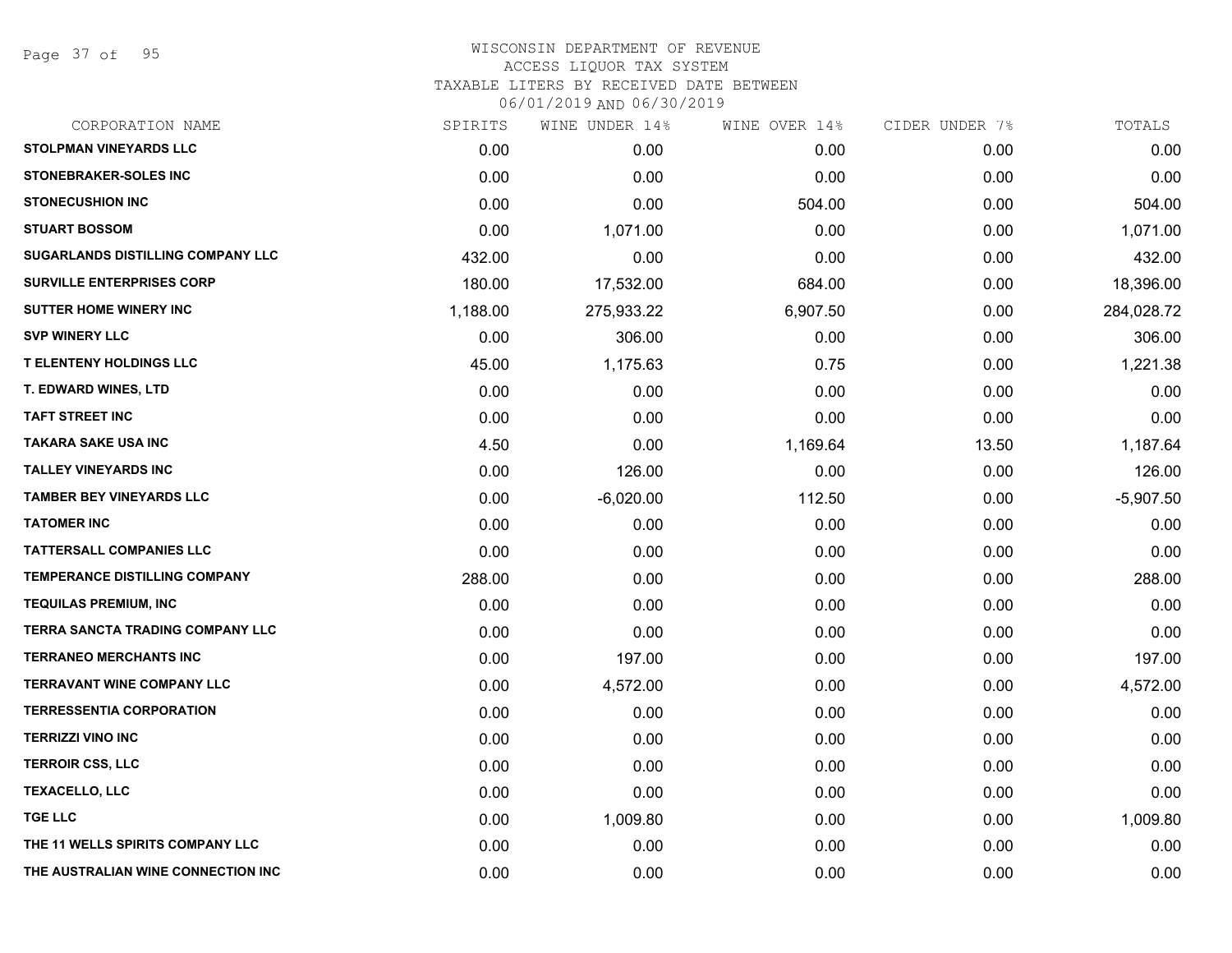Page 38 of 95

| CORPORATION NAME                     | SPIRITS  | WINE UNDER 14% | WINE OVER 14% | CIDER UNDER 7% | TOTALS     |
|--------------------------------------|----------|----------------|---------------|----------------|------------|
| THE BIALE ESTATE                     | 0.00     | 0.00           | 0.00          | 0.00           | 0.00       |
| THE BRANDER VINEYARD                 | 0.00     | 0.00           | 0.00          | 0.00           | 0.00       |
| THE EDRINGTON GROUP USA LLC          | 1,764.00 | 0.00           | 0.00          | 0.00           | 1,764.00   |
| THE GIRLS IN THE VINEYARD            | 0.00     | 0.00           | 0.00          | 0.00           | 0.00       |
| THE HARVEST IMPORTING                | 0.00     | 0.00           | 0.00          | 0.00           | 0.00       |
| THE HESS COLLECTION WINERY           | 0.00     | 5,202.00       | 3,478.50      | 0.00           | 8,680.50   |
| THE INFINITE MONKEY THEOREM INC      | 0.00     | 0.00           | 0.00          | 0.00           | 0.00       |
| THE MEEKER VINEYARD                  | 0.00     | 0.00           | 0.00          | 0.00           | 0.00       |
| THE MORLET SELECTION INC             | 0.00     | 0.00           | 0.00          | 0.00           | 0.00       |
| THE MORNE WINE COMPANY               | 0.00     | 63.00          | 0.00          | 0.00           | 63.00      |
| THE OJAI VINEYARD INC                | 0.00     | 0.00           | 0.00          | 0.00           | 0.00       |
| THE R.S. LIPMAN COMPANY              | 0.00     | 0.00           | 0.00          | 0.00           | 0.00       |
| THE RIVER WINE INC                   | 0.00     | 0.00           | 0.00          | 0.00           | 0.00       |
| THE SILVERADO VINEYARDS              | 0.00     | 252.00         | 526.50        | 0.00           | 778.50     |
| THE SORTING TABLE LLC                | 0.00     | 427.50         | 18.00         | 0.00           | 445.50     |
| THE TRITON COLLECTION INC            | 0.00     | 153.00         | 0.00          | 0.00           | 153.00     |
| THE WINE GROUP INC                   | 0.00     | 820,682.35     | 23,304.00     | 0.00           | 843,986.35 |
| THE WINE SOURCE INC                  | 0.00     | 0.00           | 0.00          | 0.00           | 0.00       |
| THE WOODMAR GROUP LLC                | 0.00     | 441.00         | 63.00         | 0.00           | 504.00     |
| THIRD LEAF WINES LLC                 | 0.00     | 0.00           | 0.00          | 0.00           | 0.00       |
| THOMAS ALLEN VINEYARDS & WINERY, LLC | 0.00     | 0.00           | 0.00          | 0.00           | 0.00       |
| <b>THOMAS WILLIAM INC</b>            | 0.00     | 0.00           | 0.00          | 0.00           | 0.00       |
| THREE FAT GUYS WINE LLC              | 0.00     | 0.00           | 0.00          | 0.00           | 0.00       |
| THREE RING PRODUCTIONS LLC           | 0.00     | 0.00           | 0.00          | 0.00           | 0.00       |
| <b>THURMAN J RODGERS</b>             | 0.00     | 0.00           | 0.00          | 0.00           | 0.00       |
| <b>TITUS &amp; TITUS</b>             | 0.00     | 0.00           | 0.00          | 0.00           | 0.00       |
| TMR WINE COMPANY LLC                 | 0.00     | 0.00           | 0.00          | 0.00           | 0.00       |
| <b>TOAD HOLLOW VINEYARDS INC</b>     | 0.00     | 2,646.00       | 396.00        | 0.00           | 3,042.00   |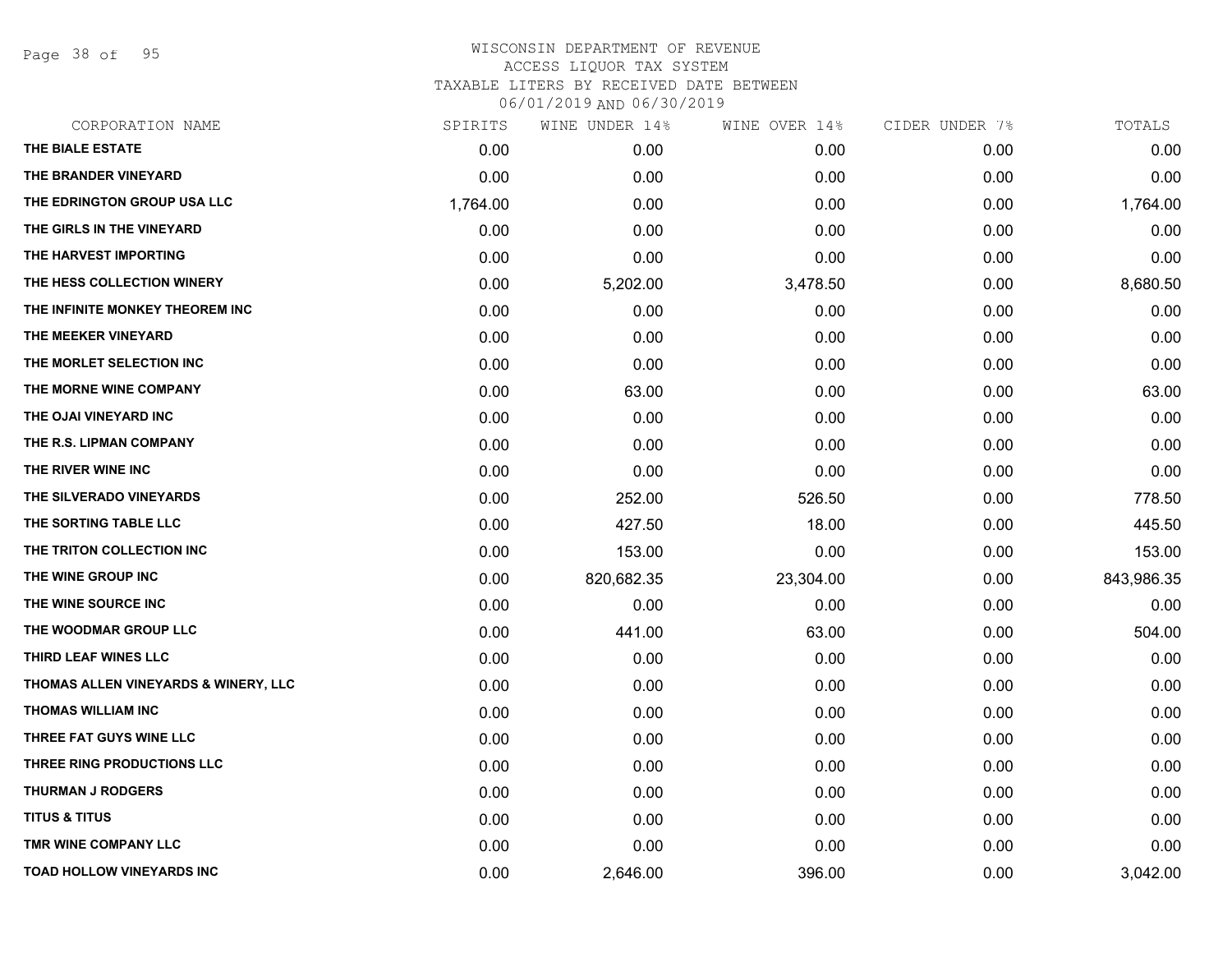Page 39 of 95

### WISCONSIN DEPARTMENT OF REVENUE ACCESS LIQUOR TAX SYSTEM TAXABLE LITERS BY RECEIVED DATE BETWEEN

| CORPORATION NAME                              | SPIRITS  | WINE UNDER 14% | WINE OVER 14% | CIDER UNDER 7% | TOTALS    |
|-----------------------------------------------|----------|----------------|---------------|----------------|-----------|
| <b>TOBIN JAMES CELLARS</b>                    | 0.00     | 0.00           | 0.00          | 0.00           | 0.00      |
| <b>TOBY BEALL</b>                             | 0.00     | 0.00           | 0.00          | 0.00           | 0.00      |
| <b>TOLLIVER RANCH BRANDS LLC</b>              | 0.00     | 0.00           | 0.00          | 0.00           | 0.00      |
| <b>TOM MEADOWCROFT</b>                        | 0.00     | 0.00           | 0.00          | 0.00           | 0.00      |
| <b>TREANA WINERY LLC</b>                      | 0.00     | 63.00          | 0.00          | 0.00           | 63.00     |
| <b>TREASURY WINE ESTATES AMERICAS COMPANY</b> | 0.00     | 63,924.78      | 7,389.00      | 0.00           | 71,313.78 |
| TREFETHEN VINEYARDS WINERY INC                | 0.00     | 63.00          | 319.50        | 0.00           | 382.50    |
| <b>TREMAINE ATKINSON</b>                      | 0.00     | 0.00           | 0.00          | 0.00           | 0.00      |
| <b>TRENTADUE WINERY LLC</b>                   | 0.00     | 0.00           | 0.00          | 0.00           | 0.00      |
| <b>TREVOR J SHEEHAN</b>                       | 0.00     | 0.00           | 0.00          | 0.00           | 0.00      |
| TRI VIN IMPORTS INC                           | 0.00     | 14,256.00      | 0.00          | 0.00           | 14,256.00 |
| <b>TRIM WINES LLC</b>                         | 0.00     | 90.00          | 162.00        | 0.00           | 252.00    |
| <b>TRINITAS CELLARS LLC</b>                   | 0.00     | 0.00           | 0.00          | 0.00           | 0.00      |
| <b>TRIONE VINEYARDS LLC</b>                   | 0.00     | 31.50          | 0.00          | 0.00           | 31.50     |
| <b>TRI-STAR MARKETING INC</b>                 | 0.00     | 9,225.00       | 126.00        | 0.00           | 9,351.00  |
| TRUJILLO WINES, LLC                           | 0.00     | 252.00         | 369.00        | 0.00           | 621.00    |
| <b>TRUVINO INC</b>                            | 0.00     | 1,107.00       | 0.00          | 0.00           | 1,107.00  |
| <b>TURLEY WINE CELLARS INC</b>                | 0.00     | 81.00          | 0.00          | 0.00           | 81.00     |
| <b>TURN KEY WINE BRANDS LLC</b>               | 0.00     | 0.00           | 0.00          | 0.00           | 0.00      |
| <b>TURNBULL WINE CELLARS</b>                  | 0.00     | 0.00           | 0.00          | 0.00           | 0.00      |
| TWIN PEAKS WINERY INC                         | 0.00     | 0.00           | 63.00         | 0.00           | 63.00     |
| <b>TWO BROTHERS ARTISAN SPIRITS COMPANY</b>   | 6,374.40 | 0.00           | 0.00          | 0.00           | 6,374.40  |
| <b>TWO SONS IMPORTS LLC</b>                   | 0.00     | 0.00           | 0.00          | 0.00           | 0.00      |
| <b>UMPQUA WINE WORKS LLC</b>                  | 0.00     | 0.00           | 0.00          | 0.00           | 0.00      |
| UN SOGNO LLC                                  | 0.00     | 0.00           | 0.00          | 0.00           | 0.00      |
| UNCLE JOHN'S FRUIT HOUSE WINERY LLC           | 0.00     | 0.00           | 0.00          | 0.00           | 0.00      |
| UNDERGROUND WINE PROJECT LLC                  | 0.00     | 0.00           | 0.00          | 0.00           | 0.00      |
| <b>UNION WINE COMPANY</b>                     | 0.00     | 7,423.20       | 0.00          | 0.00           | 7,423.20  |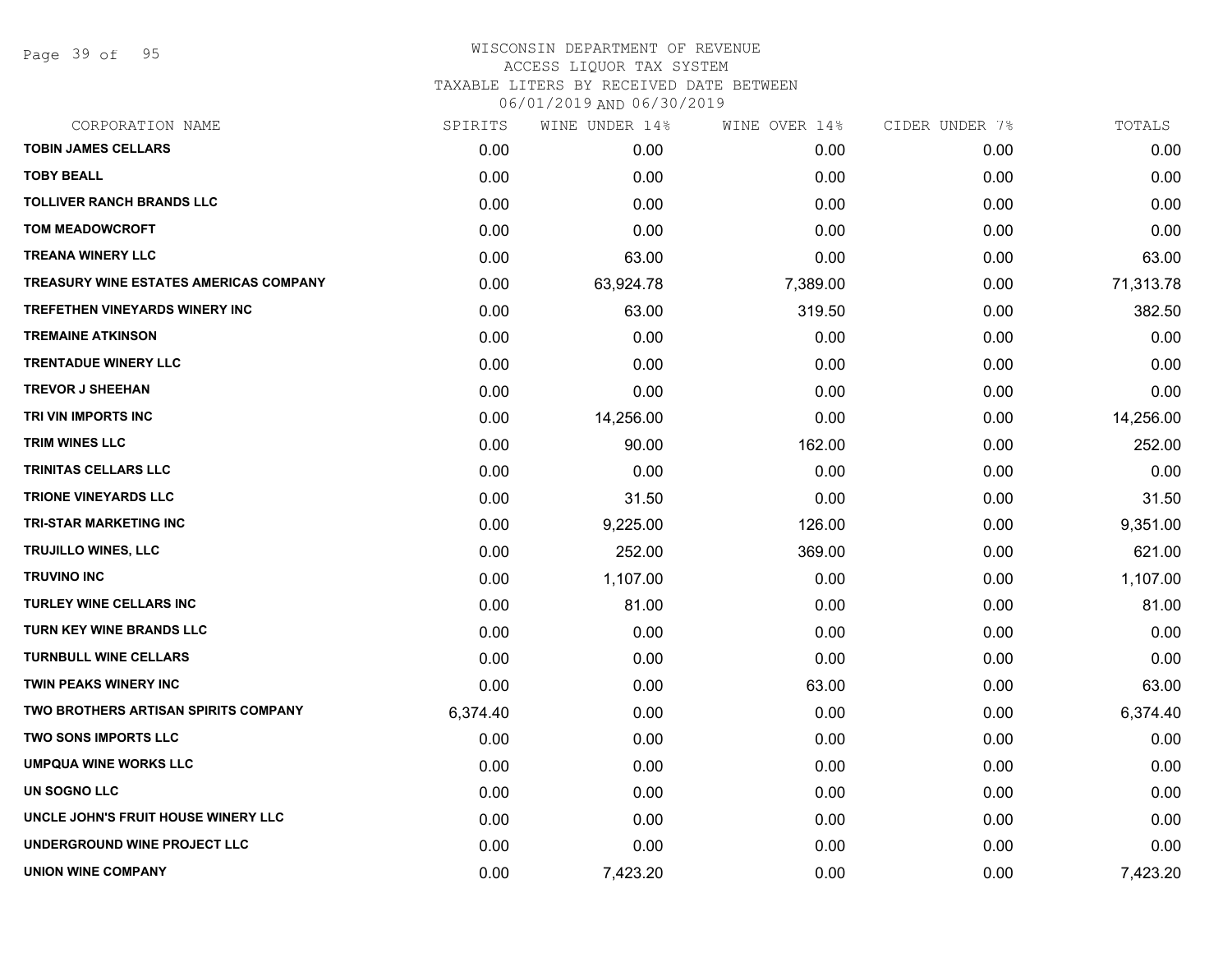Page 40 of 95

#### WISCONSIN DEPARTMENT OF REVENUE ACCESS LIQUOR TAX SYSTEM

TAXABLE LITERS BY RECEIVED DATE BETWEEN

| CORPORATION NAME                          | SPIRITS    | WINE UNDER 14% | WINE OVER 14% | CIDER UNDER 7% | TOTALS     |
|-------------------------------------------|------------|----------------|---------------|----------------|------------|
| UNITED SPIRITS INC                        | 0.00       | 0.00           | 0.00          | 0.00           | 0.00       |
| UNITED STATES DISTILLED PRODUCTS CO.      | 208,583.70 | 41,498.30      | 2,979.00      | 0.00           | 253,061.00 |
| UNTI WINE CO LLC                          | 0.00       | 0.00           | 0.00          | 0.00           | 0.00       |
| <b>UPCHURCH VINEYARD LLC</b>              | 0.00       | 0.00           | 0.00          | 0.00           | 0.00       |
| <b>USA WINE IMPORTS INC</b>               | 45.00      | 1,113.75       | 0.00          | 0.00           | 1,158.75   |
| <b>USA WINE WEST LLC</b>                  | 45.00      | 5,059.50       | 621.00        | 0.00           | 5,725.50   |
| UVE ENTERPRISES INC                       | 0.00       | 1,440.00       | 202.50        | 0.00           | 1,642.50   |
| V & C LLC                                 | 0.00       | 0.00           | 0.00          | 0.00           | 0.00       |
| <b>V2 WINE GROUP LLC</b>                  | 0.00       | 828.00         | 0.00          | 0.00           | 828.00     |
| <b>VALCKENBERG INTERNATIONAL INC</b>      | 0.00       | 0.00           | 0.00          | 0.00           | 0.00       |
| <b>VALIANT VINEYARDS INC</b>              | 0.00       | 0.00           | 0.00          | 0.00           | 0.00       |
| <b>VALOR WINE CO LLC</b>                  | 0.00       | 0.00           | 0.00          | 0.00           | 0.00       |
| VAN RUITEN FAMILY WINERY LLC              | 0.00       | 126.00         | 0.00          | 0.00           | 126.00     |
| <b>VANDER MILL LLC</b>                    | 0.00       | 0.00           | 0.00          | 3,542.51       | 3,542.51   |
| <b>VELOCITY DISTRIBUTION COMPANY, LLC</b> | 0.00       | 0.00           | 0.00          | 0.00           | 0.00       |
| <b>VEN CAL RANCHES LLC</b>                | 0.00       | 0.00           | 0.00          | 0.00           | 0.00       |
| <b>VENGE VINEYARDS INC</b>                | 0.00       | 0.00           | 0.00          | 0.00           | 0.00       |
| <b>VERITY WINES LLC</b>                   | 0.00       | 0.00           | 0.00          | 0.00           | 0.00       |
| <b>VERMEIL WINE GROUP LLC</b>             | 0.00       | 0.00           | 0.00          | 0.00           | 0.00       |
| <b>VERMONT HARD CIDER COMPANY LLC</b>     | 0.00       | 0.00           | 0.00          | 12,844.00      | 12,844.00  |
| VI. SCO. INC                              | 0.00       | 1,053.00       | 0.00          | 0.00           | 1,053.00   |
| <b>VIAS IMPORTS LTD</b>                   | 0.00       | 0.00           | 0.00          | 0.00           | 0.00       |
| <b>VICENTE GANDIA USA INC</b>             | 0.00       | 0.00           | 0.00          | 0.00           | 0.00       |
| <b>VIEUX VINS INC</b>                     | 0.00       | 0.00           | 252.00        | 0.00           | 252.00     |
| <b>VIKRE DISTILLERY LLC</b>               | 405.00     | 0.00           | 0.00          | 0.00           | 405.00     |
| <b>VILLA CREEK INC</b>                    | 0.00       | 0.00           | 0.00          | 0.00           | 0.00       |
| <b>VILLA ENCINAL PARTNERS LP</b>          | 0.00       | 0.00           | 0.00          | 0.00           | 0.00       |
| <b>VILLA SAN JULIETTE INC</b>             | 0.00       | 0.00           | 0.00          | 0.00           | 0.00       |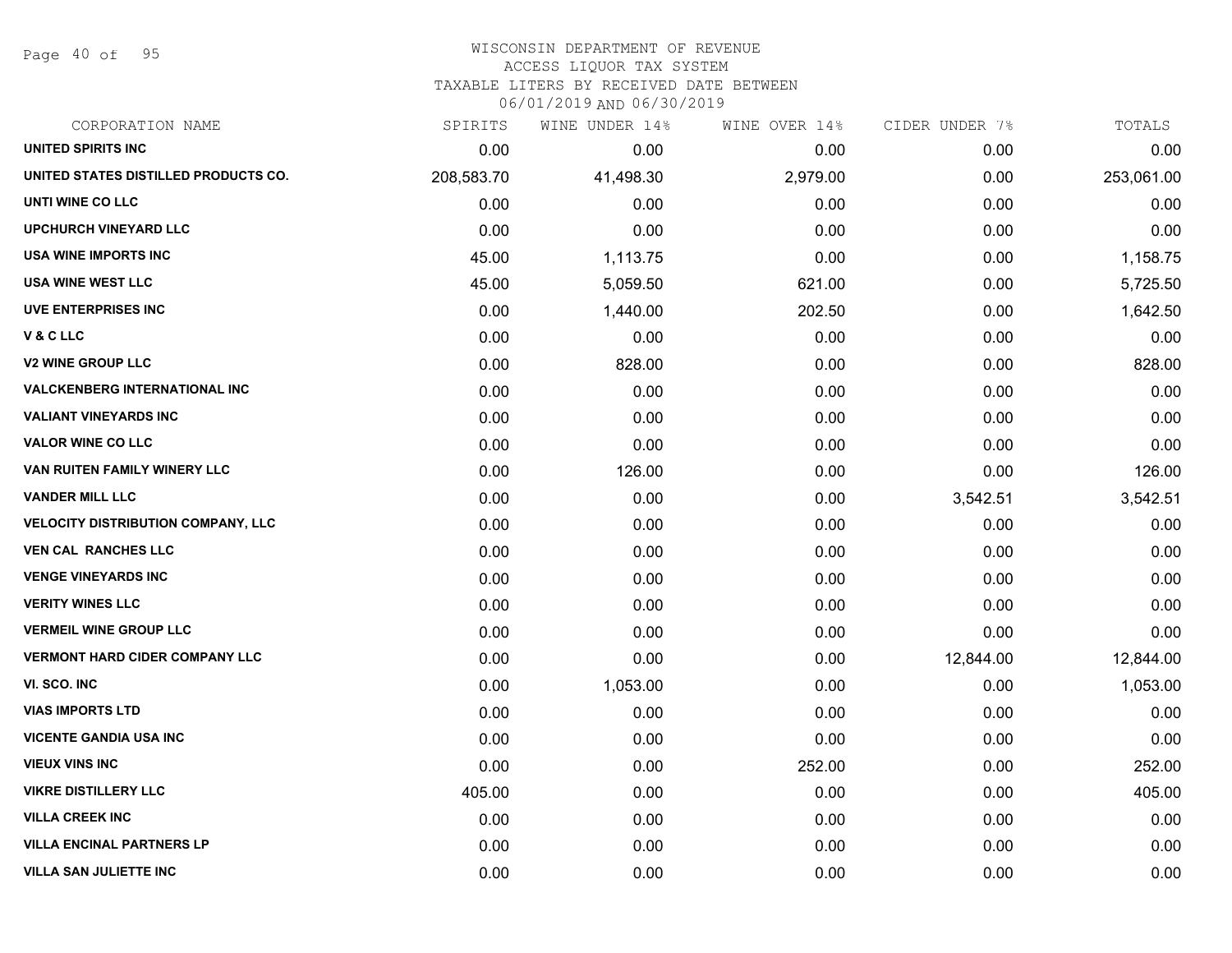Page 41 of 95

## WISCONSIN DEPARTMENT OF REVENUE ACCESS LIQUOR TAX SYSTEM TAXABLE LITERS BY RECEIVED DATE BETWEEN

| CORPORATION NAME                     | SPIRITS   | WINE UNDER 14% | WINE OVER 14% | CIDER UNDER 7% | TOTALS    |
|--------------------------------------|-----------|----------------|---------------|----------------|-----------|
| VIN DE ZO LLC                        | 0.00      | 0.00           | 0.00          | 0.00           | 0.00      |
| <b>VIN DIVINO LTD</b>                | 570.00    | 0.00           | 85.50         | 0.00           | 655.50    |
| <b>VINA ROBLES INC</b>               | 0.00      | 0.00           | 0.00          | 0.00           | 0.00      |
| <b>VINAMERICAS INC</b>               | 0.00      | 1,122.00       | 0.00          | 0.00           | 1,122.00  |
| <b>VINCENZO PADULA</b>               | 0.00      | 0.00           | 0.00          | 0.00           | 0.00      |
| <b>VINE CLIFF WINERY INC</b>         | 0.00      | 0.00           | 0.00          | 0.00           | 0.00      |
| <b>VINE CONNECTIONS LLC</b>          | 0.00      | 459.00         | 866.16        | 0.00           | 1,325.16  |
| <b>VINEBURG LLC</b>                  | 0.00      | 0.00           | 0.00          | 0.00           | 0.00      |
| <b>VINEYARD 29 LLC</b>               | 0.00      | 0.00           | 0.00          | 0.00           | 0.00      |
| <b>VINEYARD BRANDS LLC</b>           | 0.00      | 0.00           | 0.00          | 0.00           | 0.00      |
| VINO DEL SOL INC                     | 0.00      | 2,124.00       | 18.00         | 0.00           | 2,142.00  |
| <b>VINO LOGICS CORPORATION</b>       | 0.00      | 693.00         | 27.00         | 0.00           | 720.00    |
| <b>VINO.COM LLC</b>                  | 0.00      | 1,287.00       | 575.00        | 4,965.00       | 6,827.00  |
| <b>VINOANDES LLC</b>                 | 0.00      | 189.00         | 0.00          | 0.00           | 189.00    |
| <b>VINOVIA WINE GROUP INC</b>        | 0.00      | 882.00         | 0.00          | 0.00           | 882.00    |
| <b>VINTAGE '59 IMPORTS LLC</b>       | 0.00      | 99.00          | 0.00          | 0.00           | 99.00     |
| <b>VINTAGE POINT LLC</b>             | 0.00      | 126.00         | 99.00         | 0.00           | 225.00    |
| <b>VINTAGE WINE ESTATES, INC.</b>    | 0.00      | 1,701.00       | 3,294.00      | 0.00           | 4,995.00  |
| <b>VINTURE WINE COMPANY LLC</b>      | 0.00      | 0.00           | 0.00          | 0.00           | 0.00      |
| <b>VINTUS LLC</b>                    | 0.00      | 0.00           | 0.00          | 0.00           | 0.00      |
| <b>VISION WINE &amp; SPIRITS LLC</b> | 0.00      | 45.00          | 0.00          | 0.00           | 45.00     |
| <b>VITANI SPIRITS LLC</b>            | 0.00      | 0.00           | 0.00          | 0.00           | 0.00      |
| <b>VOLIO VINO IMPORTS, INC.</b>      | 0.00      | 0.00           | 0.00          | 0.00           | 0.00      |
| <b>VOTTO VINES IMPORTING INC</b>     | 0.00      | 0.00           | 0.00          | 0.00           | 0.00      |
| <b>VTPR INC</b>                      | 0.00      | 0.00           | 0.00          | 0.00           | 0.00      |
| <b>W J DEUTSCH &amp; SONS LTD</b>    | 10,800.40 | 74,153.95      | 4,327.25      | 0.00           | 89,281.60 |
| <b>WAGNER WINE COMPANY LLC</b>       | 0.00      | 2,871.00       | 3,456.00      | 0.00           | 6,327.00  |
| <b>WAGNER WINERY LLC</b>             | 0.00      | 504.00         | 0.00          | 0.00           | 504.00    |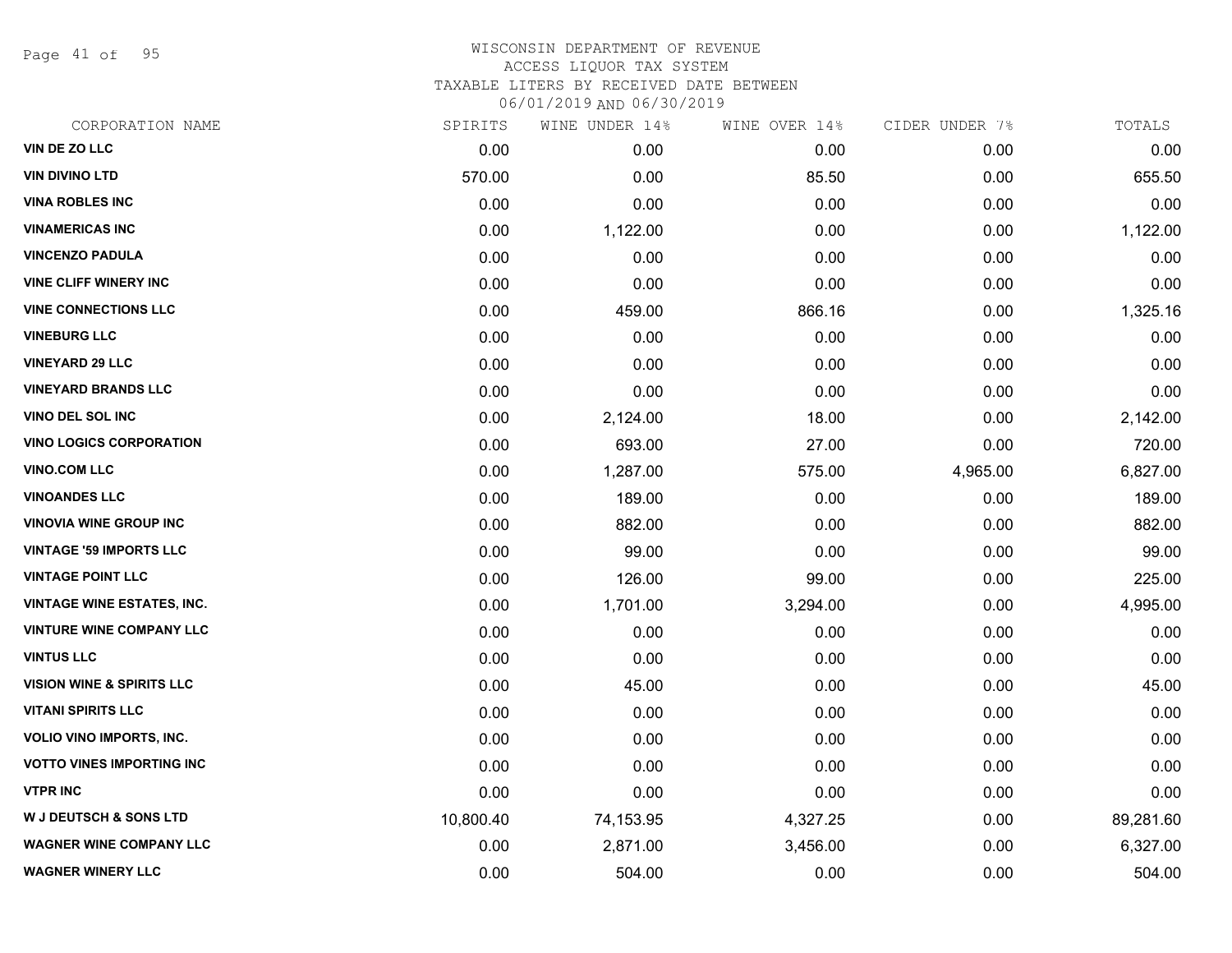Page 42 of 95

| CORPORATION NAME                        | SPIRITS   | WINE UNDER 14% | WINE OVER 14% | CIDER UNDER 7% | TOTALS    |
|-----------------------------------------|-----------|----------------|---------------|----------------|-----------|
| <b>WALTER NOVOSEL</b>                   | 0.00      | 0.00           | 0.00          | 0.00           | 0.00      |
| <b>WEBSTER BARNES LLC</b>               | 0.00      | 0.00           | 0.00          | 0.00           | 0.00      |
| <b>WEIBEL INCORPORATED</b>              | 0.00      | 252.00         | 0.00          | 0.00           | 252.00    |
| <b>WEIN BAUER INC</b>                   | 0.00      | 6,634.63       | 0.00          | 0.00           | 6,634.63  |
| WELL OILED WINE COMPANY LLC             | 0.00      | 0.00           | 0.00          | 0.00           | 0.00      |
| <b>WEST COAST WINE PARTNERS LLC</b>     | 0.00      | 0.00           | 0.00          | 0.00           | 0.00      |
| <b>WESTERN SPIRITS BEVERAGE CO LLC</b>  | 3,363.00  | 0.00           | 0.00          | 0.00           | 3,363.00  |
| <b>WEYGANDT-METZLER IMPORTING LTD</b>   | 0.00      | 1,584.00       | 0.00          | 0.00           | 1,584.00  |
| WHYTE AND MACKAY (AMERICAS) LIMITED LLC | 0.00      | 0.00           | 0.00          | 0.00           | 0.00      |
| <b>WI INC</b>                           | 0.00      | 90.00          | 0.00          | 0.00           | 90.00     |
| <b>WILD AGAVE IMPORTS LLC</b>           | 0.00      | 0.00           | 0.00          | 0.00           | 0.00      |
| <b>WILLAMETTE VALLEY VINEYARDS INC</b>  | 0.00      | 570.37         | 0.00          | 0.00           | 570.37    |
| <b>WILLIAM GRANT &amp; SONS INC</b>     | 40,375.20 | 0.00           | 0.00          | 0.00           | 40,375.20 |
| <b>WILLIAM P KNUTTEL</b>                | 0.00      | 0.00           | 0.00          | 0.00           | 0.00      |
| <b>WILLIAM PRICE III</b>                | 0.00      | 0.00           | 0.00          | 0.00           | 0.00      |
| <b>WILLIAM T HOLLORAN</b>               | 0.00      | 0.00           | 0.00          | 0.00           | 0.00      |
| <b>WILLIAM TIMOTHY EDWARDS</b>          | 0.00      | 0.00           | 0.00          | 0.00           | 0.00      |
| <b>WILLIAM WOLF BRAND LLC</b>           | 0.00      | 0.00           | 0.00          | 0.00           | 0.00      |
| <b>WILLIAM WOODRUFF</b>                 | 0.00      | 0.00           | 0.00          | 0.00           | 0.00      |
| <b>WILLIAMS &amp; SELYEM LLC</b>        | 0.00      | 0.00           | 0.00          | 0.00           | 0.00      |
| WILSON CREEK WINERY & VINEYARDS INC     | 0.00      | 0.00           | 0.00          | 0.00           | 0.00      |
| <b>WILSON DANIELS LLC</b>               | 0.00      | 2,277.00       | 216.00        | 0.00           | 2,493.00  |
| <b>WINDY CITY DISTILLING INC</b>        | 0.00      | 0.00           | 0.00          | 0.00           | 0.00      |
| <b>WINE BRIDGE IMPORTS INC</b>          | 0.00      | 504.00         | 0.00          | 0.00           | 504.00    |
| WINE COUNTRY INTERNATIONAL INC          | 0.00      | 0.00           | 0.00          | 0.00           | 0.00      |
| <b>WINE CREEK LLC</b>                   | 0.00      | 0.00           | 0.00          | 0.00           | 0.00      |
| <b>WINE HOOLIGANS LLC</b>               | 0.00      | 4,122.00       | 0.00          | 0.00           | 4,122.00  |
| <b>WINE WINE SITUATION LLC</b>          | 0.00      | 0.00           | 0.00          | 0.00           | 0.00      |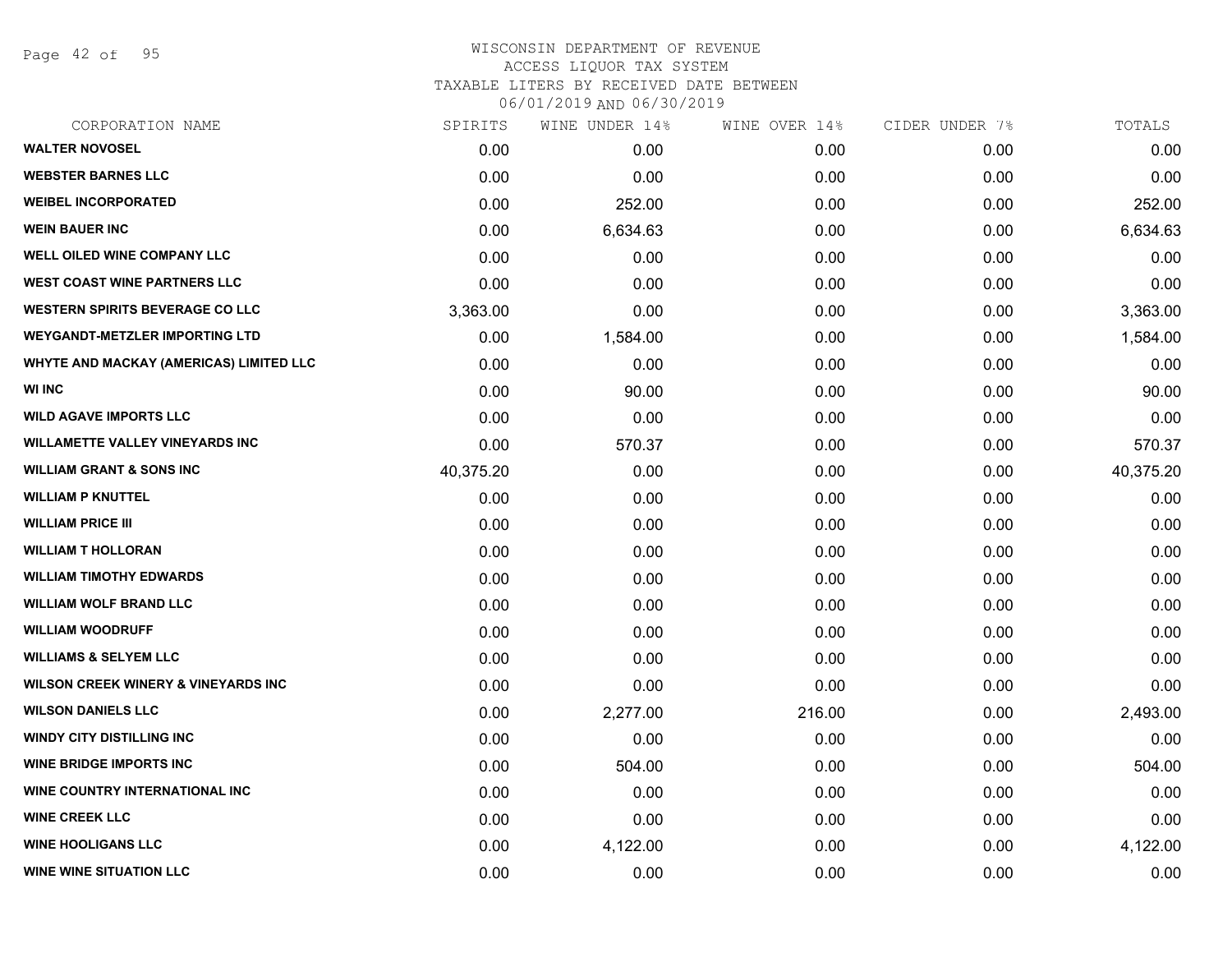Page 43 of 95

| CORPORATION NAME                          | SPIRITS      | WINE UNDER 14% | WINE OVER 14% | CIDER UNDER 7% | TOTALS       |
|-------------------------------------------|--------------|----------------|---------------|----------------|--------------|
| <b>WINEPLAYGROUND.COM INC</b>             | 0.00         | 0.00           | 0.00          | 0.00           | 0.00         |
| <b>WINERIES &amp; SELECT PRODUCTS LLC</b> | 0.00         | 846.00         | 126.00        | 0.00           | 972.00       |
| <b>WINERY EXCHANGE, INC.</b>              | 0.00         | 36,440.69      | 855.00        | 0.00           | 37,295.69    |
| <b>WINES OF FRANCE INC</b>                | 0.00         | 198.00         | 0.00          | 0.00           | 198.00       |
| <b>WINES UNLIMITED INC</b>                | 0.00         | 0.00           | 0.00          | 0.00           | 0.00         |
| <b>WINESELLERS LTD</b>                    | 0.00         | 11,451.00      | 21.00         | 72.00          | 11,544.00    |
| WINNESHIEK WILDBERRY WINERY LLC           | 0.00         | 0.00           | 0.00          | 0.00           | 0.00         |
| <b>WISD LLC</b>                           | 0.00         | 486.00         | 0.00          | 0.00           | 486.00       |
| <b>WOLFFER ESTATE VINEYARDS INC</b>       | 0.00         | 0.00           | 0.00          | 0.00           | 0.00         |
| <b>WOODSON WINES LLC</b>                  | 0.00         | 0.00           | 0.00          | 0.00           | 0.00         |
| <b>WORLD TRAVELER IMPORTS LLC</b>         | 0.00         | 0.00           | 0.00          | 0.00           | 0.00         |
| <b>WORLDWIDE CELLARS INC</b>              | 0.00         | 2,131.50       | 9.00          | 0.00           | 2,140.50     |
| <b>WRS CO. LLC</b>                        | 0.00         | 0.00           | 0.00          | 0.00           | 0.00         |
| XXX DISTILLERY, LLC                       | 0.00         | 0.00           | 0.00          | 0.00           | 0.00         |
| YAEGAKI CORPORATION OF USA                | 0.00         | 0.00           | 0.00          | 0.00           | 0.00         |
| YORKVILLE CELLARS INC                     | 0.00         | 0.00           | 0.00          | 0.00           | 0.00         |
| YOUNTVILLE WINE IMPORTS LLC               | 0.00         | 0.00           | 0.00          | 0.00           | 0.00         |
| <b>ZACH HOLLINGSWORTH</b>                 | 0.00         | 0.00           | 0.00          | 0.00           | 0.00         |
| <b>ZD WINES LLC</b>                       | 0.00         | 0.00           | 0.00          | 0.00           | 0.00         |
| <b>ZEILER SPIRITS LLC</b>                 | 252.00       | 0.00           | 0.00          | 0.00           | 252.00       |
| <b>ZONIN USA INC</b>                      | 2,658.24     | 10,387.87      | 0.00          | 0.00           | 13,046.11    |
| TOTAL LITERS FOR 6/30/2019                | 5,343,229.54 | 3,964,990.28   | 315,972.06    | 324,796.34     | 9,948,988.22 |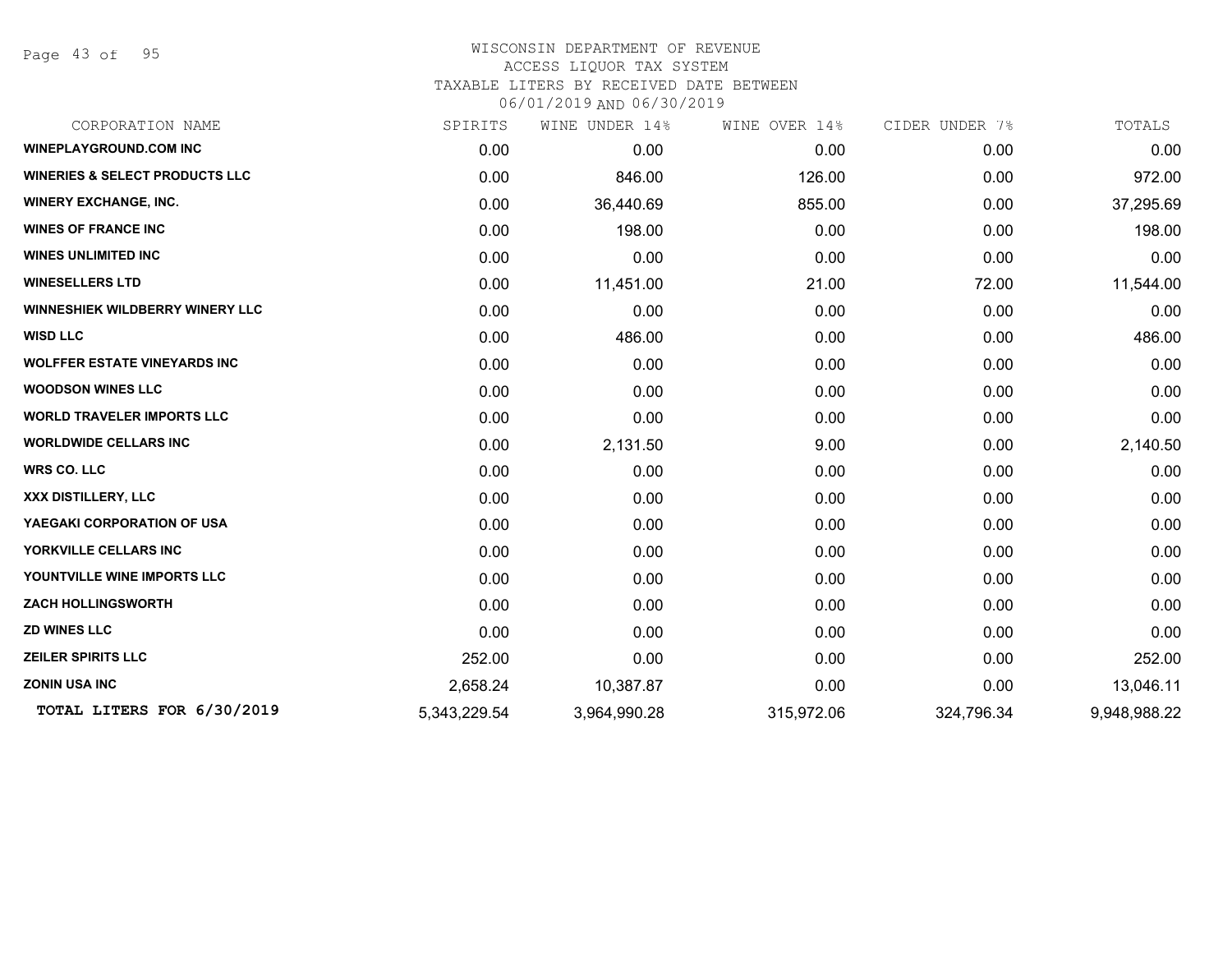Page 44 of 95

## WISCONSIN DEPARTMENT OF REVENUE ACCESS LIQUOR TAX SYSTEM TAXABLE LITERS BY RECEIVED DATE BETWEEN 06/01/2019 AND 06/30/2019

**IN STATE WHOLESALER (W) 1848 DISTRIBUTING COMPANY, LLC** 0.00 0.00 0.00 0.00 0.00 **ALLSTATE LIQUOR & WINE COMPANY, INC.** 0.00 0.00 0.00 0.00 0.00 **AVA WINE & SPIRITS LLC** 0.00 0.00 0.00 0.00 0.00 **BADGER DISTRIBUTING OF MILWAUKEE LLC** 0.00 0.00 0.00 0.00 0.00 **BADGER LIQUOR CO. INC.** 128,787.90 34,934.10 0.00 0.00 163,722.00 **BADGER STATE WINERY COOPERATIVE** 0.00 0.00 0.00 0.00 0.00 **BADGER WINE & SPIRITS LLC** 0.00 0.00 0.00 0.00 0.00 **BEECHWOOD DISTRIBUTORS, INC.** 0.00 0.00 0.00 0.00 0.00 CORPORATION NAME SPIRITS WINE UNDER 14% WINE OVER 14% CIDER UNDER 7% TOTALS

| טווא ונאט וואסואר איז דער האט די האט זיך איז די האט וואס איז די האט זיך איז די האט זיך די האט זיך די ה | <b>U.UU</b> | <b>U.UU</b> | <b>U.UU</b> | <b>U.UU</b> | <b>U.UU</b> |
|--------------------------------------------------------------------------------------------------------|-------------|-------------|-------------|-------------|-------------|
| BEER CAPITOL DISTRIBUTING LLC                                                                          | 0.00        | 0.00        | 0.00        | 0.00        | 0.00        |
| <b>BILJANA KLATT</b>                                                                                   | 1,364.50    | 0.00        | 0.00        | 0.00        | 1,364.50    |
| <b>BILL'S DISTRIBUTING, LTD.</b>                                                                       | 0.00        | 0.00        | 0.00        | 0.00        | 0.00        |
| <b>BRANT T NEHMER</b>                                                                                  | 0.00        | 7,135.50    | 261.00      | 0.00        | 7,396.50    |
| <b>BREAKTHRU BEVERAGE GROUP LLC</b>                                                                    | 0.00        | 0.00        | 0.00        | 0.00        | 0.00        |
| <b>BREAKTHRU BEVERAGE GROUP LLC</b>                                                                    | 45,270.11   | 9,165.67    | 2,106.02    | 0.00        | 56,541.80   |
| <b>BREAKTHRU BEVERAGE WISCONSIN NORTH LLC</b>                                                          | 0.00        | 0.00        | 0.00        | 0.00        | 0.00        |
| C.J.W., INC.                                                                                           | 0.00        | 0.00        | 0.00        | 0.00        | 0.00        |
| <b>CAPITOL-HUSTING COMPANY, INC.</b>                                                                   | 11,809.50   | 30,003.00   | 252.00      | 0.00        | 42,064.50   |
| <b>CATHRINE BENNETT</b>                                                                                | 0.00        | 0.00        | 0.00        | 0.00        | 0.00        |
| <b>CHAS A BERNICK INC</b>                                                                              | 0.00        | 0.00        | 0.00        | 0.00        | 0.00        |
| <b>CHRISTY SMITH</b>                                                                                   | 0.00        | 0.00        | 0.00        | 0.00        | 0.00        |
| <b>CHROMATIC WINE COMPANY LLC</b>                                                                      | 0.00        | 0.00        | 0.00        | 0.00        | 0.00        |
| DE PERE LIQUOR CO LLC                                                                                  | 0.00        | 0.00        | 0.00        | 0.00        | 0.00        |
| <b>DEAN DISTRIBUTING, INC.</b>                                                                         | 0.00        | 0.00        | 0.00        | 0.00        | 0.00        |
| <b>DEAN DISTRIBUTING, INC.</b>                                                                         | 0.00        | 0.00        | 0.00        | 0.00        | 0.00        |
| DEWITT CHURCH GOODS, INC.                                                                              | 0.00        | 0.00        | 0.00        | 0.00        | 0.00        |
| <b>FABIANO BROTHERS - WISCONSIN LLC</b>                                                                | 0.00        | 0.00        | 0.00        | 0.00        | 0.00        |
|                                                                                                        |             |             |             |             |             |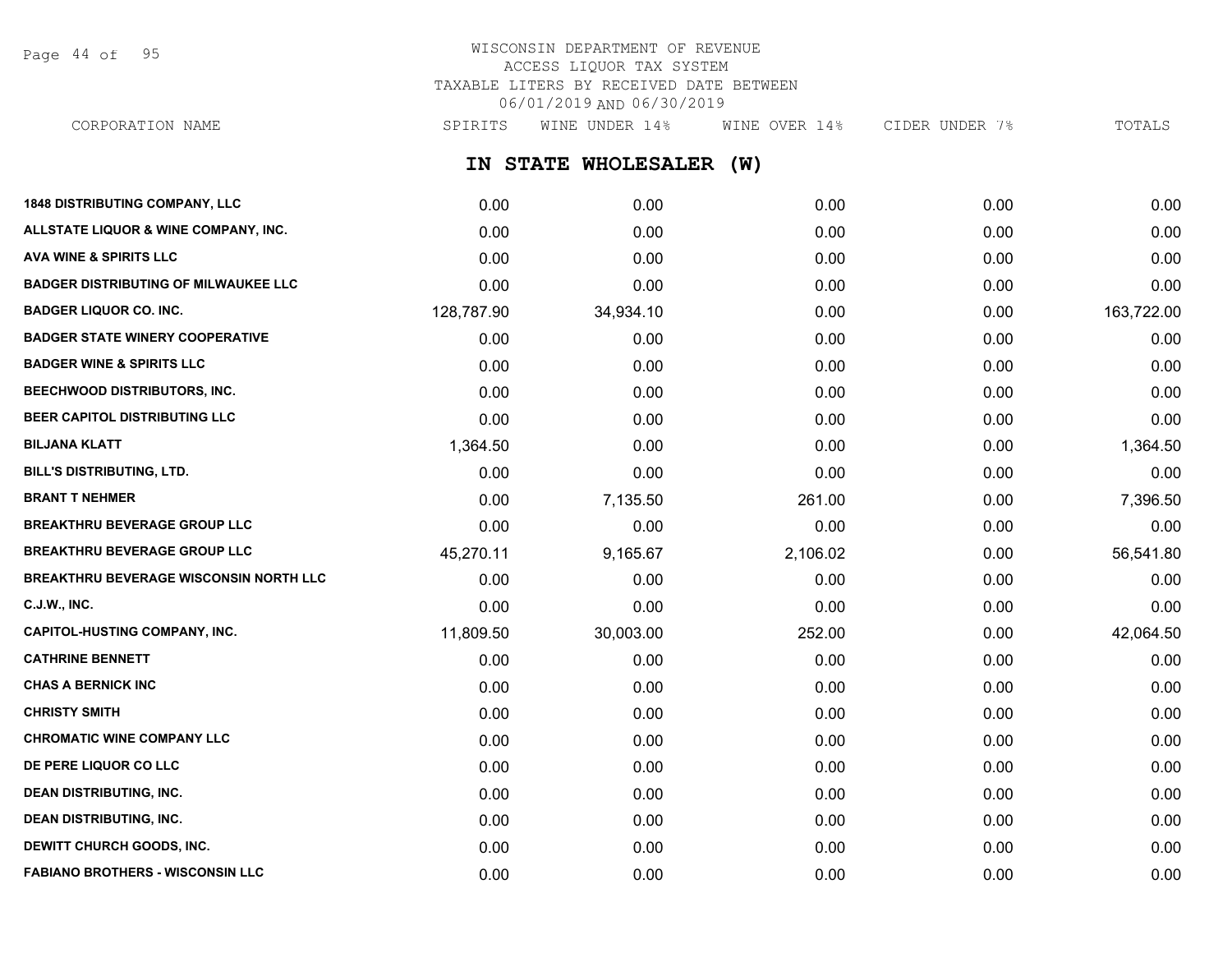Page 45 of 95

# WISCONSIN DEPARTMENT OF REVENUE ACCESS LIQUOR TAX SYSTEM TAXABLE LITERS BY RECEIVED DATE BETWEEN

| CORPORATION NAME                                 | SPIRITS   | WINE UNDER 14% | WINE OVER 14% | CIDER UNDER 7% | TOTALS      |
|--------------------------------------------------|-----------|----------------|---------------|----------------|-------------|
| <b>FAUSTO FIORAVANTI</b>                         | 0.00      | 0.00           | 0.00          | 0.00           | 0.00        |
| FLANIGAN DISTRIBUTING OF DOOR COUNTY, INC.       | 0.00      | 0.00           | 0.00          | 0.00           | 0.00        |
| FOUR SEASONS BEER DISTRIBUTORS INC               | 0.00      | 0.00           | 0.00          | 0.00           | 0.00        |
| <b>FRANK BEER DISTRIBUTORS, INC.</b>             | 0.00      | 0.00           | 0.00          | 0.00           | 0.00        |
| <b>FRANK J MIRENDA SR</b>                        | 0.00      | 0.00           | 0.00          | 0.00           | 0.00        |
| FRANK LIQUOR COMPANY, INC.                       | 36,817.42 | 21,436.00      | 0.00          | 0.00           | 58,253.42   |
| FRANK LIQUORS OF LA CROSSE, INC.                 | 0.00      | 0.00           | 0.00          | 0.00           | 0.00        |
| <b>GASPARD INC</b>                               | 0.00      | 0.00           | 0.00          | 0.00           | 0.00        |
| <b>GENERAL BEER DISTRIBUTORS CO.</b>             | 0.00      | 0.00           | 0.00          | 0.00           | 0.00        |
| <b>GENERAL BEER DISTRIBUTORS CO. - MILWAUKEE</b> | 0.00      | 0.00           | 0.00          | 0.00           | 0.00        |
| <b>GENERAL BEER-NORTHEAST INC</b>                | 0.00      | 0.00           | 0.00          | 0.00           | 0.00        |
| <b>GENERAL BEER-NORTHEAST INC</b>                | 0.00      | 0.00           | 0.00          | 0.00           | 0.00        |
| <b>GENERAL BEER-NORTHWEST, INC.</b>              | 0.00      | 0.00           | 0.00          | 0.00           | 0.00        |
| <b>GENERAL BEER-NORTHWEST, INC.</b>              | 0.00      | 0.00           | 0.00          | 0.00           | 0.00        |
| <b>GENERAL BEVERAGE SALES CO.</b>                | 0.00      | 19,287.00      | 360.00        | 0.00           | 19,647.00   |
| <b>GENERAL BEVERAGE SALES CO. - OSHKOSH</b>      | 0.00      | 9,909.00       | 0.00          | 0.00           | 9,909.00    |
| <b>GENERAL BEVERAGE SALES CO.-MILWAUKEE</b>      | 0.00      | 38,538.00      | 495.00        | 0.00           | 39,033.00   |
| <b>GIUSEPPE GAGLIANELLO</b>                      | 0.00      | 0.00           | 0.00          | 0.00           | 0.00        |
| <b>GLORIA R RAGSDALE</b>                         | 0.00      | 0.00           | 0.00          | 0.00           | 0.00        |
| <b>HENDRICKS BEVERAGE, INC.</b>                  | 0.00      | 0.00           | 0.00          | 0.00           | 0.00        |
| <b>IRL, INCORPORATED</b>                         | 0.00      | 0.00           | 0.00          | 0.00           | 0.00        |
| <b>JACQUES VIEAU, INC.</b>                       | 0.00      | 0.00           | 0.00          | 0.00           | 0.00        |
| JANDRAIN RELIGIOUS SUPPLY, INC.                  | 0.00      | 0.00           | 0.00          | 0.00           | 0.00        |
| <b>JANSEN INTERNATIONAL LLC</b>                  | 504.00    | 8,433.00       | 3,955.50      | 0.00           | 12,892.50   |
| <b>JAW PROPERTIES LLC</b>                        | 0.00      | 0.00           | 0.00          | 0.00           | 0.00        |
| <b>JOHN J COLLETTI</b>                           | 147.60    | $-4,982.52$    | 0.00          | 0.00           | $-4,834.92$ |
| JOHNSON BROTHERS OF WISCONSIN INC                | 0.00      | 7,491.00       | $-456.00$     | 0.00           | 7,035.00    |
| <b>JONATHAN H STOLP</b>                          | 0.00      | 0.00           | 0.00          | 0.00           | 0.00        |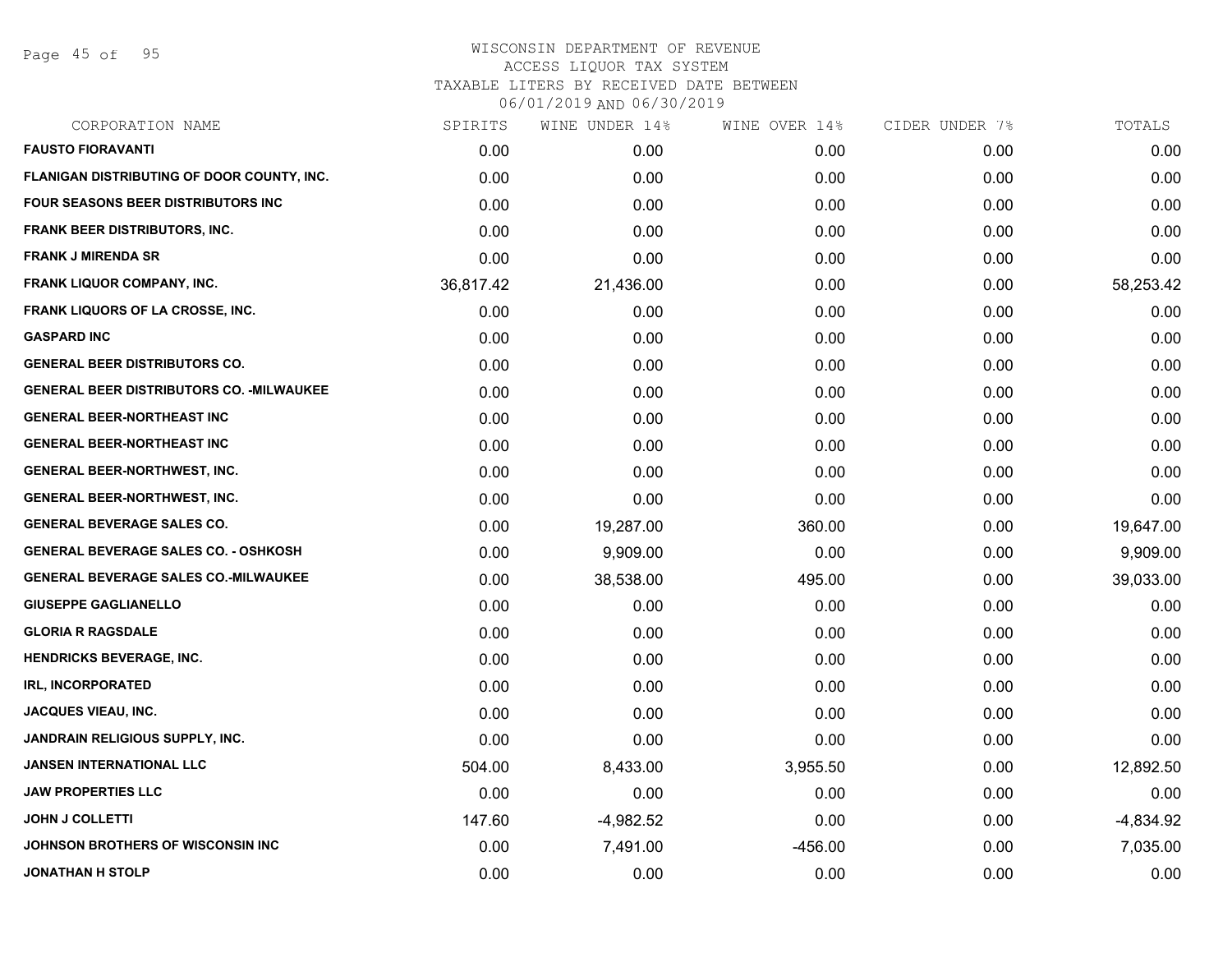Page 46 of 95

#### WISCONSIN DEPARTMENT OF REVENUE ACCESS LIQUOR TAX SYSTEM

TAXABLE LITERS BY RECEIVED DATE BETWEEN

| CORPORATION NAME                         | SPIRITS   | WINE UNDER 14% | WINE OVER 14% | CIDER UNDER 7% | TOTALS       |
|------------------------------------------|-----------|----------------|---------------|----------------|--------------|
| <b>JONATHON LODUCA</b>                   | 0.00      | $-1,134.00$    | 0.00          | 0.00           | $-1,134.00$  |
| <b>JOSEPH A TRYGAR</b>                   | 0.00      | 0.00           | 0.00          | 0.00           | 0.00         |
| <b>JOYVINE LLC</b>                       | 0.00      | 0.00           | 0.00          | 0.00           | 0.00         |
| <b>KAY BEER DISTRIBUTING, INC.</b>       | 0.00      | 0.00           | 0.00          | 0.00           | 0.00         |
| <b>KRH ENTERPRISES, LLC</b>              | 0.00      | 0.00           | 0.00          | 0.00           | 0.00         |
| LA CROSSE BEVERAGE LLC                   | 0.00      | 0.00           | 0.00          | 0.00           | 0.00         |
| <b>LARRY'S DISTRIBUTING CO., INC.</b>    | 0.00      | 0.00           | 0.00          | 0.00           | 0.00         |
| LEE BEVERAGE OF WISCONSIN LLC            | 0.00      | 0.00           | 0.00          | 0.00           | 0.00         |
| LEE BEVERAGE OF WISCONSIN LLC            | 0.00      | 0.00           | 0.00          | 0.00           | 0.00         |
| LEE BEVERAGE-CIDERS WINES & SPIRITS LLC  | 0.00      | 0.00           | 0.00          | 0.00           | 0.00         |
| <b>L'EFT BANK WINE COMPANY LIMITED</b>   | 8,217.00  | 28,446.00      | 1,676.25      | 0.00           | 38,339.25    |
| LETRAH INTERNATIONAL CORPORATION         | 0.00      | 0.00           | 0.00          | 0.00           | 0.00         |
| LIB DIB, LLC                             | 0.00      | 0.00           | 0.00          | 0.00           | 0.00         |
| LO DUCA BROS., INC.                      | 0.00      | 9,531.00       | 0.00          | 0.00           | 9,531.00     |
| <b>LORI SCOTT</b>                        | 0.00      | 0.00           | 0.00          | 0.00           | 0.00         |
| LOS ALTOS AGAVE DISTRIBUTOR INC          | 825.00    | 0.00           | 600.00        | 0.00           | 1,425.00     |
| <b>LOVINO LLC</b>                        | 0.00      | 0.00           | 0.00          | 0.00           | 0.00         |
| <b>LYNDA MALMBERG</b>                    | 0.00      | 0.00           | 0.00          | 0.00           | 0.00         |
| <b>M SHIRAZ LLC</b>                      | 0.00      | 0.00           | 0.00          | 0.00           | 0.00         |
| <b>MICCA HUTCHINS</b>                    | 0.00      | 0.00           | 0.00          | 0.00           | 0.00         |
| <b>MICHAEL G ANSAY</b>                   | 0.00      | 499.00         | 0.00          | 247.92         | 746.92       |
| <b>MICHAEL LENTINO</b>                   | 0.00      | 0.00           | 0.00          | 0.00           | 0.00         |
| <b>MIDWEST SALES &amp; SERVICE, INC.</b> | 0.00      | 0.00           | 0.00          | 0.00           | 0.00         |
| <b>NOELKE DISTRIBUTORS, INC.</b>         | 0.00      | 0.00           | 0.00          | 0.00           | 0.00         |
| <b>NOUVEAU VENTURES LLC</b>              | $-3.00$   | $-70.50$       | 0.00          | 0.00           | $-73.50$     |
| OTT SCHWEITZER DISTRIBUTORSHIP, INC.     | 0.00      | 0.00           | 0.00          | 0.00           | 0.00         |
| PARK RIDGE DISTRIBUTING, INC.            | $-249.20$ | $-40.00$       | 0.00          | $-18,858.68$   | $-19,147.88$ |
| PEHLER DISTRIBUTING, INC.                | 0.00      | 0.00           | 0.00          | 0.00           | 0.00         |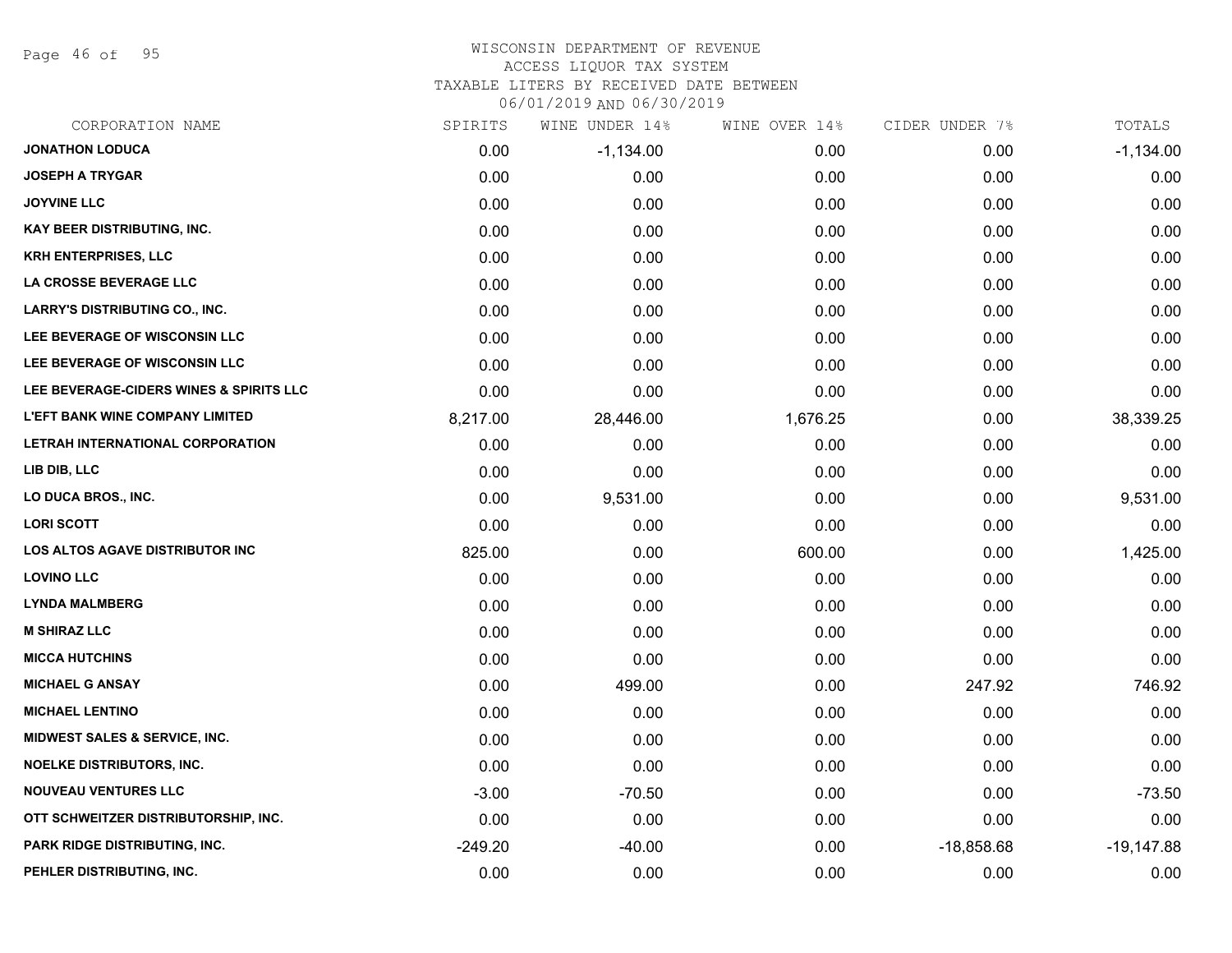Page 47 of 95

| CORPORATION NAME                               | SPIRITS   | WINE UNDER 14% | WINE OVER 14% | CIDER UNDER 7% | TOTALS    |
|------------------------------------------------|-----------|----------------|---------------|----------------|-----------|
| PHILLIPS DISTRIBUTING CORPORATION              | 10,603.80 | 0.00           | 0.00          | 0.00           | 10,603.80 |
| PHILLIPS WINE COMPANY                          | 0.00      | 3,095.42       | 7,629.00      | 0.00           | 10,724.42 |
| PURE WINE WISCONSIN INC                        | 0.00      | 0.00           | 0.00          | 0.00           | 0.00      |
| PURPLE FEET WINES, LLC                         | 0.00      | 0.00           | 0.00          | 0.00           | 0.00      |
| <b>PVD ENTERPRISES LLC</b>                     | 0.00      | 0.00           | 0.00          | 0.00           | 0.00      |
| RATAS WHOLESALE LIQUOR COMPANY                 | 0.00      | 0.00           | 0.00          | 0.00           | 0.00      |
| S. & S. DISTRIBUTING, INC.                     | 0.00      | 0.00           | 0.00          | 0.00           | 0.00      |
| S. & S. DISTRIBUTING, INC.                     | 0.00      | 0.00           | 0.00          | 0.00           | 0.00      |
| <b>SALIM M SHAMMO</b>                          | 0.00      | 0.00           | 0.00          | 0.00           | 0.00      |
| SARATOGA LIQUOR CO., INC.                      | 10,722.00 | 0.00           | 0.00          | 0.00           | 10,722.00 |
| SMALL LOT WINE WI, INC.                        | 0.00      | 0.00           | 0.00          | 0.00           | 0.00      |
| SP3 LLC                                        | 0.00      | 0.00           | 0.00          | 0.00           | 0.00      |
| <b>SUPERIOR BEVERAGES LLC</b>                  | 0.00      | 0.00           | 0.00          | $-539.42$      | $-539.42$ |
| <b>THOMAS PROBST</b>                           | 0.00      | 0.00           | 0.00          | 0.00           | 0.00      |
| <b>TIMOTHY REILLY SR</b>                       | 0.00      | 0.00           | 0.00          | 0.00           | 0.00      |
| TJ INTERNATIONAL LTD                           | 0.00      | 0.00           | 0.00          | 0.00           | 0.00      |
| <b>TORI-VERDI GROUP LLC</b>                    | 0.00      | 0.00           | 0.00          | 0.00           | 0.00      |
| <b>TRANSNATIONAL ENTERPRISES, INCORPORATED</b> | 0.00      | 0.00           | 0.00          | 0.00           | 0.00      |
| TRIANGLE DISTRIBUTING COMPANY, INC.            | 0.00      | 0.00           | 0.00          | 0.00           | 0.00      |
| <b>TRI-MART COMPANY LLC</b>                    | 0.00      | 0.00           | 0.00          | 0.00           | 0.00      |
| <b>VINO VERITAS, LTD.</b>                      | 0.00      | 1,912.50       | 0.00          | 0.00           | 1,912.50  |
| <b>WDI LLC</b>                                 | 0.00      | 0.00           | 0.00          | 0.00           | 0.00      |
| <b>WDI LLC</b>                                 | 0.00      | 0.00           | 0.00          | 0.00           | 0.00      |
| <b>WILLIAM D HANSEN</b>                        | 0.00      | 0.00           | 0.00          | 0.00           | 0.00      |
| <b>WISCONSIN DISTRIBUTORS EAST LLC</b>         | 0.00      | 0.00           | 0.00          | 0.00           | 0.00      |
| <b>WISCONSIN DISTRIBUTORS NORTH LLC</b>        | 0.00      | 0.00           | 0.00          | 0.00           | 0.00      |
| <b>WISCONSIN DISTRIBUTORS SOUTH LLC</b>        | 0.00      | 0.00           | 0.00          | 0.00           | 0.00      |
| <b>WISCONSIN WINERY CO-OP</b>                  | 0.00      | 0.00           | 0.00          | 0.00           | 0.00      |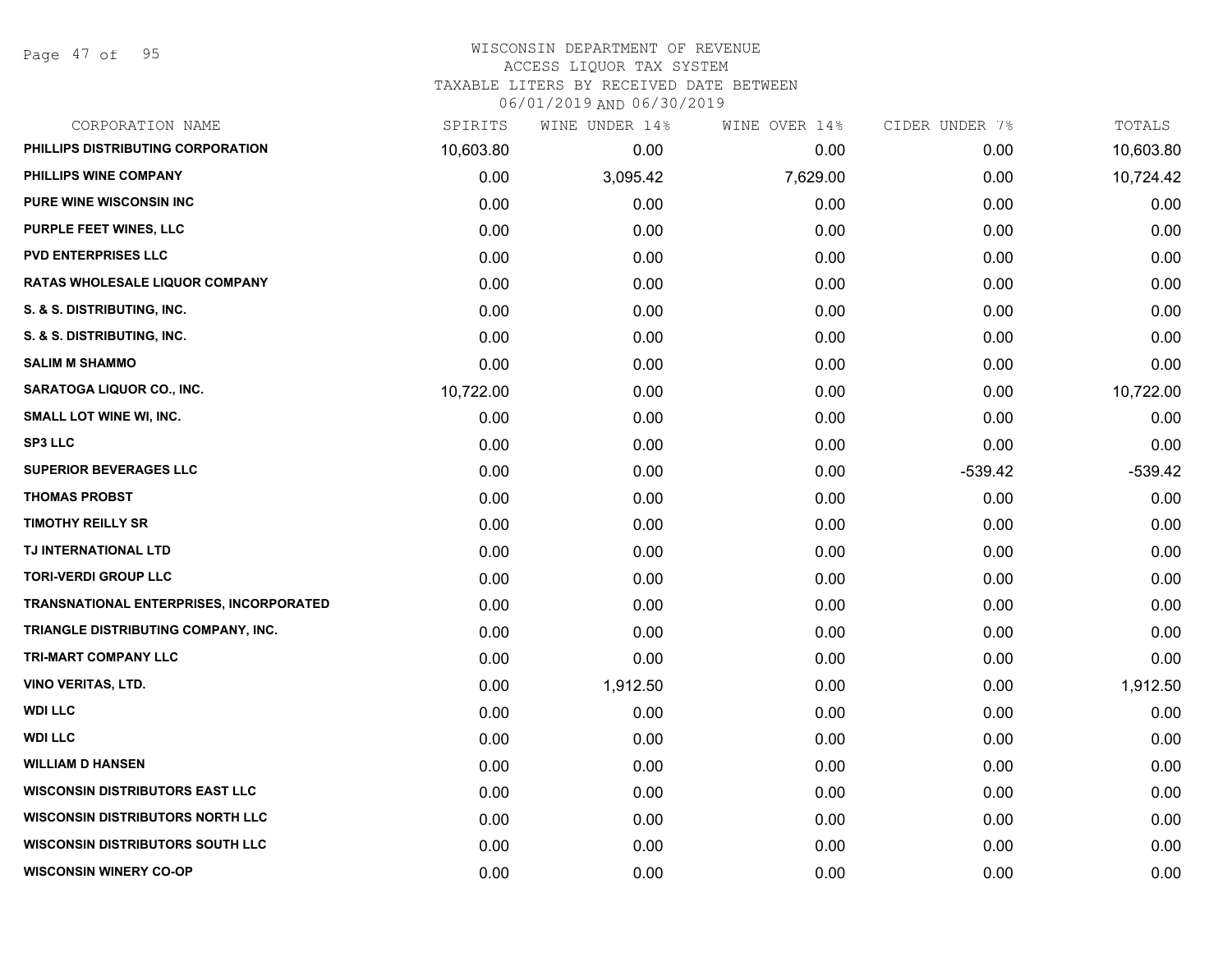| Page | 48 of |  | 95 |
|------|-------|--|----|
|------|-------|--|----|

| CORPORATION NAME                  | SPIRITS    | WINE UNDER 14% | WINE OVER 14% | CIDER UNDER 7% | TOTALS     |
|-----------------------------------|------------|----------------|---------------|----------------|------------|
| <b>WOODFIELD DISTRIBUTION LLC</b> | 0.00       | 0.00           | 0.00          | 0.00           | 0.00       |
| <b>ZASTROW THE BEER MAN. INC.</b> | 0.00       | 0.00           | 0.00          | 0.00           | 0.00       |
| TOTAL LITERS FOR 6/30/2019        | 254.816.63 | 223,589.17     | 16.878.77     | -19.150.18     | 476,134.39 |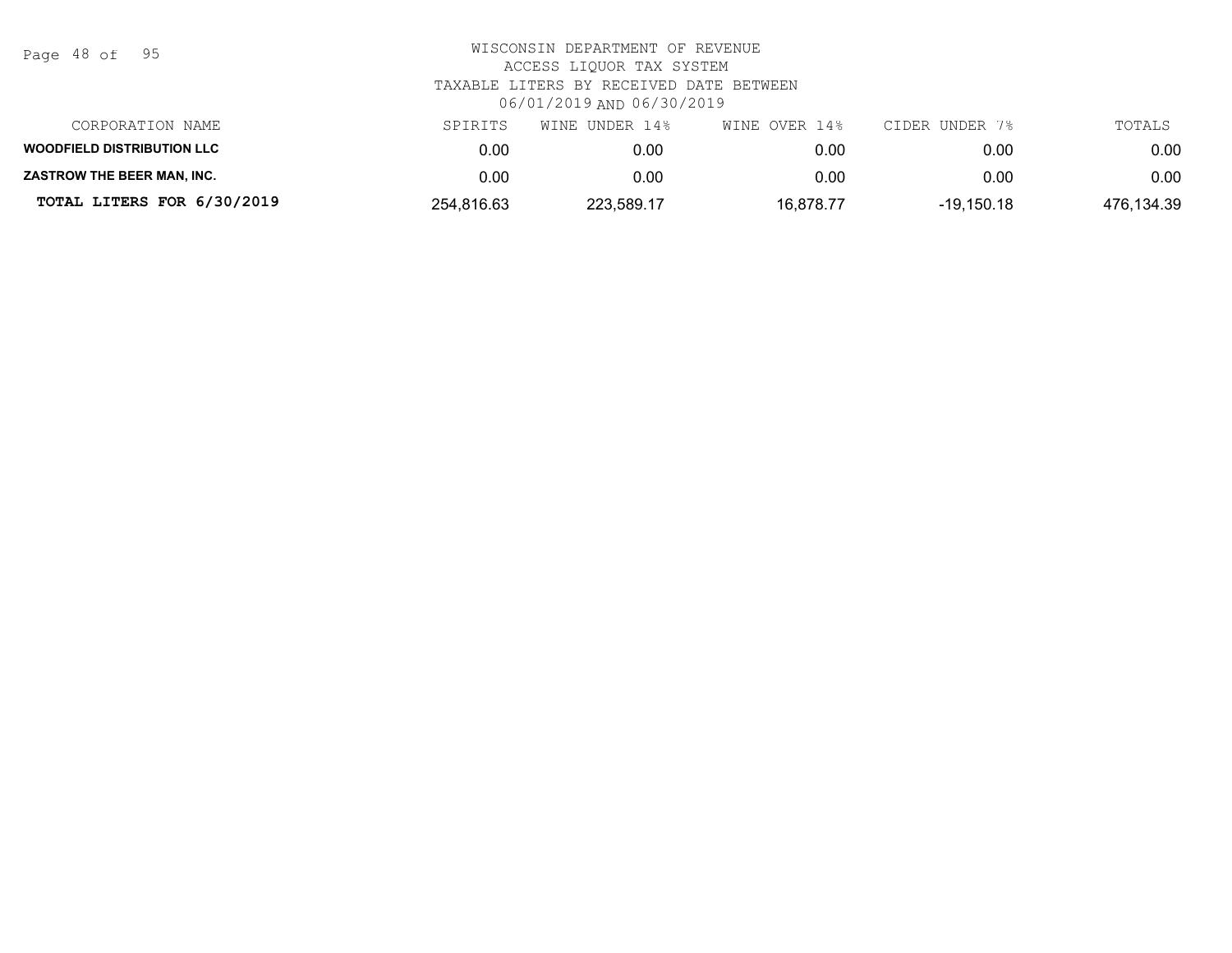Page 49 of 95

## WISCONSIN DEPARTMENT OF REVENUE ACCESS LIQUOR TAX SYSTEM TAXABLE LITERS BY RECEIVED DATE BETWEEN 06/01/2019 AND 06/30/2019

**IN STATE MANUFACTURER (WM) 45TH PARALLEL SPIRITS, LLC** 0.00 0.00 0.00 0.00 0.00 **ACE ETHANOL, LLC** 0.00 0.00 0.00 0.00 0.00 **AEPPELTREOW INC** 76.88 0.00 0.00 0.00 76.88 **ANGRY SPIRITS DISTILLING LLC** 0.00 0.00 0.00 0.00 0.00 **B & E DISTILLERY INC.** 45.01 0.00 0.00 0.00 45.01 **BRIAN SAMMONS** 705.75 0.00 0.00 0.00 705.75 **C & N CORPORATION** 2,924.90 0.00 0.00 0.00 2,924.90 **CENTRAL STANDARD LLC** 0.00 0.00 0.00 0.00 0.00 **CENTRAL TIME DISTILLERY AND WINERY, INC.**  $\begin{array}{ccc} 716.63 & 0.00 & 0.00 & 0.00 & 0.00 & 0.00 & 716.63 \end{array}$ **CHIPPEWA RIVER DISTILLERY AND BREWERY LLC**  $546.04$   $0.00$   $0.00$   $0.00$   $0.00$   $0.00$   $546.04$ **CLOVER MEADOW LLC** 0.00 0.00 0.00 0.00 0.00 **COPPER CROW DISTILLERY LLC** 99.03 0.00 0.00 0.00 99.03 **CULLEN AND HARRISON LLC** 0.00 0.00 0.00 0.00 0.00 **DANCING GOAT DISTILLERY, LLC** 62.61 62.61 62.61 0.00 0.00 0.00 0.00 0.00 0.00 0.00 62.61 **DENNIS E ERB** 0.00 0.00 0.00 0.00 0.00 **DISTILLERY PARTNERS, LLC** 0.00 0.00 0.00 0.00 0.00 **DOUNDRINS DISTILLING** 0.00 0.00 0.00 0.00 0.00 **DRIFTLESS GLEN DISTILLERY LLC** 2,841.21 0.00 0.00 0.00 2,841.21 **DRIFTLESS PURE LLC** 1,106.25 0.00 0.00 0.00 1,106.25 **EMCO CHEMICAL DISTRIBUTORS, INC.** 0.00 0.00 0.00 0.00 0.00 **FREDERICK QUANDT** 0.00 2,602.46 0.00 0.00 2,602.46 **GLOBAL UNIVERSAL SRL** 0.00 0.00 0.00 0.00 0.00 **GRANT J VAN DRIEST** 0.00 0.00 0.00 0.00 0.00 **GREAT LAKES DISTILLERY LLC** 2,018.26 0.00 0.00 0.00 2,018.26 **HENDRICKS FAMILY DISTILLERY LLC** 907.85 0.00 0.00 0.00 907.85 CORPORATION NAME SPIRITS WINE UNDER 14% WINE OVER 14% CIDER UNDER 7% TOTALS

**HICKORY VIEW DISTILLERY LLC** 1.403.97 1.403.97 0.00 0.00 0.00 0.00 0.00 0.00 0.00 1.403.97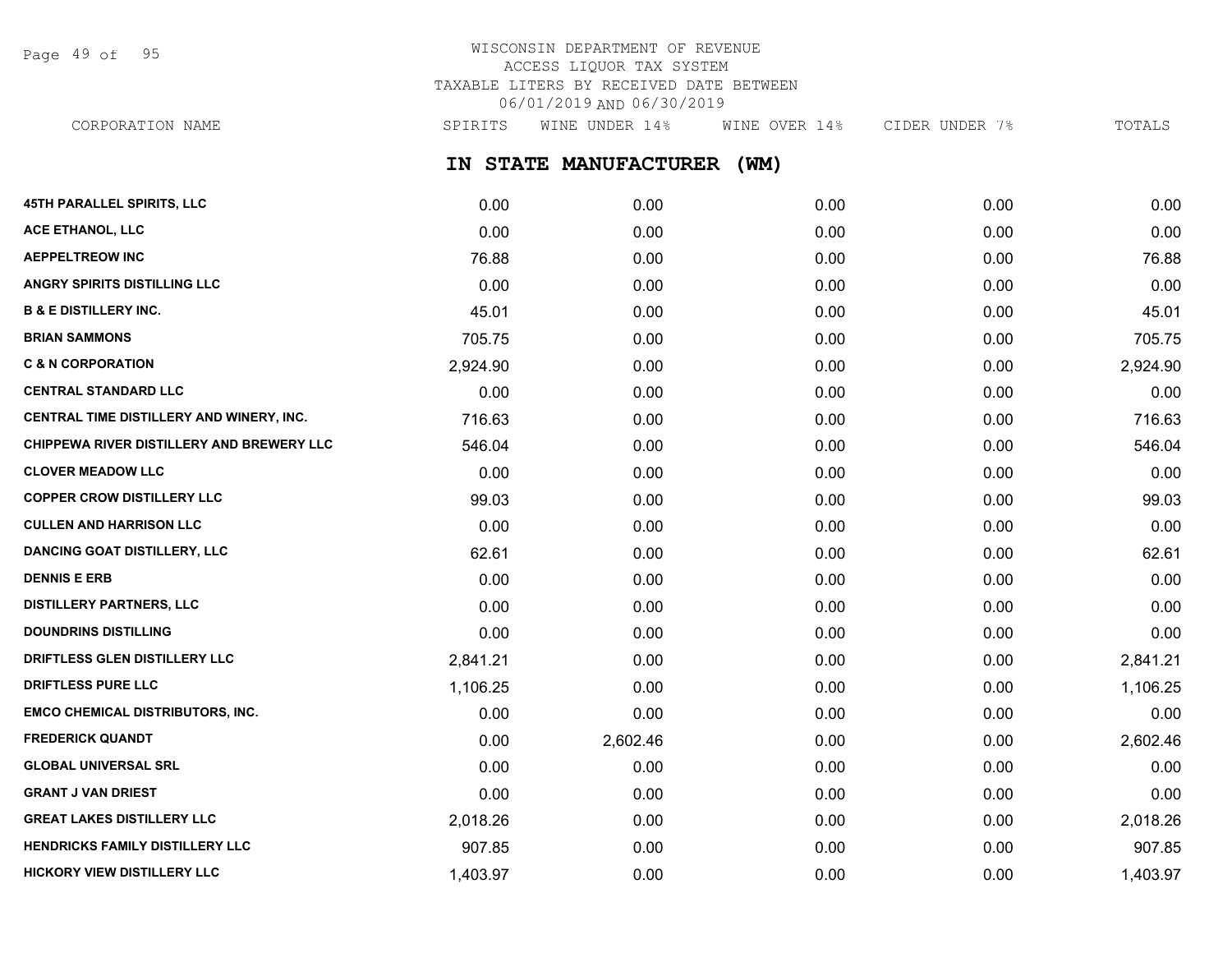Page 50 of 95

| CORPORATION NAME                             | SPIRITS   | WINE UNDER 14% | WINE OVER 14% | CIDER UNDER 7% | TOTALS    |
|----------------------------------------------|-----------|----------------|---------------|----------------|-----------|
| <b>ISAAC SHOWAKI</b>                         | 0.00      | 0.00           | 0.00          | 10,159.94      | 10,159.94 |
| <b>JAMES PLOETZ</b>                          | 36.76     | 0.00           | 0.00          | 0.00           | 36.76     |
| <b>JARIN K GELHAR</b>                        | 0.00      | 0.00           | 0.00          | 0.00           | 0.00      |
| <b>JKLM DISTILLING PARTNERS LLC</b>          | 122.99    | 0.00           | 0.00          | 0.00           | 122.99    |
| <b>JOSEPH RETZER III</b>                     | 265.55    | 0.00           | 0.00          | 0.00           | 265.55    |
| <b>MATTHEW RICK</b>                          | 1,359.00  | 5,897.54       | 186.03        | 0.00           | 7,442.57  |
| <b>MEISENBURG BREWING AND DISTILLING LLC</b> | 0.00      | 0.00           | 0.00          | 0.00           | 0.00      |
| <b>MILLERCOORS LLC</b>                       | 0.00      | 0.00           | 0.00          | 0.00           | 0.00      |
| <b>NATHAN G GREENAWALT</b>                   | 210.73    | 0.00           | 0.00          | 58.67          | 269.40    |
| <b>NORTHERN WATERS DISTILLERY LLC</b>        | 1,118.21  | 0.00           | 0.00          | 0.00           | 1,118.21  |
| <b>PABST HOLDINGS LLC</b>                    | 0.00      | 0.00           | 0.00          | 0.00           | 0.00      |
| PERLICK DISTILLERY, LLC                      | 540.06    | 0.00           | 0.00          | 0.00           | 540.06    |
| RIVER BEND VINEYARD & WINERY LLC             | 213.00    | 0.00           | 0.00          | 0.00           | 213.00    |
| <b>SENSIENT FLAVORS LLC</b>                  | 0.00      | 0.00           | 0.00          | 0.00           | 0.00      |
| <b>ST CROIX SPIRITS LLC</b>                  | 0.00      | 0.00           | 0.00          | 0.00           | 0.00      |
| <b>STATE LINE DISTILLERY, LLC</b>            | 1,692.00  | 0.00           | 0.00          | 0.00           | 1,692.00  |
| <b>SUGAR RIVER DISTILLERY INC</b>            | 0.00      | 0.00           | 0.00          | 0.00           | 0.00      |
| THE NORTH WOODS DISTILLERY LLC               | 724.49    | 0.00           | 0.00          | 0.00           | 724.49    |
| <b>TWO TALL GUYS LLC</b>                     | 0.01      | 0.00           | 0.00          | 0.00           | 0.01      |
| WHITE WINTER WINERY INC                      | 0.00      | 0.00           | 0.00          | 0.00           | 0.00      |
| <b>WOLLERSHEIM WINERY, INC.</b>              | 1,907.72  | 12.00          | 0.00          | 0.00           | 1,919.72  |
| YAHARA BAY DISTILLERS, INC.                  | 1,524.94  | 0.00           | 0.00          | 0.00           | 1,524.94  |
| TOTAL LITERS FOR 6/30/2019                   | 23,169.85 | 8,512.00       | 186.03        | 10,218.61      | 42,086.49 |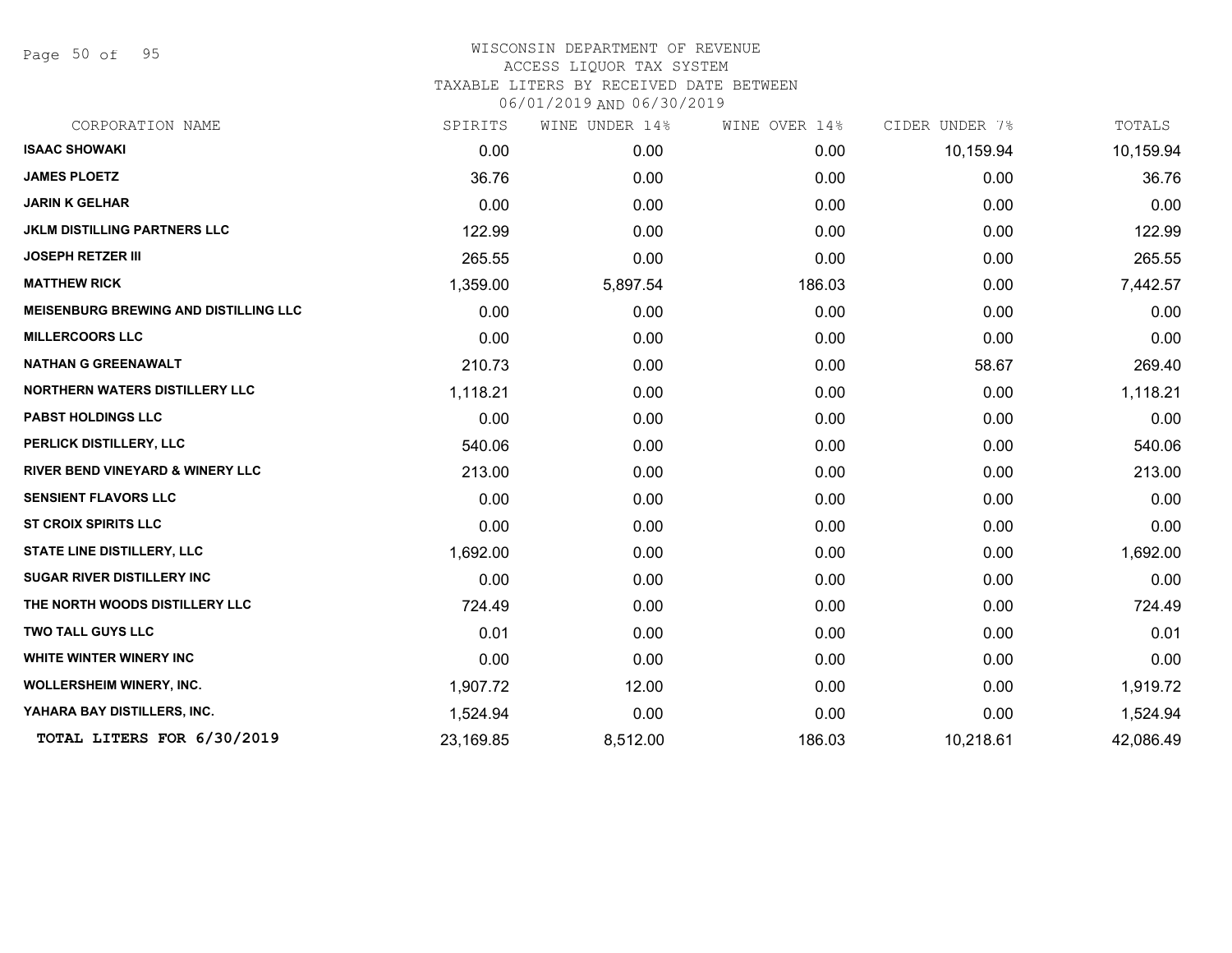Page 51 of 95

# WISCONSIN DEPARTMENT OF REVENUE ACCESS LIQUOR TAX SYSTEM TAXABLE LITERS BY RECEIVED DATE BETWEEN 06/01/2019 AND 06/30/2019

CORPORATION NAME SPIRITS WINE UNDER 14% WINE OVER 14% CIDER UNDER 7% TOTALS

**IN STATE RECTIFIER (WR)**

| <b>45TH PARALLEL SPIRITS, LLC</b>            | 2,169.50       | 0.00      | 0.00 | 0.00 | 2,169.50       |
|----------------------------------------------|----------------|-----------|------|------|----------------|
| <b>ARTYS</b>                                 | 5,763.72       | 0.00      | 0.00 | 0.00 | 5,763.72       |
| <b>CITY BREWING COMPANY, LLC</b>             | $-177, 155.13$ | 0.00      | 0.00 | 0.00 | $-177, 155.13$ |
| <b>DANCING GOAT DISTILLERY, LLC</b>          | 0.00           | 0.00      | 0.00 | 0.00 | 0.00           |
| <b>DISTILLERY PARTNERS, LLC</b>              | 0.00           | 0.00      | 0.00 | 0.00 | 0.00           |
| <b>DOUNDRINS DISTILLING</b>                  | 0.00           | 0.00      | 0.00 | 0.00 | 0.00           |
| <b>FREDERICK QUANDT</b>                      | 0.00           | 4,561.41  | 0.00 | 0.00 | 4,561.41       |
| <b>GALLOWAY COMPANY</b>                      | 0.00           | 0.00      | 0.00 | 0.00 | 0.00           |
| <b>GLOBAL UNIVERSAL SRL</b>                  | 0.00           | 0.00      | 0.00 | 0.00 | 0.00           |
| <b>GREAT LAKES DISTILLERY LLC</b>            | 5,770.49       | 0.00      | 0.00 | 0.00 | 5,770.49       |
| HENRY FARMS PRAIRIE SPIRITS LLC              | $-292.50$      | 0.00      | 0.00 | 0.00 | $-292.50$      |
| <b>KELLY M YOCOM</b>                         | 12.32          | 2.38      | 0.00 | 0.00 | 14.70          |
| <b>MEISENBURG BREWING AND DISTILLING LLC</b> | 0.00           | 0.00      | 0.00 | 0.00 | 0.00           |
| <b>MIDWEST CUSTOM BOTTLING LLC</b>           | 40,205.31      | 25,379.01 | 0.00 | 0.00 | 65,584.32      |
| <b>NATHAN G GREENAWALT</b>                   | 0.00           | 0.00      | 0.00 | 0.00 | 0.00           |
| YAHARA BAY DISTILLERS, INC.                  | 0.00           | 0.00      | 0.00 | 0.00 | 0.00           |
| YAHARA BAY DISTILLERS, INC.                  | 0.00           | 0.00      | 0.00 | 0.00 | 0.00           |
| TOTAL LITERS FOR 6/30/2019                   | -123,526.29    | 29,942.80 | 0.00 | 0.00 | $-93,583.49$   |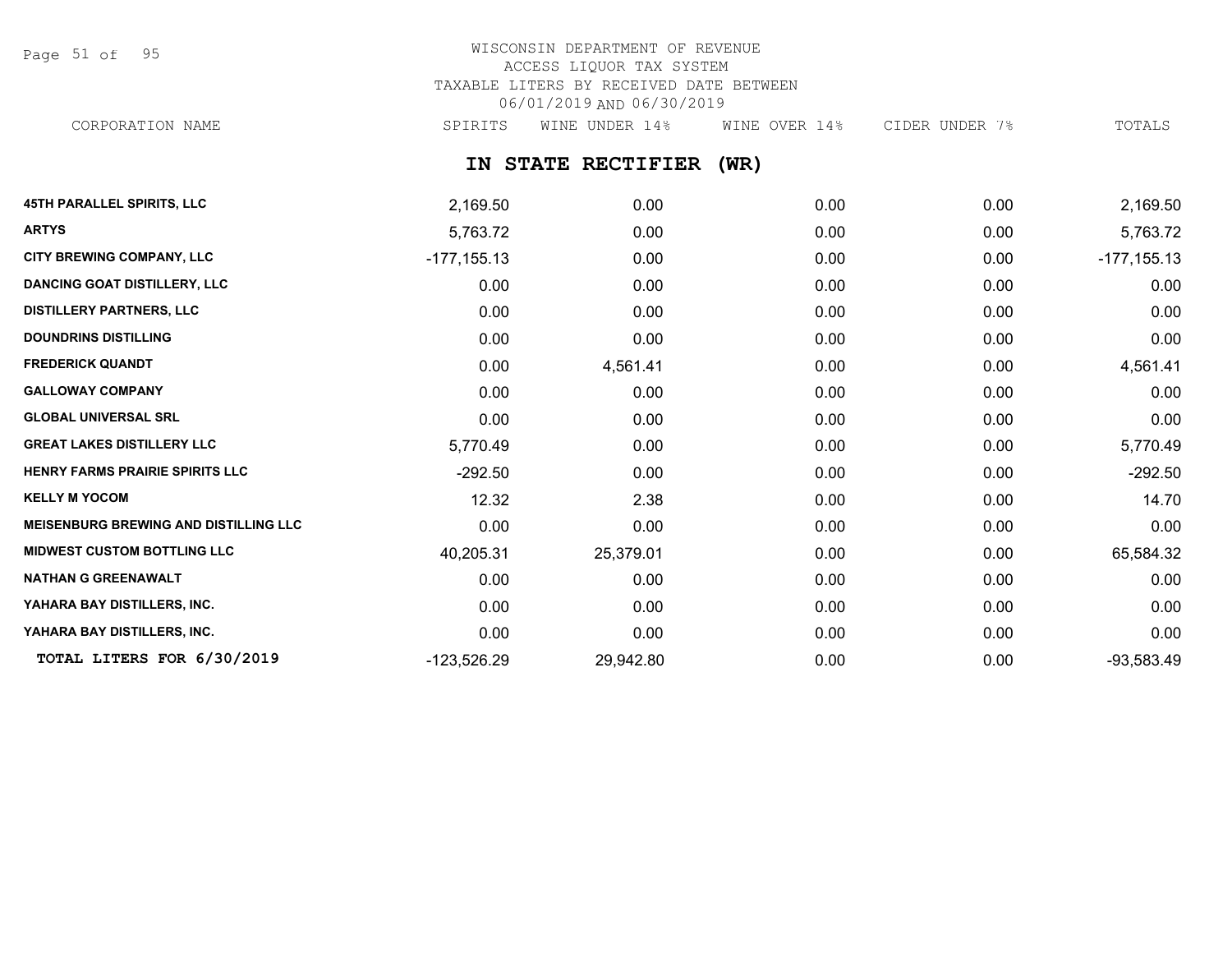Page 52 of 95

## WISCONSIN DEPARTMENT OF REVENUE ACCESS LIQUOR TAX SYSTEM TAXABLE LITERS BY RECEIVED DATE BETWEEN 06/01/2019 AND 06/30/2019

CORPORATION NAME SPIRITS WINE UNDER 14% WINE OVER 14% CIDER UNDER 7% TOTALS

**IN STATE WINERY (WWI)**

| <b>AEPPELTREOW INC</b>                            | 0.00 | 533.74    | 23.85  | 1,253.15 | 1,810.74  |
|---------------------------------------------------|------|-----------|--------|----------|-----------|
| <b>AMANDA STEFL</b>                               | 0.00 | 1,616.37  | 0.00   | 0.00     | 1,616.37  |
| <b>ANDREW J HEINZL</b>                            | 0.00 | 0.00      | 0.00   | 0.00     | 0.00      |
| <b>BADGER STATE BREWING COMPANY LLC</b>           | 0.00 | 0.00      | 0.00   | 0.00     | 0.00      |
| <b>BAYFIELD WINERY, LTD.</b>                      | 0.00 | 3,401.26  | 0.00   | 0.00     | 3,401.26  |
| <b>BELLEVINEZ LLC</b>                             | 0.00 | 1,529.30  | 0.00   | 0.00     | 1,529.30  |
| <b>BLIND HORSE WINERY LLC</b>                     | 0.00 | 0.00      | 0.00   | 0.00     | 0.00      |
| <b>BOTHAM BRANDS LLC</b>                          | 0.00 | 0.00      | 0.00   | 0.00     | 0.00      |
| <b>BRADLEY L ALLEN</b>                            | 0.00 | 4.50      | 0.00   | 0.00     | 4.50      |
| <b>BRANCHES WINERY LLC</b>                        | 0.00 | 6,170.20  | 0.00   | 0.00     | 6,170.20  |
| <b>BRIAN C LOKRANTZ</b>                           | 0.00 | 0.00      | 0.00   | 0.00     | 0.00      |
| <b>BRIGADOON FARM &amp; WINERY LLC</b>            | 0.00 | 0.00      | 0.00   | 0.00     | 0.00      |
| <b>BRIX CIDER LLC</b>                             | 0.00 | 0.00      | 0.00   | 851.90   | 851.90    |
| <b>C &amp; N CORPORATION</b>                      | 0.00 | 36,352.58 | 175.49 | 0.00     | 36,528.07 |
| <b>CHATEAU ST CROIX WINERY &amp; VINEYARD LLC</b> | 0.00 | 7,464.73  | 113.98 | 0.00     | 7,578.71  |
| <b>CHERYL JOHNSON</b>                             | 0.00 | 0.00      | 0.00   | 0.00     | 0.00      |
| <b>CIDER HOUSE OF WISCONSIN LLC</b>               | 0.00 | 0.00      | 0.00   | 0.00     | 0.00      |
| <b>CLAY JAR HOLDINGS LLC</b>                      | 0.00 | 574.78    | 325.89 | 0.00     | 900.67    |
| <b>CLOVER MEADOW LLC</b>                          | 0.00 | 0.00      | 0.00   | 0.00     | 0.00      |
| <b>COLLEEN M BOS</b>                              | 0.00 | 1,114.99  | 0.00   | 0.00     | 1,114.99  |
| <b>CRAIG FLETCHER</b>                             | 0.00 | 0.00      | 0.00   | 0.00     | 0.00      |
| <b>DANIEL J KOEPKE</b>                            | 0.00 | 0.00      | 0.00   | 0.00     | 0.00      |
| <b>DANZINGER VINEYARDS LLC</b>                    | 0.00 | 25,853.87 | 247.49 | 0.00     | 26,101.36 |
| <b>DAVID F MAHER</b>                              | 0.00 | 0.00      | 0.00   | 0.00     | 0.00      |
| <b>DEAN L BAUMGARTEN</b>                          | 0.00 | 0.00      | 0.00   | 0.00     | 0.00      |
| <b>DIANA HOBSON</b>                               | 0.00 | 0.00      | 0.00   | 0.00     | 0.00      |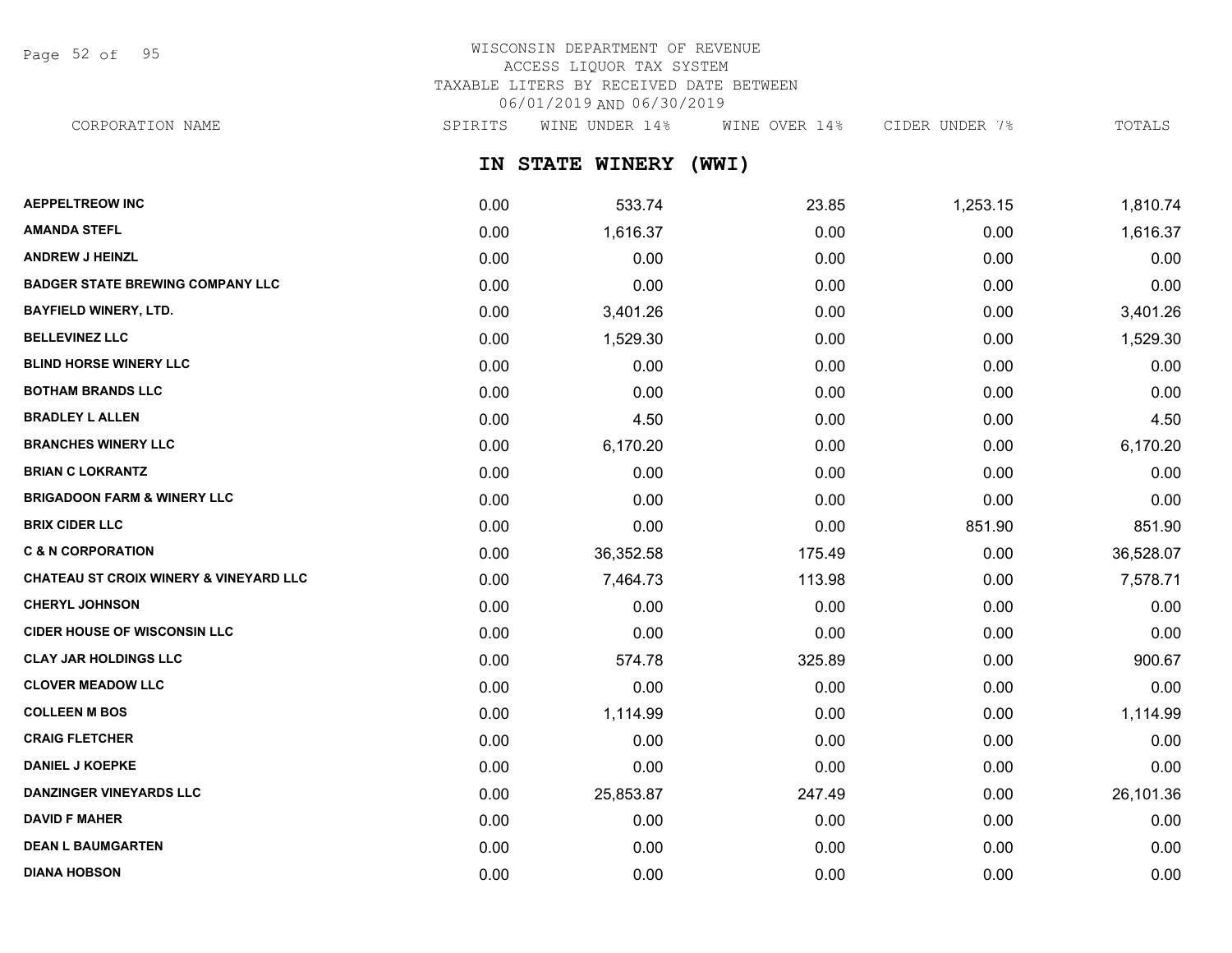Page 53 of 95

### WISCONSIN DEPARTMENT OF REVENUE ACCESS LIQUOR TAX SYSTEM TAXABLE LITERS BY RECEIVED DATE BETWEEN

| CORPORATION NAME                     | SPIRITS | WINE UNDER 14% | WINE OVER 14% | CIDER UNDER 7% | TOTALS    |
|--------------------------------------|---------|----------------|---------------|----------------|-----------|
| <b>DON GRASSE</b>                    | 0.00    | 0.00           | 0.00          | 0.00           | 0.00      |
| DRUMLIN RIDGE WINERY LLC             | 0.00    | 1,805.64       | 0.00          | 0.00           | 1,805.64  |
| <b>EASTERN RIDGES VINEYARD, LLC</b>  | 0.00    | 0.00           | 0.00          | 0.00           | 0.00      |
| <b>EDWARD J RINK</b>                 | 0.00    | 56.25          | 7.50          | 0.00           | 63.75     |
| <b>ELISABETH W KLEIN</b>             | 0.00    | 0.00           | 0.00          | 0.00           | 0.00      |
| <b>FAWN CREEK WINERY LLC</b>         | 0.00    | 5,789.97       | 0.00          | 0.00           | 5,789.97  |
| <b>FERMENTING CELLARS LLC</b>        | 0.00    | 177.00         | 3.00          | 0.00           | 180.00    |
| <b>FISHER KING WINERY, LLC</b>       | 0.00    | 0.00           | 0.00          | 0.00           | 0.00      |
| <b>FRESAR INC</b>                    | 0.00    | 280.12         | 0.00          | 0.00           | 280.12    |
| FRUIT OF THE WOODS WINE CELLAR, INC. | 0.00    | 0.00           | 0.00          | 0.00           | 0.00      |
| <b>HALF KRAKT LLC</b>                | 0.00    | 571.48         | 0.00          | 0.00           | 571.48    |
| HALF MOON HILL LLC                   | 0.00    | 125.18         | 0.00          | 103.98         | 229.16    |
| <b>HARALD TOMESCH</b>                | 0.00    | 0.00           | 0.00          | 0.00           | 0.00      |
| <b>HARBOR RIDGE WINERY INC.</b>      | 0.00    | 13,412.50      | 0.00          | 0.00           | 13,412.50 |
| HAYWARD LAKES WINERY, LLC            | 0.00    | 0.00           | 0.00          | 0.00           | 0.00      |
| <b>HERDIE BAISDEN</b>                | 0.00    | 137.49         | 0.00          | 4,428.69       | 4,566.18  |
| <b>ISLAND ORCHARD CIDER LLC</b>      | 0.00    | 0.00           | 0.00          | 0.00           | 0.00      |
| <b>JACKSON WINE LLC</b>              | 0.00    | 803.98         | 26.99         | 0.00           | 830.97    |
| <b>JAMES F HAUSER JR</b>             | 0.00    | 0.00           | 0.00          | 0.00           | 0.00      |
| <b>JAMES PLOETZ</b>                  | 0.00    | 360.75         | 0.00          | 0.00           | 360.75    |
| <b>JEFFERY BEMIS</b>                 | 0.00    | 2,449.15       | 0.00          | 0.00           | 2,449.15  |
| <b>JEFFREY L STOEGER</b>             | 0.00    | 0.00           | 1,241.23      | 0.00           | 1,241.23  |
| <b>JOHN BIONDI</b>                   | 0.00    | 0.00           | 0.00          | 0.00           | 0.00      |
| <b>JONATHAN DALE</b>                 | 0.00    | 0.00           | 0.00          | 0.00           | 0.00      |
| <b>JORNY'S END LLC</b>               | 0.00    | 817.65         | 0.00          | 0.00           | 817.65    |
| <b>JORNY'S END LLC</b>               | 0.00    | 3,482.57       | 0.00          | 0.00           | 3,482.57  |
| <b>JOSEPH CALLOW</b>                 | 0.00    | 4,077.75       | 0.00          | 1,199.97       | 5,277.72  |
| <b>JOSEPH STALLER</b>                | 0.00    | 0.00           | 0.00          | 0.00           | 0.00      |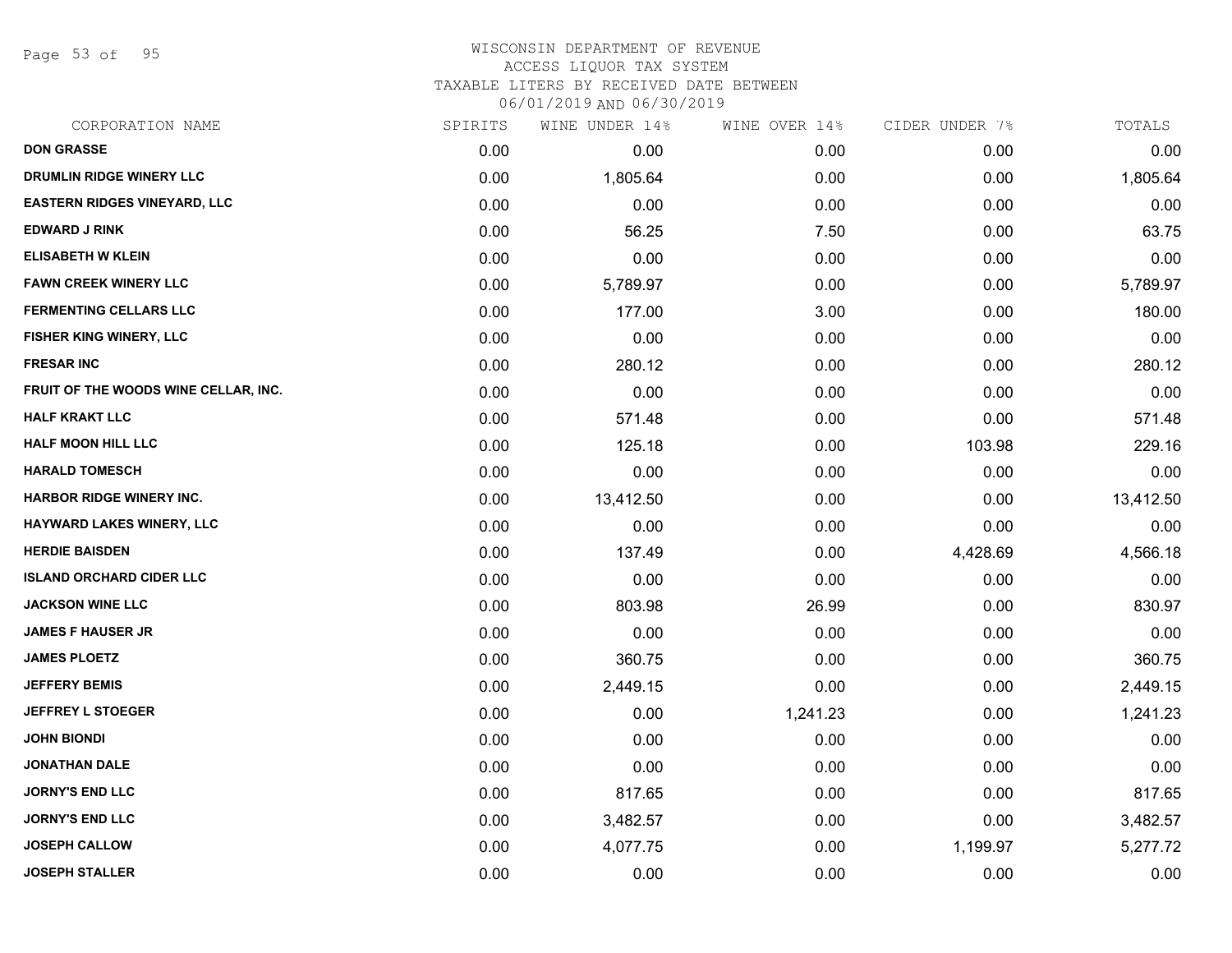Page 54 of 95

| CORPORATION NAME                               | SPIRITS | WINE UNDER 14% | WINE OVER 14% | CIDER UNDER 7% | TOTALS    |
|------------------------------------------------|---------|----------------|---------------|----------------|-----------|
| <b>JOSEPH WYNIMKO</b>                          | 0.00    | 371.57         | 0.00          | 0.00           | 371.57    |
| <b>JULIE A ANDRZEJCZAK</b>                     | 0.00    | 38.61          | 0.76          | 0.76           | 40.13     |
| <b>KEVIN BEHNKE</b>                            | 0.00    | 0.00           | 0.00          | 0.00           | 0.00      |
| <b>KRISTIN HARRINGTON-BOEGNER</b>              | 0.00    | 0.00           | 0.00          | 0.00           | 0.00      |
| <b>LAKE NOKOMIS CRANBERRIES INC</b>            | 0.00    | 0.00           | 0.00          | 0.00           | 0.00      |
| <b>LANDTA WINES LLC</b>                        | 0.00    | 476.96         | 0.00          | 0.00           | 476.96    |
| <b>LAUTENBACH'S ORCHARD COUNTRY INC</b>        | 0.00    | 16,568.85      | 0.00          | 7,595.94       | 24,164.79 |
| <b>LEDGESTONE ESTATE LLC</b>                   | 0.00    | 0.00           | 0.00          | 0.00           | 0.00      |
| LIL' OLE WINEMAKER SHOPPE LLC                  | 0.00    | 575.27         | 0.00          | 0.00           | 575.27    |
| <b>LOST ISLAND WINE LLC</b>                    | 0.00    | 2,309.25       | 0.00          | 339.29         | 2,648.54  |
| <b>LUCKY DOG WINERY</b>                        | 0.00    | 0.00           | 0.00          | 0.00           | 0.00      |
| <b>LUNCH CREEK VINEYARDS LLC</b>               | 0.00    | 1,362.74       | 0.00          | 0.00           | 1,362.74  |
| <b>MARION J WEGLARZ AND MARLYS A BOCK PTRS</b> | 0.00    | 3,614.68       | 0.00          | 0.00           | 3,614.68  |
| <b>MARTIN E SELL</b>                           | 0.00    | 188.89         | 3.02          | 0.00           | 191.91    |
| <b>MARY BELLAZZINI</b>                         | 0.00    | 0.00           | 0.00          | 0.00           | 0.00      |
| <b>MATENAER CORPORATION</b>                    | 0.00    | 0.00           | 0.00          | 0.00           | 0.00      |
| <b>MATTHEW RICK</b>                            | 0.00    | 0.00           | 0.00          | 0.00           | 0.00      |
| <b>MCILQUHAM LLC</b>                           | 0.00    | 1,035.00       | 0.00          | 0.00           | 1,035.00  |
| <b>MERSHONIAN CIDERY LLC</b>                   | 0.00    | 193.06         | 0.00          | 1,987.34       | 2,180.40  |
| <b>MILLERCOORS LLC</b>                         | 0.00    | 0.00           | 0.00          | 0.00           | 0.00      |
| <b>MILLERCOORS USA LLC</b>                     | 0.00    | 0.00           | 0.00          | 0.00           | 0.00      |
| <b>MOBCRAFT BEER INC</b>                       | 0.00    | 0.00           | 0.00          | 0.00           | 0.00      |
| <b>MOONDANCER LLC</b>                          | 0.00    | 0.00           | 0.00          | 0.00           | 0.00      |
| <b>MUNSON BRIDGE WINERY INC</b>                | 0.00    | 0.00           | 0.00          | 0.00           | 0.00      |
| <b>MUSETTA WINERY, LLC</b>                     | 0.00    | $-45.25$       | $-9.75$       | 0.00           | $-55.00$  |
| <b>NORTHLEAF WINERY, LLC</b>                   | 0.00    | 1,694.99       | 36.00         | 0.00           | 1,730.99  |
| <b>ODILON FORD WINERY INC</b>                  | 0.00    | 82.52          | 0.00          | 0.00           | 82.52     |
| ORGANIC ELIXIR WINERY INC                      | 0.00    | 0.00           | 0.00          | 0.00           | 0.00      |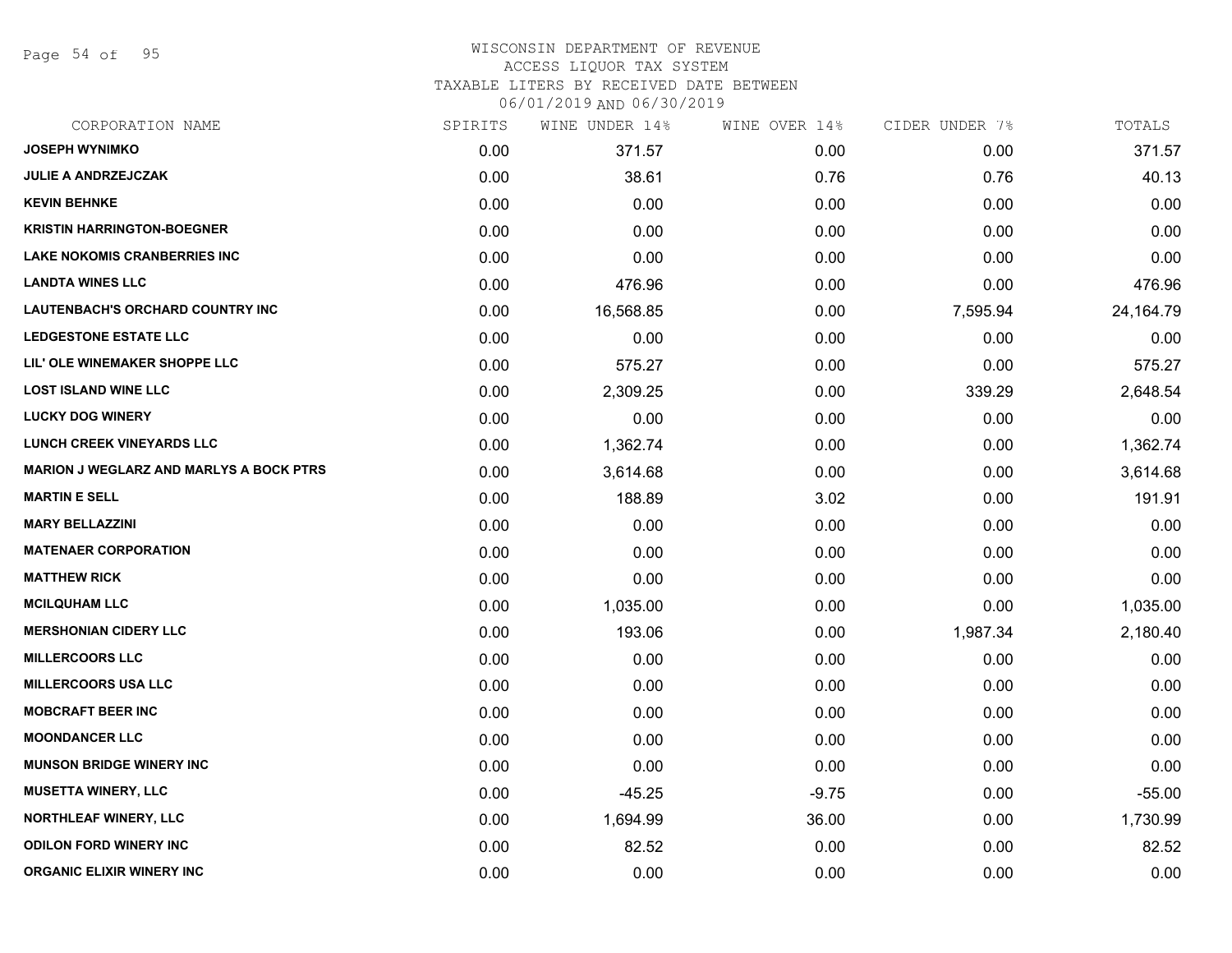Page 55 of 95

#### WISCONSIN DEPARTMENT OF REVENUE ACCESS LIQUOR TAX SYSTEM

TAXABLE LITERS BY RECEIVED DATE BETWEEN

| CORPORATION NAME                                 | SPIRITS | WINE UNDER 14% | WINE OVER 14% | CIDER UNDER 7% | TOTALS    |
|--------------------------------------------------|---------|----------------|---------------|----------------|-----------|
| PARALLEL 44 VINEYARD & WINERY, INC.              | 0.00    | 3,738.37       | 0.00          | 0.00           | 3,738.37  |
| PARALLEL 44 VINEYARD & WINERY, INC.              | 0.00    | 6,403.50       | 0.00          | 0.00           | 6,403.50  |
| <b>PATRICK ARNDT</b>                             | 0.00    | 0.00           | 0.00          | 0.00           | 0.00      |
| <b>PAUL D ASPER</b>                              | 0.00    | 196.84         | 0.00          | 161.83         | 358.67    |
| <b>PAUL G BLOMMEL</b>                            | 0.00    | 0.00           | 0.00          | 0.00           | 0.00      |
| <b>PAUL HAMMEN</b>                               | 0.00    | 0.00           | 0.00          | 0.00           | 0.00      |
| <b>PAUL J FRANZEN</b>                            | 0.00    | 0.00           | 52.27         | 0.00           | 52.27     |
| <b>PIEPERTK LLC</b>                              | 0.00    | 1,794.73       | 14.23         | 0.00           | 1,808.96  |
| <b>PRAIRIE HAWK WINERY INC</b>                   | 0.00    | 458.25         | 0.00          | 18.00          | 476.25    |
| <b>RED OAK VINEYARD INC</b>                      | 0.00    | 0.00           | 0.00          | 0.00           | 0.00      |
| <b>RIO LOBO LLC</b>                              | 0.00    | 0.00           | 0.00          | 0.00           | 0.00      |
| <b>RIVER BEND VINEYARD &amp; WINERY LLC</b>      | 0.00    | 4,808.97       | 0.00          | 0.00           | 4,808.97  |
| <b>ROBERT BORUCKI</b>                            | 0.00    | 0.00           | 0.00          | 0.00           | 0.00      |
| <b>ROCK N WOOL WINERY LLC</b>                    | 0.00    | 0.00           | 0.00          | 0.00           | 0.00      |
| <b>RUSHFORD MEADERY AND WINERY LLC</b>           | 0.00    | $-2.25$        | 0.00          | $-1.30$        | $-3.55$   |
| <b>RYAN PRELLWITZ</b>                            | 0.00    | 0.00           | 0.00          | 0.00           | 0.00      |
| <b>SANDSTONE RIDGE VINEYARD &amp; WINERY LLC</b> | 0.00    | 0.00           | 0.00          | 0.00           | 0.00      |
| <b>SEVEN HAWKS VINEYARDS LLC</b>                 | 0.00    | 0.00           | 0.00          | 0.00           | 0.00      |
| <b>SEVEN HAWKS VINEYARDS LLC</b>                 | 0.00    | 0.00           | 0.00          | 0.00           | 0.00      |
| <b>SHARON L PINGEL</b>                           | 0.00    | 491.99         | 0.00          | 0.00           | 491.99    |
| <b>SHERRY HARDIE</b>                             | 0.00    | 487.00         | 0.00          | 0.00           | 487.00    |
| SIMON CREEK VINEYARD LLC                         | 0.00    | 2,880.03       | 234.01        | 0.00           | 3,114.04  |
| SINNIPEE VALLEY VINEYARD LLC                     | 0.00    | 666.00         | 0.00          | 0.00           | 666.00    |
| <b>SPB LLC</b>                                   | 0.00    | 0.00           | 0.00          | 54,924.99      | 54,924.99 |
| SPIRITS OF NORWAY VINEYARD LLC                   | 0.00    | 463.50         | 0.00          | 0.00           | 463.50    |
| <b>SPRECHER BREWING COMPANY, INC.</b>            | 0.00    | 0.00           | 0.00          | $-306.62$      | $-306.62$ |
| <b>SPURGEON VINEYARDS &amp; WINERY LLC</b>       | 0.00    | 1,707.58       | 45.05         | 0.00           | 1,752.63  |
| <b>STEPHEN M KENNEDY</b>                         | 0.00    | 1,026.60       | 0.00          | 0.00           | 1,026.60  |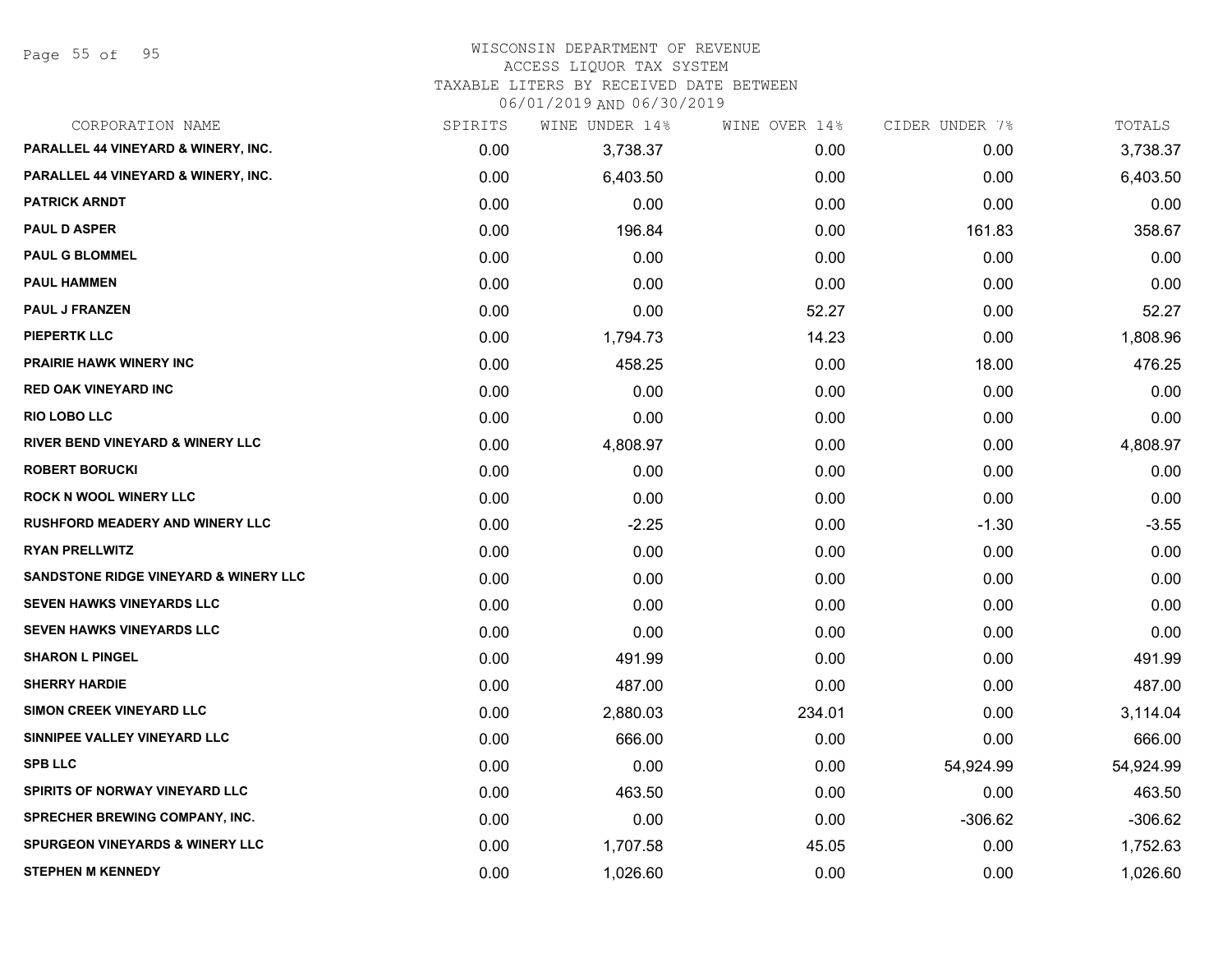Page 56 of 95

# WISCONSIN DEPARTMENT OF REVENUE ACCESS LIQUOR TAX SYSTEM

TAXABLE LITERS BY RECEIVED DATE BETWEEN

| CORPORATION NAME                                   | SPIRITS | WINE UNDER 14% | WINE OVER 14% | CIDER UNDER 7% | TOTALS    |
|----------------------------------------------------|---------|----------------|---------------|----------------|-----------|
| <b>STEVEN DEBAKER</b>                              | 0.00    | 310.52         | 54.02         | 0.00           | 364.54    |
| <b>STEVEN M &amp; JUDITH A JACOBSON LLC</b>        | 0.00    | 578.94         | 0.00          | 0.00           | 578.94    |
| <b>STILLMANK BREWING COMPANY</b>                   | 0.00    | 0.00           | 0.00          | 371.20         | 371.20    |
| <b>STONES THROW WINERY INC</b>                     | 0.00    | 0.00           | 0.00          | 0.00           | 0.00      |
| <b>SUNSET HOLLOW RANCH</b>                         | 0.00    | 0.00           | 0.00          | 0.00           | 0.00      |
| <b>SUNSET POINT WINERY LLC</b>                     | 0.00    | 1,067.07       | 81.39         | 0.00           | 1,148.46  |
| <b>TENBA RIDGE WINERY LLC</b>                      | 0.00    | 1,320.76       | 0.00          | 0.00           | 1,320.76  |
| THE RUM TREE, INC.                                 | 0.00    | 0.00           | 0.00          | 0.00           | 0.00      |
| THE WINE VINEYARD LLC                              | 0.00    | 431.99         | 0.00          | 0.00           | 431.99    |
| THE WOODLAND TRAIL BEVERAGE COMPANY, INC.          | 0.00    | 170.34         | 0.00          | 0.00           | 170.34    |
| <b>TIMOTHY D GUILD</b>                             | 0.00    | 1,447.27       | 0.00          | 0.00           | 1,447.27  |
| <b>TIMOTHY P MCDONALD</b>                          | 0.00    | 0.00           | 0.00          | 0.00           | 0.00      |
| <b>TODD KUEHL</b>                                  | 0.00    | 0.00           | 0.00          | 0.00           | 0.00      |
| <b>TOMMYS TOO HIGH WINES LLC</b>                   | 0.00    | 1,574.73       | 0.00          | 0.00           | 1,574.73  |
| <b>TRACY A SOMERVILLE</b>                          | 0.00    | 0.00           | 0.00          | 0.00           | 0.00      |
| <b>TROY LANDWEHR</b>                               | 0.00    | 435.00         | 72.00         | 0.00           | 507.00    |
| <b>TWO BROTHERS WINES LLC</b>                      | 0.00    | 642.76         | 0.00          | 0.00           | 642.76    |
| <b>UPSTREAM CIDER LLC</b>                          | 0.00    | 0.00           | 0.00          | 58.79          | 58.79     |
| VAN WYCHEN WINES INC.                              | 0.00    | 0.00           | 0.00          | 0.00           | 0.00      |
| <b>VERNON VINEYARDS LTD</b>                        | 0.00    | 1,089.44       | 0.00          | 0.00           | 1,089.44  |
| <b>VINES TO CELLAR, INC.</b>                       | 0.00    | 67.49          | 0.00          | 0.00           | 67.49     |
| <b>VON KLAUS WINERY LLC</b>                        | 0.00    | 0.00           | 0.00          | 0.00           | 0.00      |
| VON STIEHL WINERY LTD.                             | 0.00    | 0.00           | 0.00          | 0.00           | 0.00      |
| VON STIEHL WINERY LTD.                             | 0.00    | 19,379.64      | $-19.87$      | 789.68         | 20,149.45 |
| <b>VON STIEHL WINERY LTD.</b>                      | 0.00    | 0.00           | 0.00          | 0.00           | 0.00      |
| <b>WEST PRAIRIE WINERY LLC</b>                     | 0.00    | 13,050.73      | 0.00          | 0.00           | 13,050.73 |
| <b>WHISPERING BLUFFS VINEYARD &amp; WINERY LTD</b> | 0.00    | 615.75         | 14.25         | 0.00           | 630.00    |
| <b>WHITE BEAR SPIRITS LLC</b>                      | 0.00    | 1,290.00       | 1.50          | 0.00           | 1,291.50  |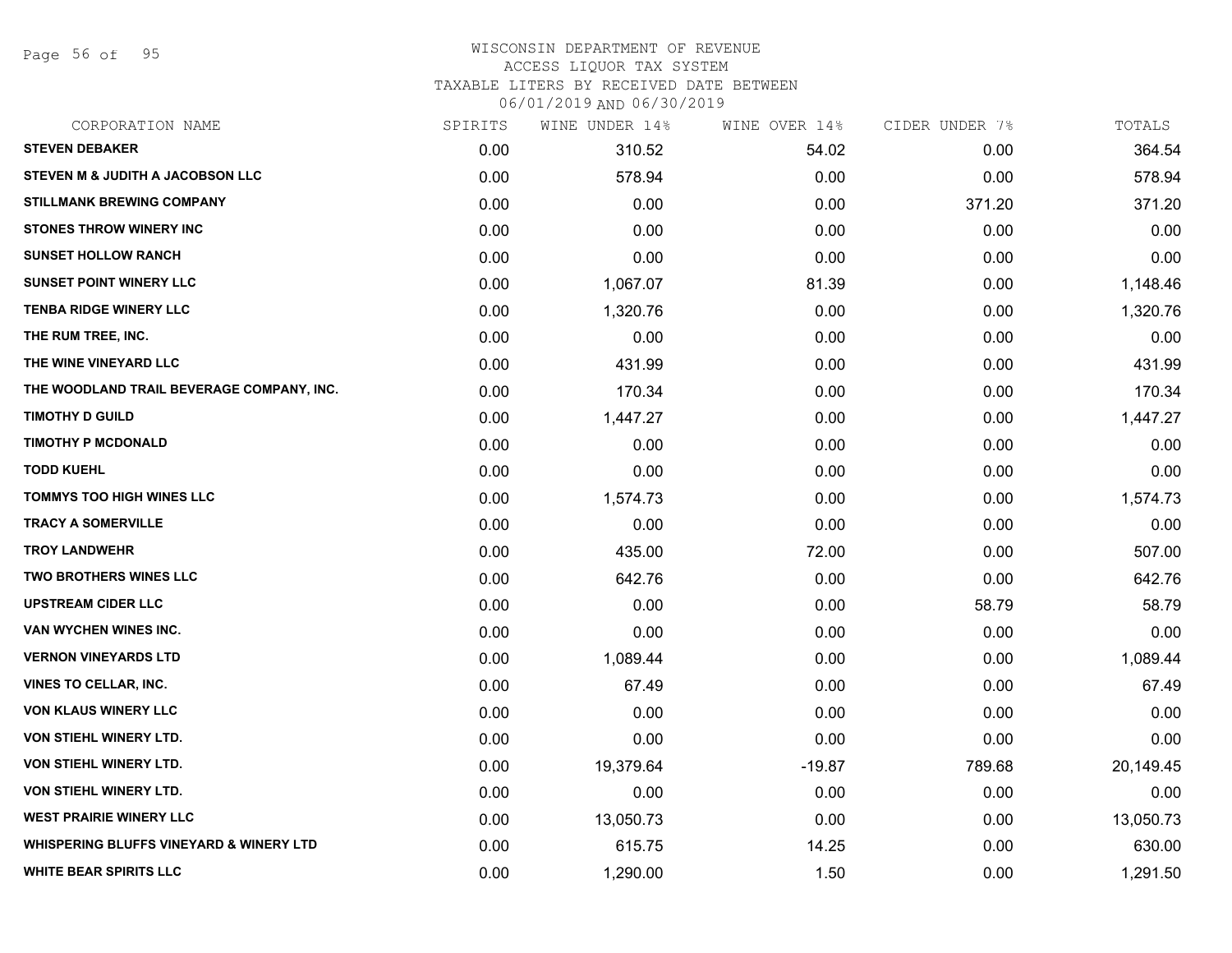Page 57 of 95

| CORPORATION NAME                | SPIRITS | UNDER 14%<br>WINE | WINE OVER 14% | CIDER UNDER<br>7% | TOTALS     |
|---------------------------------|---------|-------------------|---------------|-------------------|------------|
| WHITE WINTER WINERY INC         | 0.00    | 2,912.49          | 0.00          | 1,469.68          | 4,382.17   |
| <b>WILD EPITOME LLC</b>         | 0.00    | 0.00              | 0.00          | 0.00              | 0.00       |
| <b>WILD HARE LLC</b>            | 0.00    | 0.00              | 0.00          | 0.00              | 0.00       |
| <b>WILLIAM F BLUHM</b>          | 0.00    | 3,123.13          | 371.01        | 0.00              | 3,494.14   |
| <b>WINEMAKER'S DAUGHTER LLC</b> | 0.00    | 0.00              | 0.00          | 0.00              | 0.00       |
| <b>WINESITTER BREWHOUSE LLC</b> | 0.00    | 0.00              | 0.00          | 0.00              | 0.00       |
| <b>WOLLERSHEIM WINERY, INC.</b> | 0.00    | 58,584.09         | 713.24        | 0.00              | 59,297.33  |
| <b>WOLLERSHEIM WINERY, INC.</b> | 0.00    | 5,318.21          | $-6.75$       | 0.00              | 5,311.46   |
| TOTAL LITERS FOR 6/30/2019      | 0.00    | 285,962.40        | 3,821.80      | 75,247.27         | 365,031.47 |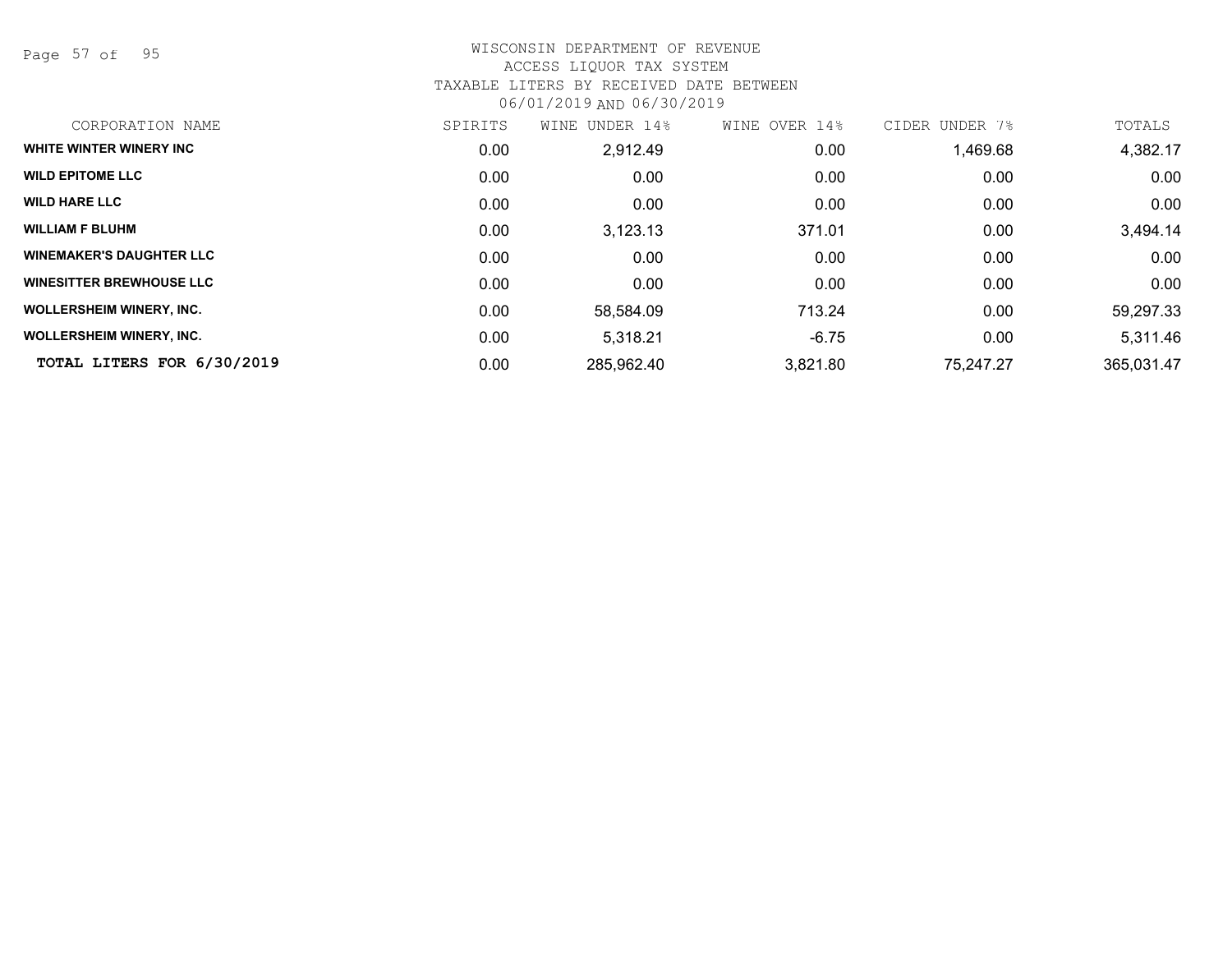Page 58 of 95

| CORPORATION NAME                          | SPIRITS | WINE UNDER 14%<br>WINE OVER 14% |       | CIDER UNDER 7% | TOTALS |
|-------------------------------------------|---------|---------------------------------|-------|----------------|--------|
|                                           |         | WINE DIRECT SHIPPER             | (WDS) |                |        |
| <b>1-800 WINESHOP.COM INC</b>             | 0.00    | 0.00                            | 0.00  | 0.00           | 0.00   |
| 2HAWK, LLC                                | 0.00    | 0.00                            | 0.00  | 0.00           | 0.00   |
| A DONKEY AND GOAT LLC                     | 0.00    | 0.00                            | 0.00  | 0.00           | 0.00   |
| A TO Z WINEWORKS LLC                      | 0.00    | 0.00                            | 0.00  | 0.00           | 0.00   |
| A W DIRECT LLC                            | 0.00    | 0.00                            | 0.00  | 0.00           | 0.00   |
| <b>ABACELA VINEYARDS &amp; WINERY INC</b> | 0.00    | 0.00                            | 0.00  | 0.00           | 0.00   |
| <b>ABREU VINEYARDS INC</b>                | 0.00    | 0.00                            | 0.00  | 0.00           | 0.00   |
| <b>AC VIN CO LLC</b>                      | 0.00    | 0.00                            | 0.00  | 0.00           | 0.00   |
| <b>ACCOLADE WINES NORTH AMERICA INC.</b>  | 0.00    | 0.00                            | 0.00  | 0.00           | 0.00   |
| <b>ACORN ALEGRIA WINERY</b>               | 0.00    | 0.00                            | 0.00  | 0.00           | 0.00   |
| <b>ADAM H LEE</b>                         | 0.00    | 0.00                            | 0.00  | 0.00           | 0.00   |
| <b>ADAMS WINERY LLC</b>                   | 0.00    | 0.00                            | 0.00  | 0.00           | 0.00   |
| <b>ADELAIDA CELLARS INC</b>               | 0.00    | 0.00                            | 0.00  | 0.00           | 0.00   |
| <b>ADELSHEIM VINEYARD LLC</b>             | 0.00    | 0.00                            | 0.00  | 0.00           | 0.00   |
| <b>ADLER DEUTSCH VINEYARD LLC</b>         | 0.00    | 0.00                            | 0.00  | 0.00           | 0.00   |

| AH WINES INC                        | 0.00 | 0.00 | 0.00 | 0.00 | 0.00 |
|-------------------------------------|------|------|------|------|------|
| <b>AKA WINES LLC</b>                | 0.00 | 0.00 | 0.00 | 0.00 | 0.00 |
| ALEJANDRO BULGHERONI ESTATE LLC     | 0.00 | 0.00 | 0.00 | 0.00 | 0.00 |
| <b>ALEXANDER P OXMAN</b>            | 0.00 | 0.00 | 0.00 | 0.00 | 0.00 |
| ALEXANDRIA NICOLE CELLARS LLC       | 0.00 | 0.00 | 0.00 | 0.00 | 0.00 |
| <b>ALOFT WINES LLC</b>              | 0.00 | 0.00 | 0.00 | 0.00 | 0.00 |
| <b>ALPHA &amp; OMEGA WINERY LLC</b> | 0.00 | 0.00 | 0.00 | 0.00 | 0.00 |
| <b>ALTAMURA WINERY INC</b>          | 0.00 | 0.00 | 0.00 | 0.00 | 0.00 |
| <b>ALVAREZ VINEYARDS LLC</b>        | 0.00 | 0.00 | 0.00 | 0.00 | 0.00 |
| <b>AMANDA STEFL</b>                 | 0.00 | 0.00 | 0.00 | 0.00 | 0.00 |
| AMAPOLA CREEK VINEYARDS & WINERY    | 0.00 | 0.00 | 0.00 | 0.00 | 0.00 |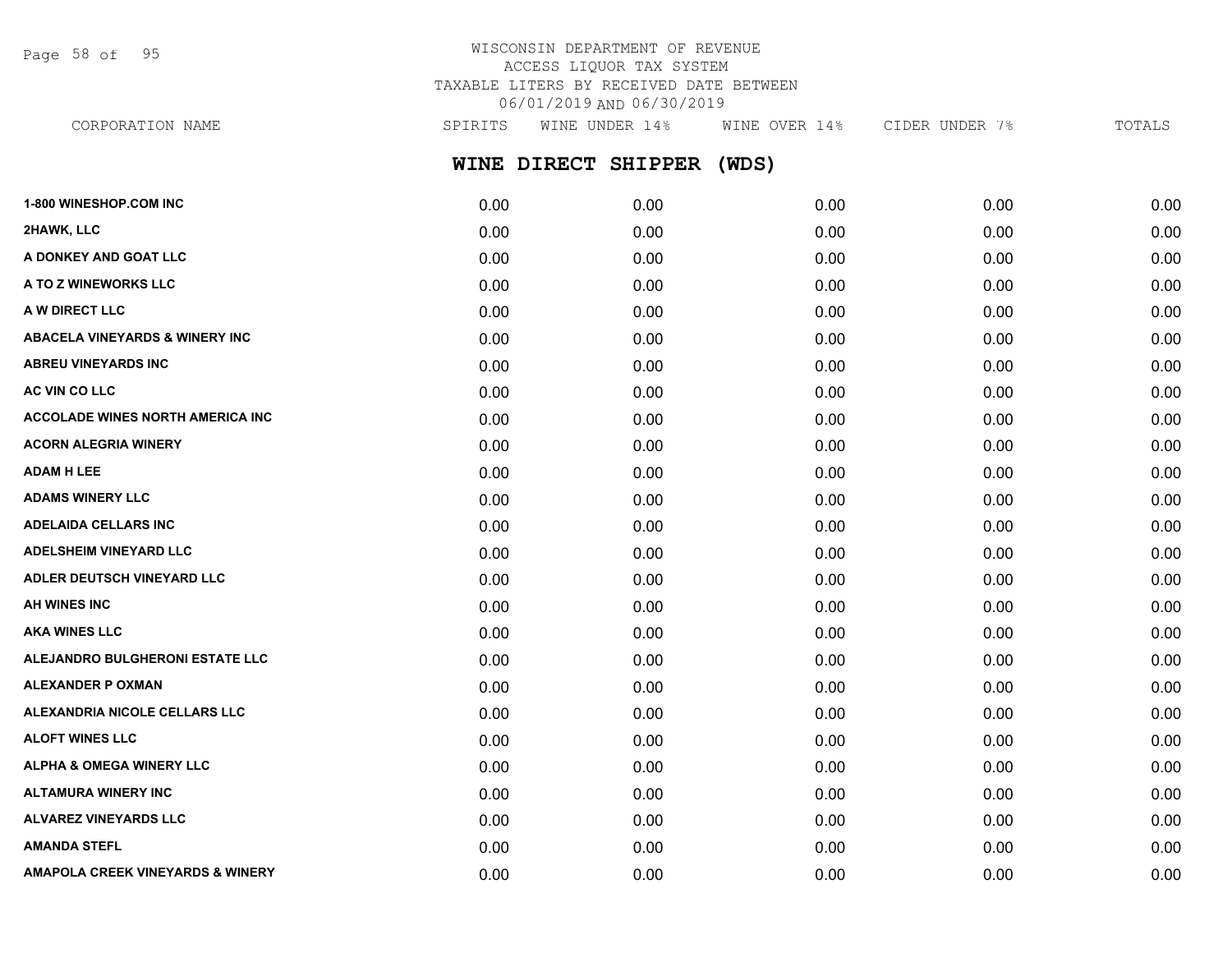Page 59 of 95

| CORPORATION NAME                        | SPIRITS | WINE UNDER 14% | WINE OVER 14% | CIDER UNDER 7% | TOTALS |
|-----------------------------------------|---------|----------------|---------------|----------------|--------|
| <b>AMAVI CELLARS LLC</b>                | 0.00    | 0.00           | 0.00          | 0.00           | 0.00   |
| <b>AMERICAN WINE TRADE INC</b>          | 0.00    | 0.00           | 0.00          | 0.00           | 0.00   |
| <b>AMICI CELLARS INC</b>                | 0.00    | 0.00           | 0.00          | 0.00           | 0.00   |
| AMIZETTA VINEYARDS WINERY LLC           | 0.00    | 0.00           | 0.00          | 0.00           | 0.00   |
| <b>AMPELOS CELLARS INC</b>              | 0.00    | 0.00           | 0.00          | 0.00           | 0.00   |
| <b>AMUSE BOUCHE LLC</b>                 | 0.00    | 0.00           | 0.00          | 0.00           | 0.00   |
| <b>ANCIENT PEAK INC</b>                 | 0.00    | 0.00           | 0.00          | 0.00           | 0.00   |
| ANDERSONS CONN VALLEY WINERY INC        | 0.00    | 0.00           | 0.00          | 0.00           | 0.00   |
| <b>ANDREW J HEINZL</b>                  | 0.00    | 0.00           | 0.00          | 0.00           | 0.00   |
| <b>ANDREW TOW</b>                       | 0.00    | 0.00           | 0.00          | 0.00           | 0.00   |
| <b>ANIMO LP</b>                         | 0.00    | 0.00           | 0.00          | 0.00           | 0.00   |
| <b>ANOMALY VINEYARDS LLC</b>            | 0.00    | 0.00           | 0.00          | 0.00           | 0.00   |
| <b>ANTHILL FARMS LLC</b>                | 0.00    | 0.00           | 0.00          | 0.00           | 0.00   |
| <b>ANTHONY M TRUCHARD</b>               | 0.00    | 0.00           | 0.00          | 0.00           | 0.00   |
| <b>ANTHONY ROAD WINE CO INC</b>         | 0.00    | 0.00           | 0.00          | 0.00           | 0.00   |
| APPELLATION TRADING COMPANY LLC         | 0.00    | 0.00           | 0.00          | 0.00           | 0.00   |
| <b>AQUA PUMPKIN INC</b>                 | 0.00    | 0.00           | 0.00          | 0.00           | 0.00   |
| <b>ARC WINERY LLC</b>                   | 0.00    | 0.00           | 0.00          | 0.00           | 0.00   |
| <b>ARCHANGEL INVESTMENTS LLC</b>        | 0.00    | 0.00           | 0.00          | 0.00           | 0.00   |
| <b>ARETE WINES LLC</b>                  | 0.00    | 0.00           | 0.00          | 0.00           | 0.00   |
| <b>ARIETTA INC</b>                      | 0.00    | 0.00           | 0.00          | 0.00           | 0.00   |
| <b>ARISTA WINES LLC</b>                 | 0.00    | 0.00           | 0.00          | 0.00           | 0.00   |
| <b>ARIZONA STRONGHOLD VINEYARDS LLC</b> | 0.00    | 0.00           | 0.00          | 0.00           | 0.00   |
| <b>ARKENSTONE VINEYARDS LLC</b>         | 0.00    | 0.00           | 0.00          | 0.00           | 0.00   |
| <b>ARMIDA WINERY INC</b>                | 0.00    | 0.00           | 0.00          | 0.00           | 0.00   |
| <b>ARMSTRONG VINEYARDS INC</b>          | 0.00    | 0.00           | 0.00          | 0.00           | 0.00   |
| <b>ARRINGTON VINEYARDS LLC</b>          | 0.00    | 0.00           | 0.00          | 0.00           | 0.00   |
| <b>ARTISTE MANAGEMENT CO LLC</b>        | 0.00    | 0.00           | 0.00          | 0.00           | 0.00   |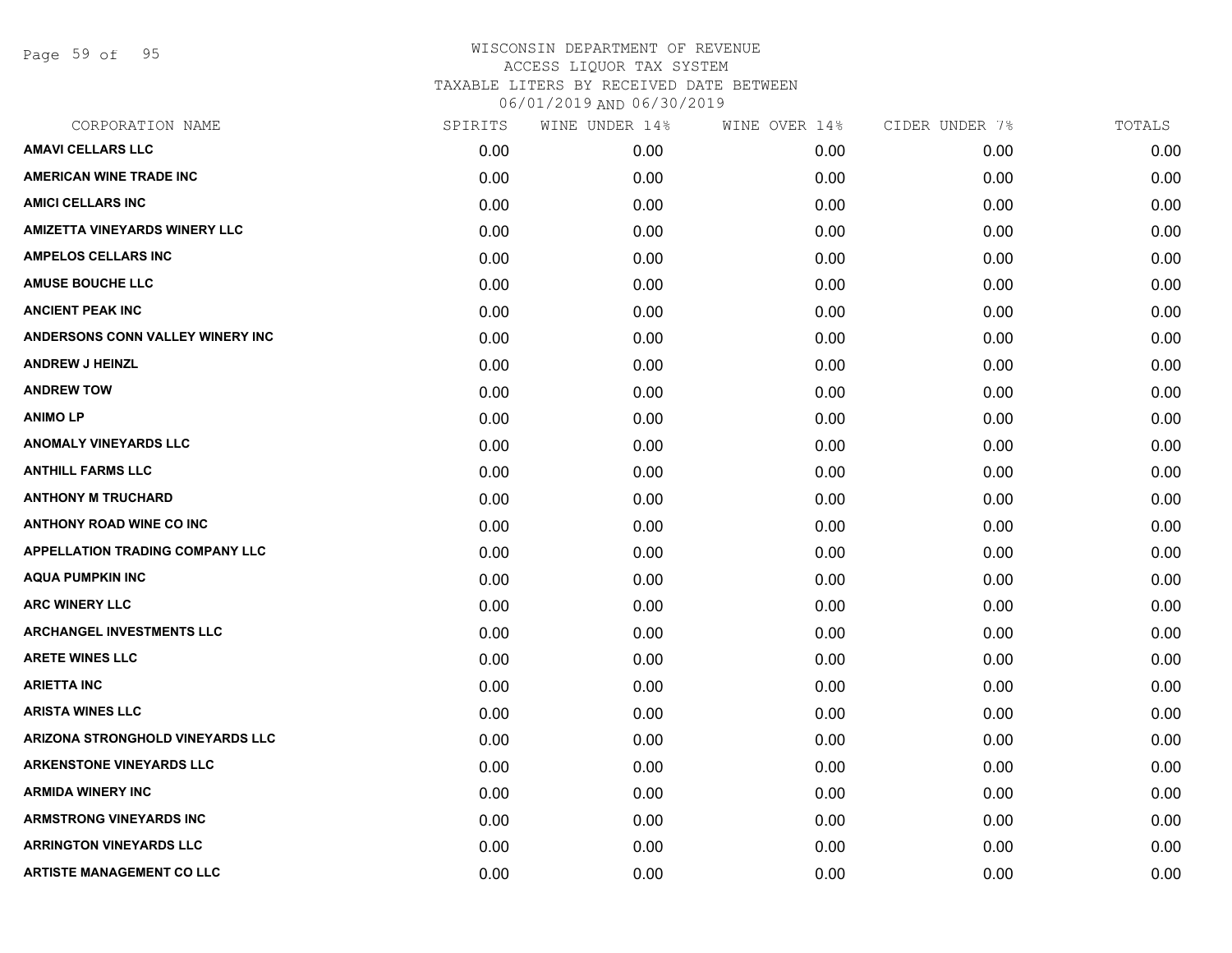Page 60 of 95

| CORPORATION NAME                       | SPIRITS | WINE UNDER 14% | WINE OVER 14% | CIDER UNDER 7% | TOTALS |
|----------------------------------------|---------|----------------|---------------|----------------|--------|
| AU BON CLIMAT LLC                      | 0.00    | 0.00           | 0.00          | 0.00           | 0.00   |
| <b>AUBERT WINEGROWING INC</b>          | 0.00    | 0.00           | 0.00          | 0.00           | 0.00   |
| <b>AUGUST BRIGGS JR INC</b>            | 0.00    | 0.00           | 0.00          | 0.00           | 0.00   |
| <b>AUSTIN NICHOLS &amp; CO INC.</b>    | 0.00    | 0.00           | 0.00          | 0.00           | 0.00   |
| AVV WINERY CO LLC                      | 0.00    | 0.00           | 0.00          | 0.00           | 0.00   |
| <b>B &amp; B ORGANICS, LLC</b>         | 0.00    | 0.00           | 0.00          | 0.00           | 0.00   |
| <b>B WISE VINEYARDS LLC</b>            | 0.00    | 0.00           | 0.00          | 0.00           | 0.00   |
| <b>BADGER MOUNTAIN INC</b>             | 0.00    | 0.00           | 0.00          | 0.00           | 0.00   |
| <b>BALBOA WINERY LLC</b>               | 0.00    | 0.00           | 0.00          | 0.00           | 0.00   |
| <b>BALLENTINE VINEYARDS INC</b>        | 0.00    | 0.00           | 0.00          | 0.00           | 0.00   |
| <b>BALTIMORE BEND VINEYARD LLC</b>     | 0.00    | 0.00           | 0.00          | 0.00           | 0.00   |
| <b>BANSHEE WINES LLC</b>               | 0.00    | 0.00           | 0.00          | 0.00           | 0.00   |
| <b>BARGETTOS SANTA CRUZ WINERY INC</b> | 0.00    | 0.00           | 0.00          | 0.00           | 0.00   |
| <b>BARLOW VINEYARDS LLC</b>            | 0.00    | 0.00           | 0.00          | 0.00           | 0.00   |
| <b>BARNARD GRIFFIN INC</b>             | 0.00    | 0.00           | 0.00          | 0.00           | 0.00   |
| <b>BARNETT VINEYARDS LP</b>            | 0.00    | 0.00           | 0.00          | 0.00           | 0.00   |
| <b>BATTLE FAMILY VINEYARDS LLC</b>     | 0.00    | 0.00           | 0.00          | 0.00           | 0.00   |
| <b>BAW INC</b>                         | 0.00    | 0.00           | 0.00          | 0.00           | 0.00   |
| <b>BAYFIELD WINERY, LTD.</b>           | 0.00    | 0.00           | 0.00          | 0.00           | 0.00   |
| <b>BEAUX FRERES LLC</b>                | 0.00    | 0.00           | 0.00          | 0.00           | 0.00   |
| <b>BECKER FARMS INC</b>                | 0.00    | 0.00           | 0.00          | 0.00           | 0.00   |
| <b>BEDELL NORTH FORK LLC</b>           | 0.00    | 0.00           | 0.00          | 0.00           | 0.00   |
| <b>BEDROCK WINE COMPANY LP</b>         | 0.00    | 0.00           | 0.00          | 0.00           | 0.00   |
| <b>BEHRENS AND DRINKWARD</b>           | 0.00    | 0.00           | 0.00          | 0.00           | 0.00   |
| <b>BEL VINO LLC</b>                    | 0.00    | 0.00           | 0.00          | 0.00           | 0.00   |
| <b>BELLAVINI WINERY</b>                | 0.00    | 0.00           | 0.00          | 0.00           | 0.00   |
| <b>BELLEVINEZ LLC</b>                  | 0.00    | 0.00           | 0.00          | 0.00           | 0.00   |
| <b>BENESSERE VINEYARDS LTD</b>         | 0.00    | 0.00           | 0.00          | 0.00           | 0.00   |
|                                        |         |                |               |                |        |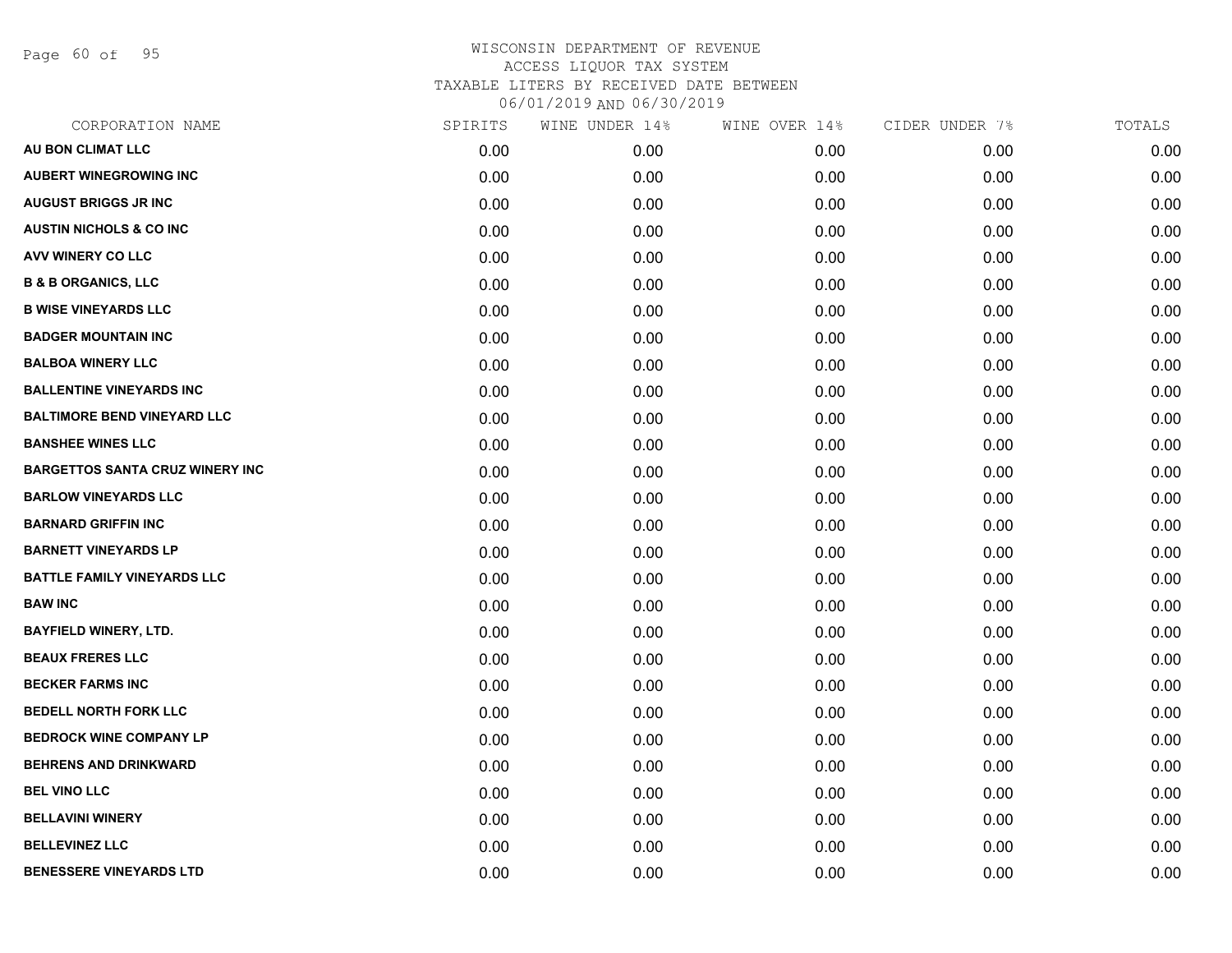Page 61 of 95

| CORPORATION NAME                                | SPIRITS | WINE UNDER 14% | WINE OVER 14% | CIDER UNDER 7% | TOTALS |
|-------------------------------------------------|---------|----------------|---------------|----------------|--------|
| <b>BENNETT LANE WINERY LLC</b>                  | 0.00    | 0.00           | 0.00          | 0.00           | 0.00   |
| <b>BENOVIA WINERY LLC</b>                       | 0.00    | 0.00           | 0.00          | 0.00           | 0.00   |
| <b>BENT CREEK WINERY LLC</b>                    | 0.00    | 0.00           | 0.00          | 0.00           | 0.00   |
| <b>BERGSTROM WINES LLC</b>                      | 0.00    | 0.00           | 0.00          | 0.00           | 0.00   |
| <b>BERNARDUS LLC</b>                            | 0.00    | 0.00           | 0.00          | 0.00           | 0.00   |
| BETHEL HEIGHTS VINEYARD INC                     | 0.00    | 0.00           | 0.00          | 0.00           | 0.00   |
| BETTER BRANDS INTERNATIONAL                     | 0.00    | 0.00           | 0.00          | 0.00           | 0.00   |
| <b>BETZ CELLARS LLC</b>                         | 0.00    | 0.00           | 0.00          | 0.00           | 0.00   |
| BIEN NACIDO VINEYARDS OF RANCHO TEPUSQUET<br>LP | 0.00    | 0.00           | 0.00          | 0.00           | 0.00   |
| <b>BIG TABLE FARM, INC</b>                      | 0.00    | 0.00           | 0.00          | 0.00           | 0.00   |
| <b>BILTMORE ESTATE WINE COMPANY</b>             | 0.00    | 0.00           | 0.00          | 0.00           | 0.00   |
| <b>BLACK CAT VINEYARD LLC</b>                   | 0.00    | 0.00           | 0.00          | 0.00           | 0.00   |
| <b>BLACK MESA WINERY LLC</b>                    | 0.00    | 0.00           | 0.00          | 0.00           | 0.00   |
| <b>BLACKBIRD VINEYARDS LLC</b>                  | 0.00    | 0.00           | 0.00          | 0.00           | 0.00   |
| <b>BLANKIET ESTATE LLC</b>                      | 0.00    | 0.00           | 0.00          | 0.00           | 0.00   |
| <b>BLIND HORSE WINERY LLC</b>                   | 0.00    | 0.00           | 0.00          | 0.00           | 0.00   |
| BLUE MOUNTAIN CIDER COMPANY LLC                 | 0.00    | 0.00           | 0.00          | 0.00           | 0.00   |
| <b>BLUE SKY VINTNERS LLC</b>                    | 0.00    | 0.00           | 0.00          | 0.00           | 0.00   |
| <b>BNA WINE GROUP LLC</b>                       | 0.00    | 0.00           | 0.00          | 0.00           | 0.00   |
| <b>BOARS VIEW LLC</b>                           | 0.00    | 0.00           | 0.00          | 0.00           | 0.00   |
| <b>BOEDECKER CELLARS, LLC</b>                   | 0.00    | 0.00           | 0.00          | 0.00           | 0.00   |
| <b>BOEGER WINERY INC</b>                        | 0.00    | 0.00           | 0.00          | 0.00           | 0.00   |
| <b>BOGLE VINEYARDS INC</b>                      | 0.00    | 0.00           | 0.00          | 0.00           | 0.00   |
| <b>BOLO CELLARS, LLC</b>                        | 0.00    | 0.00           | 0.00          | 0.00           | 0.00   |
| <b>BONNY DOON WINERY INC</b>                    | 0.00    | 0.00           | 0.00          | 0.00           | 0.00   |
| <b>BOOKWALTER WINERY LLC</b>                    | 0.00    | 0.00           | 0.00          | 0.00           | 0.00   |
| <b>BOTHAM BRANDS LLC</b>                        | 0.00    | 0.00           | 0.00          | 0.00           | 0.00   |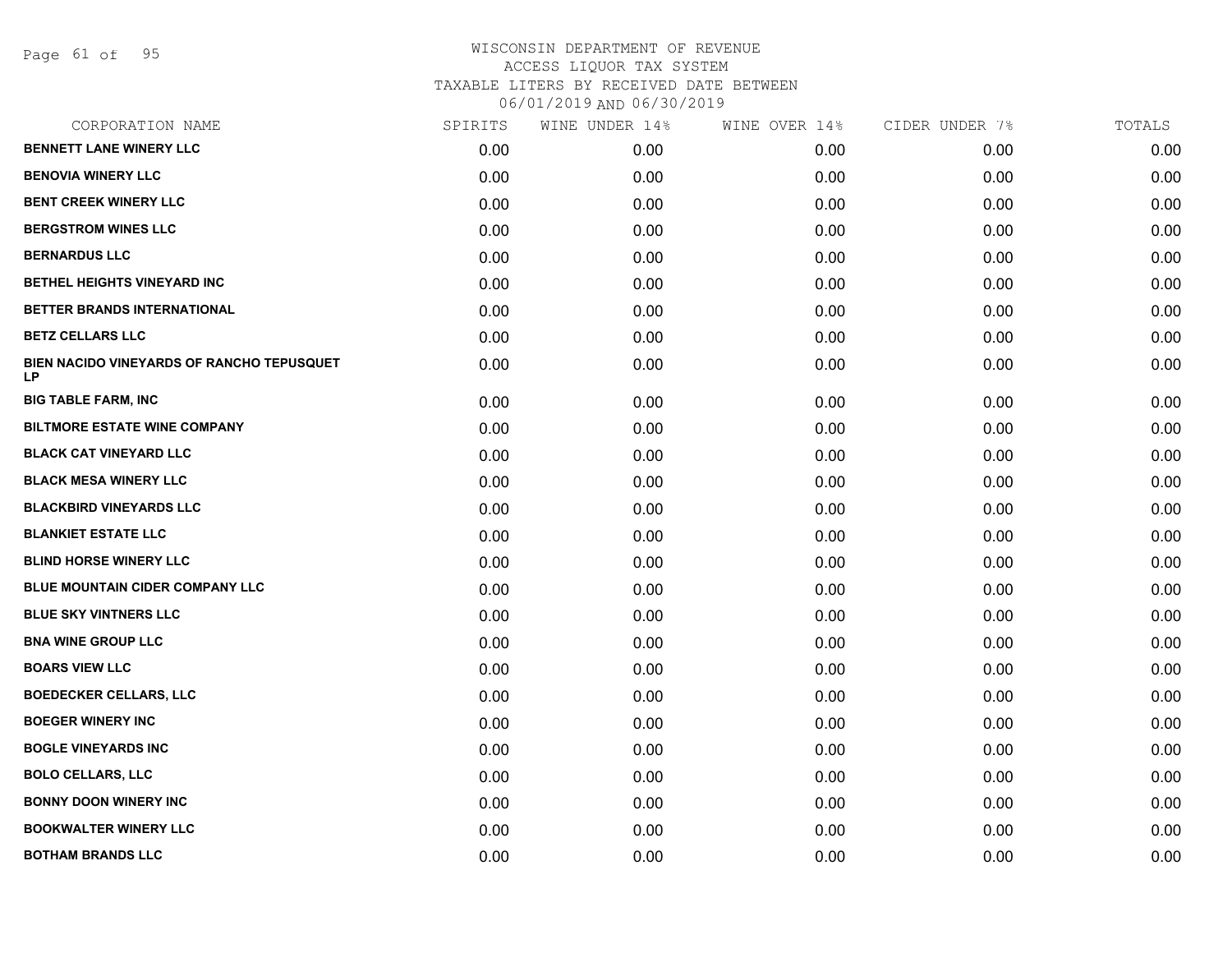Page 62 of 95

| CORPORATION NAME                              | SPIRITS | WINE UNDER 14% | WINE OVER 14% | CIDER UNDER 7% | TOTALS |
|-----------------------------------------------|---------|----------------|---------------|----------------|--------|
| <b>BOUCHAINE VINEYARDS INC</b>                | 0.00    | 0.00           | 0.00          | 0.00           | 0.00   |
| <b>BOUNDARY BREAKS LLC</b>                    | 0.00    | 0.00           | 0.00          | 0.00           | 0.00   |
| <b>BOWERS HARBOR VINEYARDS AND WINERY INC</b> | 0.00    | 0.00           | 0.00          | 0.00           | 0.00   |
| <b>BRADLEY L ALLEN</b>                        | 0.00    | 0.00           | 0.00          | 0.00           | 0.00   |
| <b>BRANCHES WINERY LLC</b>                    | 0.00    | 0.00           | 0.00          | 0.00           | 0.00   |
| <b>BRASSFIELD ESTATE WINERY LLC</b>           | 0.00    | 0.00           | 0.00          | 0.00           | 0.00   |
| <b>BRECON ESTATE INC</b>                      | 0.00    | 0.00           | 0.00          | 0.00           | 0.00   |
| <b>BRESSLER VINEYARDS LLC</b>                 | 0.00    | 0.00           | 0.00          | 0.00           | 0.00   |
| <b>BRET LOPEZ</b>                             | 0.00    | 0.00           | 0.00          | 0.00           | 0.00   |
| <b>BRIAN C LOKRANTZ</b>                       | 0.00    | 0.00           | 0.00          | 0.00           | 0.00   |
| <b>BRIAN CARTER CELLARS LLC</b>               | 0.00    | 0.00           | 0.00          | 0.00           | 0.00   |
| <b>BRIAN M HEATH</b>                          | 0.00    | 0.00           | 0.00          | 0.00           | 0.00   |
| <b>BRIDGEVIEW VINEYARDS INC</b>               | 0.00    | 0.00           | 0.00          | 0.00           | 0.00   |
| <b>BRIGADOON FARM &amp; WINERY LLC</b>        | 0.00    | 0.00           | 0.00          | 0.00           | 0.00   |
| <b>BRIGHT CELLARS INC</b>                     | 0.00    | 0.00           | 0.00          | 0.00           | 0.00   |
| <b>BRIX CIDER LLC</b>                         | 0.00    | 0.00           | 0.00          | 0.00           | 0.00   |
| <b>BRONCO WINE COMPANY</b>                    | 0.00    | 0.00           | 0.00          | 0.00           | 0.00   |
| <b>BROWN COUNTY WINE COMPANY, INC.</b>        | 0.00    | 0.00           | 0.00          | 0.00           | 0.00   |
| <b>BROWN ESTATE VINEYARDS LLC</b>             | 0.00    | 0.00           | 0.00          | 0.00           | 0.00   |
| <b>BROWNE FAMILY WINES LLC</b>                | 0.00    | 0.00           | 0.00          | 0.00           | 0.00   |
| <b>BRUTOCAO CELLARS LP</b>                    | 0.00    | 0.00           | 0.00          | 0.00           | 0.00   |
| <b>BRYANT VINEYARDS INC</b>                   | 0.00    | 0.00           | 0.00          | 0.00           | 0.00   |
| <b>BUCKLER FAMILY VINEYARDS LLC</b>           | 0.00    | 0.00           | 0.00          | 0.00           | 0.00   |
| <b>BULLY HILL VINEYARDS INC</b>               | 0.00    | 0.00           | 0.00          | 0.00           | 0.00   |
| <b>BURGESS CELLARS INC</b>                    | 0.00    | 0.00           | 0.00          | 0.00           | 0.00   |
| <b>BURRELL SCHOOL VINEYARDS INC</b>           | 0.00    | 0.00           | 0.00          | 0.00           | 0.00   |
| <b>BUTTONWOOD FARM WINERY INC</b>             | 0.00    | 0.00           | 0.00          | 0.00           | 0.00   |
| <b>BWSC LLC</b>                               | 0.00    | 0.00           | 0.00          | 0.00           | 0.00   |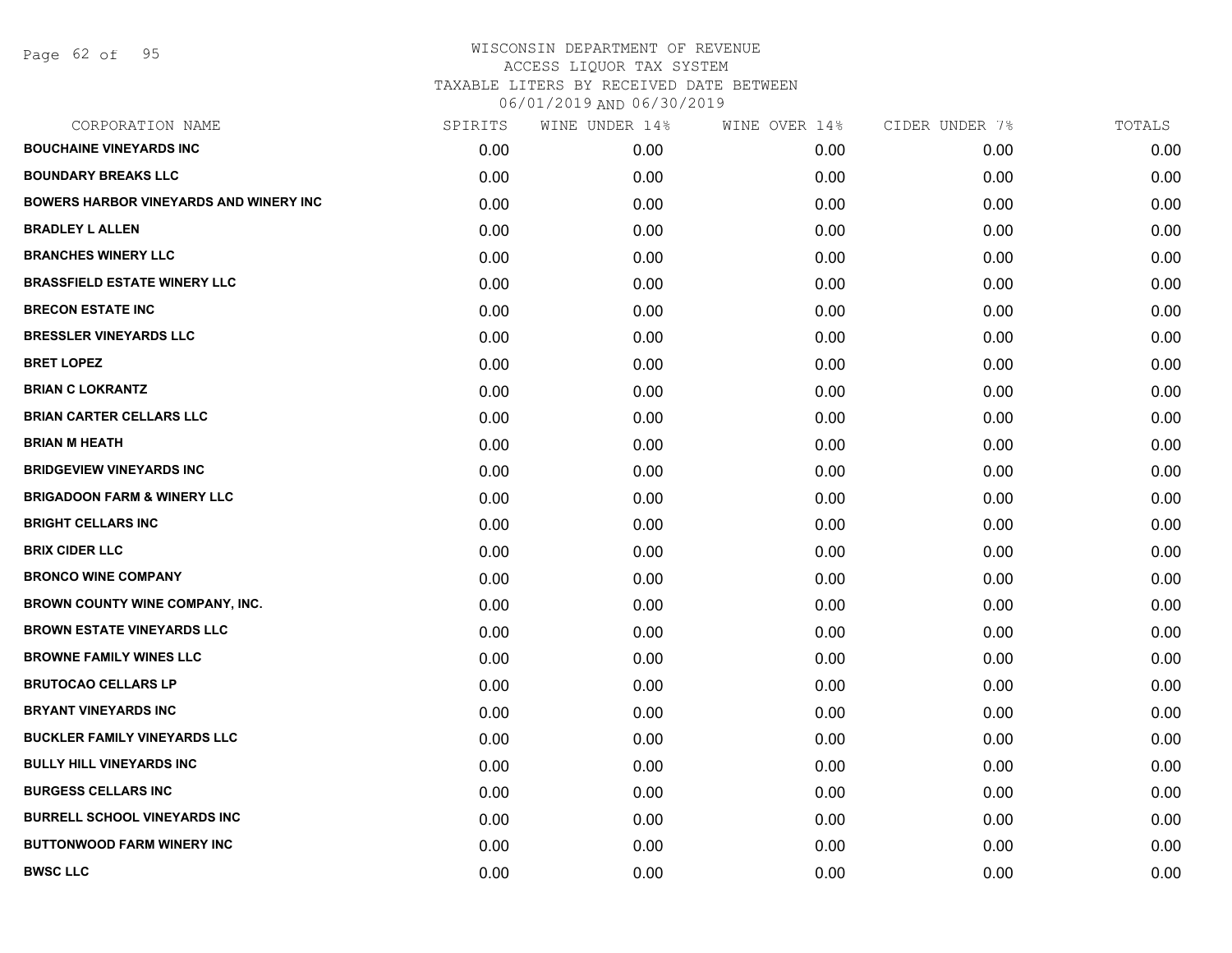Page 63 of 95

| CORPORATION NAME                           | SPIRITS | WINE UNDER 14% | WINE OVER 14% | CIDER UNDER 7% | TOTALS |
|--------------------------------------------|---------|----------------|---------------|----------------|--------|
| <b>C &amp; C WINE SERVICES INC</b>         | 0.00    | 0.00           | 0.00          | 0.00           | 0.00   |
| <b>C &amp; N CORPORATION</b>               | 0.00    | 0.00           | 0.00          | 0.00           | 0.00   |
| C G DI ARIE VINEYARD & WINERY LLC          | 0.00    | 0.00           | 0.00          | 0.00           | 0.00   |
| <b>C MONDAVI &amp; SONS</b>                | 0.00    | 0.00           | 0.00          | 0.00           | 0.00   |
| <b>CADA LLC</b>                            | 0.00    | 0.00           | 0.00          | 0.00           | 0.00   |
| <b>CAIN CELLARS INC</b>                    | 0.00    | 0.00           | 0.00          | 0.00           | 0.00   |
| <b>CAKEBREAD CELLARS</b>                   | 0.00    | 0.00           | 0.00          | 0.00           | 0.00   |
| <b>CALCAREOUS VINEYARD LLC</b>             | 0.00    | 0.00           | 0.00          | 0.00           | 0.00   |
| <b>CALDWELL WINERY LLC</b>                 | 0.00    | 0.00           | 0.00          | 0.00           | 0.00   |
| <b>CALLAWAY TEMECULA LP</b>                | 0.00    | 0.00           | 0.00          | 0.00           | 0.00   |
| <b>CANA'S FEAST WINERY LLC</b>             | 0.00    | 0.00           | 0.00          | 0.00           | 0.00   |
| <b>CARACCIOLI CELLARS INC</b>              | 0.00    | 0.00           | 0.00          | 0.00           | 0.00   |
| <b>CARL THOMA</b>                          | 0.00    | 0.00           | 0.00          | 0.00           | 0.00   |
| <b>CARLISLE WINERY &amp; VINEYARDS LLC</b> | 0.00    | 0.00           | 0.00          | 0.00           | 0.00   |
| <b>CARLSON VINEYARDS INC</b>               | 0.00    | 0.00           | 0.00          | 0.00           | 0.00   |
| <b>CARNEROS WINE COMPANY INC</b>           | 0.00    | 0.00           | 0.00          | 0.00           | 0.00   |
| <b>CASTORO CELLARS</b>                     | 0.00    | 0.00           | 0.00          | 0.00           | 0.00   |
| <b>CATHERINE ELIZABETH INC</b>             | 0.00    | 0.00           | 0.00          | 0.00           | 0.00   |
| <b>CAYMUS VINEYARDS INC</b>                | 0.00    | 0.00           | 0.00          | 0.00           | 0.00   |
| <b>CECIL A ZERBA</b>                       | 0.00    | 0.00           | 0.00          | 0.00           | 0.00   |
| <b>CEDAR KNOLL VINEYARDS INC</b>           | 0.00    | 0.00           | 0.00          | 0.00           | 0.00   |
| <b>CEJA VINEYARDS INC</b>                  | 0.00    | 0.00           | 0.00          | 0.00           | 0.00   |
| <b>CELLAR RAT CELLARS LLC</b>              | 0.00    | 0.00           | 0.00          | 0.00           | 0.00   |
| <b>CHACEWATER LLC</b>                      | 0.00    | 0.00           | 0.00          | 0.00           | 0.00   |
| <b>CHAPPELLET WINERY INC</b>               | 0.00    | 0.00           | 0.00          | 0.00           | 0.00   |
| <b>CHARLES &amp; MARTHA BARRA</b>          | 0.00    | 0.00           | 0.00          | 0.00           | 0.00   |
| <b>CHARLES REININGER LLC</b>               | 0.00    | 0.00           | 0.00          | 0.00           | 0.00   |
| <b>CHATEAU BIANCA INC</b>                  | 0.00    | 0.00           | 0.00          | 0.00           | 0.00   |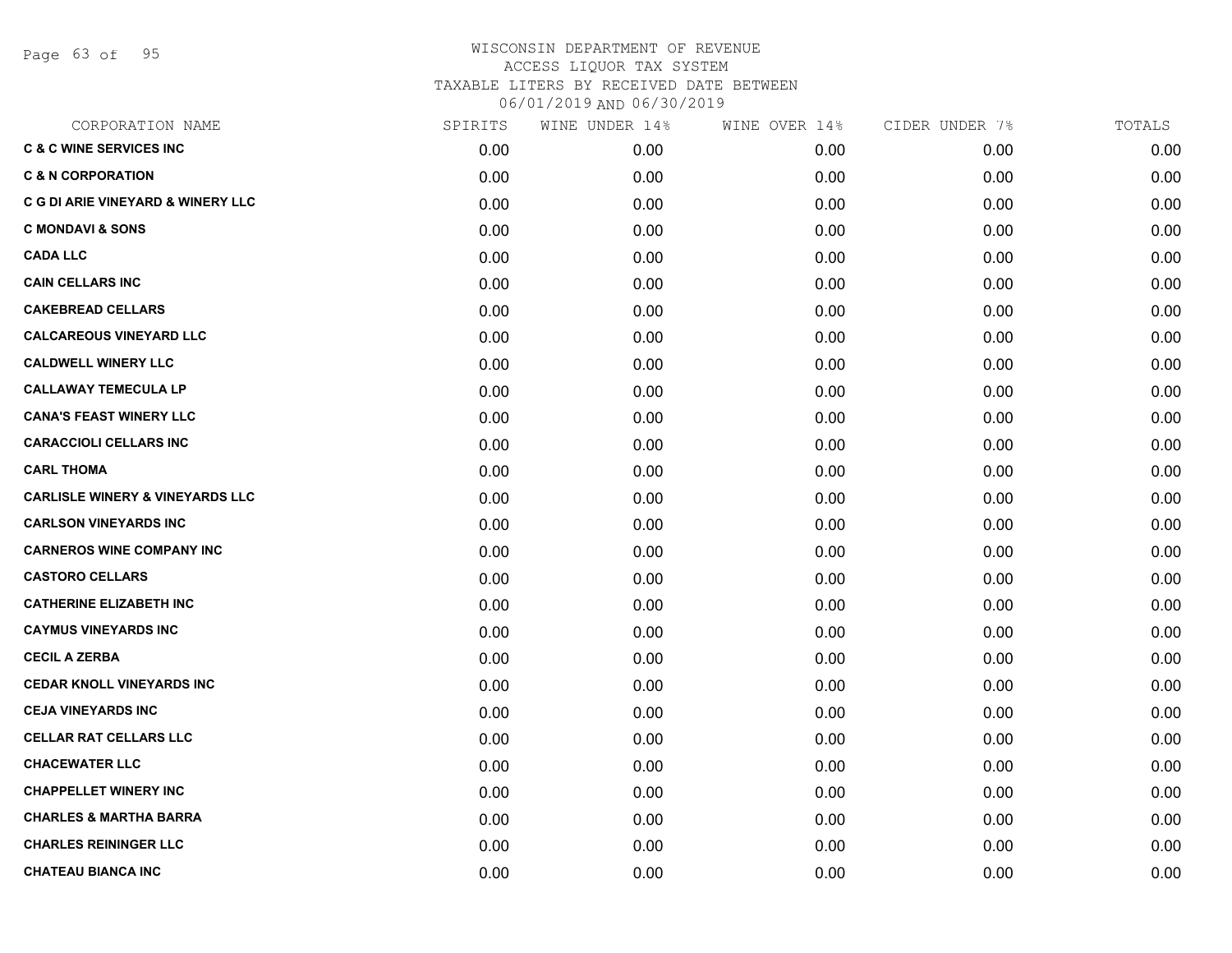Page 64 of 95

| CORPORATION NAME                                  | SPIRITS | WINE UNDER 14% | WINE OVER 14% | CIDER UNDER 7% | TOTALS |
|---------------------------------------------------|---------|----------------|---------------|----------------|--------|
| <b>CHATEAU DIANA LLC</b>                          | 0.00    | 0.00           | 0.00          | 0.00           | 0.00   |
| <b>CHATEAU GRAND TRAVERSE LTD</b>                 | 0.00    | 0.00           | 0.00          | 0.00           | 0.00   |
| <b>CHATEAU MARGENE INC</b>                        | 0.00    | 0.00           | 0.00          | 0.00           | 0.00   |
| <b>CHATEAU MORRISETTE INC</b>                     | 0.00    | 0.00           | 0.00          | 0.00           | 0.00   |
| <b>CHATEAU OPERATIONS, LTD.</b>                   | 0.00    | 0.00           | 0.00          | 0.00           | 0.00   |
| <b>CHATEAU POTELLE HOLDINGS LLC</b>               | 0.00    | 0.00           | 126.00        | 0.00           | 126.00 |
| <b>CHATEAU ST CROIX WINERY &amp; VINEYARD LLC</b> | 0.00    | 0.00           | 0.00          | 0.00           | 0.00   |
| <b>CHERRY HILL LLC</b>                            | 0.00    | 0.00           | 0.00          | 0.00           | 0.00   |
| <b>CHIARELLO FAMILY VINEYARDS LLC</b>             | 0.00    | 0.00           | 0.00          | 0.00           | 0.00   |
| <b>CHIMNEY ROCK WINERY LLC</b>                    | 0.00    | 0.00           | 0.00          | 0.00           | 0.00   |
| <b>CHRISTOPHE BARON</b>                           | 0.00    | 0.00           | 0.00          | 0.00           | 0.00   |
| <b>CHRISTOPHER FIGGINS</b>                        | 0.00    | 0.00           | 0.00          | 0.00           | 0.00   |
| <b>CHRISTOPHER L SHOWN</b>                        | 0.00    | 0.00           | 0.00          | 0.00           | 0.00   |
| <b>CIDER HOUSE OF WISCONSIN LLC</b>               | 0.00    | 0.00           | 0.00          | 0.00           | 0.00   |
| <b>CINNABAR WINERY LLC</b>                        | 0.00    | 0.00           | 0.00          | 0.00           | 0.00   |
| <b>CIPCO INC.</b>                                 | 0.00    | 0.00           | 0.00          | 0.00           | 0.00   |
| <b>CLAY JAR HOLDINGS LLC</b>                      | 0.00    | 0.00           | 0.00          | 0.00           | 0.00   |
| <b>CLEARWATER CANYON CELLARS LLC</b>              | 0.00    | 0.00           | 0.00          | 0.00           | 0.00   |
| CLIF BAR FAMILY WINERY & FARM LLC                 | 0.00    | 0.00           | 0.00          | 0.00           | 0.00   |
| <b>CLINE CELLARS INC</b>                          | 0.00    | 0.00           | 0.00          | 0.00           | 0.00   |
| <b>CLOS DU VAL WINE CO LTD</b>                    | 0.00    | 0.00           | 0.00          | 0.00           | 0.00   |
| <b>CLOS LACHANCE WINES LLC</b>                    | 0.00    | 0.00           | 0.00          | 0.00           | 0.00   |
| <b>COCKERELL WINE CONSULTING LLC</b>              | 0.00    | 0.00           | 0.00          | 0.00           | 0.00   |
| <b>CODORNIU NAPA INC</b>                          | 0.00    | 0.00           | 0.00          | 0.00           | 0.00   |
| <b>COELHO WINERY INC</b>                          | 0.00    | 0.00           | 0.00          | 0.00           | 0.00   |
| <b>COL SOLARE, LLP</b>                            | 0.00    | 0.00           | 0.00          | 0.00           | 0.00   |
| <b>COLGIN PARTNERS LLC</b>                        | 0.00    | 0.00           | 0.00          | 0.00           | 0.00   |
| <b>COLLEEN M BOS</b>                              | 0.00    | 0.00           | 0.00          | 0.00           | 0.00   |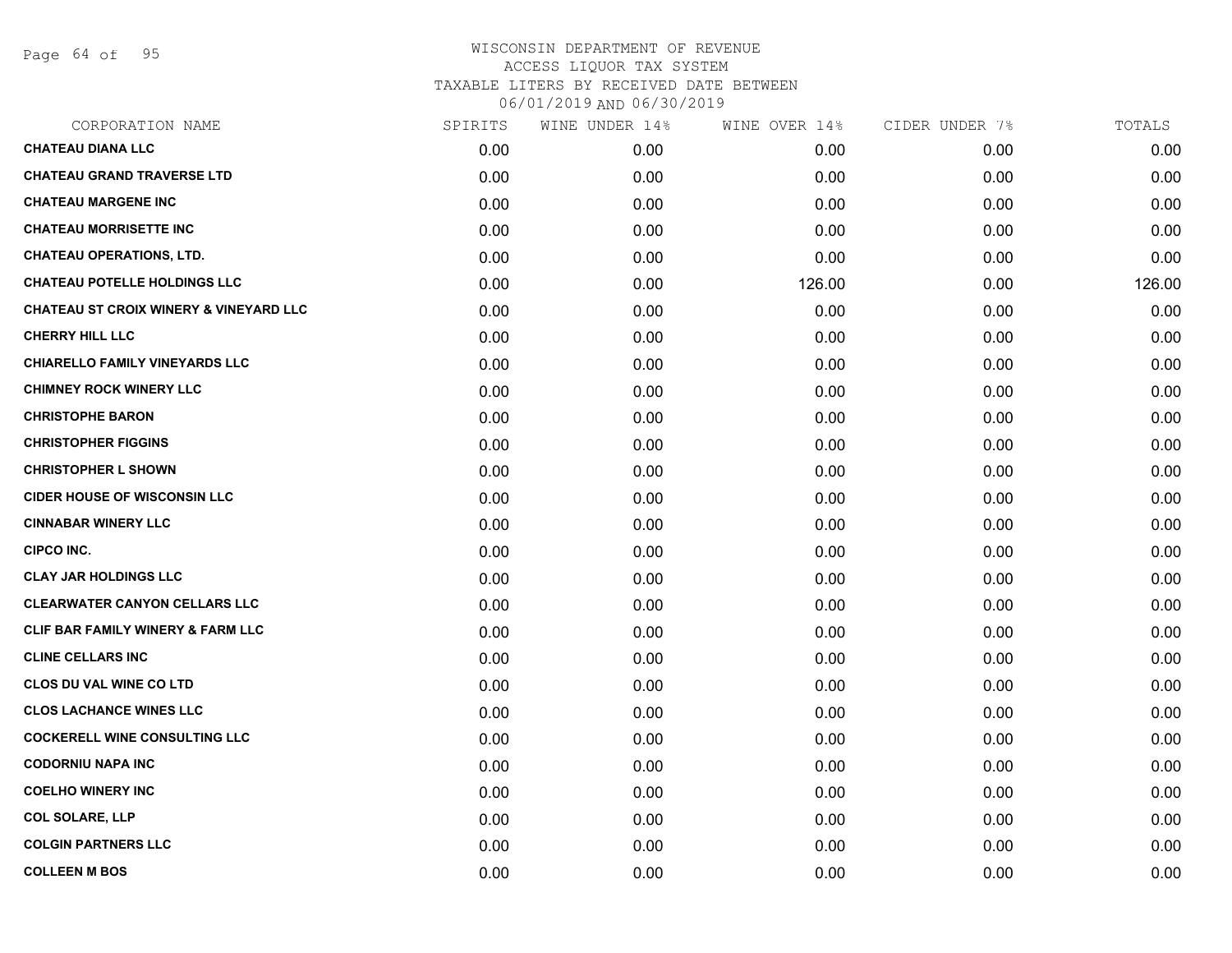| CORPORATION NAME                            | SPIRITS | WINE UNDER 14% | WINE OVER 14% | CIDER UNDER 7% | TOTALS |
|---------------------------------------------|---------|----------------|---------------|----------------|--------|
| <b>COLUMBIA RIVER WINERY INC</b>            | 0.00    | 0.00           | 0.00          | 0.00           | 0.00   |
| <b>CONSTELLATION BRANDS U.S. OPERATIONS</b> | 0.00    | 0.00           | 0.00          | 0.00           | 0.00   |
| <b>CONUNDRUM WINERY LLC</b>                 | 0.00    | 0.00           | 0.00          | 0.00           | 0.00   |
| <b>CONWAY VINEYARDS INC</b>                 | 0.00    | 0.00           | 0.00          | 0.00           | 0.00   |
| <b>COOL HAND VINEYARDS LLC</b>              | 0.00    | 0.00           | 0.00          | 0.00           | 0.00   |
| <b>COPPER CANE LLC</b>                      | 0.00    | 0.00           | 0.00          | 0.00           | 0.00   |
| <b>CORISON WINERY INC</b>                   | 0.00    | 0.00           | 0.00          | 0.00           | 0.00   |
| <b>CORNERSTONE CELLARS LLC</b>              | 0.00    | 0.00           | 0.00          | 0.00           | 0.00   |
| <b>CORY J MICHAL</b>                        | 0.00    | 0.00           | 0.00          | 0.00           | 0.00   |
| <b>COURAGEOUS INC</b>                       | 0.00    | 0.00           | 0.00          | 0.00           | 0.00   |
| <b>CRAIG FLETCHER</b>                       | 0.00    | 0.00           | 0.00          | 0.00           | 0.00   |
| <b>CRAIG S HANDLY</b>                       | 0.00    | 0.00           | 0.00          | 0.00           | 0.00   |
| <b>CREATIVE WINE CONCEPTS INC</b>           | 0.00    | 0.00           | 0.00          | 0.00           | 0.00   |
| <b>CREW WINE COMPANY LLC</b>                | 0.00    | 0.00           | 0.00          | 0.00           | 0.00   |
| <b>CRIMSON WINE GROUP LTD</b>               | 0.00    | 0.00           | 0.00          | 0.00           | 0.00   |
| <b>CRISTOM VINEYARDS INC</b>                | 0.00    | 0.00           | 0.00          | 0.00           | 0.00   |
| <b>CROCKER &amp; STARR WINE CO LLC</b>      | 0.00    | 0.00           | 0.00          | 0.00           | 0.00   |
| <b>CROFT LLC</b>                            | 0.00    | 0.00           | 0.00          | 0.00           | 0.00   |
| <b>CROWN POINT WINERY LLC</b>               | 0.00    | 0.00           | 0.00          | 0.00           | 0.00   |
| <b>CULTIVATE WINES LLC</b>                  | 0.00    | 0.00           | 0.00          | 0.00           | 0.00   |
| <b>CUNAT PREMIUM VINEYARDS LLC</b>          | 0.00    | 0.00           | 0.00          | 0.00           | 0.00   |
| <b>CUSHMAN WINERY CORPORATION</b>           | 0.00    | 0.00           | 0.00          | 0.00           | 0.00   |
| <b>CUVAISON INC</b>                         | 0.00    | 0.00           | 0.00          | 0.00           | 0.00   |
| <b>CWC WINERY LLC</b>                       | 0.00    | 0.00           | 0.00          | 0.00           | 0.00   |
| <b>D MYERS LLC</b>                          | 0.00    | 0.00           | 0.00          | 0.00           | 0.00   |
| <b>DANA ESTATES INC</b>                     | 0.00    | 0.00           | 0.00          | 0.00           | 0.00   |
| <b>DANICA PATRICK</b>                       | 0.00    | 0.00           | 0.00          | 0.00           | 0.00   |
| <b>DANIEL J KOEPKE</b>                      | 0.00    | 0.00           | 0.00          | 0.00           | 0.00   |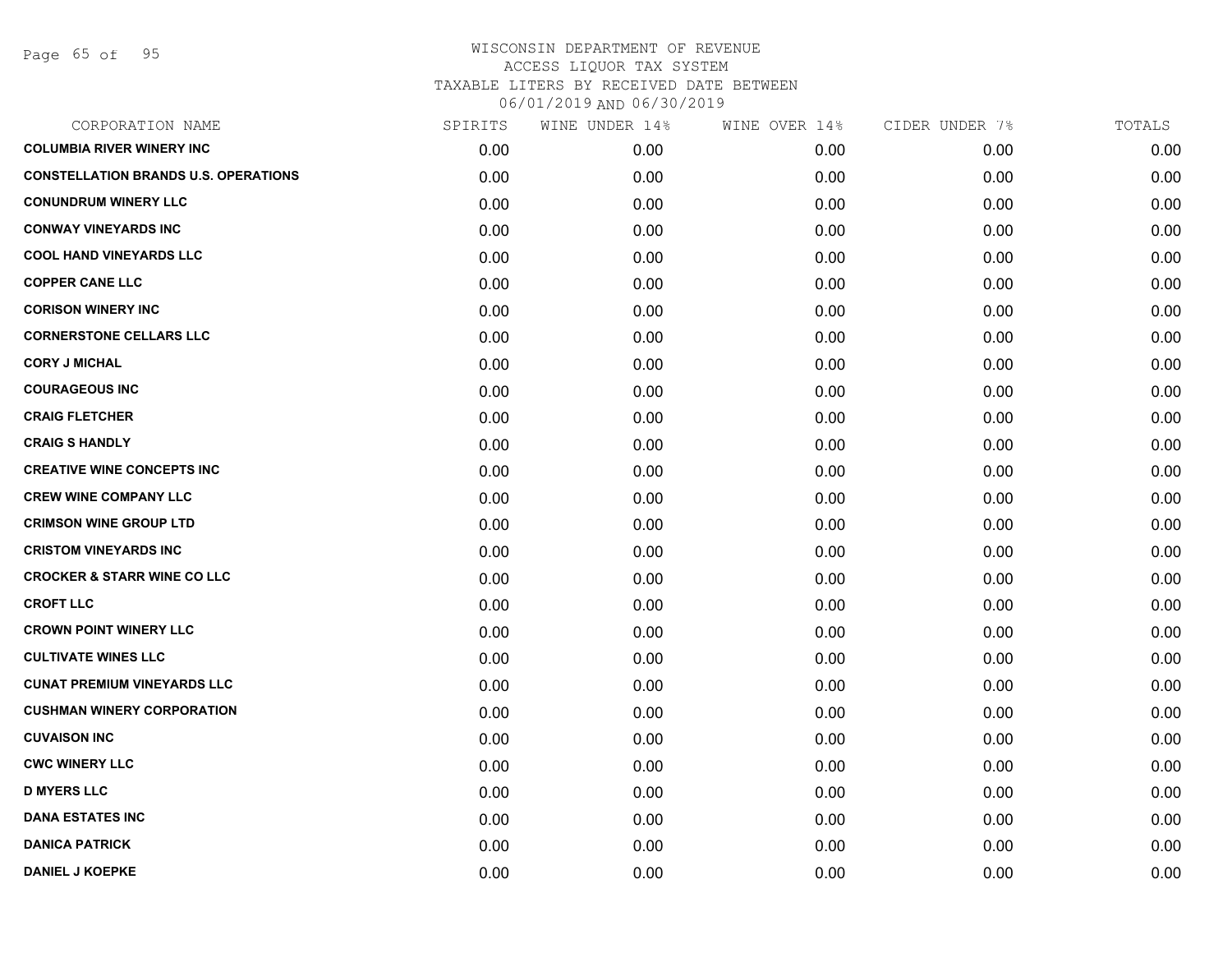Page 66 of 95

| CORPORATION NAME                                 | SPIRITS | WINE UNDER 14% | WINE OVER 14% | CIDER UNDER 7% | TOTALS |
|--------------------------------------------------|---------|----------------|---------------|----------------|--------|
| DANZA DEL SOL WINERY INC                         | 0.00    | 0.00           | 0.00          | 0.00           | 0.00   |
| <b>DANZINGER VINEYARDS LLC</b>                   | 0.00    | 0.00           | 0.00          | 0.00           | 0.00   |
| <b>DAOU VINEYARDS LLC</b>                        | 0.00    | 0.00           | 0.00          | 0.00           | 0.00   |
| <b>DARIOUSH KHALEDI WINERY LLC</b>               | 0.00    | 0.00           | 0.00          | 0.00           | 0.00   |
| <b>DAVID BRUCE WINERY INC</b>                    | 0.00    | 0.00           | 0.00          | 0.00           | 0.00   |
| <b>DAVID COFFARO</b>                             | 0.00    | 0.00           | 0.00          | 0.00           | 0.00   |
| <b>DAVID F MAHER</b>                             | 0.00    | 0.00           | 0.00          | 0.00           | 0.00   |
| <b>DAVID J MATTHEWS</b>                          | 0.00    | 0.00           | 0.00          | 0.00           | 0.00   |
| <b>DAVID JAMES LLC</b>                           | 0.00    | 0.00           | 0.00          | 0.00           | 0.00   |
| <b>DAVID L MCGEE</b>                             | 0.00    | 0.00           | 0.00          | 0.00           | 0.00   |
| <b>DAVIDS PINOT VINEYARDS INC</b>                | 0.00    | 0.00           | 0.00          | 0.00           | 0.00   |
| <b>DAVIS ESTATES LLC</b>                         | 0.00    | 0.00           | 0.00          | 0.00           | 0.00   |
| <b>DAWN'S DREAM LLC</b>                          | 0.00    | 0.00           | 0.00          | 0.00           | 0.00   |
| DE LA MONTANYA WINERY INC                        | 0.00    | 0.00           | 0.00          | 0.00           | 0.00   |
| DEERFIELD RANCH WINERY LLC                       | 0.00    | 0.00           | 0.00          | 0.00           | 0.00   |
| DEL DOTTO VINEYARDS INC                          | 0.00    | 0.00           | 0.00          | 0.00           | 0.00   |
| <b>DELICATO VINEYARDS INC</b>                    | 0.00    | 0.00           | 0.00          | 0.00           | 0.00   |
| <b>DELILLE CELLARS LLC</b>                       | 0.00    | 0.00           | 0.00          | 0.00           | 0.00   |
| <b>DENNER WINERY INC</b>                         | 0.00    | 0.00           | 0.00          | 0.00           | 0.00   |
| <b>DENNIS R ONEIL</b>                            | 0.00    | 0.00           | 0.00          | 0.00           | 0.00   |
| DH GUSTAFSON FAMILY VINEYARDS LLC                | 0.00    | 0.00           | 0.00          | 0.00           | 0.00   |
| <b>DIAMOND MOUNTAIN VINEYARD</b>                 | 0.00    | 0.00           | 0.00          | 0.00           | 0.00   |
| <b>DIANA HOBSON</b>                              | 0.00    | 0.00           | 0.00          | 0.00           | 0.00   |
| <b>DOMAINE CARNEROS LTD</b>                      | 0.00    | 0.00           | 0.00          | 0.00           | 0.00   |
| <b>DOMAINE CHANDON INC</b>                       | 0.00    | 270.74         | 0.00          | 0.00           | 270.74 |
| <b>DOMAINE DE MARIA SOTER LLC</b>                | 0.00    | 0.00           | 0.00          | 0.00           | 0.00   |
| <b>DOMAINE DROUHIN OREGON LLC</b>                | 0.00    | 0.00           | 0.00          | 0.00           | 0.00   |
| <b>DOMAINE SERENE VINEYARDS &amp; WINERY INC</b> | 0.00    | 0.00           | 0.00          | 0.00           | 0.00   |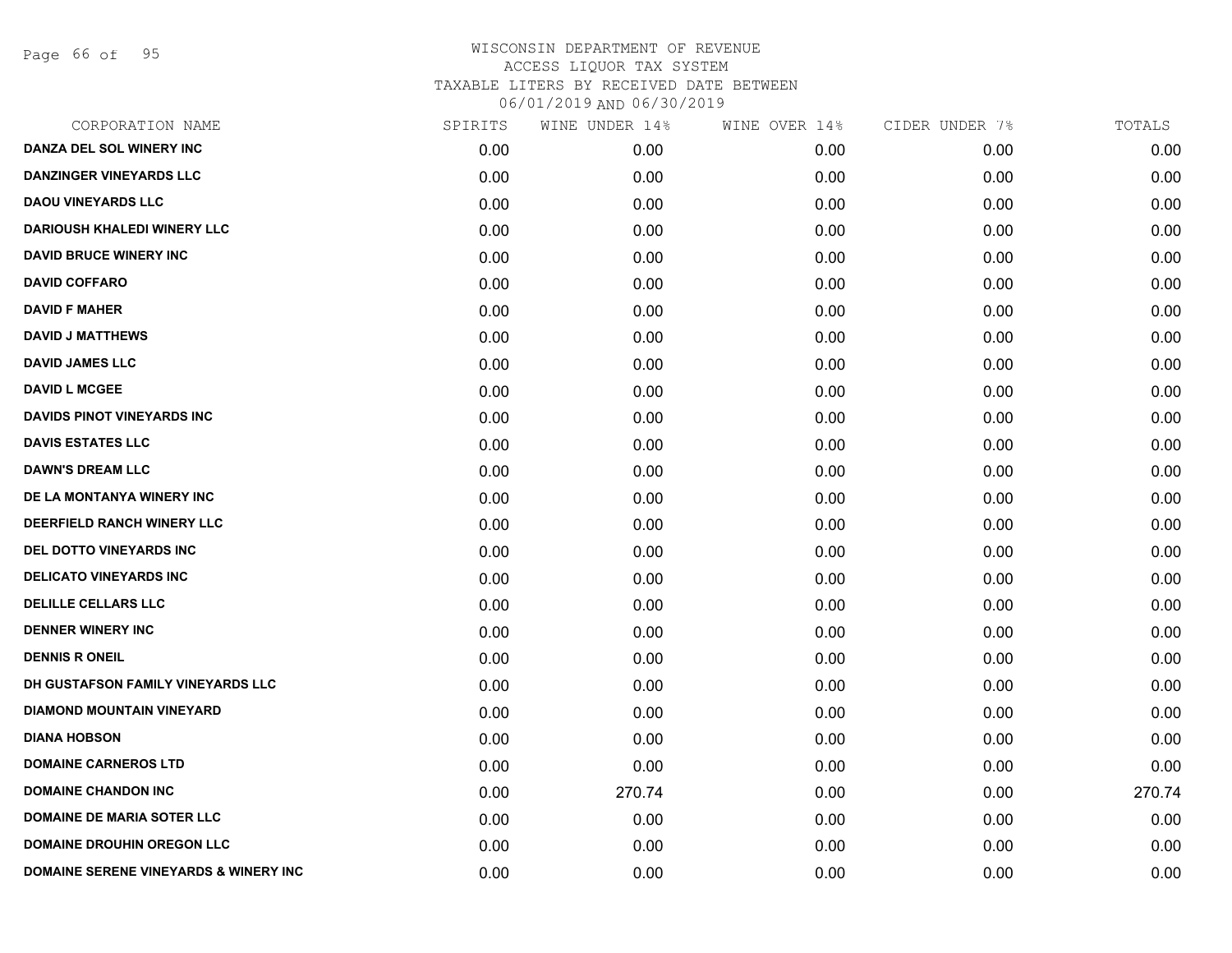Page 67 of 95

| SPIRITS | WINE UNDER 14% | WINE OVER 14% | CIDER UNDER 7% | TOTALS |
|---------|----------------|---------------|----------------|--------|
| 0.00    | 0.00           | 0.00          | 0.00           | 0.00   |
| 0.00    | 0.00           | 0.00          | 0.00           | 0.00   |
| 0.00    | 0.00           | 0.00          | 0.00           | 0.00   |
| 0.00    | 0.00           | 0.00          | 0.00           | 0.00   |
| 0.00    | 0.00           | 0.00          | 0.00           | 0.00   |
| 0.00    | 0.00           | 0.00          | 0.00           | 0.00   |
| 0.00    | 0.00           | 0.00          | 0.00           | 0.00   |
| 0.00    | 0.00           | 0.00          | 0.00           | 0.00   |
| 0.00    | 0.00           | 0.00          | 0.00           | 0.00   |
| 0.00    | 0.00           | 0.00          | 0.00           | 0.00   |
| 0.00    | 0.00           | 0.00          | 0.00           | 0.00   |
| 0.00    | 0.00           | 0.00          | 0.00           | 0.00   |
| 0.00    | 0.00           | 0.00          | 0.00           | 0.00   |
| 0.00    | 0.00           | 0.00          | 0.00           | 0.00   |
| 0.00    | 0.00           | 0.00          | 0.00           | 0.00   |
| 0.00    | 0.00           | 0.00          | 0.00           | 0.00   |
| 0.00    | 0.00           | 0.00          | 0.00           | 0.00   |
| 0.00    | 0.00           | 0.00          | 0.00           | 0.00   |
| 0.00    | 0.00           | 0.00          | 0.00           | 0.00   |
| 0.00    | 0.00           | 0.00          | 0.00           | 0.00   |
| 0.00    | 0.00           | 0.00          | 0.00           | 0.00   |
| 0.00    | 0.00           | 0.00          | 0.00           | 0.00   |
| 0.00    | 0.00           | 0.00          | 0.00           | 0.00   |
| 0.00    | 0.00           | 0.00          | 0.00           | 0.00   |
| 0.00    | 0.00           | 0.00          | 0.00           | 0.00   |
| 0.00    | 0.00           | 0.00          | 0.00           | 0.00   |
| 0.00    | 0.00           | 0.00          | 0.00           | 0.00   |
|         |                |               |                |        |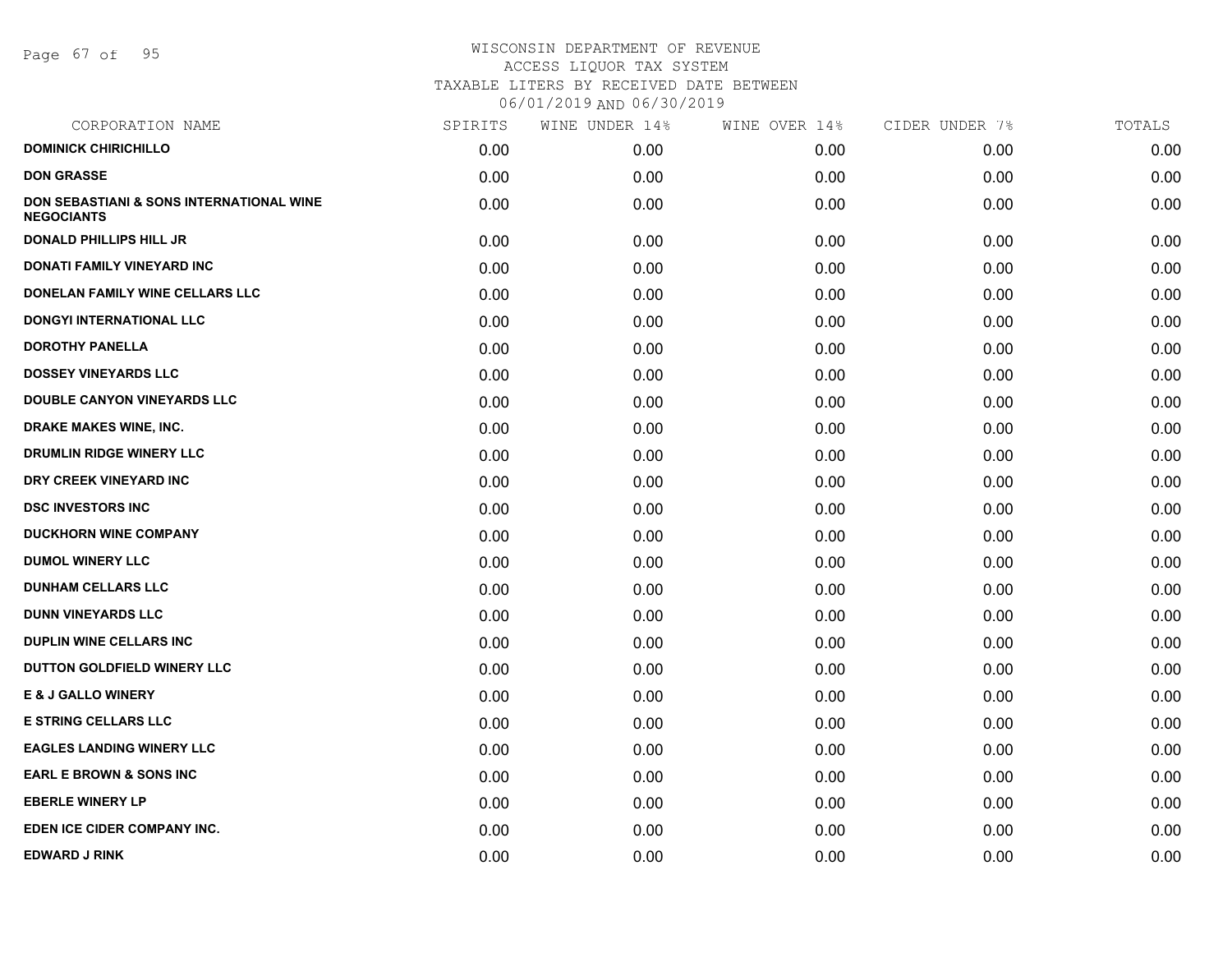Page 68 of 95

|      | WINE UNDER 14% |      | CIDER UNDER 7% | TOTALS |
|------|----------------|------|----------------|--------|
| 0.00 | 0.00           | 0.00 | 0.00           | 0.00   |
| 0.00 | 0.00           | 0.00 | 0.00           | 0.00   |
| 0.00 | 0.00           | 0.00 | 0.00           | 0.00   |
| 0.00 | 0.00           | 0.00 | 0.00           | 0.00   |
| 0.00 | 0.00           | 0.00 | 0.00           | 0.00   |
| 0.00 | 0.00           | 0.00 | 0.00           | 0.00   |
| 0.00 | 0.00           | 0.00 | 0.00           | 0.00   |
| 0.00 | 0.00           | 0.00 | 0.00           | 0.00   |
| 0.00 | 0.00           | 0.00 | 0.00           | 0.00   |
| 0.00 | 0.00           | 0.00 | 0.00           | 0.00   |
| 0.00 | 0.00           | 0.00 | 0.00           | 0.00   |
| 0.00 | 0.00           | 0.00 | 0.00           | 0.00   |
| 0.00 | 0.00           | 0.00 | 0.00           | 0.00   |
| 0.00 | 0.00           | 0.00 | 0.00           | 0.00   |
| 0.00 | 0.00           | 0.00 | 0.00           | 0.00   |
| 0.00 | 0.00           | 0.00 | 0.00           | 0.00   |
| 0.00 | 0.00           | 0.00 | 0.00           | 0.00   |
| 0.00 | 0.00           | 0.00 | 0.00           | 0.00   |
| 0.00 | 0.00           | 0.00 | 0.00           | 0.00   |
| 0.00 | 0.00           | 0.00 | 0.00           | 0.00   |
| 0.00 | 0.00           | 0.00 | 0.00           | 0.00   |
| 0.00 | 0.00           | 0.00 | 0.00           | 0.00   |
| 0.00 | 0.00           | 0.00 | 0.00           | 0.00   |
| 0.00 | 0.00           | 0.00 | 0.00           | 0.00   |
| 0.00 | 0.00           | 0.00 | 0.00           | 0.00   |
| 0.00 | 0.00           | 0.00 | 0.00           | 0.00   |
| 0.00 | 0.00           | 0.00 | 0.00           | 0.00   |
| 0.00 | 0.00           | 0.00 | 0.00           | 0.00   |
|      | SPIRITS        |      | WINE OVER 14%  |        |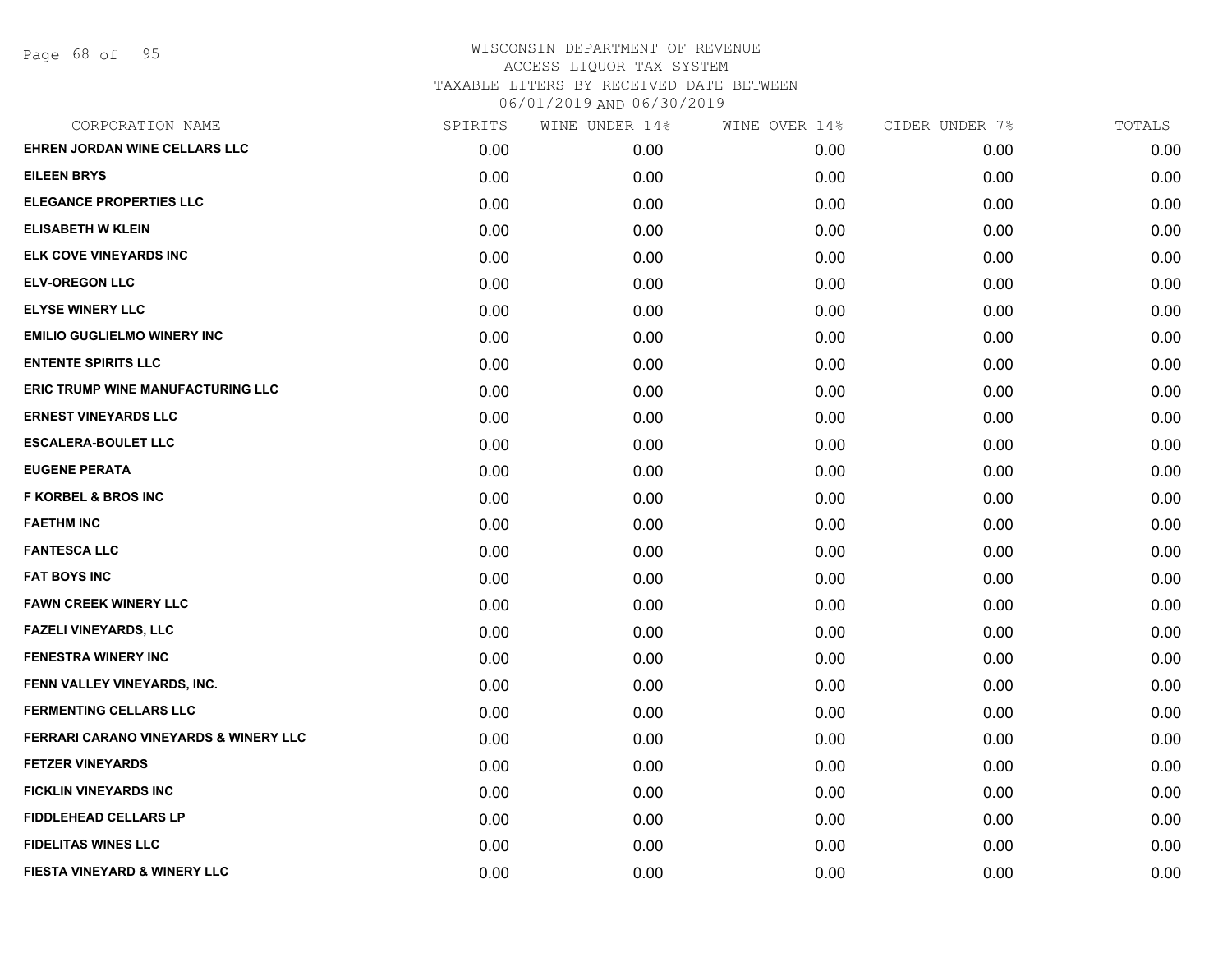Page 69 of 95

| CORPORATION NAME                               | SPIRITS | WINE UNDER 14% | WINE OVER 14% | CIDER UNDER 7% | TOTALS |
|------------------------------------------------|---------|----------------|---------------|----------------|--------|
| <b>FINKELSTEIN VINEYARDS INC</b>               | 0.00    | 0.00           | 0.00          | 0.00           | 0.00   |
| <b>FIRESTEED CORPORATION</b>                   | 0.00    | 0.00           | 0.00          | 0.00           | 0.00   |
| FISHER KING WINERY, LLC                        | 0.00    | 0.00           | 0.00          | 0.00           | 0.00   |
| <b>FISHER VINEYARDS</b>                        | 0.00    | 0.00           | 0.00          | 0.00           | 0.00   |
| <b>FITVINE LLC</b>                             | 0.00    | 0.00           | 0.00          | 0.00           | 0.00   |
| <b>FIVE VINES LLC</b>                          | 0.00    | 0.00           | 0.00          | 0.00           | 0.00   |
| <b>FLOOD RANCH COMPANY</b>                     | 0.00    | 0.00           | 0.00          | 0.00           | 0.00   |
| <b>FLORA SPRINGS WINE COMPANY</b>              | 0.00    | 0.00           | 0.00          | 0.00           | 0.00   |
| FLOWERS VINEYARD AND WINERY, LLC               | 0.00    | 0.00           | 0.00          | 0.00           | 0.00   |
| <b>FLYING B VINEYARD LP</b>                    | 0.00    | 0.00           | 0.00          | 0.00           | 0.00   |
| <b>FN CELLARS LLC</b>                          | 0.00    | 0.00           | 0.00          | 0.00           | 0.00   |
| <b>FOLEY ESTATES VINEYARD &amp; WINERY LLC</b> | 0.00    | 0.00           | 0.00          | 0.00           | 0.00   |
| <b>FOLEY FAMILY WINES INC</b>                  | 0.00    | 0.00           | 0.00          | 0.00           | 0.00   |
| <b>FOLIO WINE COMPANY LLC</b>                  | 0.00    | 0.00           | 0.00          | 0.00           | 0.00   |
| <b>FONTANELLA WINES LLC</b>                    | 0.00    | 0.00           | 0.00          | 0.00           | 0.00   |
| FORT ROSS VINEYARD & WINERY LLC                | 0.00    | 0.00           | 0.00          | 0.00           | 0.00   |
| <b>FORWARD CIDER LLC</b>                       | 0.00    | 0.00           | 0.00          | 0.00           | 0.00   |
| <b>FOUR BEARS WINERY LLC</b>                   | 0.00    | 0.00           | 0.00          | 0.00           | 0.00   |
| FOUR DAUGHTERS VINEYARD AND WINERY LLC         | 0.00    | 0.00           | 0.00          | 0.00           | 0.00   |
| <b>FOXEN VINEYARD INC</b>                      | 0.00    | 0.00           | 0.00          | 0.00           | 0.00   |
| <b>FRANCIS COPPOLA WINERY LLC</b>              | 0.00    | 0.00           | 0.00          | 0.00           | 0.00   |
| <b>FRANCISCAN VINEYARDS INC</b>                | 0.00    | 0.00           | 0.00          | 0.00           | 0.00   |
| FRANK FAMILY VINEYARDS LLC                     | 0.00    | 0.00           | 0.00          | 0.00           | 0.00   |
| <b>FRED C SCHERRER</b>                         | 0.00    | 0.00           | 0.00          | 0.00           | 0.00   |
| <b>FREDERICK QUANDT</b>                        | 0.00    | 0.00           | 0.00          | 0.00           | 0.00   |
| <b>FREIXENET SONOMA CAVES INC</b>              | 0.00    | 0.00           | 0.00          | 0.00           | 0.00   |
| <b>FREY FAMILY WINERY LLC</b>                  | 0.00    | 0.00           | 0.00          | 0.00           | 0.00   |
| <b>FREY VINEYARDS LTD</b>                      | 0.00    | 0.00           | 0.00          | 0.00           | 0.00   |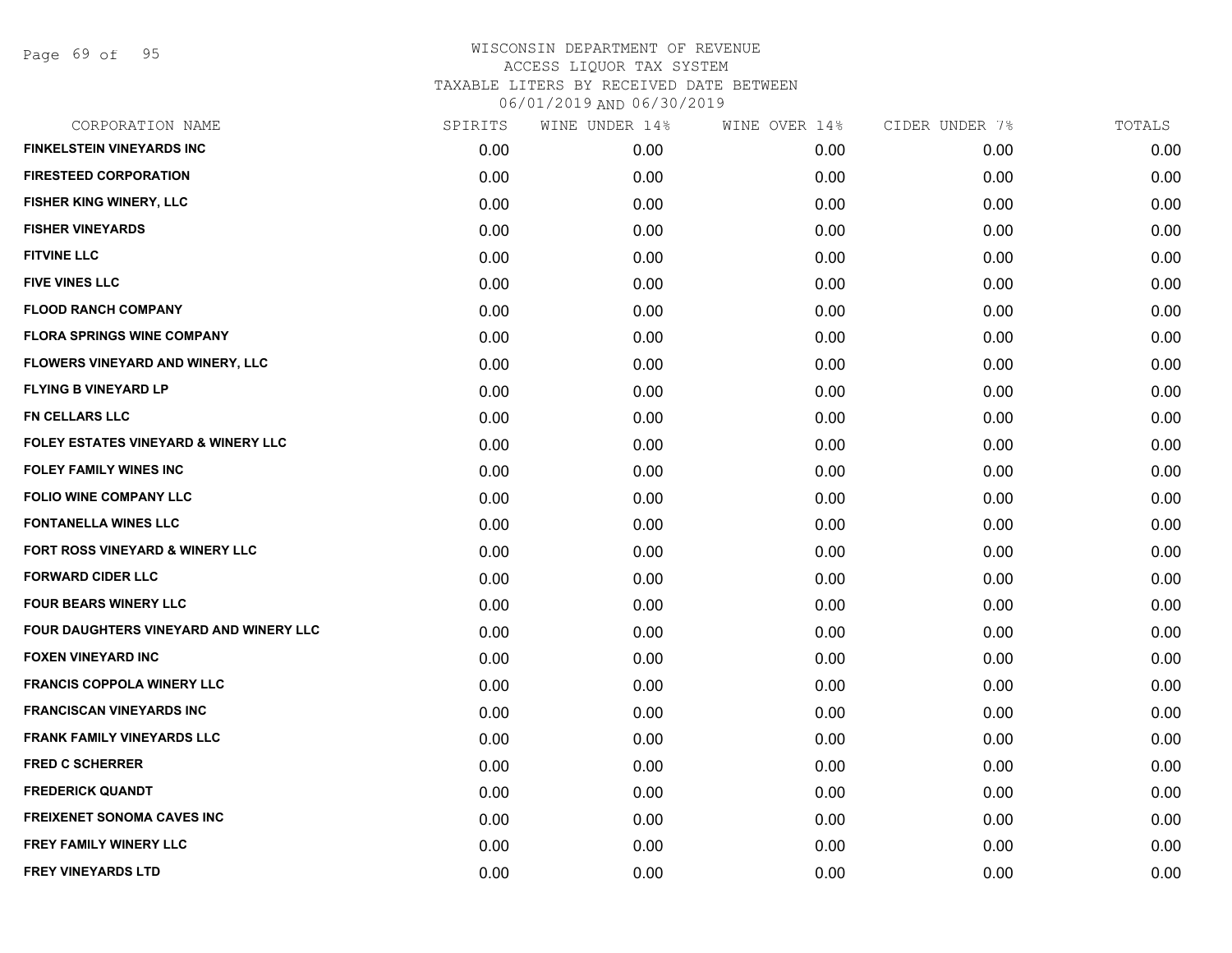Page 70 of 95

| CORPORATION NAME                                    | SPIRITS | WINE UNDER 14% | WINE OVER 14% | CIDER UNDER 7% | TOTALS |
|-----------------------------------------------------|---------|----------------|---------------|----------------|--------|
| <b>FROGS LEAP WINERY</b>                            | 0.00    | 0.00           | 0.00          | 0.00           | 0.00   |
| <b>FROGTOWN CELLARS LLP</b>                         | 0.00    | 0.00           | 0.00          | 0.00           | 0.00   |
| FRUIT OF THE WOODS WINE CELLAR, INC.                | 0.00    | 0.00           | 0.00          | 0.00           | 0.00   |
| <b>FULCRUM WINES LLC</b>                            | 0.00    | 0.00           | 0.00          | 0.00           | 0.00   |
| <b>FULKERSON WINE CELLARS LLC</b>                   | 0.00    | 0.00           | 0.00          | 0.00           | 0.00   |
| <b>FULLERTON WINES, INC</b>                         | 0.00    | 0.00           | 0.00          | 0.00           | 0.00   |
| <b>FURTHERMORE LLC</b>                              | 0.00    | 0.00           | 0.00          | 0.00           | 0.00   |
| <b>G GRAHAM WINES INC</b>                           | 0.00    | 0.00           | 0.00          | 0.00           | 0.00   |
| <b>GALANTE FAMILY WINERY INC</b>                    | 0.00    | 0.00           | 0.00          | 0.00           | 0.00   |
| <b>GALENA CELLARS INC</b>                           | 0.00    | 0.00           | 0.00          | 0.00           | 0.00   |
| <b>GALLICA WINES LLC</b>                            | 0.00    | 0.00           | 0.00          | 0.00           | 0.00   |
| <b>GAMBLE FAMILY VINEYARDS LLC</b>                  | 0.00    | 0.00           | 0.00          | 0.00           | 0.00   |
| <b>GANDONA INC</b>                                  | 0.00    | 0.00           | 0.00          | 0.00           | 0.00   |
| <b>GARGIULO VINEYARD LLC</b>                        | 0.00    | 0.00           | 0.00          | 0.00           | 0.00   |
| <b>GARROD TRUST</b>                                 | 0.00    | 0.00           | 0.00          | 0.00           | 0.00   |
| <b>GARVIN HEIGHTS VINEYARDS, LLC</b>                | 0.00    | 0.00           | 0.00          | 0.00           | 0.00   |
| <b>GARY FRANSCIONI, INC.</b>                        | 0.00    | 0.00           | 0.00          | 0.00           | 0.00   |
| <b>GEARY MARKET INVESTMENT COMPANY LTD</b>          | 0.00    | 0.00           | 0.00          | 0.00           | 0.00   |
| <b>GEMSTONE VINEYARDS LLC</b>                       | 0.00    | 0.00           | 0.00          | 0.00           | 0.00   |
| <b>GENERATIONS OF SONOMA LLC</b>                    | 0.00    | 0.00           | 0.00          | 0.00           | 0.00   |
| <b>GENESEO PARTNERS LP</b>                          | 0.00    | 0.00           | 0.00          | 0.00           | 0.00   |
| <b>GEORGE O HENDRY</b>                              | 0.00    | 0.00           | 0.00          | 0.00           | 0.00   |
| <b>GERBER, GERBER &amp; GERBER DISCLAIMER TRUST</b> | 0.00    | 0.00           | 0.00          | 0.00           | 0.00   |
| <b>GF WINES LLC</b>                                 | 0.00    | 0.00           | 0.00          | 0.00           | 0.00   |
| <b>GHOST HILL CELLARS LLC</b>                       | 0.00    | 0.00           | 0.00          | 0.00           | 0.00   |
| <b>GIFT SERVICES INC</b>                            | 0.00    | 0.00           | 0.00          | 0.00           | 0.00   |
| <b>GLOBAL UNIVERSAL SRL</b>                         | 0.00    | 0.00           | 0.00          | 0.00           | 0.00   |
| <b>GOLDIN INVESTMENT II INC</b>                     | 0.00    | 0.00           | 0.00          | 0.00           | 0.00   |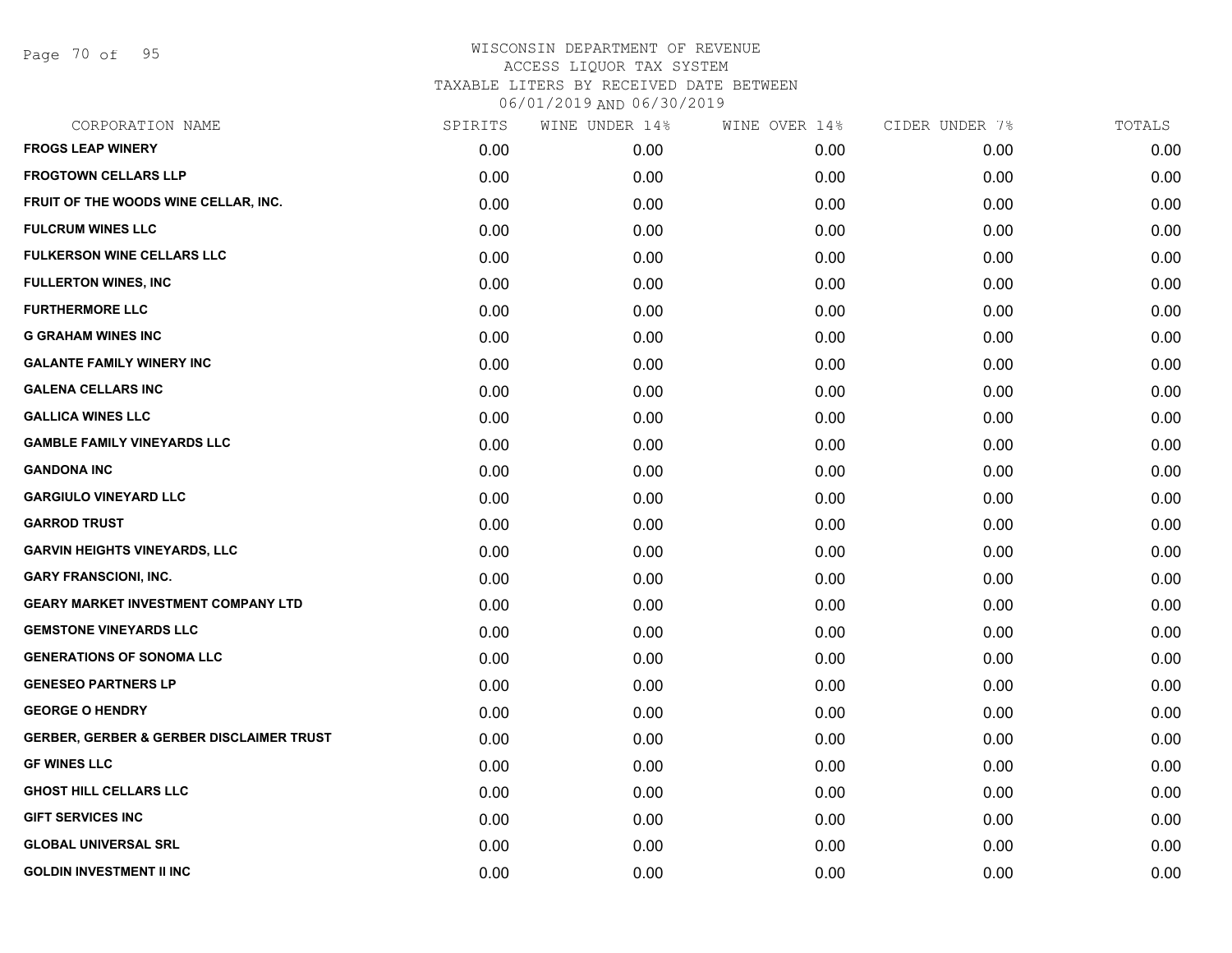Page 71 of 95

| CORPORATION NAME                        | SPIRITS | WINE UNDER 14% | WINE OVER 14% | CIDER UNDER 7% | TOTALS |
|-----------------------------------------|---------|----------------|---------------|----------------|--------|
| <b>GOLDRIDGEPINOT.COM LLC</b>           | 0.00    | 0.00           | 0.00          | 0.00           | 0.00   |
| <b>GOOD FOUNDATIONS INC</b>             | 0.00    | 0.00           | 0.00          | 0.00           | 0.00   |
| <b>GOOSE EGG, LLC</b>                   | 0.00    | 0.00           | 0.00          | 0.00           | 0.00   |
| <b>GOOSE RIDGE LLC</b>                  | 0.00    | 0.00           | 0.00          | 0.00           | 0.00   |
| <b>GRAPE VISIONS LLC</b>                | 0.00    | 0.00           | 0.00          | 0.00           | 0.00   |
| <b>GRAPESEED WINE FUND LLC</b>          | 0.00    | 0.00           | 0.00          | 0.00           | 0.00   |
| <b>GRASSINI FAMILY VINEYARDS LLC</b>    | 0.00    | 0.00           | 0.00          | 0.00           | 0.00   |
| <b>GREEN FAMILY WINERY LLC</b>          | 0.00    | 0.00           | 0.00          | 0.00           | 0.00   |
| <b>GREG SANDERS</b>                     | 0.00    | 0.00           | 0.00          | 0.00           | 0.00   |
| <b>GRGICH HILLS CELLAR</b>              | 0.00    | 0.00           | 0.00          | 0.00           | 0.00   |
| <b>GRIEB OPTIMAL WINECRAFTING LLC</b>   | 0.00    | 0.00           | 0.00          | 0.00           | 0.00   |
| <b>GROTH VINEYARDS &amp; WINERY LLC</b> | 0.00    | 0.00           | 0.00          | 0.00           | 0.00   |
| <b>GULLETT &amp; GULLETT</b>            | 0.00    | 0.00           | 0.00          | 0.00           | 0.00   |
| H DE V LLC                              | 0.00    | 0.00           | 0.00          | 0.00           | 0.00   |
| <b>HAFNER VINEYARD LLC</b>              | 0.00    | 0.00           | 0.00          | 0.00           | 0.00   |
| <b>HAGAFEN CELLARS INC</b>              | 0.00    | 0.00           | 0.00          | 0.00           | 0.00   |
| <b>HAHN ESTATE</b>                      | 0.00    | 0.00           | 0.00          | 0.00           | 0.00   |
| <b>HALF KRAKT LLC</b>                   | 0.00    | 0.00           | 0.00          | 0.00           | 0.00   |
| <b>HALF MOON HILL LLC</b>               | 0.00    | 0.00           | 0.00          | 0.00           | 0.00   |
| <b>HALL WINES LLC</b>                   | 0.00    | 0.00           | 0.00          | 0.00           | 0.00   |
| <b>HALTER WINERY LLC</b>                | 0.00    | 0.00           | 0.00          | 0.00           | 0.00   |
| <b>HAMEL FAMILY WINES LLC</b>           | 0.00    | 0.00           | 0.00          | 0.00           | 0.00   |
| <b>HAMMLER WINE CORP</b>                | 0.00    | 0.00           | 0.00          | 0.00           | 0.00   |
| HANDLEY CELLARS LIMITED PARTNERSHIP     | 0.00    | 0.00           | 0.00          | 0.00           | 0.00   |
| <b>HANNA WINERY INC</b>                 | 0.00    | 0.00           | 0.00          | 0.00           | 0.00   |
| <b>HARALD TOMESCH</b>                   | 0.00    | 0.00           | 0.00          | 0.00           | 0.00   |
| HARBOR RIDGE WINERY INC.                | 0.00    | 0.00           | 0.00          | 0.00           | 0.00   |
| <b>HARLAN ESTATE WINERY INC</b>         | 0.00    | 0.00           | 0.00          | 0.00           | 0.00   |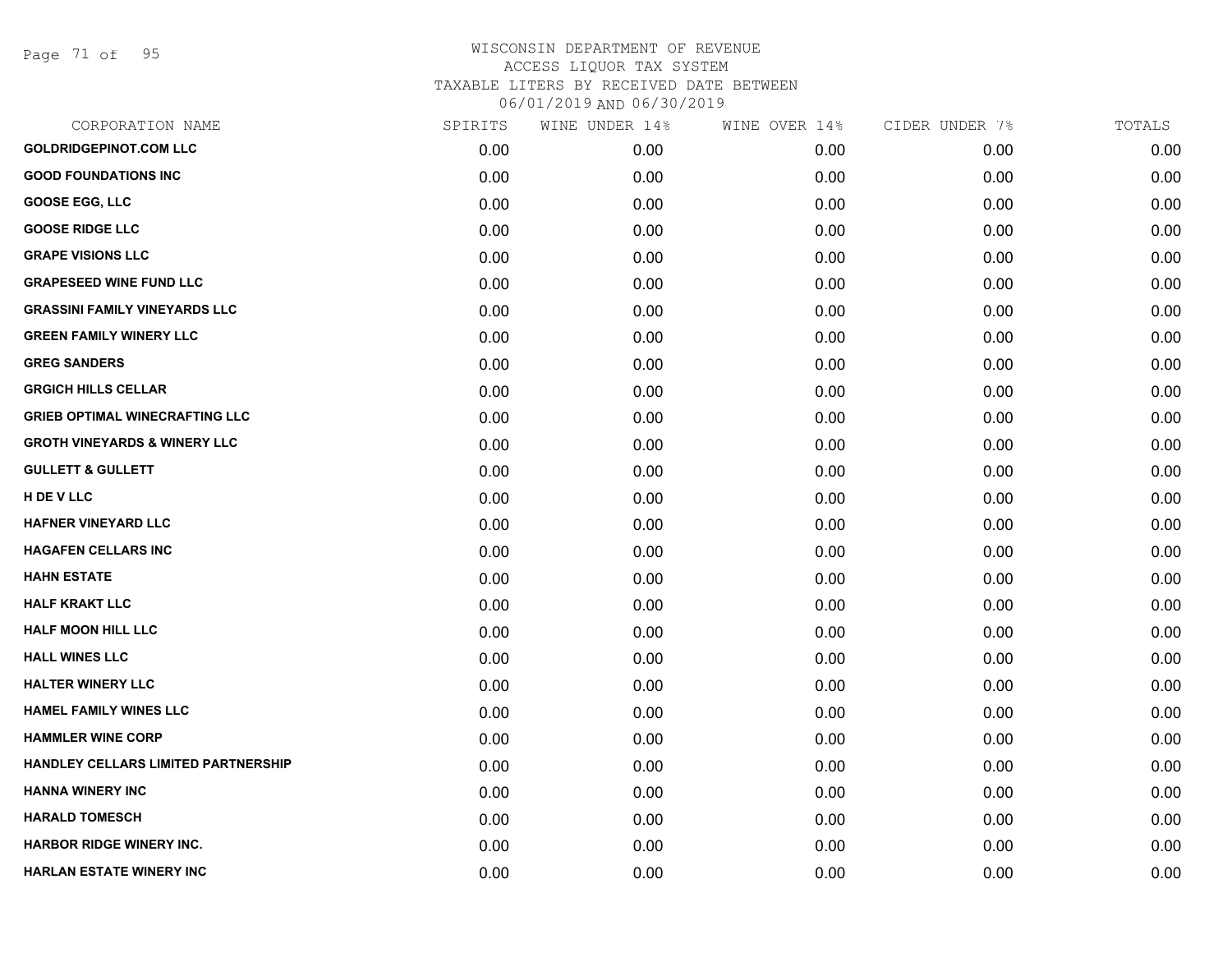Page 72 of 95

| SPIRITS | WINE UNDER 14% | WINE OVER 14% | CIDER UNDER 7% | TOTALS |
|---------|----------------|---------------|----------------|--------|
| 0.00    | 0.00           | 0.00          | 0.00           | 0.00   |
| 0.00    | 0.00           | 0.00          | 0.00           | 0.00   |
| 0.00    | 0.00           | 0.00          | 0.00           | 0.00   |
| 0.00    | 0.00           | 0.00          | 0.00           | 0.00   |
| 0.00    | 0.00           | 0.00          | 0.00           | 0.00   |
| 0.00    | 0.00           | 0.00          | 0.00           | 0.00   |
| 0.00    | 0.00           | 0.00          | 0.00           | 0.00   |
| 0.00    | 0.00           | 0.00          | 0.00           | 0.00   |
| 0.00    | 0.00           | 0.00          | 0.00           | 0.00   |
| 0.00    | 0.00           | 0.00          | 0.00           | 0.00   |
| 0.00    | 0.00           | 0.00          | 0.00           | 0.00   |
| 0.00    | 0.00           | 0.00          | 0.00           | 0.00   |
| 0.00    | 0.00           | 0.00          | 0.00           | 0.00   |
| 0.00    | 0.00           | 0.00          | 0.00           | 0.00   |
| 0.00    | 0.00           | 0.00          | 0.00           | 0.00   |
| 0.00    | 0.00           | 0.00          | 0.00           | 0.00   |
| 0.00    | 0.00           | 0.00          | 0.00           | 0.00   |
| 0.00    | 0.00           | 0.00          | 0.00           | 0.00   |
| 0.00    | 0.00           | 0.00          | 0.00           | 0.00   |
| 0.00    | 0.00           | 0.00          | 0.00           | 0.00   |
| 0.00    | 0.00           | 0.00          | 0.00           | 0.00   |
| 0.00    | 0.00           | 0.00          | 0.00           | 0.00   |
| 0.00    | 0.00           | 0.00          | 0.00           | 0.00   |
| 0.00    | 0.00           | 0.00          | 0.00           | 0.00   |
| 0.00    | 0.00           | 0.00          | 0.00           | 0.00   |
| 0.00    | 0.00           | 0.00          | 0.00           | 0.00   |
| 0.00    | 0.00           | 0.00          | 0.00           | 0.00   |
| 0.00    | 0.00           | 0.00          | 0.00           | 0.00   |
|         |                |               |                |        |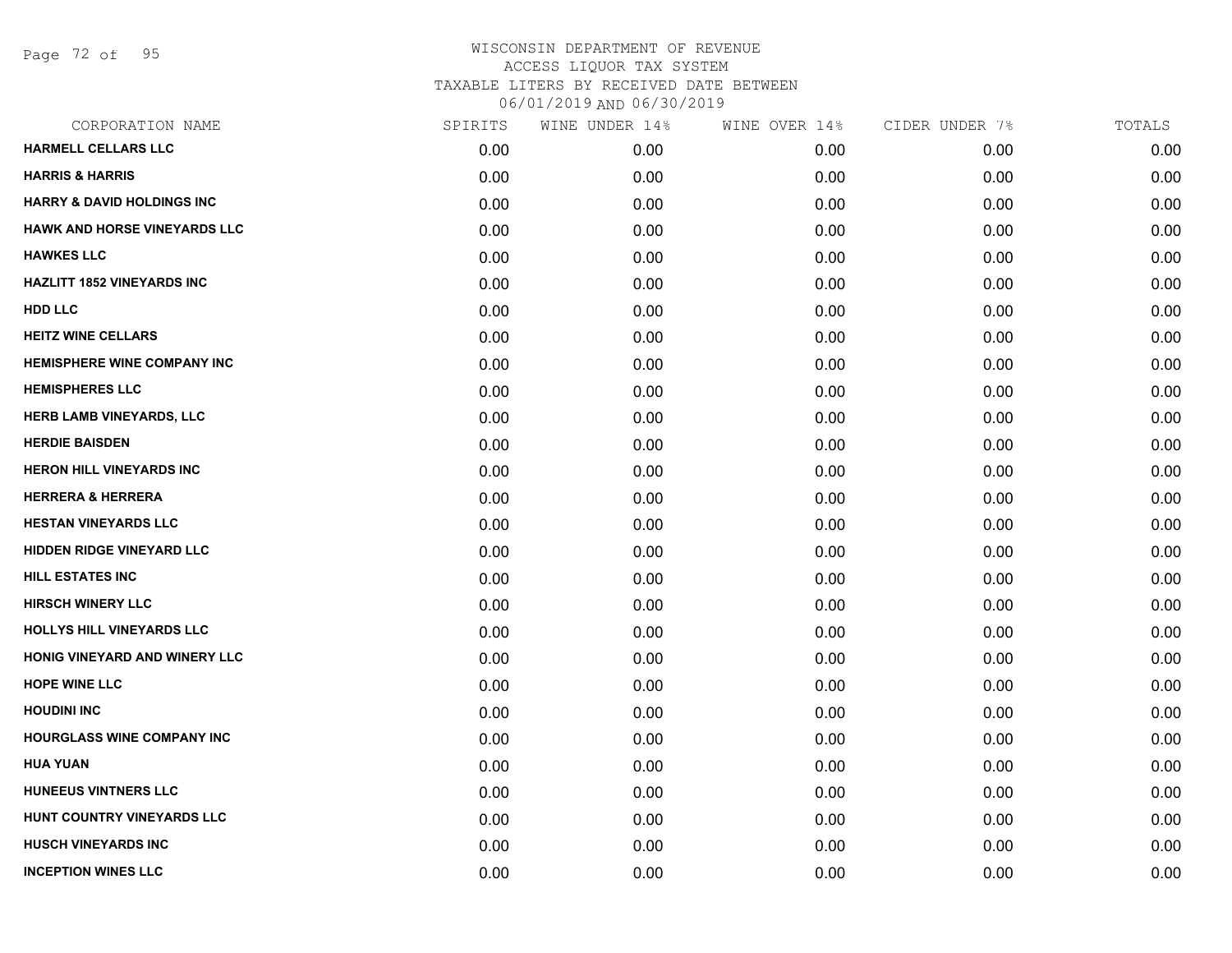Page 73 of 95

| CORPORATION NAME                                    | SPIRITS | WINE UNDER 14% | WINE OVER 14% | CIDER UNDER 7% | TOTALS |
|-----------------------------------------------------|---------|----------------|---------------|----------------|--------|
| <b>INMAN FAMILY WINES LLC</b>                       | 0.00    | 0.00           | 0.00          | 0.00           | 0.00   |
| <b>INVESTOR'S OF AMERICA LP</b>                     | 0.00    | 0.00           | 0.00          | 0.00           | 0.00   |
| <b>IRON HORSE VINEYARDS LP</b>                      | 0.00    | 0.00           | 0.00          | 0.00           | 0.00   |
| <b>ISENHOWER CELLARS LLC</b>                        | 0.00    | 0.00           | 0.00          | 0.00           | 0.00   |
| <b>ISLAND ORCHARD CIDER LLC</b>                     | 0.00    | 0.00           | 0.00          | 0.00           | 0.00   |
| <b>ISR VINEYARDS ASSOCIATION</b>                    | 0.00    | 0.00           | 0.00          | 0.00           | 0.00   |
| <b>J BLAIR PENCE, TRUSTEE OF PENCE FAMILY TRUST</b> | 0.00    | 0.00           | 0.00          | 0.00           | 0.00   |
| <b>J CELLARS INVESTMENTS LLC</b>                    | 0.00    | 0.00           | 0.00          | 0.00           | 0.00   |
| <b>J LOHR WINERY CORP</b>                           | 0.00    | 0.00           | 0.00          | 0.00           | 0.00   |
| <b>J PEDRONCELLI WINERY</b>                         | 0.00    | 0.00           | 0.00          | 0.00           | 0.00   |
| <b>J RICKARDS WINERY LLC</b>                        | 0.00    | 0.00           | 0.00          | 0.00           | 0.00   |
| <b>J WILLETT COMPANIES</b>                          | 0.00    | 0.00           | 0.00          | 0.00           | 0.00   |
| <b>J.W. THOMAS LLC</b>                              | 0.00    | 0.00           | 0.00          | 0.00           | 0.00   |
| <b>J3 WINE PARTNERS LLC</b>                         | 0.00    | 0.00           | 0.00          | 0.00           | 0.00   |
| JACK JOHN INVESTMENTS INC                           | 0.00    | 0.00           | 0.00          | 0.00           | 0.00   |
| <b>JACKSON FAMILY WINES INC</b>                     | 0.00    | 0.00           | 0.00          | 0.00           | 0.00   |
| <b>JACKSON WINE LLC</b>                             | 0.00    | 0.00           | 0.00          | 0.00           | 0.00   |
| <b>JACKSON WINERY &amp; VINEYARDS</b>               | 0.00    | 0.00           | 0.00          | 0.00           | 0.00   |
| <b>JACUZZI FAMILY VINEYARDS LLC</b>                 | 0.00    | 0.00           | 0.00          | 0.00           | 0.00   |
| <b>JAM CELLARS INC</b>                              | 0.00    | 0.00           | 0.00          | 0.00           | 0.00   |
| <b>JAMES L LAMBERT</b>                              | 0.00    | 0.00           | 0.00          | 0.00           | 0.00   |
| <b>JAMES P PROSSER</b>                              | 0.00    | 0.00           | 0.00          | 0.00           | 0.00   |
| <b>JB GEORGE LLC</b>                                | 0.00    | 0.00           | 0.00          | 0.00           | 0.00   |
| <b>JC CELLARS INC</b>                               | 0.00    | 0.00           | 0.00          | 0.00           | 0.00   |
| <b>JEFFERY BEMIS</b>                                | 0.00    | 0.00           | 0.00          | 0.00           | 0.00   |
| <b>JEFFERY M GORDON</b>                             | 0.00    | 0.00           | 0.00          | 0.00           | 0.00   |
| <b>JEFFREY L STOEGER</b>                            | 0.00    | 0.00           | 0.00          | 0.00           | 0.00   |
| <b>JENNIFER L JACKSON-HARTFORD</b>                  | 0.00    | 0.00           | 0.00          | 0.00           | 0.00   |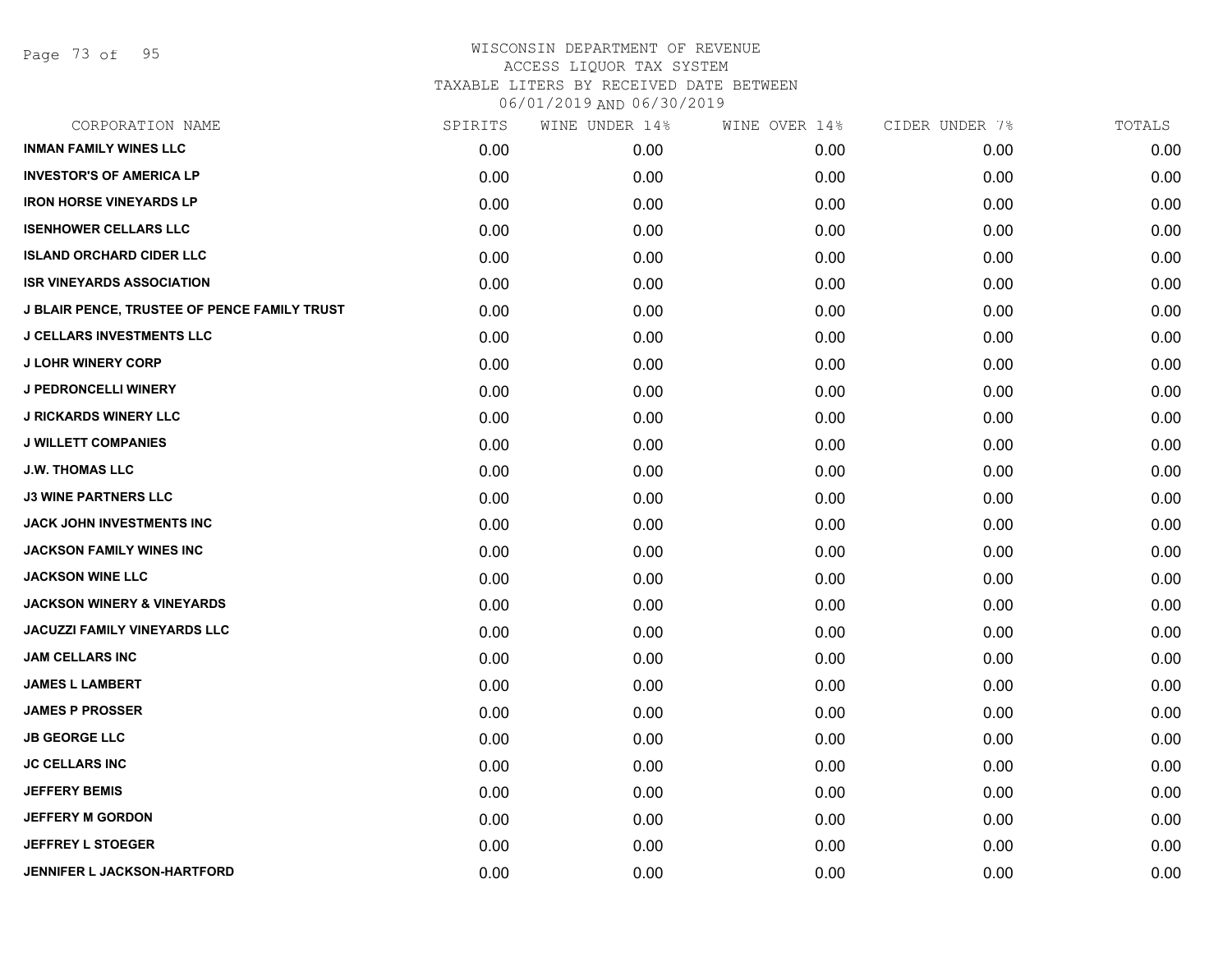Page 74 of 95

| CORPORATION NAME                         | SPIRITS | WINE UNDER 14% | WINE OVER 14% | CIDER UNDER 7% | TOTALS |
|------------------------------------------|---------|----------------|---------------|----------------|--------|
| <b>JESSUP CELLARS HOLDING CO LLC</b>     | 0.00    | 0.00           | 0.00          | 0.00           | 0.00   |
| <b>JM CELLARS COMPANY</b>                | 0.00    | 0.00           | 0.00          | 0.00           | 0.00   |
| <b>J-NH WINE GROUP LLC</b>               | 0.00    | 0.00           | 0.00          | 0.00           | 0.00   |
| JOHN ANTHONY VINEYARDS LLC               | 0.00    | 0.00           | 0.00          | 0.00           | 0.00   |
| <b>JOHN E NICOLOZAKES</b>                | 0.00    | 0.00           | 0.00          | 0.00           | 0.00   |
| <b>JONATHAN DALE</b>                     | 0.00    | 0.00           | 0.00          | 0.00           | 0.00   |
| <b>JONES FAMILY WINERY LLC</b>           | 0.00    | 0.00           | 0.00          | 0.00           | 0.00   |
| <b>JORNY'S END LLC</b>                   | 0.00    | 0.00           | 0.00          | 0.00           | 0.00   |
| <b>JOSEPH ALEXANDER VILLICANA II</b>     | 0.00    | 0.00           | 0.00          | 0.00           | 0.00   |
| <b>JOSEPH CALLOW</b>                     | 0.00    | 0.00           | 0.00          | 0.00           | 0.00   |
| <b>JOSEPH PHELPS VINEYARDS LLC</b>       | 0.00    | 0.00           | 0.00          | 0.00           | 0.00   |
| <b>JOSEPH STALLER</b>                    | 0.00    | 0.00           | 0.00          | 0.00           | 0.00   |
| <b>JOSEPH WYNIMKO</b>                    | 0.00    | 0.00           | 0.00          | 0.00           | 0.00   |
| <b>JOYCE VINEYARDS LLC</b>               | 0.00    | 0.00           | 0.00          | 0.00           | 0.00   |
| JULIE A ANDRZEJCZAK                      | 0.00    | 0.00           | 0.00          | 0.00           | 0.00   |
| <b>JUSTIN VINEYARDS &amp; WINERY LLC</b> | 0.00    | 0.00           | 0.00          | 0.00           | 0.00   |
| <b>JVW CORPORATION</b>                   | 0.00    | 0.00           | 0.00          | 0.00           | 0.00   |
| <b>K VINTNERS LLC</b>                    | 0.00    | 0.00           | 0.00          | 0.00           | 0.00   |
| <b>KACHINA CELLARS LLC</b>               | 0.00    | 0.00           | 0.00          | 0.00           | 0.00   |
| <b>KAMEN WINES LLC</b>                   | 0.00    | 0.00           | 0.00          | 0.00           | 0.00   |
| <b>KANGARU ENTERPRISES LLC</b>           | 0.00    | 0.00           | 0.00          | 0.00           | 0.00   |
| <b>KEEVER VINEYARDS LLC</b>              | 0.00    | 0.00           | 0.00          | 0.00           | 0.00   |
| <b>KEN BROWN WINES LLC</b>               | 0.00    | 0.00           | 0.00          | 0.00           | 0.00   |
| <b>KENEFICK RANCHES WINERY LLC</b>       | 0.00    | 0.00           | 0.00          | 0.00           | 0.00   |
| <b>KENT HUMPHREY</b>                     | 0.00    | 0.00           | 0.00          | 0.00           | 0.00   |
| <b>KENWARD FAMILY VINEYARDS, LLC</b>     | 0.00    | 0.00           | 0.00          | 0.00           | 0.00   |
| <b>KENZO ESTATE INC</b>                  | 0.00    | 0.00           | 0.00          | 0.00           | 0.00   |
| <b>KERWIN ESTATE LLC</b>                 | 0.00    | 0.00           | 0.00          | 0.00           | 0.00   |
|                                          |         |                |               |                |        |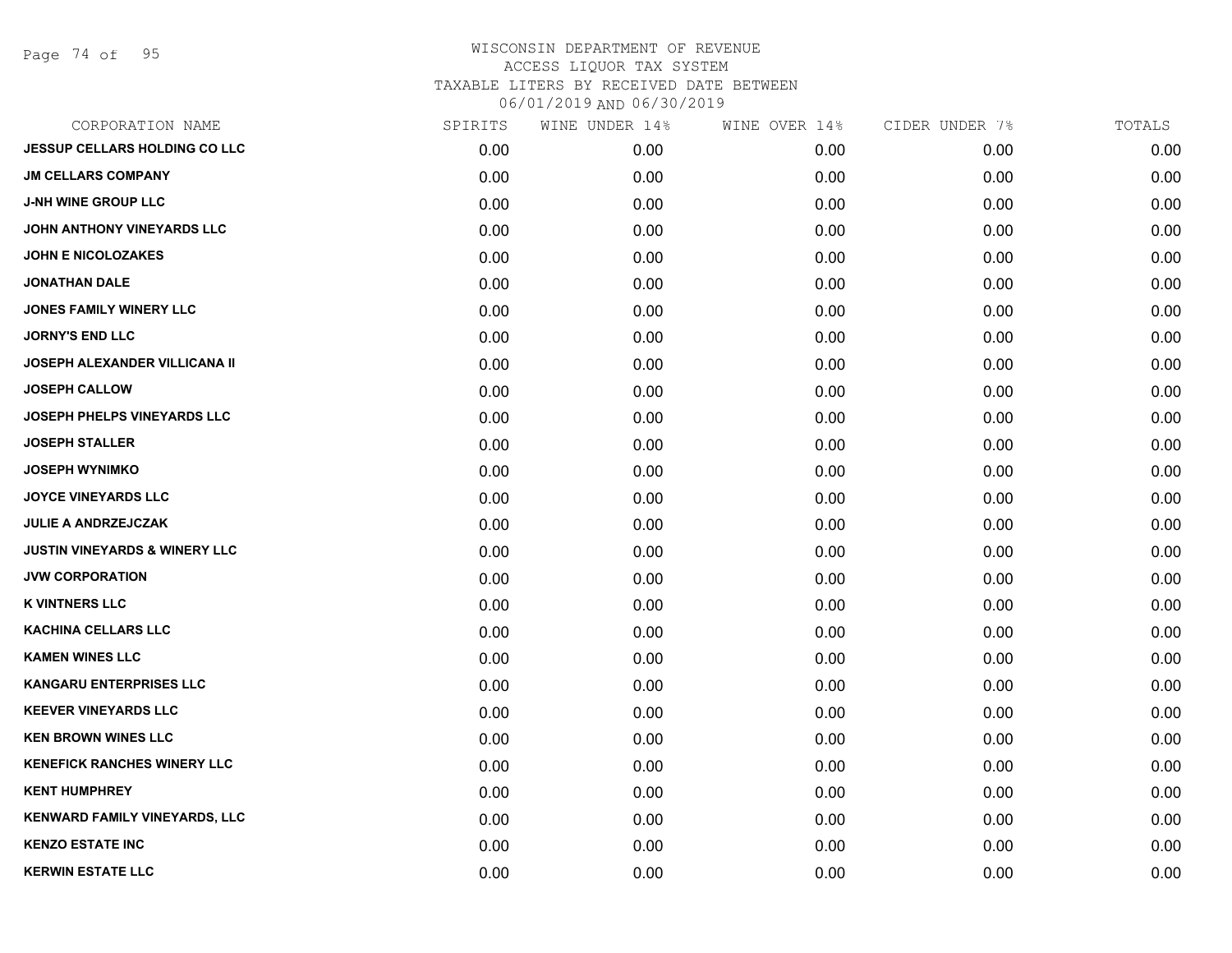Page 75 of 95

| CORPORATION NAME                             | SPIRITS | WINE UNDER 14% | WINE OVER 14% | CIDER UNDER 7% | TOTALS |
|----------------------------------------------|---------|----------------|---------------|----------------|--------|
| <b>KESTREL PROPERTIES LLC</b>                | 0.00    | 0.00           | 0.00          | 0.00           | 0.00   |
| <b>KEVIN BEHNKE</b>                          | 0.00    | 0.00           | 0.00          | 0.00           | 0.00   |
| <b>KEVIN C MILLER</b>                        | 0.00    | 0.00           | 0.00          | 0.00           | 0.00   |
| <b>KING ESTATE WINERY LP</b>                 | 0.00    | 0.00           | 0.00          | 0.00           | 0.00   |
| KISMET WINE, INC.                            | 0.00    | 0.00           | 0.00          | 0.00           | 0.00   |
| KISTLER VINEYARDS, LLC                       | 0.00    | 0.00           | 0.00          | 0.00           | 0.00   |
| <b>KLEIN FOODS INC</b>                       | 0.00    | 0.00           | 0.00          | 0.00           | 0.00   |
| <b>KNIGHTS BRIDGE WINERY LLC</b>             | 0.00    | 0.00           | 0.00          | 0.00           | 0.00   |
| <b>KOEHLER WINERY LLC</b>                    | 0.00    | 0.00           | 0.00          | 0.00           | 0.00   |
| <b>KONSTANTIN D FRANK &amp; SONS</b>         | 0.00    | 0.00           | 0.00          | 0.00           | 0.00   |
| <b>KOPRI INC</b>                             | 0.00    | 0.00           | 0.00          | 0.00           | 0.00   |
| <b>KRAUSE FAMILY CELLARS LLC</b>             | 0.00    | 0.00           | 0.00          | 0.00           | 0.00   |
| <b>KRISTIN HARRINGTON-BOEGNER</b>            | 0.00    | 0.00           | 0.00          | 0.00           | 0.00   |
| <b>KRUPP BROTHERS LLC</b>                    | 0.00    | 0.00           | 0.00          | 0.00           | 0.00   |
| <b>KSSM LLC</b>                              | 0.00    | 0.00           | 0.00          | 0.00           | 0.00   |
| <b>KT WINECO LLC</b>                         | 0.00    | 0.00           | 0.00          | 0.00           | 0.00   |
| <b>KULETO VILLA LLC</b>                      | 0.00    | 0.00           | 0.00          | 0.00           | 0.00   |
| <b>KUNDE ENTERPRISES INC</b>                 | 0.00    | 0.00           | 0.00          | 0.00           | 0.00   |
| <b>LC WINE</b>                               | 0.00    | 0.00           | 0.00          | 0.00           | 0.00   |
| L FOPPIANO WINE CO INC                       | 0.00    | 0.00           | 0.00          | 0.00           | 0.00   |
| <b>L18 HOLDINGS, INC.</b>                    | 0.00    | 0.00           | 0.00          | 0.00           | 0.00   |
| <b>LADERA WINERY LLC</b>                     | 0.00    | 0.00           | 0.00          | 0.00           | 0.00   |
| <b>LAETITIA VINEYARD &amp; WINERY INC</b>    | 0.00    | 0.00           | 0.00          | 0.00           | 0.00   |
| <b>LAGUNA OAKS VINEYARD &amp; WINERY INC</b> | 0.00    | 0.00           | 0.00          | 0.00           | 0.00   |
| <b>LAIL VINEYARDS LLC</b>                    | 0.00    | 0.00           | 0.00          | 0.00           | 0.00   |
| <b>LAIRD FAMILY ESTATE LLC</b>               | 0.00    | 0.00           | 0.00          | 0.00           | 0.00   |
| <b>LAKE NOKOMIS CRANBERRIES INC</b>          | 0.00    | 0.00           | 0.00          | 0.00           | 0.00   |
| <b>LAMBERT BRIDGE WINERY INC</b>             | 0.00    | 0.00           | 0.00          | 0.00           | 0.00   |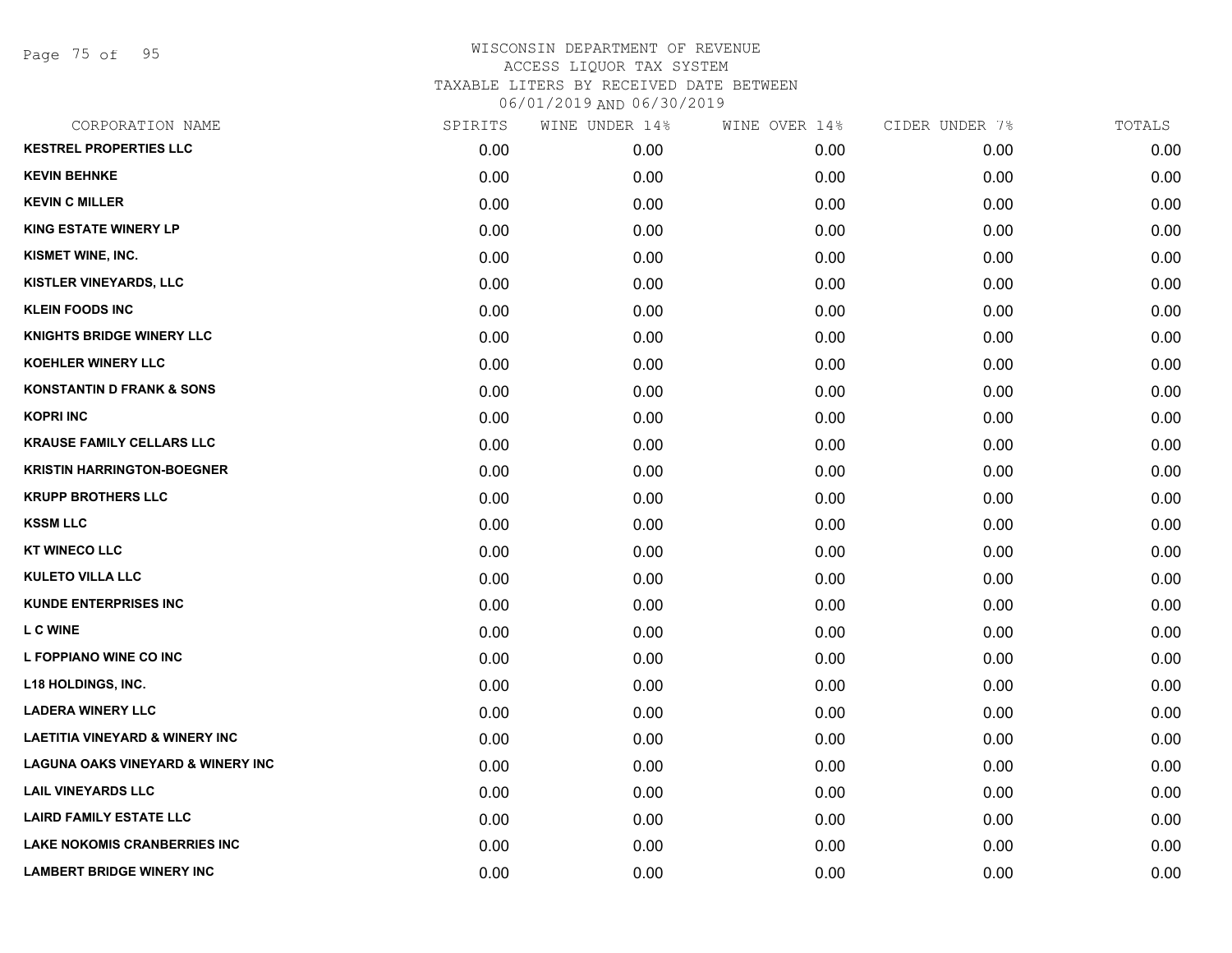Page 76 of 95

| CORPORATION NAME                                  | SPIRITS | WINE UNDER 14% | WINE OVER 14% | CIDER UNDER 7% | TOTALS |
|---------------------------------------------------|---------|----------------|---------------|----------------|--------|
| <b>LAMBORN FAMILY WINE COMPANY LP</b>             | 0.00    | 0.00           | 0.00          | 0.00           | 0.00   |
| <b>LANCASTER ESTATE VINEYARD &amp; WINERY LLC</b> | 0.00    | 0.00           | 0.00          | 0.00           | 0.00   |
| <b>LANGE WINERY LLC</b>                           | 0.00    | 0.00           | 0.00          | 0.00           | 0.00   |
| <b>LANGETWINS WINE CO INC</b>                     | 0.00    | 0.00           | 0.00          | 0.00           | 0.00   |
| <b>LANGTRY VINEYARD &amp; WINERY, LLC</b>         | 0.00    | 0.00           | 0.00          | 0.00           | 0.00   |
| <b>LARKMEAD VINEYARDS INC</b>                     | 0.00    | 0.00           | 0.00          | 0.00           | 0.00   |
| <b>LARSON FAMILY WINERY INC</b>                   | 0.00    | 0.00           | 0.00          | 0.00           | 0.00   |
| <b>LASSETER FAMILY WINERY LLC</b>                 | 0.00    | 0.00           | 0.00          | 0.00           | 0.00   |
| <b>LATAH CREEK WINE CELLARS LTD</b>               | 0.00    | 0.00           | 0.00          | 0.00           | 0.00   |
| <b>LATITUDE BEVERAGE COMPANY</b>                  | 0.00    | 0.00           | 0.00          | 0.00           | 0.00   |
| <b>LAURO GUERRA</b>                               | 0.00    | 0.00           | 0.00          | 0.00           | 0.00   |
| <b>LAUTENBACH'S ORCHARD COUNTRY INC</b>           | 0.00    | 0.00           | 0.00          | 0.00           | 0.00   |
| <b>LAVA SPRINGS INC</b>                           | 0.00    | 0.00           | 0.00          | 0.00           | 0.00   |
| <b>LAW ESTATE WINES</b>                           | 0.00    | 0.00           | 0.00          | 0.00           | 0.00   |
| <b>LAWER FAMILY WINERY INC</b>                    | 0.00    | 0.00           | 0.00          | 0.00           | 0.00   |
| LE CEP II INC                                     | 0.00    | 0.00           | 0.00          | 0.00           | 0.00   |
| <b>LEAL VINEYARDS INC</b>                         | 0.00    | 0.00           | 0.00          | 0.00           | 0.00   |
| <b>LEDGESTONE ESTATE LLC</b>                      | 0.00    | 0.00           | 0.00          | 0.00           | 0.00   |
| LEELANAU WINE CELLARS, LTD.                       | 0.00    | 0.00           | 0.00          | 0.00           | 0.00   |
| LEFT COAST CELLARS LLC                            | 0.00    | 0.00           | 0.00          | 0.00           | 0.00   |
| <b>LEMELSON WINERY LLC</b>                        | 0.00    | 0.00           | 0.00          | 0.00           | 0.00   |
| <b>LEONARDINI FAMILY WINERY LLC</b>               | 0.00    | 0.00           | 0.00          | 0.00           | 0.00   |
| <b>LEONESSE CELLARS LLC</b>                       | 0.00    | 0.00           | 0.00          | 0.00           | 0.00   |
| <b>LEONETTI CELLAR LLC</b>                        | 0.00    | 0.00           | 0.00          | 0.00           | 0.00   |
| LIFE IS SHORT! LLC                                | 0.00    | 0.00           | 0.00          | 0.00           | 0.00   |
| LIL' OLE WINEMAKER SHOPPE LLC                     | 0.00    | 0.00           | 0.00          | 0.00           | 0.00   |
| <b>LIMERICK LANE CELLARS INC</b>                  | 0.00    | 0.00           | 0.00          | 0.00           | 0.00   |
| LINGUA FRANCA-LS VINEYARDS HOLDINGS, LLC          | 0.00    | 0.00           | 0.00          | 0.00           | 0.00   |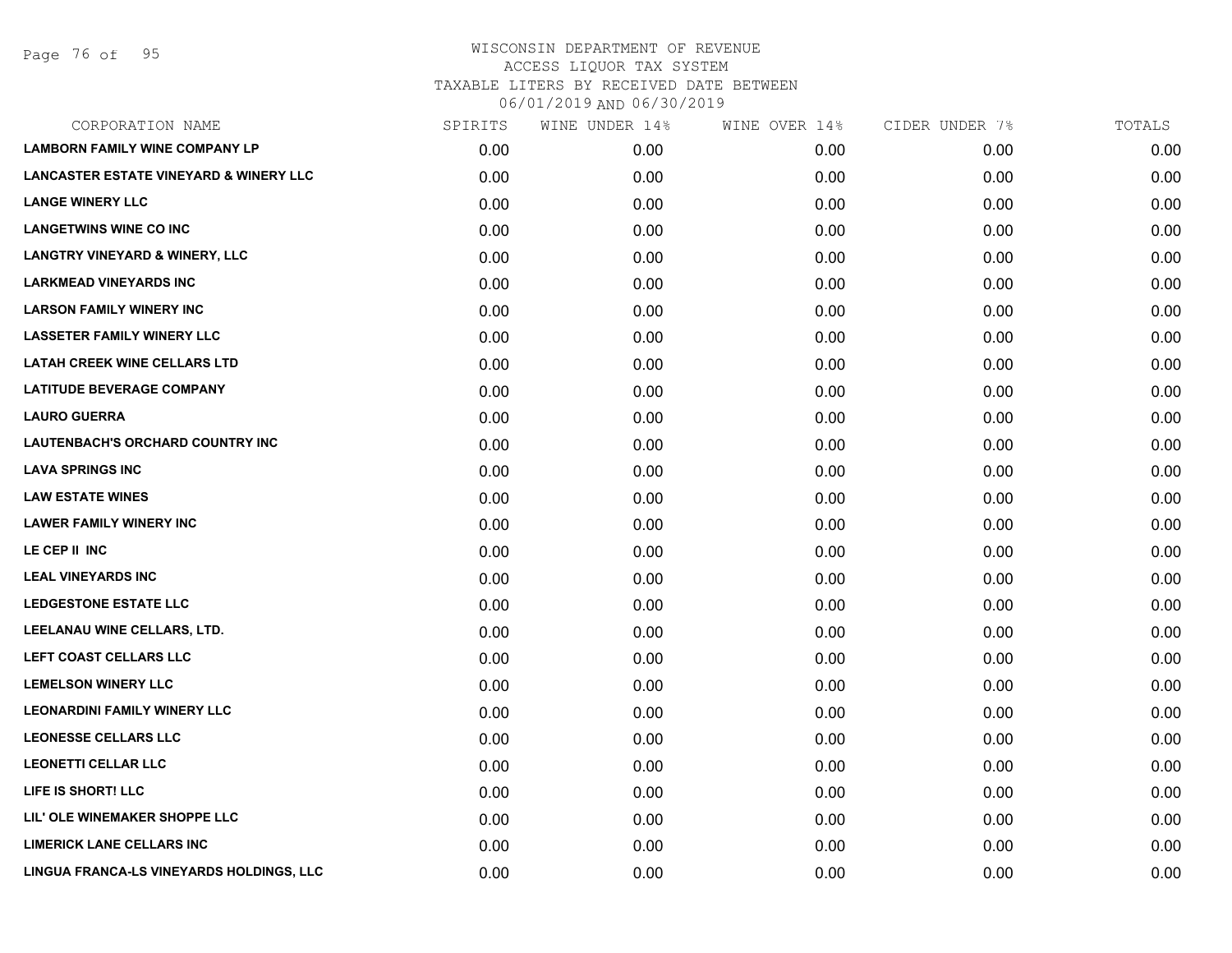Page 77 of 95

| SPIRITS | WINE UNDER 14% | WINE OVER 14% | CIDER UNDER 7% | TOTALS |
|---------|----------------|---------------|----------------|--------|
| 0.00    | 0.00           | 0.00          | 0.00           | 0.00   |
| 0.00    | 0.00           | 0.00          | 0.00           | 0.00   |
| 0.00    | 0.00           | 0.00          | 0.00           | 0.00   |
| 0.00    | 0.00           | 0.00          | 0.00           | 0.00   |
| 0.00    | 0.00           | 0.00          | 0.00           | 0.00   |
| 0.00    | 0.00           | 0.00          | 0.00           | 0.00   |
| 0.00    | 0.00           | 0.00          | 0.00           | 0.00   |
| 0.00    | 0.00           | 0.00          | 0.00           | 0.00   |
| 0.00    | 0.00           | 0.00          | 0.00           | 0.00   |
| 0.00    | 0.00           | 0.00          | 0.00           | 0.00   |
| 0.00    | 0.00           | 0.00          | 0.00           | 0.00   |
| 0.00    | 0.00           | 0.00          | 0.00           | 0.00   |
| 0.00    | 0.00           | 0.00          | 0.00           | 0.00   |
| 0.00    | 0.00           | 0.00          | 0.00           | 0.00   |
| 0.00    | 0.00           | 0.00          | 0.00           | 0.00   |
| 0.00    | 0.00           | 0.00          | 0.00           | 0.00   |
| 0.00    | 0.00           | 0.00          | 0.00           | 0.00   |
| 0.00    | 0.00           | 0.00          | 0.00           | 0.00   |
| 0.00    | 0.00           | 0.00          | 0.00           | 0.00   |
| 0.00    | 0.00           | 0.00          | 0.00           | 0.00   |
| 0.00    | 0.00           | 0.00          | 0.00           | 0.00   |
| 0.00    | 0.00           | 0.00          | 0.00           | 0.00   |
| 0.00    | 0.00           | 0.00          | 0.00           | 0.00   |
| 0.00    | 0.00           | 0.00          | 0.00           | 0.00   |
| 0.00    | 0.00           | 0.00          | 0.00           | 0.00   |
| 0.00    | 0.00           | 0.00          | 0.00           | 0.00   |
| 0.00    | 0.00           | 0.00          | 0.00           | 0.00   |
| 0.00    | 0.00           | 0.00          | 0.00           | 0.00   |
|         |                |               |                |        |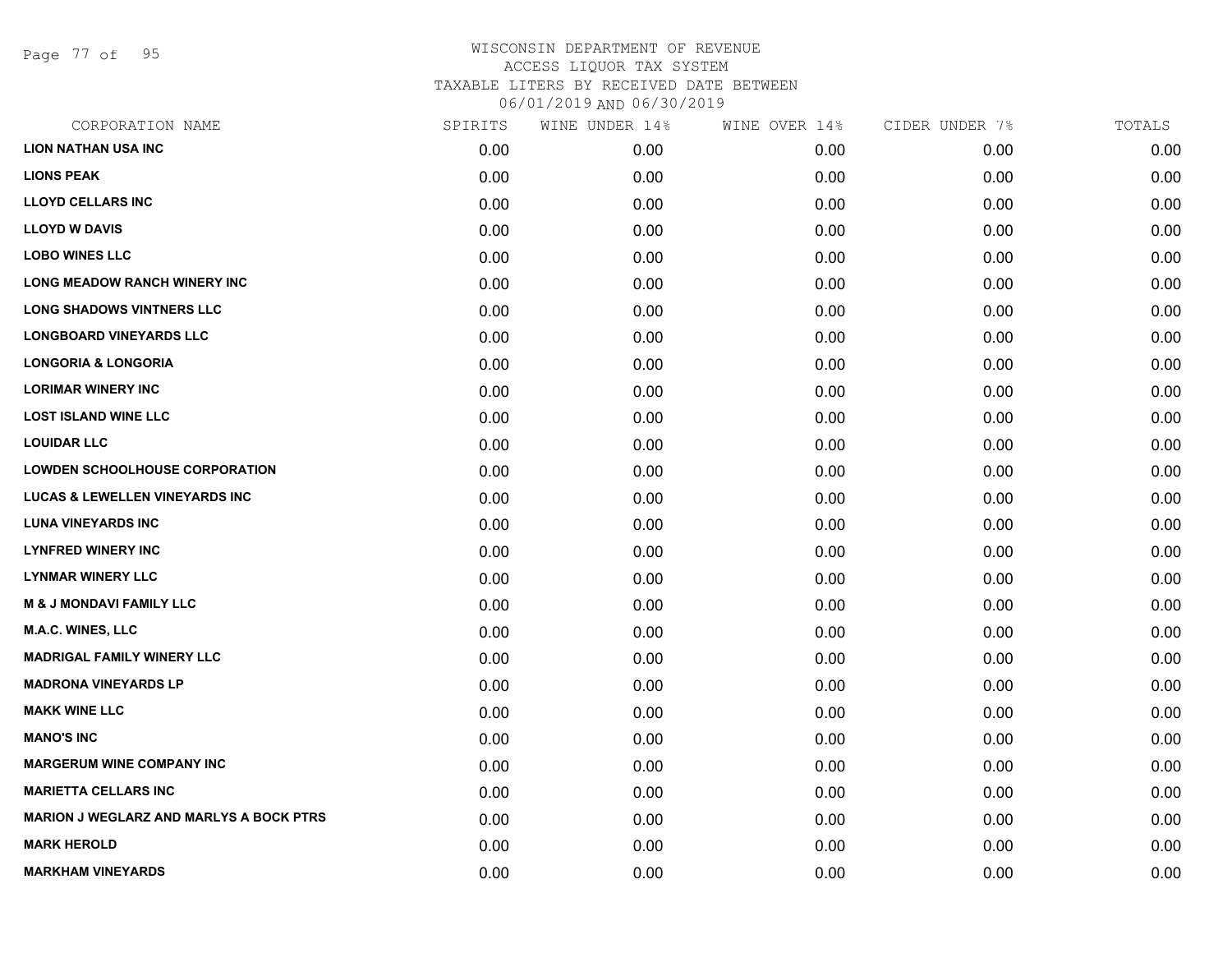Page 78 of 95

| SPIRITS | WINE UNDER 14% | WINE OVER 14% | CIDER UNDER 7% | TOTALS |
|---------|----------------|---------------|----------------|--------|
| 0.00    | 0.00           | 0.00          | 0.00           | 0.00   |
| 0.00    | 0.00           | 0.00          | 0.00           | 0.00   |
| 0.00    | 0.00           | 0.00          | 0.00           | 0.00   |
| 0.00    | 0.00           | 0.00          | 0.00           | 0.00   |
| 0.00    | 0.00           | 0.00          | 0.00           | 0.00   |
| 0.00    | 0.00           | 0.00          | 0.00           | 0.00   |
| 0.00    | 0.00           | 0.00          | 0.00           | 0.00   |
| 0.00    | 0.00           | 0.00          | 0.00           | 0.00   |
| 0.00    | 0.00           | 0.00          | 0.00           | 0.00   |
| 0.00    | 0.00           | 0.00          | 0.00           | 0.00   |
| 0.00    | 0.00           | 0.00          | 0.00           | 0.00   |
| 0.00    | 0.00           | 0.00          | 0.00           | 0.00   |
| 0.00    | 0.00           | 0.00          | 0.00           | 0.00   |
| 0.00    | 0.00           | 0.00          | 0.00           | 0.00   |
| 0.00    | 0.00           | 0.00          | 0.00           | 0.00   |
| 0.00    | 0.00           | 0.00          | 0.00           | 0.00   |
| 0.00    | 0.00           | 0.00          | 0.00           | 0.00   |
| 0.00    | 0.00           | 0.00          | 0.00           | 0.00   |
| 0.00    | 0.00           | 0.00          | 0.00           | 0.00   |
| 0.00    | 0.00           | 0.00          | 0.00           | 0.00   |
| 0.00    | 0.00           | 0.00          | 0.00           | 0.00   |
| 0.00    | 0.00           | 0.00          | 0.00           | 0.00   |
| 0.00    | 0.00           | 0.00          | 0.00           | 0.00   |
| 0.00    | 0.00           | 0.00          | 0.00           | 0.00   |
| 0.00    | 0.00           | 0.00          | 0.00           | 0.00   |
| 0.00    | 0.00           | 0.00          | 0.00           | 0.00   |
| 0.00    | 0.00           | 0.00          | 0.00           | 0.00   |
| 0.00    | 0.00           | 0.00          | 0.00           | 0.00   |
|         |                |               |                |        |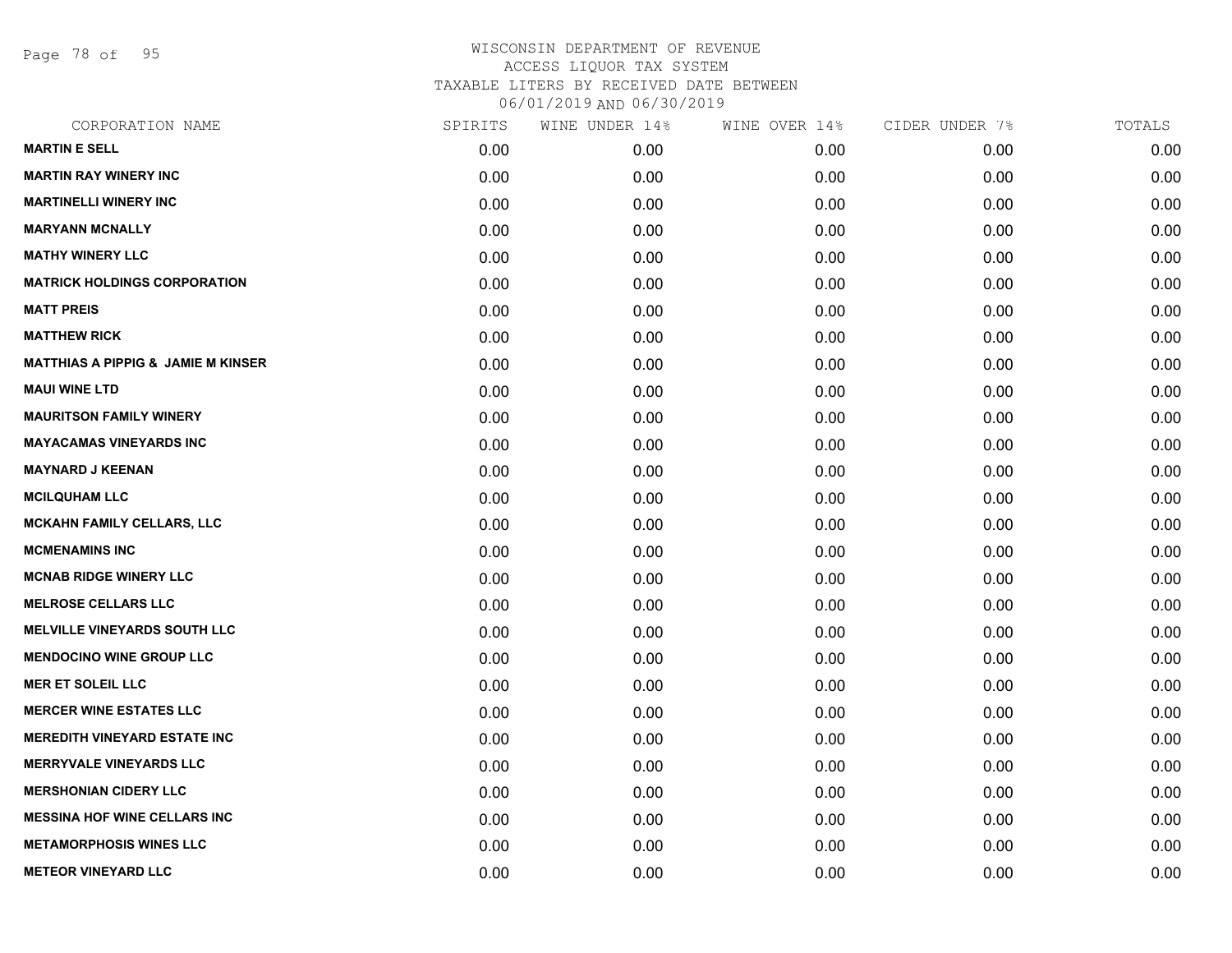Page 79 of 95

| CORPORATION NAME                                   | SPIRITS | WINE UNDER 14% | WINE OVER 14% | CIDER UNDER 7% | TOTALS |
|----------------------------------------------------|---------|----------------|---------------|----------------|--------|
| <b>METROPOLITAN WINES LLC</b>                      | 0.00    | 0.00           | 0.00          | 0.00           | 0.00   |
| <b>METTLER WINES LLC</b>                           | 0.00    | 0.00           | 0.00          | 0.00           | 0.00   |
| <b>MEV CORPORATION</b>                             | 0.00    | 0.00           | 0.00          | 0.00           | 0.00   |
| <b>MEYER CELLARS LLC</b>                           | 0.00    | 0.00           | 0.00          | 0.00           | 0.00   |
| <b>MICHEAL DASHE</b>                               | 0.00    | 0.00           | 0.00          | 0.00           | 0.00   |
| <b>MIDDLETON FAMILY WINES LLC</b>                  | 0.00    | 0.00           | 0.00          | 0.00           | 0.00   |
| <b>MIDNIGHT CELLARS INC</b>                        | 0.00    | 0.00           | 0.00          | 0.00           | 0.00   |
| <b>MILBRANDT FAMILY WINES LLC</b>                  | 0.00    | 0.00           | 0.00          | 0.00           | 0.00   |
| <b>MILDARA BLASS INC</b>                           | 0.00    | 0.00           | 0.00          | 0.00           | 0.00   |
| <b>MILL CREEK VINEYARDS</b>                        | 0.00    | 0.00           | 0.00          | 0.00           | 0.00   |
| <b>MILLBROOK WINERY INC</b>                        | 0.00    | 0.00           | 0.00          | 0.00           | 0.00   |
| <b>MINER FAMILY WINERY LLC</b>                     | 0.00    | 0.00           | 0.00          | 0.00           | 0.00   |
| <b>MINNESOTAS FINEST FERMENTED PRODUCTS</b>        | 0.00    | 0.00           | 0.00          | 0.00           | 0.00   |
| <b>MIRA WINERY LLC</b>                             | 0.00    | 0.00           | 0.00          | 0.00           | 0.00   |
| <b>MIRAMONT ESTATE VINEYARDS &amp; WINERY INC.</b> | 0.00    | 0.00           | 0.00          | 0.00           | 0.00   |
| <b>MIRASOL WINE LLC</b>                            | 0.00    | 0.00           | 0.00          | 0.00           | 0.00   |
| <b>MODERN DEVELOPMENT COMPANY</b>                  | 0.00    | 0.00           | 0.00          | 0.00           | 0.00   |
| <b>MOLLY AIDA INC</b>                              | 0.00    | 0.00           | 0.00          | 0.00           | 0.00   |
| <b>MOLLYDOOKER INTERNATIONAL LLC</b>               | 0.00    | 0.00           | 0.00          | 0.00           | 0.00   |
| <b>MONTICELLO CELLARS INC</b>                      | 0.00    | 0.00           | 0.00          | 0.00           | 0.00   |
| <b>MONTINORE VINEYARDS LIMITED</b>                 | 0.00    | 0.00           | 0.00          | 0.00           | 0.00   |
| MORCHELLA WINE CELLARS LLC                         | 0.00    | 0.00           | 0.00          | 0.00           | 0.00   |
| <b>MOSHIN VINEYARDS INC</b>                        | 0.00    | 0.00           | 0.00          | 0.00           | 0.00   |
| <b>MULLIGAN &amp; MULLIGAN</b>                     | 0.00    | 0.00           | 0.00          | 0.00           | 0.00   |
| <b>MUNCH &amp; FOX</b>                             | 0.00    | 0.00           | 0.00          | 0.00           | 0.00   |
| <b>MUNSON BRIDGE WINERY INC</b>                    | 0.00    | 0.00           | 0.00          | 0.00           | 0.00   |
| <b>MUSETTA WINERY, LLC</b>                         | 0.00    | 0.00           | 0.00          | 0.00           | 0.00   |
| <b>NCWGINC</b>                                     | 0.00    | 0.00           | 0.00          | 0.00           | 0.00   |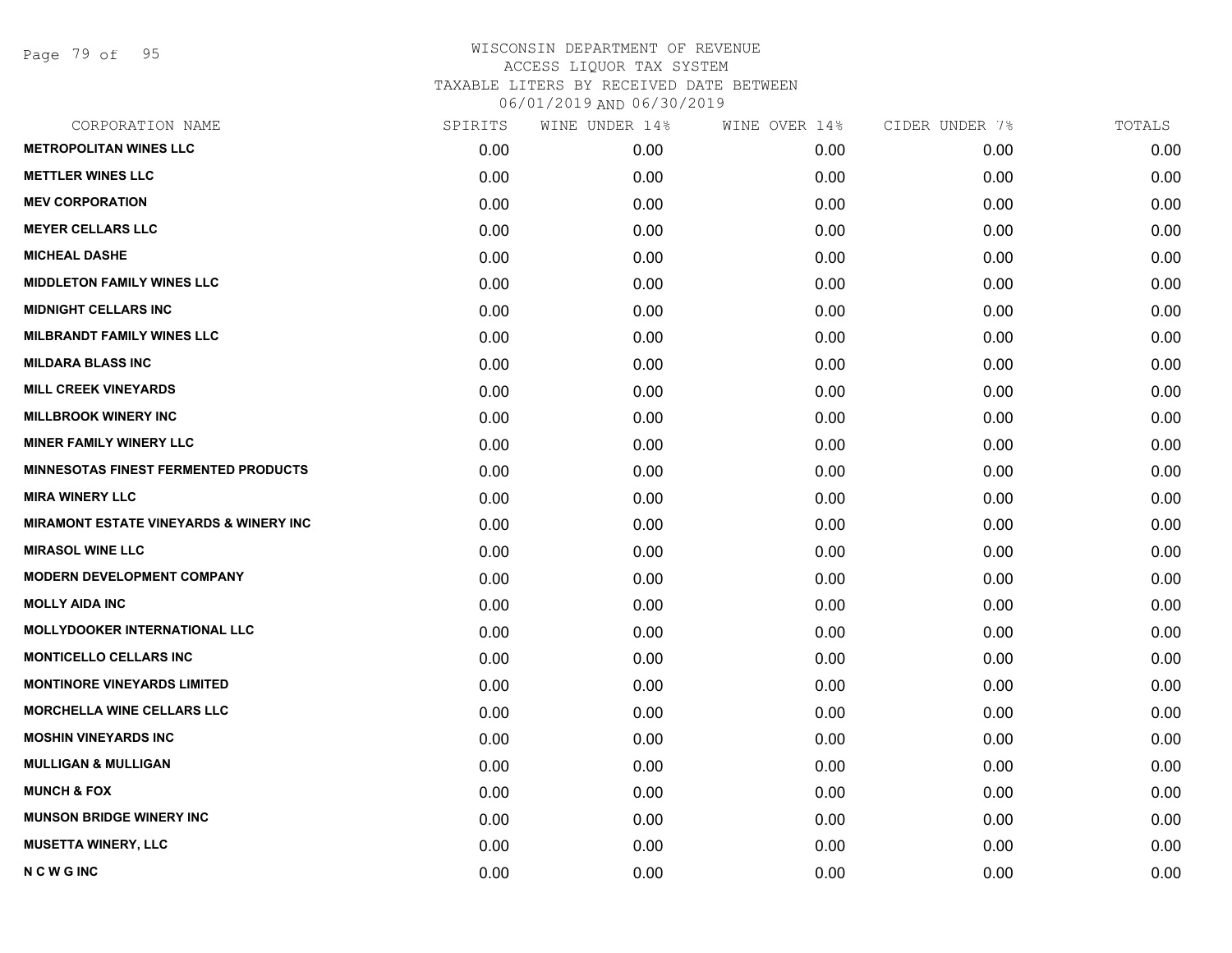Page 80 of 95

| CORPORATION NAME                         | SPIRITS | WINE UNDER 14% | WINE OVER 14% | CIDER UNDER 7% | TOTALS |
|------------------------------------------|---------|----------------|---------------|----------------|--------|
| <b>NABOR WINES LLC</b>                   | 0.00    | 0.00           | 0.00          | 0.00           | 0.00   |
| <b>NAKED WINES LLC</b>                   | 0.00    | 0.00           | 0.00          | 0.00           | 0.00   |
| <b>NAKEDWINES.COM INC</b>                | 0.00    | 0.00           | 0.00          | 0.00           | 0.00   |
| NAPA WINE CELLAR, INC.                   | 0.00    | 0.00           | 0.00          | 0.00           | 0.00   |
| NAPA WINERY GROUP, LLC                   | 0.00    | 0.00           | 0.00          | 0.00           | 0.00   |
| <b>NAVARRE CELLARS LTD</b>               | 0.00    | 0.00           | 0.00          | 0.00           | 0.00   |
| <b>NAVARRO VINEYARDS, LLC</b>            | 0.00    | 0.00           | 0.00          | 0.00           | 0.00   |
| <b>NEFF CELLARS LLC</b>                  | 0.00    | 0.00           | 0.00          | 0.00           | 0.00   |
| <b>NEVADA WINE CELLARS INC</b>           | 0.00    | 29.25          | 6.75          | 0.00           | 36.00  |
| <b>NEW VAVIN INC</b>                     | 0.00    | 0.00           | 0.00          | 0.00           | 0.00   |
| <b>NEWBERG MAIL ROOM INC</b>             | 0.00    | 0.00           | 0.00          | 0.00           | 0.00   |
| <b>NEWTON VINEYARD LLC</b>               | 0.00    | 41.25          | 9.75          | 0.00           | 51.00  |
| <b>NICALI, LLC</b>                       | 0.00    | 0.00           | 0.00          | 0.00           | 0.00   |
| <b>NICHOLSON RANCH LLC</b>               | 0.00    | 0.00           | 0.00          | 0.00           | 0.00   |
| NIEBAUM-COPPOLA ESTATE WINERY LP         | 0.00    | 0.00           | 0.00          | 0.00           | 0.00   |
| <b>NINER WINE ESTATES LLC</b>            | 0.00    | 0.00           | 0.00          | 0.00           | 0.00   |
| <b>NO. 12 CIDER HOUSE LLC</b>            | 0.00    | 0.00           | 0.00          | 0.00           | 0.00   |
| <b>NORMAN LEE WILLIAMS</b>               | 0.00    | 0.00           | 0.00          | 0.00           | 0.00   |
| NORTHLEAF WINERY, LLC                    | 0.00    | 0.00           | 0.00          | 0.00           | 0.00   |
| <b>NOTRE VUE ESTATE WINE GROUP, INC.</b> | 0.00    | 0.00           | 0.00          | 0.00           | 0.00   |
| <b>NOVA WINES, INC.</b>                  | 0.00    | 0.00           | 0.00          | 0.00           | 0.00   |
| <b>NV AWG LTD</b>                        | 0.00    | 0.00           | 0.00          | 0.00           | 0.00   |
| <b>NW WINE COMPANY LLC</b>               | 0.00    | 0.00           | 0.00          | 0.00           | 0.00   |
| OAK RIDGE WINERY LLC                     | 0.00    | 0.00           | 0.00          | 0.00           | 0.00   |
| <b>OAKVILLE HILLS CELLARS INC</b>        | 0.00    | 0.00           | 0.00          | 0.00           | 0.00   |
| <b>OAKVILLE RANCH WINERY INC</b>         | 0.00    | 0.00           | 0.00          | 0.00           | 0.00   |
| <b>OAT HILL CORPORATION</b>              | 0.00    | 0.00           | 0.00          | 0.00           | 0.00   |
| OBLOQUY, INC.                            | 0.00    | 0.00           | 0.00          | 0.00           | 0.00   |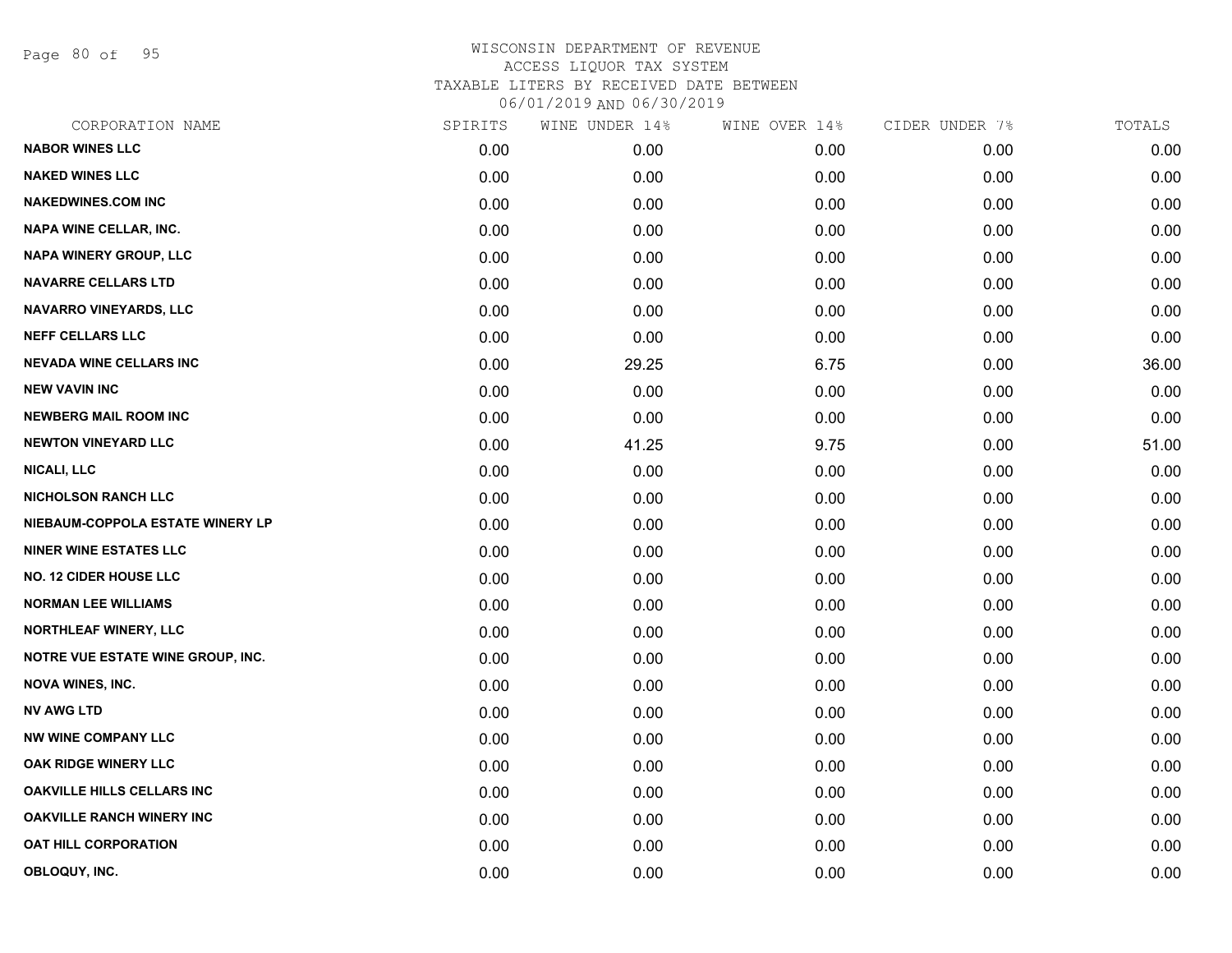Page 81 of 95

| CORPORATION NAME                    | SPIRITS | WINE UNDER 14% | WINE OVER 14% | CIDER UNDER 7% | TOTALS |
|-------------------------------------|---------|----------------|---------------|----------------|--------|
| <b>OBRIEN FAMILY VINEYARD LLC</b>   | 0.00    | 0.00           | 0.00          | 0.00           | 0.00   |
| <b>ODILON FORD WINERY INC</b>       | 0.00    | 0.00           | 0.00          | 0.00           | 0.00   |
| <b>OGB PARTNERS LLC</b>             | 0.00    | 0.00           | 0.00          | 0.00           | 0.00   |
| <b>OGILVIE MERWIN VENTURES, LLC</b> | 0.00    | 0.00           | 0.00          | 0.00           | 0.00   |
| OLD VINE WINE PARTNERS LLC          | 0.00    | 0.00           | 0.00          | 0.00           | 0.00   |
| <b>OLIVER WINE COMPANY INC</b>      | 0.00    | 0.00           | 0.00          | 0.00           | 0.00   |
| ON Q WINES, LLC                     | 0.00    | 0.00           | 0.00          | 0.00           | 0.00   |
| O'NEILL BEVERAGES CO LLC            | 0.00    | 0.00           | 0.00          | 0.00           | 0.00   |
| <b>OPAL WEST WINES, LLC</b>         | 0.00    | 0.00           | 0.00          | 0.00           | 0.00   |
| <b>OPOLO WINES LP</b>               | 0.00    | 0.00           | 0.00          | 0.00           | 0.00   |
| OPUS ONE WINERY LLC                 | 0.00    | 0.00           | 0.00          | 0.00           | 0.00   |
| ORCA PROPERTIES LLC                 | 0.00    | 0.00           | 0.00          | 0.00           | 0.00   |
| <b>ORFILA VINEYARDS INC</b>         | 0.00    | 0.00           | 0.00          | 0.00           | 0.00   |
| <b>ORGANIC ELIXIR WINERY INC</b>    | 0.00    | 0.00           | 0.00          | 0.00           | 0.00   |
| O'SHAUGHNESSY DEL OSO LLC           | 0.00    | 0.00           | 0.00          | 0.00           | 0.00   |
| <b>OWEN ROE LLC</b>                 | 0.00    | 0.00           | 0.00          | 0.00           | 0.00   |
| <b>PAHLMEYER LLC</b>                | 0.00    | 0.00           | 0.00          | 0.00           | 0.00   |
| PALI WINE COMPANY LP                | 0.00    | 0.00           | 0.00          | 0.00           | 0.00   |
| PALM BAY HOLDINGS LLC               | 0.00    | 0.00           | 0.00          | 0.00           | 0.00   |
| PALOMA VINEYARD LLC                 | 0.00    | 0.00           | 0.00          | 0.00           | 0.00   |
| PAOLETTI ESTATES WINERY, INC        | 0.00    | 0.00           | 0.00          | 0.00           | 0.00   |
| PARAGON VINEYARD CO INC             | 0.00    | 0.00           | 0.00          | 0.00           | 0.00   |
| PARALLEL 44 VINEYARD & WINERY, INC. | 0.00    | 0.00           | 0.00          | 0.00           | 0.00   |
| <b>PARKER STATION INC</b>           | 0.00    | 0.00           | 0.00          | 0.00           | 0.00   |
| PARMESON FAMILY LLC                 | 0.00    | 0.00           | 0.00          | 0.00           | 0.00   |
| PARSONAGE CELLARS INC               | 0.00    | 0.00           | 0.00          | 0.00           | 0.00   |
| <b>PASSAGGIO WINES LLC</b>          | 0.00    | 0.00           | 0.00          | 0.00           | 0.00   |
| PATEL WINERY LLC                    | 0.00    | 0.00           | 0.00          | 0.00           | 0.00   |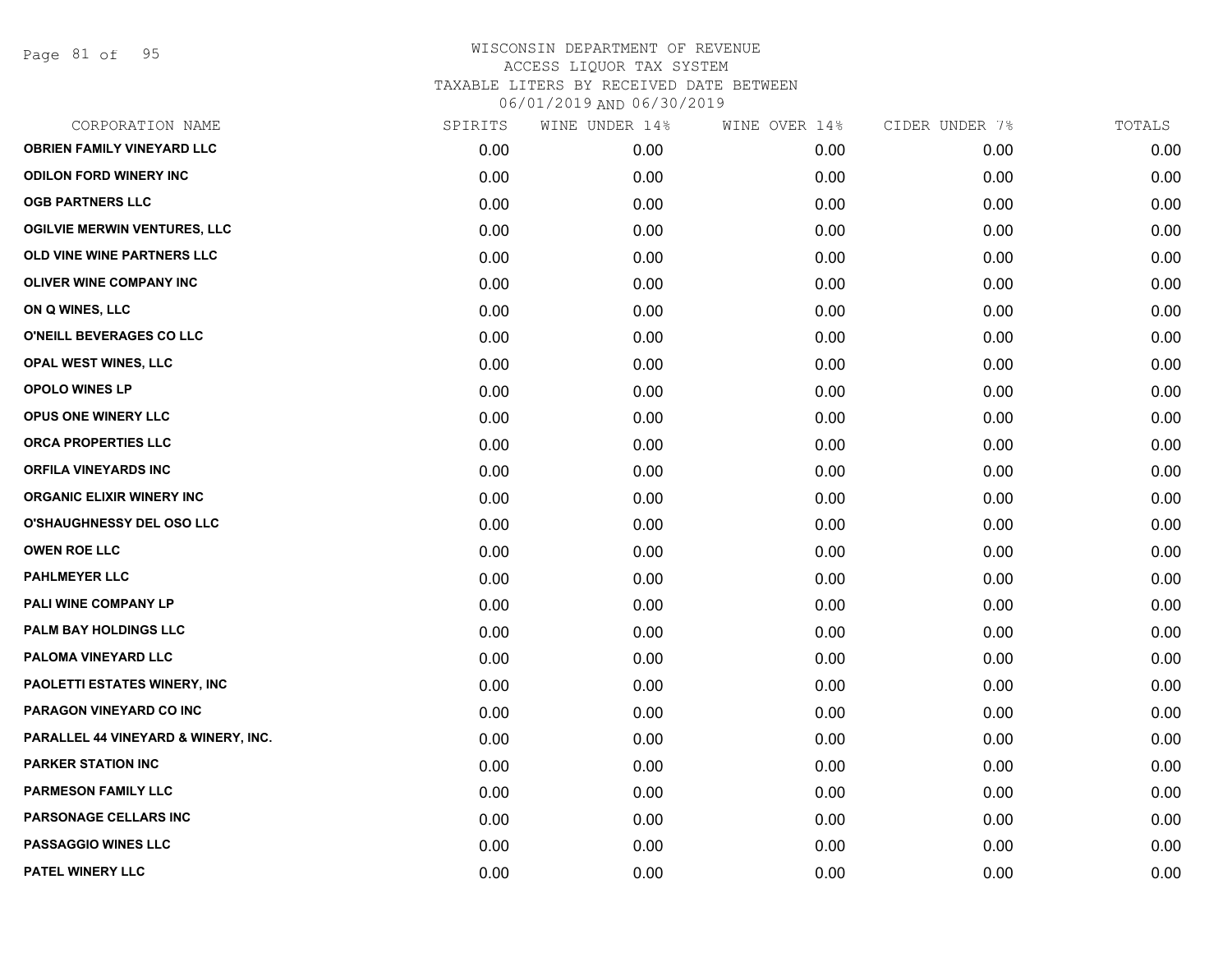Page 82 of 95

| CORPORATION NAME                     | SPIRITS | WINE UNDER 14% | WINE OVER 14% | CIDER UNDER 7% | TOTALS |
|--------------------------------------|---------|----------------|---------------|----------------|--------|
| <b>PATRICIA A HOOVER</b>             | 0.00    | 0.00           | 0.00          | 0.00           | 0.00   |
| <b>PATRICK ARNDT</b>                 | 0.00    | 0.00           | 0.00          | 0.00           | 0.00   |
| <b>PAUL D ASPER</b>                  | 0.00    | 0.00           | 0.00          | 0.00           | 0.00   |
| <b>PAUL G BLOMMEL</b>                | 0.00    | 0.00           | 0.00          | 0.00           | 0.00   |
| <b>PAUL HOBBS WINERY LP</b>          | 0.00    | 0.00           | 0.00          | 0.00           | 0.00   |
| <b>PAUL J FRANZEN</b>                | 0.00    | 0.00           | 0.00          | 0.00           | 0.00   |
| <b>PAVI WINES LLC</b>                | 0.00    | 0.00           | 0.00          | 0.00           | 0.00   |
| PCJ, INC.                            | 0.00    | 0.00           | 0.00          | 0.00           | 0.00   |
| PEACHY CANYON WINERY                 | 0.00    | 0.00           | 0.00          | 0.00           | 0.00   |
| PEAR VALLEY VINEYARD, INC.           | 0.00    | 0.00           | 0.00          | 0.00           | 0.00   |
| <b>PEAY VINEYARDS LLC</b>            | 0.00    | 0.00           | 0.00          | 0.00           | 0.00   |
| PEJU FAMILY OPERATING PARTNERSHIP LP | 0.00    | 0.00           | 0.00          | 0.00           | 0.00   |
| PELLEGRINI RANCHES INC               | 0.00    | 0.00           | 0.00          | 0.00           | 0.00   |
| <b>PENROSE HILL, LIMITED</b>         | 0.00    | 0.00           | 0.00          | 0.00           | 0.00   |
| PEPPER BRIDGE WINERY LLC             | 0.00    | 0.00           | 0.00          | 0.00           | 0.00   |
| PERNOD RICARD KENWOOD HOLDING LLC    | 0.00    | 0.00           | 0.00          | 0.00           | 0.00   |
| <b>PERVINO INC</b>                   | 0.00    | 0.00           | 0.00          | 0.00           | 0.00   |
| PETER FRANUS WINE COMPANY INC        | 0.00    | 0.00           | 0.00          | 0.00           | 0.00   |
| PETER MICHAEL WINERY                 | 0.00    | 0.00           | 0.00          | 0.00           | 0.00   |
| PETRONI VINEYARDS LLC                | 0.00    | 0.00           | 0.00          | 0.00           | 0.00   |
| PHILIP TOGNI VINEYARD LP             | 0.00    | 0.00           | 0.00          | 0.00           | 0.00   |
| PHILLIPS FARMS LLC                   | 0.00    | 0.00           | 0.00          | 0.00           | 0.00   |
| <b>PIEPERTK LLC</b>                  | 0.00    | 0.00           | 0.00          | 0.00           | 0.00   |
| <b>PINA CELLARS LP</b>               | 0.00    | 0.00           | 0.00          | 0.00           | 0.00   |
| PINE RIDGE WINERY LLC                | 0.00    | 0.00           | 0.00          | 0.00           | 0.00   |
| PJK WINERY LLC                       | 0.00    | 0.00           | 0.00          | 0.00           | 0.00   |
| <b>PONZI VINEYARDS, LLC</b>          | 0.00    | 0.00           | 0.00          | 0.00           | 0.00   |
| POPE VALLEY WINERY LLC               | 0.00    | 0.00           | 0.00          | 0.00           | 0.00   |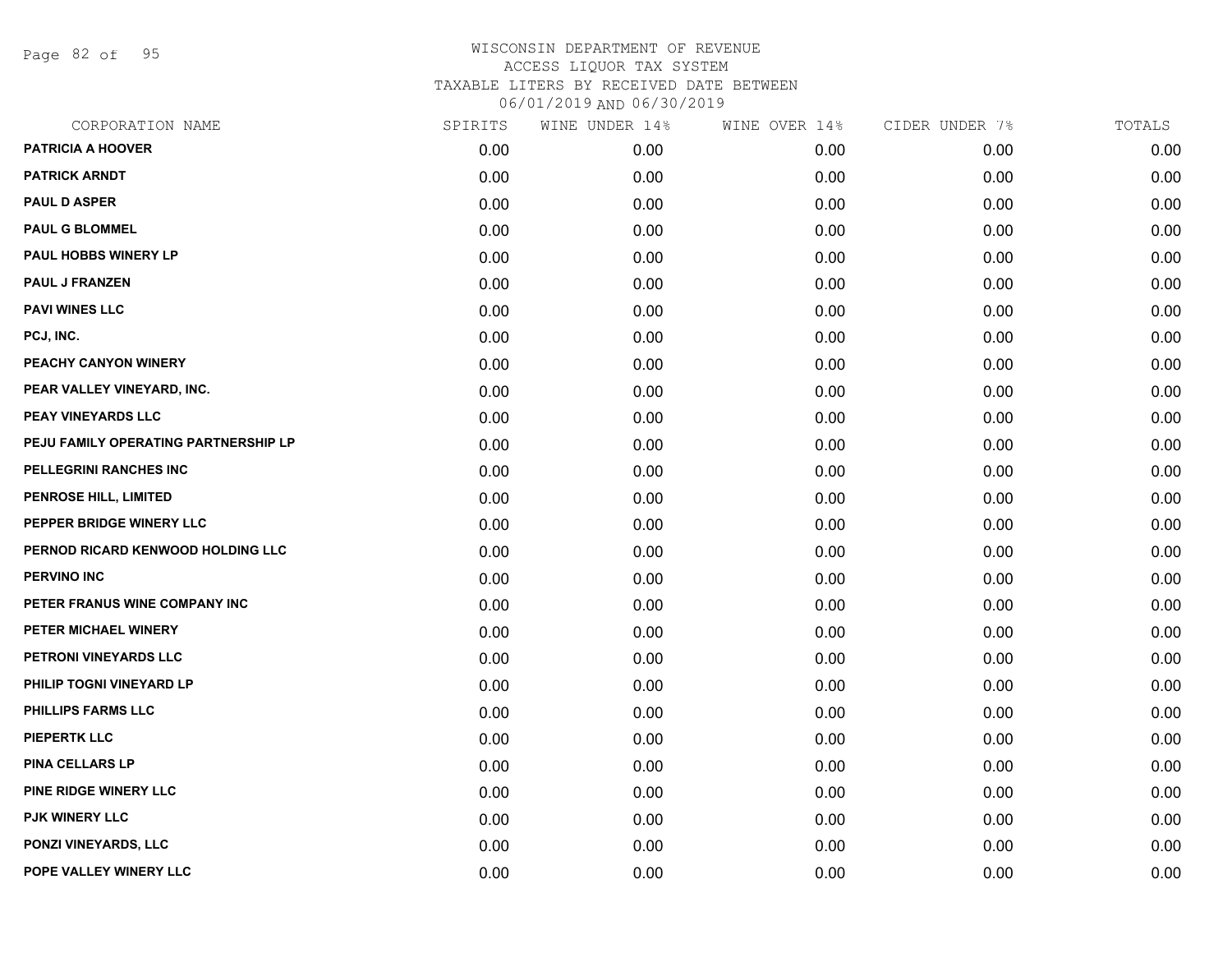| CORPORATION NAME                         | SPIRITS | WINE UNDER 14% | WINE OVER 14% | CIDER UNDER 7% | TOTALS |
|------------------------------------------|---------|----------------|---------------|----------------|--------|
| PORTER FAMILY VINEYARDS LLC              | 0.00    | 0.00           | 0.00          | 0.00           | 0.00   |
| <b>POTT WINE</b>                         | 0.00    | 0.00           | 0.00          | 0.00           | 0.00   |
| PRAGER WINERY & PORT WORKS, INC.         | 0.00    | 0.00           | 0.00          | 0.00           | 0.00   |
| <b>PRAIRIE BERRY LLC</b>                 | 0.00    | 0.00           | 0.00          | 0.00           | 0.00   |
| <b>PRAIRIE HAWK WINERY INC</b>           | 0.00    | 0.00           | 0.00          | 0.00           | 0.00   |
| PRECEPT BRANDS LLC                       | 0.00    | 0.00           | 0.00          | 0.00           | 0.00   |
| <b>PREMIUM VINTNERS LLC</b>              | 0.00    | 0.00           | 0.00          | 0.00           | 0.00   |
| PRESQU'ILE WINERY                        | 0.00    | 0.00           | 0.00          | 0.00           | 0.00   |
| PRIDE MOUNTAIN VINEYARDS LLC             | 0.00    | 0.00           | 0.00          | 0.00           | 0.00   |
| <b>PRINCE MICHEL LLC</b>                 | 0.00    | 0.00           | 0.00          | 0.00           | 0.00   |
| <b>PROMONTORY LLC</b>                    | 0.00    | 0.00           | 0.00          | 0.00           | 0.00   |
| <b>PWG LLC</b>                           | 0.00    | 0.00           | 0.00          | 0.00           | 0.00   |
| <b>QUADY SOUTH WINERY LLC</b>            | 0.00    | 0.00           | 0.00          | 0.00           | 0.00   |
| QUILCEDA CREEK VINTNERS INC              | 0.00    | 0.00           | 0.00          | 0.00           | 0.00   |
| <b>QUIXOTE WINERY, LLC</b>               | 0.00    | 0.00           | 0.00          | 0.00           | 0.00   |
| RADIO-COTEAU WINE CELLARS LLC            | 0.00    | 0.00           | 0.00          | 0.00           | 0.00   |
| <b>RAMAZZOTTI WINES LLC</b>              | 0.00    | 0.00           | 0.00          | 0.00           | 0.00   |
| <b>RAMEY WINE CELLARS INC</b>            | 0.00    | 0.00           | 0.00          | 0.00           | 0.00   |
| <b>RAPTOR RIDGE WINERY LLC</b>           | 0.00    | 0.00           | 0.00          | 0.00           | 0.00   |
| RASA VINEYARDS, LLC                      | 0.00    | 0.00           | 0.00          | 0.00           | 0.00   |
| <b>RAYMOND SIGNORELLO</b>                | 0.00    | 0.00           | 0.00          | 0.00           | 0.00   |
| <b>RAYMOND VINEYARD &amp; CELLAR INC</b> | 0.00    | 0.00           | 0.00          | 0.00           | 0.00   |
| <b>RB WINE ASSOCIATES LLC</b>            | 0.00    | 0.00           | 0.00          | 0.00           | 0.00   |
| <b>RBZ VINEYARDS LLC</b>                 | 0.00    | 0.00           | 0.00          | 0.00           | 0.00   |
| <b>RED CAR WINE COMPANY LLC</b>          | 0.00    | 0.00           | 0.00          | 0.00           | 0.00   |
| <b>RED MARE WINES LLC</b>                | 0.00    | 0.00           | 0.00          | 0.00           | 0.00   |
| <b>RED OAK VINEYARD INC</b>              | 0.00    | 0.00           | 0.00          | 0.00           | 0.00   |
| <b>REGUSCI WINERY INC</b>                | 0.00    | 0.00           | 0.00          | 0.00           | 0.00   |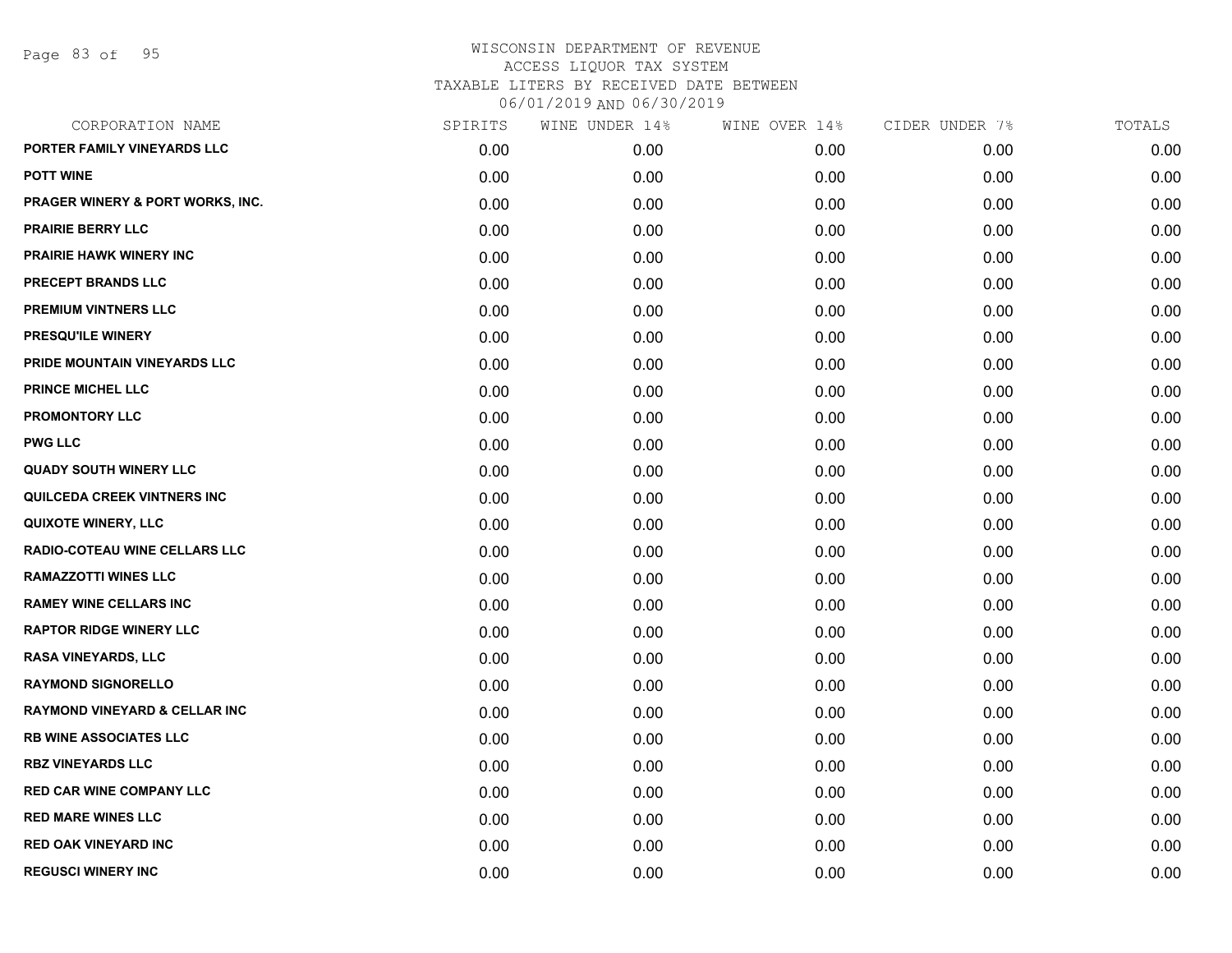| CORPORATION NAME                            | SPIRITS | WINE UNDER 14% | WINE OVER 14% | CIDER UNDER 7% | TOTALS |
|---------------------------------------------|---------|----------------|---------------|----------------|--------|
| <b>REVANA FAMILY PARTNERS LP</b>            | 0.00    | 0.00           | 0.00          | 0.00           | 0.00   |
| <b>REVANA FAMILY PARTNERS LP</b>            | 0.00    | 0.00           | 0.00          | 0.00           | 0.00   |
| <b>REVELRY VINTNERS LLC</b>                 | 0.00    | 0.00           | 0.00          | 0.00           | 0.00   |
| <b>REYNOLDS CREATIVE PRODUCTS INC</b>       | 0.00    | 0.00           | 0.00          | 0.00           | 0.00   |
| <b>RHYS VINEYARDS LLC</b>                   | 0.00    | 0.00           | 0.00          | 0.00           | 0.00   |
| <b>RICHARD A LUMPKIN</b>                    | 0.00    | 0.00           | 0.00          | 0.00           | 0.00   |
| <b>RICHARD E LIBBY</b>                      | 0.00    | 0.00           | 0.00          | 0.00           | 0.00   |
| <b>RICHARD FORTUNE</b>                      | 0.00    | 0.00           | 0.00          | 0.00           | 0.00   |
| <b>RIDGE VINEYARDS INC</b>                  | 0.00    | 0.00           | 0.00          | 0.00           | 0.00   |
| <b>RIGHT SIDE LLC</b>                       | 0.00    | 0.00           | 0.00          | 0.00           | 0.00   |
| <b>RIO LOBO LLC</b>                         | 0.00    | 0.00           | 0.00          | 0.00           | 0.00   |
| <b>RIVER BEND VINEYARD &amp; WINERY LLC</b> | 0.00    | 0.00           | 0.00          | 0.00           | 0.00   |
| RIVER VALLEY VINEYARD INC                   | 0.00    | 0.00           | 0.00          | 0.00           | 0.00   |
| <b>RIVERBENCH LLC</b>                       | 0.00    | 0.00           | 0.00          | 0.00           | 0.00   |
| <b>ROBERT CRAIG WINERY LP</b>               | 0.00    | 0.00           | 0.00          | 0.00           | 0.00   |
| <b>ROBERT FOLEY LLC</b>                     | 0.00    | 0.00           | 0.00          | 0.00           | 0.00   |
| <b>ROBERT J BRAKESMAN</b>                   | 0.00    | 0.00           | 0.00          | 0.00           | 0.00   |
| <b>ROBERT MUELLER CELLARS</b>               | 0.00    | 0.00           | 0.00          | 0.00           | 0.00   |
| <b>ROBERT YOUNG ESTATE WINERY LLC</b>       | 0.00    | 0.00           | 0.00          | 0.00           | 0.00   |
| <b>ROBIN PFEIFFER</b>                       | 0.00    | 0.00           | 0.00          | 0.00           | 0.00   |
| <b>ROBLAR LLC</b>                           | 0.00    | 0.00           | 0.00          | 0.00           | 0.00   |
| ROCCA FAMILY VINEYARDS INC                  | 0.00    | 0.00           | 0.00          | 0.00           | 0.00   |
| <b>ROCHE WINERY LLC</b>                     | 0.00    | 0.00           | 0.00          | 0.00           | 0.00   |
| <b>ROCK N WOOL WINERY LLC</b>               | 0.00    | 0.00           | 0.00          | 0.00           | 0.00   |
| ROCK WALL WINE COMPANY INC                  | 0.00    | 0.00           | 0.00          | 0.00           | 0.00   |
| <b>ROEDERER ESTATE INC</b>                  | 0.00    | 0.00           | 0.00          | 0.00           | 0.00   |
| <b>ROMBAUER VINEYARDS INC</b>               | 0.00    | 0.00           | 0.00          | 0.00           | 0.00   |
| <b>RONALD L FENOLIO</b>                     | 0.00    | 0.00           | 0.00          | 0.00           | 0.00   |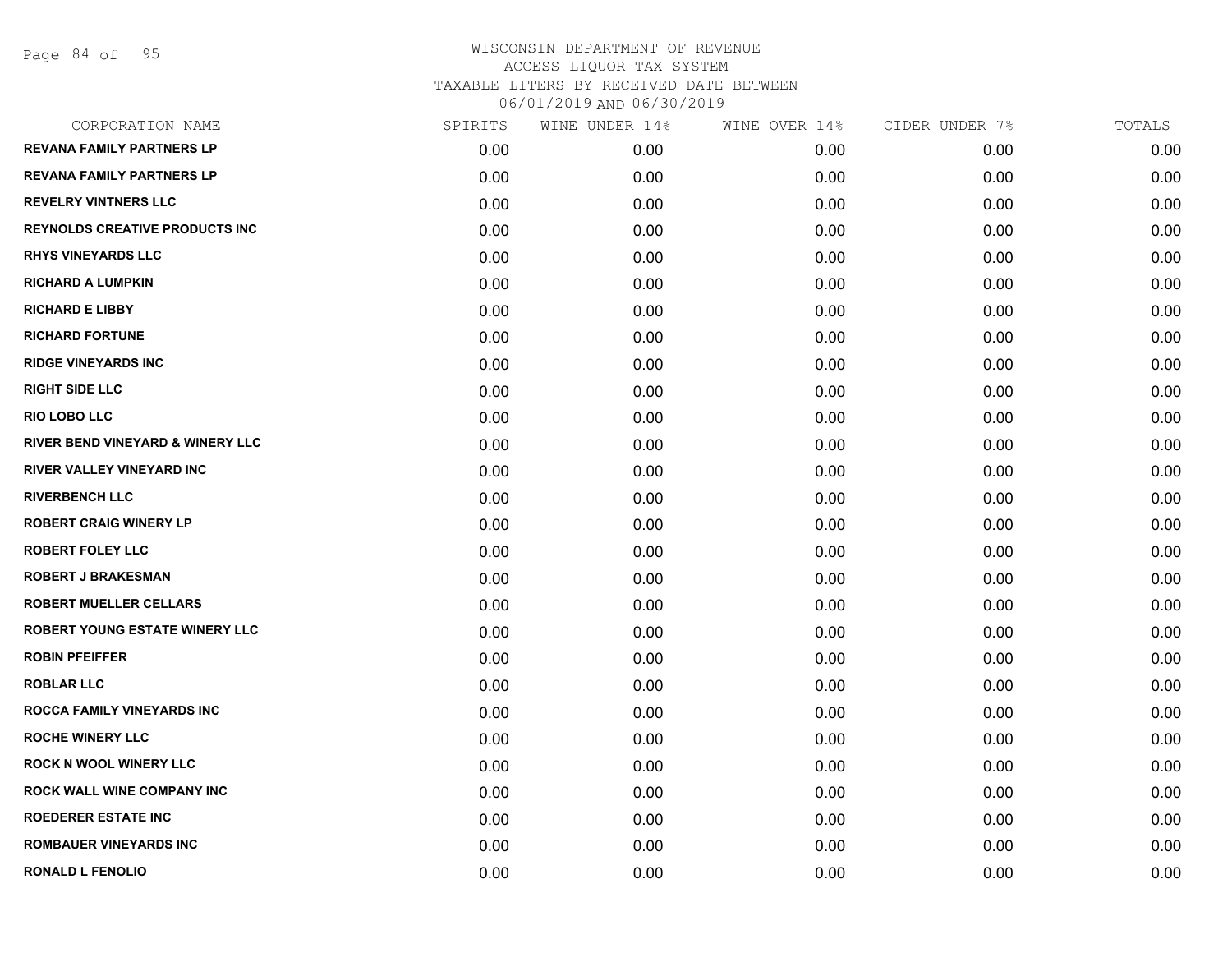Page 85 of 95

| SPIRITS | WINE UNDER 14% | WINE OVER 14% | CIDER UNDER 7% | TOTALS |
|---------|----------------|---------------|----------------|--------|
| 0.00    | 0.00           | 0.00          | 0.00           | 0.00   |
| 0.00    | 0.00           | 0.00          | 0.00           | 0.00   |
| 0.00    | 0.00           | 0.00          | 0.00           | 0.00   |
| 0.00    | 0.00           | 0.00          | 0.00           | 0.00   |
| 0.00    | 0.00           | 0.00          | 0.00           | 0.00   |
| 0.00    | 0.00           | 0.00          | 0.00           | 0.00   |
| 0.00    | 0.00           | 0.00          | 0.00           | 0.00   |
| 0.00    | 0.00           | 0.00          | 0.00           | 0.00   |
| 0.00    | 0.00           | 0.00          | 0.00           | 0.00   |
| 0.00    | 0.00           | 0.00          | 0.00           | 0.00   |
| 0.00    | 0.00           | 0.00          | 0.00           | 0.00   |
| 0.00    | 0.00           | 0.00          | 0.00           | 0.00   |
| 0.00    | 0.00           | 0.00          | 0.00           | 0.00   |
| 0.00    | 0.00           | 0.00          | 0.00           | 0.00   |
| 0.00    | 0.00           | 0.00          | 0.00           | 0.00   |
| 0.00    | 0.00           | 0.00          | 0.00           | 0.00   |
| 0.00    | 0.00           | 0.00          | 0.00           | 0.00   |
| 0.00    | 0.00           | 0.00          | 0.00           | 0.00   |
| 0.00    | 0.00           | 0.00          | 0.00           | 0.00   |
| 0.00    | 0.00           | 0.00          | 0.00           | 0.00   |
| 0.00    | 0.00           | 0.00          | 0.00           | 0.00   |
| 0.00    | 0.00           | 0.00          | 0.00           | 0.00   |
| 0.00    | 0.00           | 0.00          | 0.00           | 0.00   |
| 0.00    | 0.00           | 0.00          | 0.00           | 0.00   |
| 0.00    | 0.00           | 0.00          | 0.00           | 0.00   |
| 0.00    | 0.00           | 0.00          | 0.00           | 0.00   |
| 0.00    | 0.00           | 0.00          | 0.00           | 0.00   |
| 0.00    | 0.00           | 0.00          | 0.00           | 0.00   |
|         |                |               |                |        |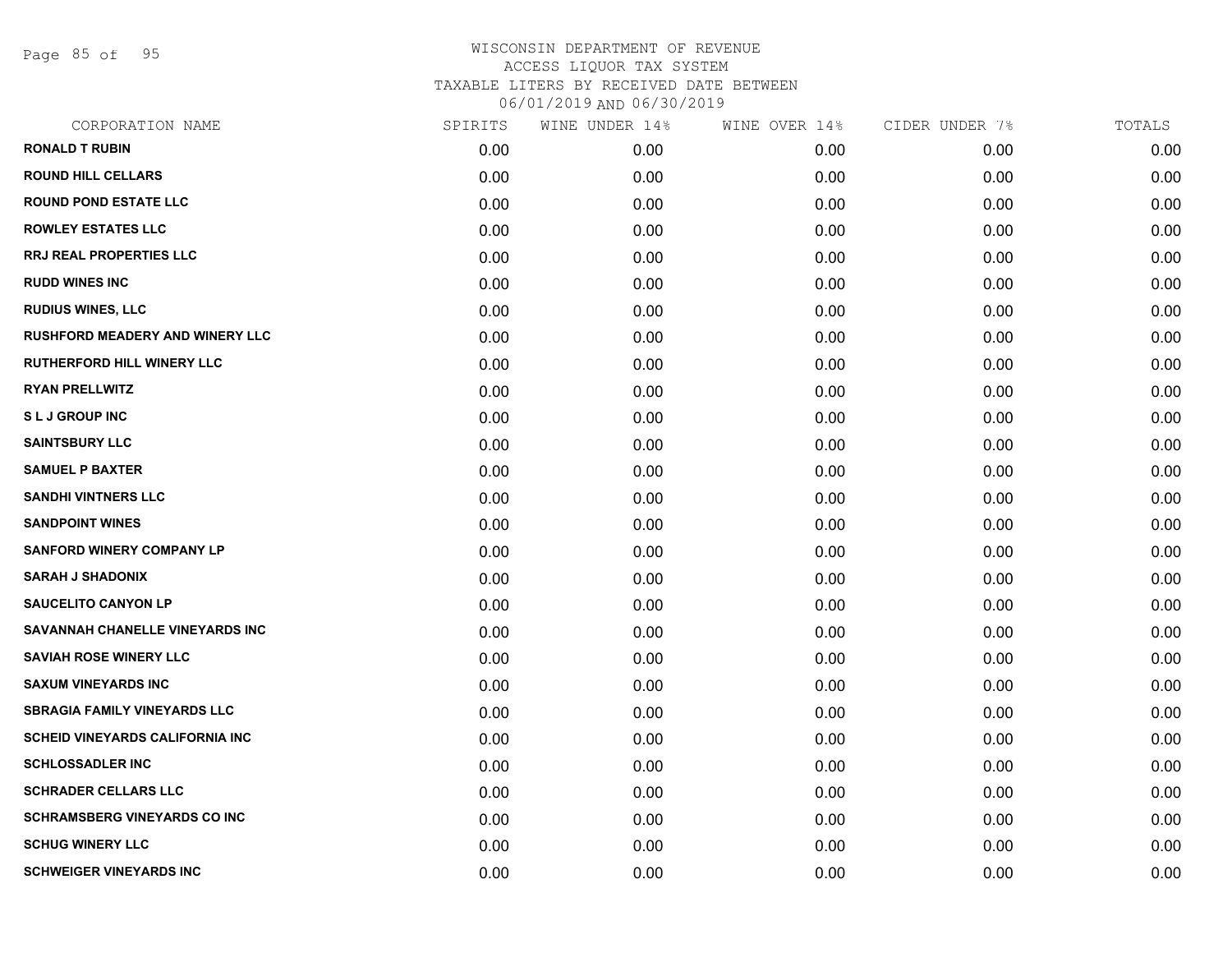Page 86 of 95

| CORPORATION NAME                              | SPIRITS | WINE UNDER 14% | WINE OVER 14% | CIDER UNDER 7% | TOTALS |
|-----------------------------------------------|---------|----------------|---------------|----------------|--------|
| <b>SCREAMING EAGLE LLC</b>                    | 0.00    | 0.00           | 0.00          | 0.00           | 0.00   |
| <b>SEAVER VINEYARDS LLC</b>                   | 0.00    | 0.00           | 0.00          | 0.00           | 0.00   |
| <b>SEAVEY VINEYARD LP</b>                     | 0.00    | 0.00           | 0.00          | 0.00           | 0.00   |
| <b>SEBASTOPOL VINEYARDS &amp; WINERY CORP</b> | 0.00    | 0.00           | 0.00          | 0.00           | 0.00   |
| <b>SELBY ENTERPRISES INC</b>                  | 0.00    | 0.00           | 0.00          | 0.00           | 0.00   |
| <b>SEQUOIA GROVE VINEYARDS LP</b>             | 0.00    | 0.00           | 0.00          | 0.00           | 0.00   |
| <b>SEVEN STONES WINERY LLC</b>                | 0.00    | 0.00           | 0.00          | 0.00           | 0.00   |
| <b>SHADY LADIES LLC</b>                       | 0.00    | 0.00           | 0.00          | 0.00           | 0.00   |
| <b>SHADYBROOK ESTATE LLC</b>                  | 0.00    | 0.00           | 0.00          | 0.00           | 0.00   |
| <b>SHAFER VINEYARDS INC</b>                   | 0.00    | 0.00           | 0.00          | 0.00           | 0.00   |
| <b>SHANNON RIDGE INC</b>                      | 0.00    | 0.00           | 0.00          | 0.00           | 0.00   |
| <b>SHARON L PINGEL</b>                        | 0.00    | 0.00           | 0.00          | 0.00           | 0.00   |
| SHELDRAKE POINT VINEYARD LLC                  | 0.00    | 0.00           | 0.00          | 0.00           | 0.00   |
| SHELTON-MACKENZIE WINE COMPANY                | 0.00    | 0.00           | 0.00          | 0.00           | 0.00   |
| <b>SHERRY HARDIE</b>                          | 0.00    | 0.00           | 0.00          | 0.00           | 0.00   |
| SHERWIN FAMILY VINEYARDS LLC                  | 0.00    | 0.00           | 0.00          | 0.00           | 0.00   |
| <b>SIERRA SUNRISE VINEYARDS</b>               | 0.00    | 0.00           | 0.00          | 0.00           | 0.00   |
| SILVER OAK WINE CELLARS LLC                   | 0.00    | 0.00           | 0.00          | 0.00           | 0.00   |
| SILVER TRIDENT WINERY LLC                     | 0.00    | 0.00           | 0.00          | 0.00           | 0.00   |
| <b>SINE QUA NON INC</b>                       | 0.00    | 0.00           | 0.00          | 0.00           | 0.00   |
| SINNIPEE VALLEY VINEYARD LLC                  | 0.00    | 0.00           | 0.00          | 0.00           | 0.00   |
| <b>SINSKEY VINEYARDS INC</b>                  | 0.00    | 0.00           | 0.00          | 0.00           | 0.00   |
| <b>SIX SIGMA WINERY LLC</b>                   | 0.00    | 0.00           | 0.00          | 0.00           | 0.00   |
| <b>SKYWALKER VINEYARDS, LLC</b>               | 0.00    | 0.00           | 0.00          | 0.00           | 0.00   |
| <b>SMALL VINES WINES INC</b>                  | 0.00    | 0.00           | 0.00          | 0.00           | 0.00   |
| SMITH ANDERSON ENTERPRISES INC                | 0.00    | 0.00           | 0.00          | 0.00           | 0.00   |
| <b>SOCIAL ENJOYMENTS LLC</b>                  | 0.00    | 0.00           | 0.00          | 0.00           | 0.00   |
| <b>SOKOL BLOSSER LTD</b>                      | 0.00    | 0.00           | 0.00          | 0.00           | 0.00   |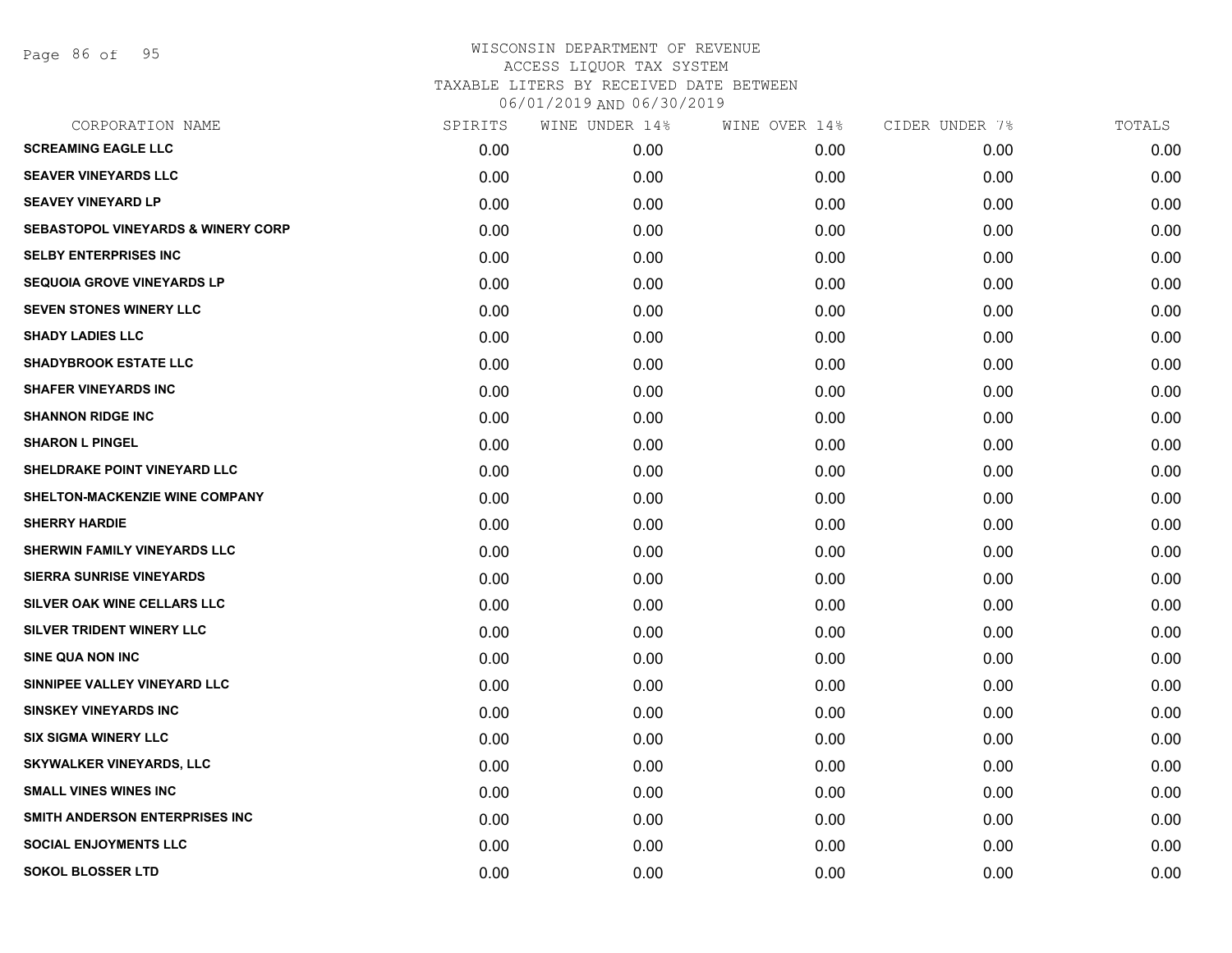| SPIRITS | WINE UNDER 14% | WINE OVER 14% | CIDER UNDER 7% | TOTALS |
|---------|----------------|---------------|----------------|--------|
| 0.00    | 0.00           | 0.00          | 0.00           | 0.00   |
| 0.00    | 0.00           | 0.00          | 0.00           | 0.00   |
| 0.00    | 0.00           | 0.00          | 0.00           | 0.00   |
| 0.00    | 0.00           | 0.00          | 0.00           | 0.00   |
| 0.00    | 0.00           | 0.00          | 0.00           | 0.00   |
| 0.00    | 0.00           | 0.00          | 0.00           | 0.00   |
| 0.00    | 0.00           | 0.00          | 0.00           | 0.00   |
| 0.00    | 0.00           | 0.00          | 0.00           | 0.00   |
| 0.00    | 0.00           | 0.00          | 0.00           | 0.00   |
| 0.00    | 0.00           | 0.00          | 0.00           | 0.00   |
| 0.00    | 0.00           | 0.00          | 0.00           | 0.00   |
| 0.00    | 0.00           | 0.00          | 0.00           | 0.00   |
| 0.00    | 0.00           | 0.00          | 0.00           | 0.00   |
| 0.00    | 0.00           | 0.00          | 0.00           | 0.00   |
| 0.00    | 399.00         | 0.38          | 0.00           | 399.38 |
| 0.00    | 0.00           | 0.00          | 0.00           | 0.00   |
| 0.00    | 0.00           | 0.00          | 0.00           | 0.00   |
| 0.00    | 0.00           | 0.00          | 0.00           | 0.00   |
| 0.00    | 0.00           | 0.00          | 0.00           | 0.00   |
| 0.00    | 0.00           | 0.00          | 0.00           | 0.00   |
| 0.00    | 0.00           | 0.00          | 0.00           | 0.00   |
| 0.00    | 0.00           | 0.00          | 0.00           | 0.00   |
| 0.00    | 0.00           | 0.00          | 0.00           | 0.00   |
| 0.00    | 0.00           | 0.00          | 0.00           | 0.00   |
| 0.00    | 0.00           | 0.00          | 0.00           | 0.00   |
| 0.00    | 0.00           | 0.00          | 0.00           | 0.00   |
| 0.00    | 0.00           | 0.00          | 0.00           | 0.00   |
| 0.00    | 0.00           | 0.00          | 0.00           | 0.00   |
|         |                |               |                |        |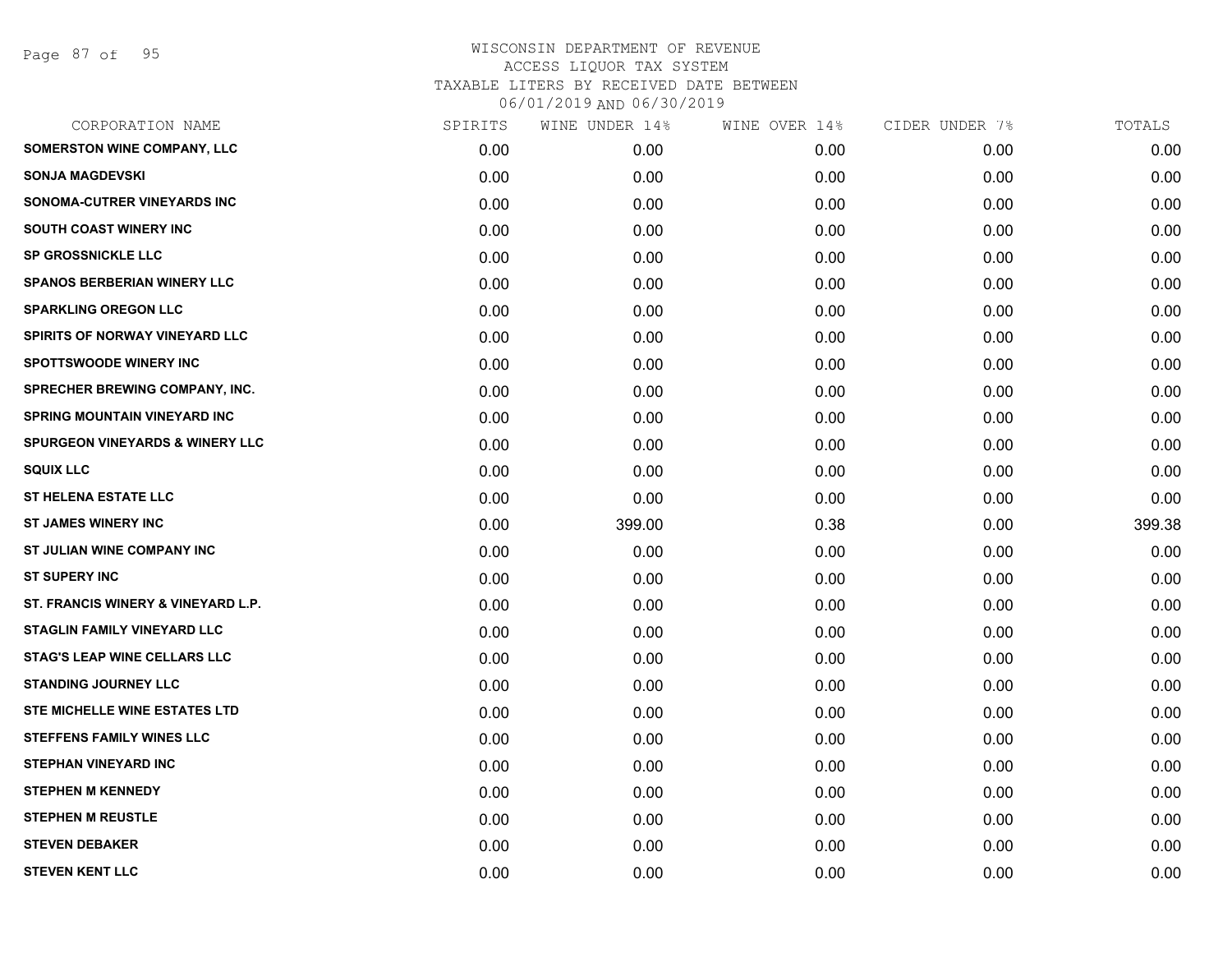Page 88 of 95

| CORPORATION NAME                           | SPIRITS | WINE UNDER 14% | WINE OVER 14% | CIDER UNDER 7% | TOTALS |
|--------------------------------------------|---------|----------------|---------------|----------------|--------|
| STEVEN M & JUDITH A JACOBSON LLC           | 0.00    | 0.00           | 0.00          | 0.00           | 0.00   |
| <b>STEVEN N LEDSON</b>                     | 0.00    | 0.00           | 0.00          | 0.00           | 0.00   |
| <b>STEWART CELLARS, LLC</b>                | 0.00    | 0.00           | 0.00          | 0.00           | 0.00   |
| <b>STOLLER VINEYARDS INC</b>               | 0.00    | 0.00           | 0.00          | 0.00           | 0.00   |
| <b>STOLPMAN VINEYARDS LLC</b>              | 0.00    | 0.00           | 0.00          | 0.00           | 0.00   |
| <b>STONE EDGE WINERY LLC</b>               | 0.00    | 0.00           | 0.00          | 0.00           | 0.00   |
| <b>STONE HILL WINE CO INC</b>              | 0.00    | 0.00           | 0.00          | 0.00           | 0.00   |
| STONE WOLF VINEYARDS, LLC                  | 0.00    | 0.00           | 0.00          | 0.00           | 0.00   |
| <b>STONECUSHION INC</b>                    | 0.00    | 0.00           | 0.00          | 0.00           | 0.00   |
| STONEHAUS WINERY, INC.                     | 0.00    | 0.00           | 0.00          | 0.00           | 0.00   |
| <b>STONES THROW WINERY INC</b>             | 0.00    | 0.00           | 0.00          | 0.00           | 0.00   |
| STONY HILL VINEYARD INC                    | 0.00    | 0.00           | 0.00          | 0.00           | 0.00   |
| STORYBOOK MOUNTAIN WINERY INC              | 0.00    | 0.00           | 0.00          | 0.00           | 0.00   |
| SULPHUR SPRINGS WINERY LLC                 | 0.00    | 0.00           | 0.00          | 0.00           | 0.00   |
| <b>SUMMERS WINERY LLC</b>                  | 0.00    | 0.00           | 0.00          | 0.00           | 0.00   |
| <b>SUMMERWOOD WINERY &amp; INN INC</b>     | 0.00    | 0.00           | 0.00          | 0.00           | 0.00   |
| <b>SUNSET HOLLOW RANCH</b>                 | 0.00    | 0.00           | 0.00          | 0.00           | 0.00   |
| <b>SUNSET POINT WINERY LLC</b>             | 0.00    | 0.00           | 0.00          | 0.00           | 0.00   |
| <b>SUNSTONE VINEYARDS &amp; WINERY INC</b> | 0.00    | 0.00           | 0.00          | 0.00           | 0.00   |
| <b>SUSAN M BOSWELL</b>                     | 0.00    | 0.00           | 0.00          | 0.00           | 0.00   |
| <b>SUTTER HOME WINERY INC</b>              | 0.00    | 0.00           | 0.00          | 0.00           | 0.00   |
| <b>SWEAZEY WINERY INVESTMENT LLC</b>       | 0.00    | 0.00           | 0.00          | 0.00           | 0.00   |
| <b>SWEET CHEEKS VINEYARDS INC</b>          | 0.00    | 0.00           | 0.00          | 0.00           | 0.00   |
| <b>TABLAS CREEK VINEYARD LP</b>            | 0.00    | 0.00           | 0.00          | 0.00           | 0.00   |
| <b>TAFT STREET INC</b>                     | 0.00    | 0.00           | 0.00          | 0.00           | 0.00   |
| <b>TAKARA SAKE USA INC</b>                 | 0.00    | 0.00           | 0.00          | 0.00           | 0.00   |
| <b>TALLEY VINEYARDS INC</b>                | 0.00    | 0.00           | 0.00          | 0.00           | 0.00   |
| <b>TAMBER BEY VINEYARDS LLC</b>            | 0.00    | 0.00           | 0.00          | 0.00           | 0.00   |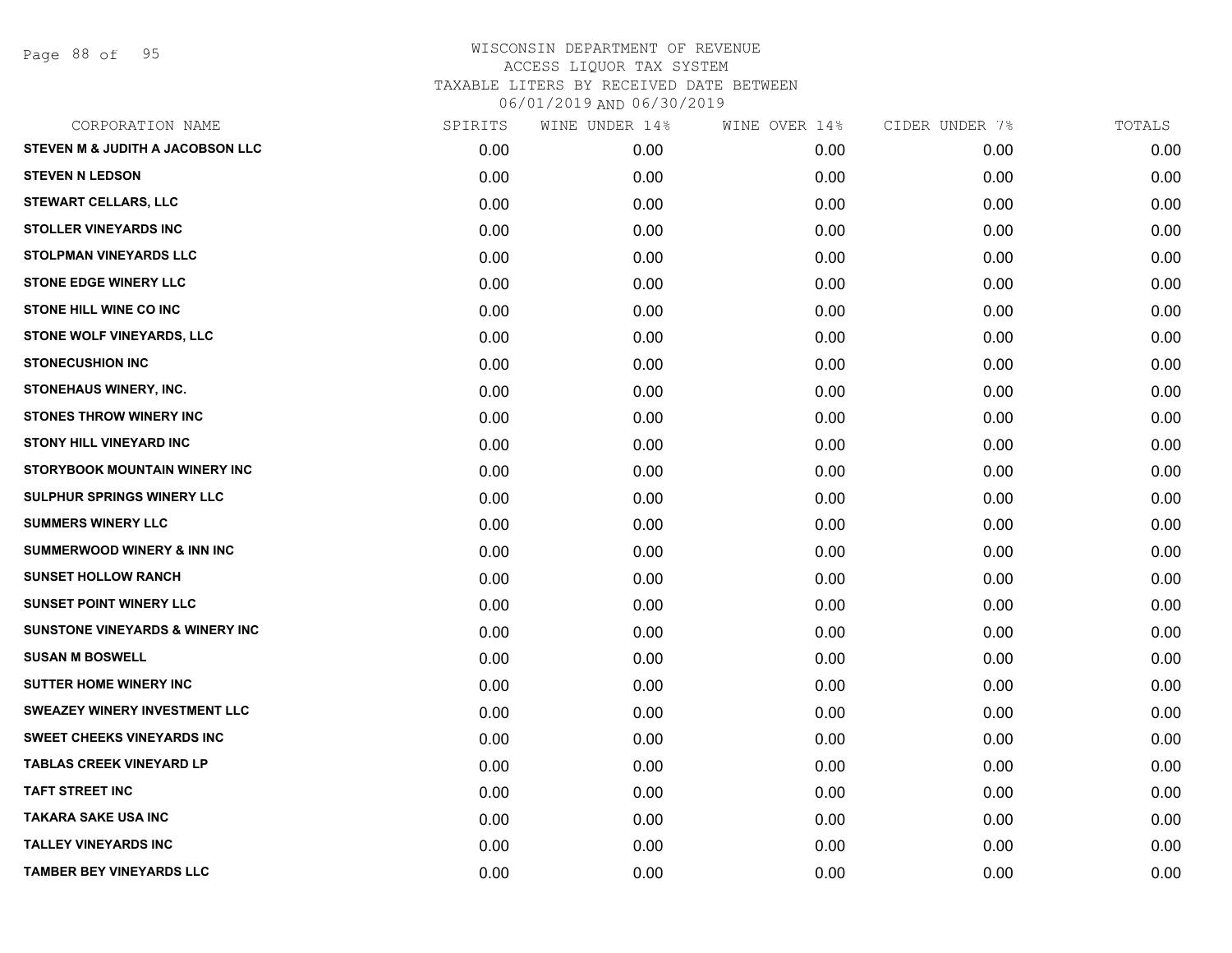Page 89 of 95

| CORPORATION NAME                   | SPIRITS | WINE UNDER 14% | WINE OVER 14% | CIDER UNDER 7% | TOTALS |
|------------------------------------|---------|----------------|---------------|----------------|--------|
| <b>TANDEM WINES LLC</b>            | 0.00    | 0.00           | 0.00          | 0.00           | 0.00   |
| <b>TARA BELLA WINERY LLC</b>       | 0.00    | 0.00           | 0.00          | 0.00           | 0.00   |
| <b>TEALE CREEK ASSOCIATES</b>      | 0.00    | 0.00           | 0.00          | 0.00           | 0.00   |
| <b>TENBA RIDGE WINERY LLC</b>      | 0.00    | 0.00           | 0.00          | 0.00           | 0.00   |
| <b>TERRA VINUM LLC</b>             | 0.00    | 0.00           | 0.00          | 0.00           | 0.00   |
| <b>TERRAVANT WINE COMPANY LLC</b>  | 0.00    | 0.00           | 0.00          | 0.00           | 0.00   |
| <b>TESTAROSSA VINEYARDS LLC</b>    | 0.00    | 0.00           | 9.00          | 0.00           | 9.00   |
| <b>TEXAS FULFILLMENT SERVICES</b>  | 0.00    | 0.00           | 0.00          | 0.00           | 0.00   |
| THE BIALE ESTATE                   | 0.00    | 0.00           | 0.00          | 0.00           | 0.00   |
| THE BLEECHER FAMILY TRUST          | 0.00    | 0.00           | 0.00          | 0.00           | 0.00   |
| THE BRANDER VINEYARD               | 0.00    | 0.00           | 0.00          | 0.00           | 0.00   |
| THE CELLAR LLC                     | 0.00    | 0.00           | 0.00          | 0.00           | 0.00   |
| THE GAINEY VINEYARD                | 0.00    | 3.00           | 44.00         | 0.00           | 47.00  |
| THE HARDER GROUP INC               | 0.00    | 0.00           | 0.00          | 0.00           | 0.00   |
| THE HESS COLLECTION WINERY         | 0.00    | 0.00           | 0.00          | 0.00           | 0.00   |
| THE HOGUE CELLARS LTD              | 0.00    | 0.00           | 0.00          | 0.00           | 0.00   |
| THE INFINITE MONKEY THEOREM INC    | 0.00    | 0.00           | 0.00          | 0.00           | 0.00   |
| THE LITTORAI WINES                 | 0.00    | 0.00           | 0.00          | 0.00           | 0.00   |
| THE LOCK AGRICULTURAL VENTURES LLC | 0.00    | 0.00           | 0.00          | 0.00           | 0.00   |
| THE MASCOT WINE, LLC               | 0.00    | 0.00           | 0.00          | 0.00           | 0.00   |
| THE MEEKER VINEYARD                | 0.00    | 0.00           | 0.00          | 0.00           | 0.00   |
| THE MORLET SELECTION INC           | 0.00    | 0.00           | 0.00          | 0.00           | 0.00   |
| THE MORNE WINE COMPANY             | 0.00    | 0.00           | 0.00          | 0.00           | 0.00   |
| THE RED STITCH WINE GROUP, LLC     | 0.00    | 0.00           | 0.00          | 0.00           | 0.00   |
| THE RUM TREE, INC.                 | 0.00    | 0.00           | 0.00          | 0.00           | 0.00   |
| THE SHORES OF FAIRHAVEN INC        | 0.00    | 0.00           | 0.00          | 0.00           | 0.00   |
| THE SILVERADO VINEYARDS            | 0.00    | 0.00           | 0.00          | 0.00           | 0.00   |
| THE VINEYARD LLC                   | 0.00    | 0.00           | 0.00          | 0.00           | 0.00   |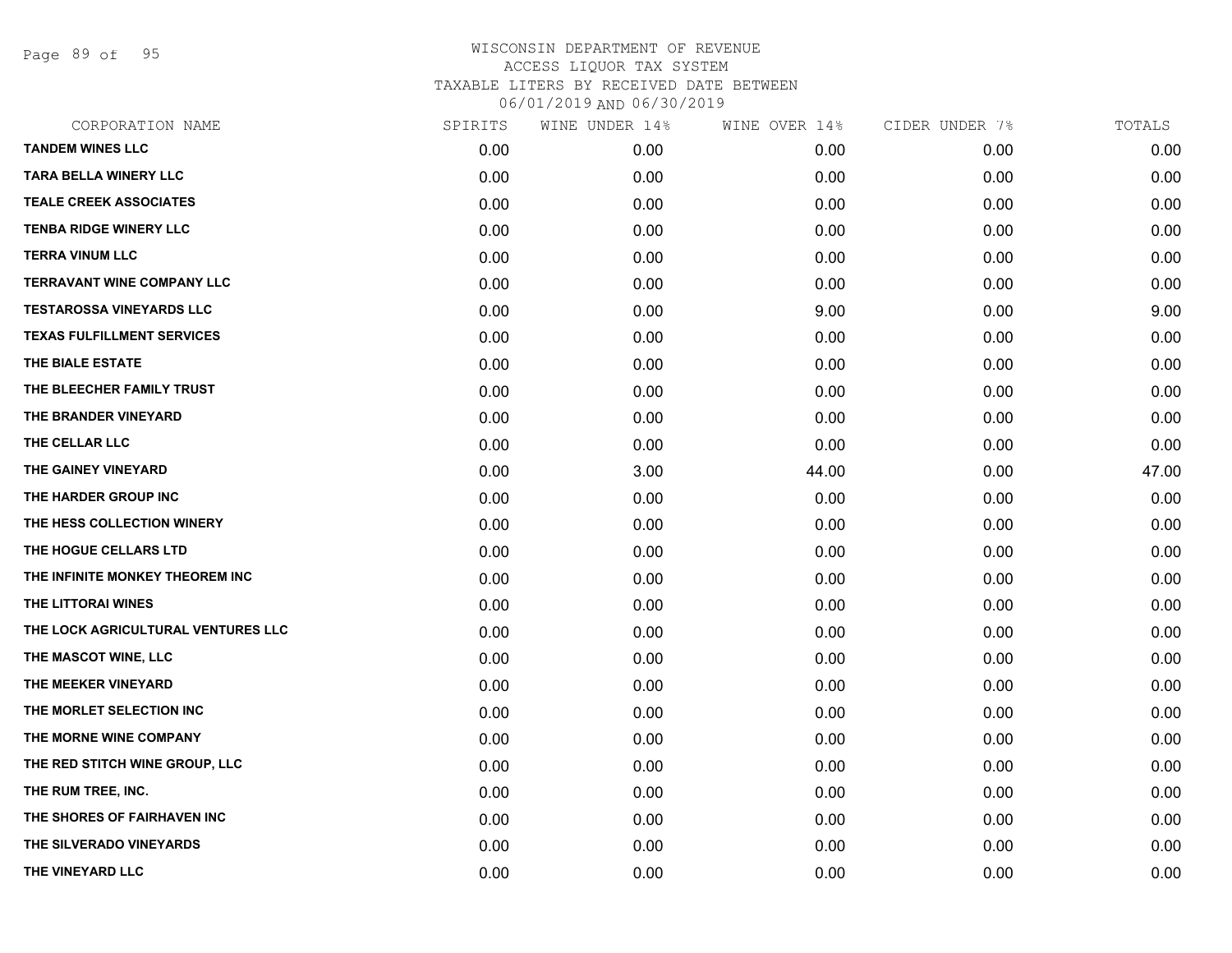| CORPORATION NAME                              | SPIRITS | WINE UNDER 14% | WINE OVER 14% | CIDER UNDER 7% | TOTALS   |
|-----------------------------------------------|---------|----------------|---------------|----------------|----------|
| THE WILLIAMSBURG WINERY LTD                   | 0.00    | 0.00           | 0.00          | 0.00           | 0.00     |
| THE WINE GROUP INC                            | 0.00    | 0.00           | 0.00          | 0.00           | 0.00     |
| THE WINE VINEYARD LLC                         | 0.00    | 0.00           | 0.00          | 0.00           | 0.00     |
| THE WOODLAND TRAIL BEVERAGE COMPANY, INC.     | 0.00    | 0.00           | 0.00          | 0.00           | 0.00     |
| THIRTY-ONE PRODUCTION LLC                     | 0.00    | 0.00           | 0.00          | 0.00           | 0.00     |
| THIS REALM LLC                                | 0.00    | 0.00           | 0.00          | 0.00           | 0.00     |
| <b>THOMAS C HOFFMAN</b>                       | 0.00    | 0.00           | 0.00          | 0.00           | 0.00     |
| THOMAS FOGARTY WINERY LLC                     | 0.00    | 0.00           | 0.00          | 0.00           | 0.00     |
| THOMAS L BECKMEN & JUDITH F BECKMEN           | 0.00    | 0.00           | 0.00          | 0.00           | 0.00     |
| <b>THURMAN J RODGERS</b>                      | 0.00    | 0.00           | 0.00          | 0.00           | 0.00     |
| <b>THVS CORP</b>                              | 0.00    | 0.00           | 0.00          | 0.00           | 0.00     |
| TI BEVERAGE GROUP LTD                         | 0.00    | 0.00           | 0.00          | 0.00           | 0.00     |
| TIM BLUE WINES LLC                            | 0.00    | 0.00           | 0.00          | 0.00           | 0.00     |
| <b>TIMOTHY D GUILD</b>                        | 0.00    | 0.00           | 0.00          | 0.00           | 0.00     |
| <b>TIMOTHY P MCDONALD</b>                     | 0.00    | 0.00           | 0.00          | 0.00           | 0.00     |
| TMR WINE COMPANY LLC                          | 0.00    | 0.00           | 0.00          | 0.00           | 0.00     |
| <b>TOAD HOLLOW VINEYARDS INC</b>              | 0.00    | 0.00           | 0.00          | 0.00           | 0.00     |
| <b>TOBIN JAMES CELLARS</b>                    | 0.00    | 0.00           | 0.00          | 0.00           | 0.00     |
| <b>TODD KUEHL</b>                             | 0.00    | 0.00           | 0.00          | 0.00           | 0.00     |
| <b>TOLLIVER RANCH BRANDS LLC</b>              | 0.00    | 0.00           | 0.00          | 0.00           | 0.00     |
| <b>TOM MEADOWCROFT</b>                        | 0.00    | 0.00           | 0.00          | 0.00           | 0.00     |
| TOMMYS TOO HIGH WINES LLC                     | 0.00    | 0.00           | 0.00          | 0.00           | 0.00     |
| TOUR DE FORCE WINE COMPANY LLC                | 0.00    | 0.00           | 0.00          | 0.00           | 0.00     |
| <b>TREANA WINERY LLC</b>                      | 0.00    | 0.00           | 0.00          | 0.00           | 0.00     |
| <b>TREASURY WINE ESTATES AMERICAS COMPANY</b> | 0.00    | 1,165.51       | 836.19        | 0.00           | 2,001.70 |
| <b>TREFETHEN VINEYARDS WINERY INC</b>         | 0.00    | 0.00           | 0.00          | 0.00           | 0.00     |
| <b>TRENTADUE WINERY LLC</b>                   | 0.00    | 0.00           | 0.00          | 0.00           | 0.00     |
| <b>TRESPASS VINEYARDS INC.</b>                | 0.00    | 0.00           | 0.00          | 0.00           | 0.00     |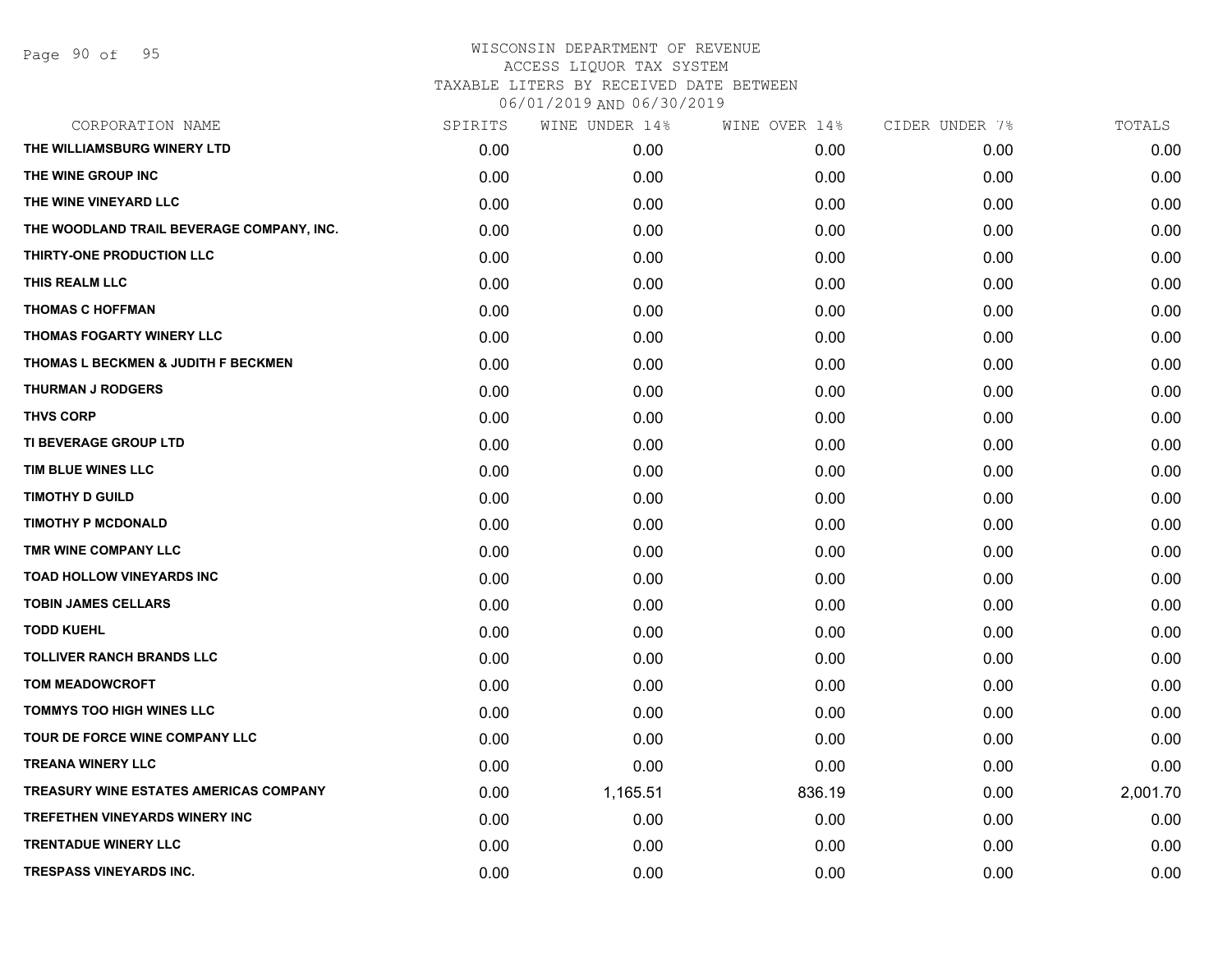Page 91 of 95

| CORPORATION NAME                  | SPIRITS | WINE UNDER 14% | WINE OVER 14% | CIDER UNDER 7% | TOTALS |
|-----------------------------------|---------|----------------|---------------|----------------|--------|
| TRINITAS CELLARS LLC              | 0.00    | 0.00           | 0.00          | 0.00           | 0.00   |
| TRINITY VALLEY VINEYARDS LLC      | 0.00    | 0.00           | 0.00          | 0.00           | 0.00   |
| <b>TRIONE VINEYARDS LLC</b>       | 0.00    | 0.00           | 0.00          | 0.00           | 0.00   |
| <b>TROY LANDWEHR</b>              | 0.00    | 0.00           | 0.00          | 0.00           | 0.00   |
| <b>TSG LLC</b>                    | 0.00    | 0.00           | 0.00          | 0.00           | 0.00   |
| <b>TURKOVICH FAMILY WINES LLC</b> | 0.00    | 0.00           | 0.00          | 0.00           | 0.00   |
| TURLEY WINE CELLARS INC           | 0.00    | 0.00           | 0.00          | 0.00           | 0.00   |
| <b>TURNBULL WINE CELLARS</b>      | 0.00    | 0.00           | 0.00          | 0.00           | 0.00   |
| <b>TUSK ESTATES LLC</b>           | 0.00    | 0.00           | 0.00          | 0.00           | 0.00   |
| <b>TWIN PEAKS WINERY INC</b>      | 0.00    | 0.00           | 0.00          | 0.00           | 0.00   |
| TWIN RIDGE ESTATES LLC            | 0.00    | 0.00           | 0.00          | 0.00           | 0.00   |
| <b>TWISTED OAK WINERY LLC</b>     | 0.00    | 0.00           | 0.00          | 0.00           | 0.00   |
| <b>TWO LADS LLC</b>               | 0.00    | 0.00           | 0.00          | 0.00           | 0.00   |
| TY R CATON                        | 0.00    | 0.00           | 0.00          | 0.00           | 0.00   |
| UNTI WINE CO LLC                  | 0.00    | 0.00           | 0.00          | 0.00           | 0.00   |
| <b>UPSTREAM CIDER LLC</b>         | 0.00    | 0.00           | 0.00          | 0.00           | 0.00   |
| <b>URBAN CELLARS LLC</b>          | 0.00    | 0.00           | 0.00          | 0.00           | 0.00   |
| <b>V&amp;CLLC</b>                 | 0.00    | 0.00           | 0.00          | 0.00           | 0.00   |
| <b>V SATTUI WINERY INC</b>        | 0.00    | 0.00           | 0.00          | 0.00           | 0.00   |
| <b>V2 WINE GROUP LLC</b>          | 0.00    | 0.00           | 0.00          | 0.00           | 0.00   |
| VAN RUITEN FAMILY WINERY LLC      | 0.00    | 0.00           | 0.00          | 0.00           | 0.00   |
| VAN WYCHEN WINES INC.             | 0.00    | 0.00           | 0.00          | 0.00           | 0.00   |
| <b>VERMEIL WINE GROUP LLC</b>     | 0.00    | 0.00           | 0.00          | 0.00           | 0.00   |
| <b>VERNON VINEYARDS LTD</b>       | 0.00    | 0.00           | 0.00          | 0.00           | 0.00   |
| <b>VICINI ENTERPRISES LLC</b>     | 0.00    | 0.00           | 0.00          | 0.00           | 0.00   |
| <b>VIGNETTE WINERY LLC</b>        | 0.00    | 0.00           | 0.00          | 0.00           | 0.00   |
| <b>VILLA AMOROSA INC</b>          | 0.00    | 0.00           | 0.00          | 0.00           | 0.00   |
| <b>VILLA ENCINAL PARTNERS LP</b>  | 0.00    | 0.00           | 0.00          | 0.00           | 0.00   |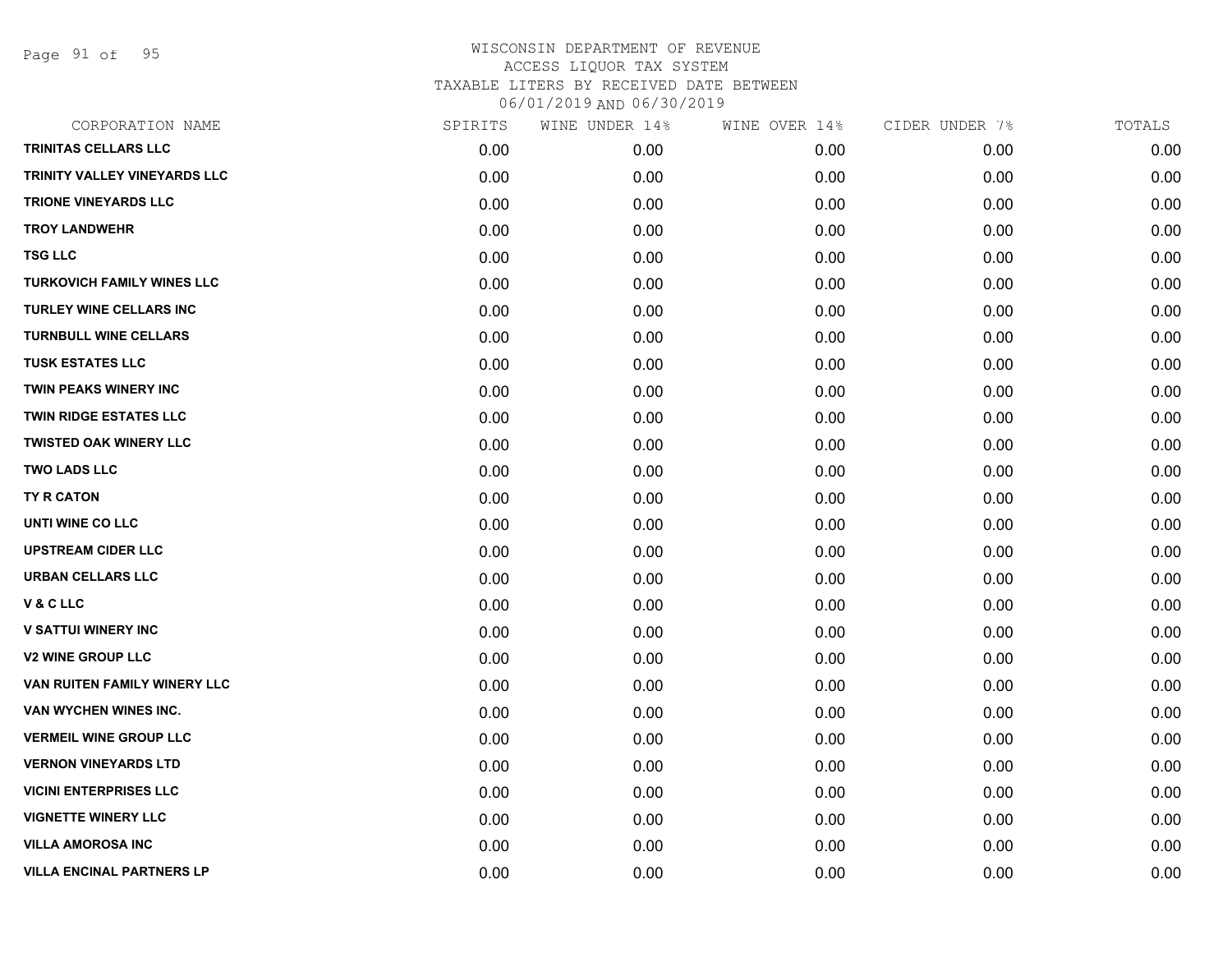Page 92 of 95

| CORPORATION NAME                  | SPIRITS | WINE UNDER 14% | WINE OVER 14% | CIDER UNDER 7% | TOTALS |
|-----------------------------------|---------|----------------|---------------|----------------|--------|
| <b>VILLA SAN JULIETTE INC</b>     | 0.00    | 0.00           | 0.00          | 0.00           | 0.00   |
| <b>VILLA TOSCANO INC</b>          | 0.00    | 0.00           | 0.00          | 0.00           | 0.00   |
| <b>VIN DE ZO LLC</b>              | 0.00    | 0.00           | 0.00          | 0.00           | 0.00   |
| <b>VINA ROBLES INC</b>            | 0.00    | 0.00           | 0.00          | 0.00           | 0.00   |
| <b>VINCENT ARROYO WINERY INC</b>  | 0.00    | 0.00           | 0.00          | 0.00           | 0.00   |
| <b>VINE &amp; SUN LLC</b>         | 0.00    | 0.00           | 0.00          | 0.00           | 0.00   |
| <b>VINE CLIFF WINERY INC</b>      | 0.00    | 0.00           | 0.00          | 0.00           | 0.00   |
| <b>VINEBURG LLC</b>               | 0.00    | 0.00           | 0.00          | 0.00           | 0.00   |
| VINES TO CELLAR, INC.             | 0.00    | 0.00           | 0.00          | 0.00           | 0.00   |
| <b>VINESSE LLC</b>                | 0.00    | 0.00           | 0.00          | 0.00           | 0.00   |
| <b>VINEYARD 29 LLC</b>            | 0.00    | 0.00           | 0.00          | 0.00           | 0.00   |
| VIN-GO, LLC                       | 0.00    | 0.00           | 0.00          | 0.00           | 0.00   |
| <b>VINTAGE WINE ESTATES, INC.</b> | 0.00    | 0.00           | 0.00          | 0.00           | 0.00   |
| <b>VINTAGE WINE ESTATES, INC.</b> | 0.00    | 0.00           | 0.00          | 0.00           | 0.00   |
| <b>VINTAGE WINE ESTATES, INC.</b> | 0.00    | 0.00           | 0.00          | 0.00           | 0.00   |
| <b>VINTAGE WINE ESTATES, INC.</b> | 0.00    | 0.00           | 0.00          | 0.00           | 0.00   |
| <b>VINTAGE WINE ESTATES, INC.</b> | 0.00    | 0.00           | 0.00          | 0.00           | 0.00   |
| <b>VINTAGE WINE ESTATES, INC.</b> | 0.00    | 0.00           | 0.00          | 0.00           | 0.00   |
| <b>VINTAGE WINE ESTATES, INC.</b> | 0.00    | 0.00           | 0.00          | 0.00           | 0.00   |
| <b>VINTAGE WINE ESTATES, INC.</b> | 0.00    | 0.00           | 0.00          | 0.00           | 0.00   |
| <b>VINTAGE WINE ESTATES, INC.</b> | 0.00    | 0.00           | 0.00          | 0.00           | 0.00   |
| <b>VINUM CELLARS INC</b>          | 0.00    | 0.00           | 0.00          | 0.00           | 0.00   |
| <b>VITE GALLERON ASSETS CORP</b>  | 0.00    | 0.00           | 0.00          | 0.00           | 0.00   |
| <b>VON KLAUS WINERY LLC</b>       | 0.00    | 0.00           | 0.00          | 0.00           | 0.00   |
| <b>VON STIEHL WINERY LTD.</b>     | 0.00    | 0.00           | 0.00          | 0.00           | 0.00   |
| W G BEST WEINKELLEREI INC         | 0.00    | 0.00           | 0.00          | 0.00           | 0.00   |
| <b>W J DEUTSCH &amp; SONS LTD</b> | 0.00    | 0.00           | 0.00          | 0.00           | 0.00   |
| <b>WAGNER WINERY LLC</b>          | 0.00    | 0.00           | 0.00          | 0.00           | 0.00   |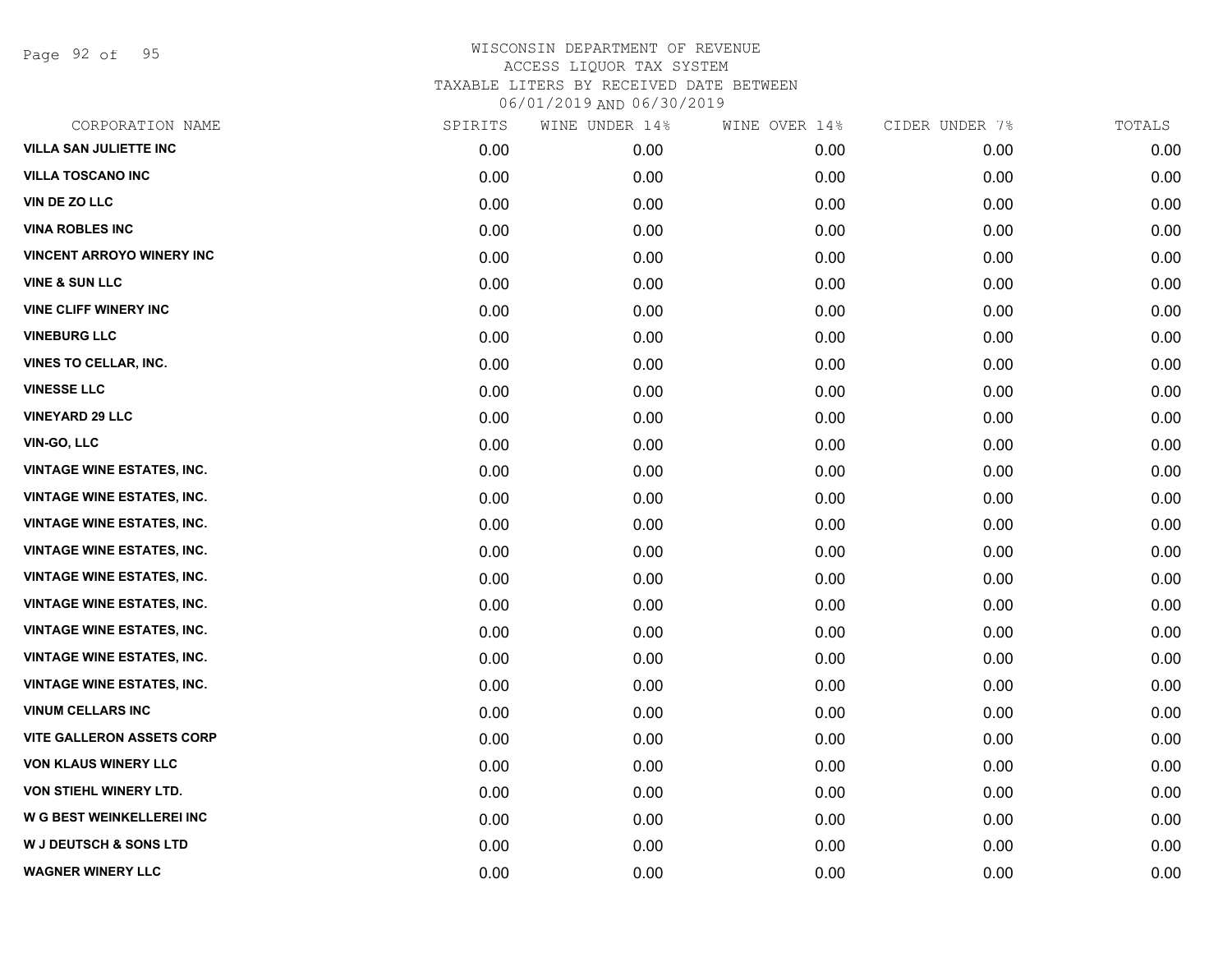Page 93 of 95

| CORPORATION NAME                                   | SPIRITS | WINE UNDER 14% | WINE OVER 14% | CIDER UNDER 7% | TOTALS |
|----------------------------------------------------|---------|----------------|---------------|----------------|--------|
| <b>WAITS-MAST FAMILY CELLARS LLC</b>               | 0.00    | 0.00           | 0.00          | 0.00           | 0.00   |
| <b>WASHINGTON VINTNERS LLC</b>                     | 0.00    | 0.00           | 0.00          | 0.00           | 0.00   |
| <b>WEIBEL INCORPORATED</b>                         | 0.00    | 0.00           | 0.00          | 0.00           | 0.00   |
| <b>WENTE BROS</b>                                  | 0.00    | 0.00           | 0.00          | 0.00           | 0.00   |
| <b>WEST COAST WINE PARTNERS LLC</b>                | 0.00    | 0.00           | 0.00          | 0.00           | 0.00   |
| <b>WEST PRAIRIE WINERY LLC</b>                     | 0.00    | 0.00           | 0.00          | 0.00           | 0.00   |
| <b>WESTFALL WINERY LLC</b>                         | 0.00    | 0.00           | 0.00          | 0.00           | 0.00   |
| <b>WESTPORT WINERY LLC</b>                         | 0.00    | 0.00           | 0.00          | 0.00           | 0.00   |
| <b>WHEELER WINERY INC</b>                          | 0.00    | 0.00           | 0.00          | 0.00           | 0.00   |
| <b>WHETSTONE WINE CELLARS LLC</b>                  | 0.00    | 0.00           | 0.00          | 0.00           | 0.00   |
| <b>WHISPERING BLUFFS VINEYARD &amp; WINERY LTD</b> | 0.00    | 0.00           | 0.00          | 0.00           | 0.00   |
| <b>WHITE BEAR SPIRITS LLC</b>                      | 0.00    | 0.00           | 0.00          | 0.00           | 0.00   |
| <b>WHITE OAK VINEYARDS &amp; WINERY LLC</b>        | 0.00    | 0.00           | 0.00          | 0.00           | 0.00   |
| <b>WHITE WINTER WINERY INC</b>                     | 0.00    | 0.00           | 0.00          | 0.00           | 0.00   |
| <b>WIENS CELLARS LLC</b>                           | 0.00    | 0.00           | 0.00          | 0.00           | 0.00   |
| <b>WILDEROTTER WINERY LLC</b>                      | 0.00    | 0.75           | 0.00          | 0.00           | 0.75   |
| <b>WILLAMETTE VALLEY VINEYARDS INC</b>             | 0.00    | 0.00           | 0.00          | 0.00           | 0.00   |
| <b>WILLIAM F BLUHM</b>                             | 0.00    | 0.00           | 0.00          | 0.00           | 0.00   |
| <b>WILLIAM MOSBY</b>                               | 0.00    | 0.00           | 0.00          | 0.00           | 0.00   |
| <b>WILLIAM PRICE III</b>                           | 0.00    | 0.00           | 0.00          | 0.00           | 0.00   |
| <b>WILLIAMS &amp; SELYEM LLC</b>                   | 0.00    | 0.00           | 0.00          | 0.00           | 0.00   |
| <b>WILRONA LLC</b>                                 | 0.00    | 0.00           | 0.00          | 0.00           | 0.00   |
| <b>WILSON CREEK WINERY &amp; VINEYARDS INC</b>     | 0.00    | 0.00           | 0.00          | 0.00           | 0.00   |
| <b>WIND GAP WINES LLC</b>                          | 0.00    | 0.00           | 0.00          | 0.00           | 0.00   |
| <b>WINDERLEA WINE COMPANY LLC</b>                  | 0.00    | 0.00           | 0.00          | 0.00           | 0.00   |
| <b>WINDWARD VINEYARD LLC</b>                       | 0.00    | 0.00           | 0.00          | 0.00           | 0.00   |
| <b>WINE BY JOE LLC</b>                             | 0.00    | 0.00           | 0.00          | 0.00           | 0.00   |
| WINE OF THE MONTH CLUB, INC.                       | 0.00    | 0.00           | 0.00          | 0.00           | 0.00   |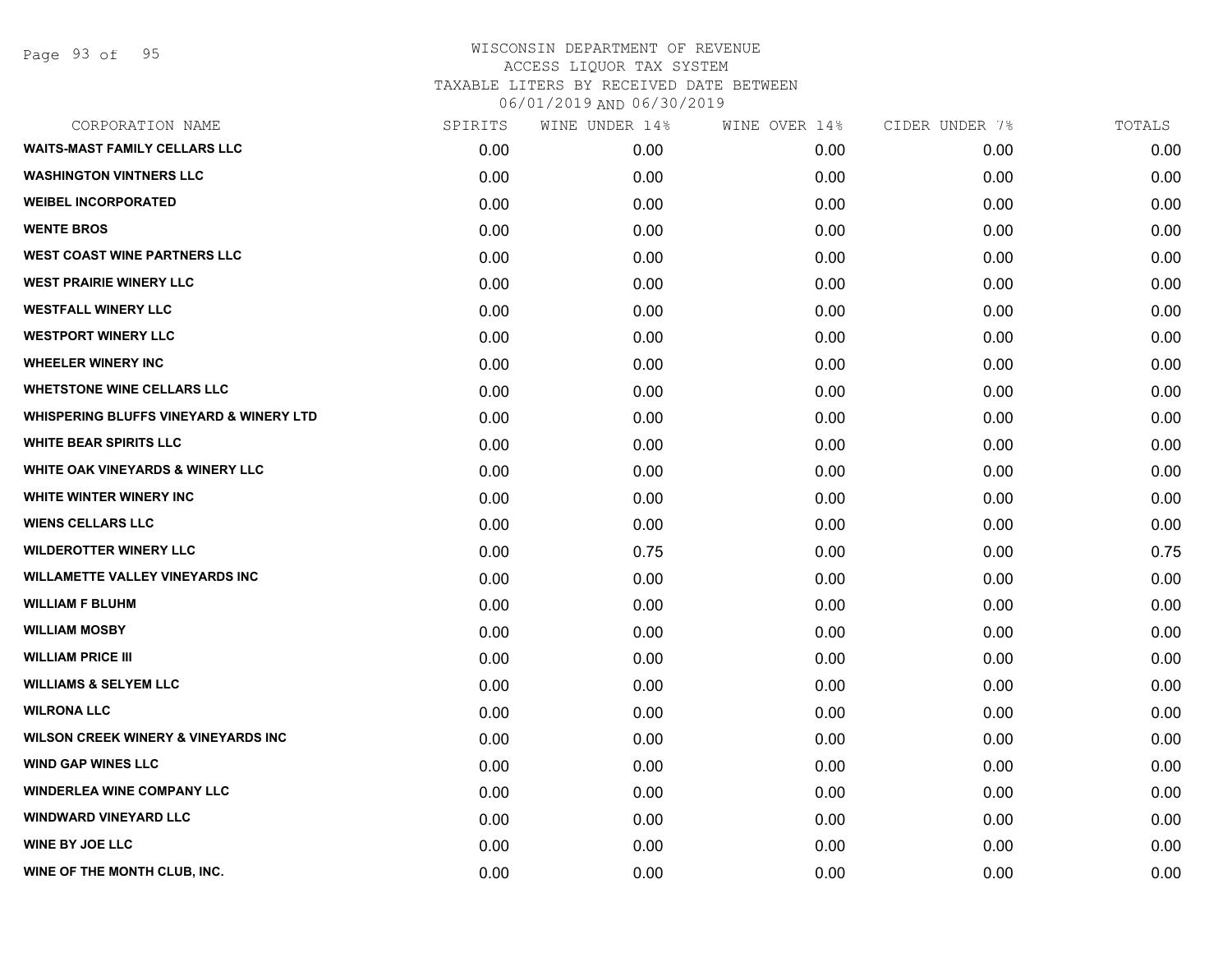Page 94 of 95

| CORPORATION NAME                       | SPIRITS | WINE UNDER 14% | WINE OVER 14% | CIDER UNDER 7% | TOTALS   |
|----------------------------------------|---------|----------------|---------------|----------------|----------|
| <b>WINE ROAD VINTNERS LLC</b>          | 0.00    | 0.00           | 0.00          | 0.00           | 0.00     |
| <b>WINE SOCIETY LLC</b>                | 0.00    | 0.00           | 0.00          | 0.00           | 0.00     |
| <b>WINE.COM OF TEXAS LLC</b>           | 0.00    | 0.00           | 0.00          | 0.00           | 0.00     |
| <b>WINERY AT BLACK STAR FARMS LLC</b>  | 0.00    | 0.00           | 0.00          | 0.00           | 0.00     |
| <b>WINERY EXCHANGE, INC.</b>           | 0.00    | 0.00           | 0.00          | 0.00           | 0.00     |
| <b>WINERY FULFILLMENT SERVICES LLC</b> | 0.00    | 0.00           | 0.00          | 0.00           | 0.00     |
| <b>WINESITTER BREWHOUSE LLC</b>        | 0.00    | 0.00           | 0.00          | 0.00           | 0.00     |
| <b>WINNESHIEK WILDBERRY WINERY LLC</b> | 0.00    | 0.00           | 0.00          | 0.00           | 0.00     |
| <b>WINSIDE USA INC</b>                 | 0.00    | 0.00           | 0.00          | 0.00           | 0.00     |
| <b>WOLFF VINEYARD LLC</b>              | 0.00    | 0.00           | 0.00          | 0.00           | 0.00     |
| <b>WOLLERSHEIM WINERY, INC.</b>        | 0.00    | 0.00           | 0.00          | 0.00           | 0.00     |
| <b>WOLLERSHEIM WINERY, INC.</b>        | 0.00    | 0.00           | 0.00          | 0.00           | 0.00     |
| <b>WOODSON WINES LLC</b>               | 0.00    | 0.00           | 0.00          | 0.00           | 0.00     |
| <b>WOODWARD CANYON WINERY INC</b>      | 0.00    | 0.00           | 0.00          | 0.00           | 0.00     |
| YORKVILLE CELLARS INC                  | 0.00    | 0.00           | 0.00          | 0.00           | 0.00     |
| <b>ZD WINES LLC</b>                    | 0.00    | 0.00           | 0.00          | 0.00           | 0.00     |
| <b>ZERO LINK MARKETS INC</b>           | 0.00    | 0.00           | 0.00          | 0.00           | 0.00     |
| TOTAL LITERS FOR 6/30/2019             | 0.00    | 1,909.50       | 1,032.07      | 0.00           | 2,941.57 |